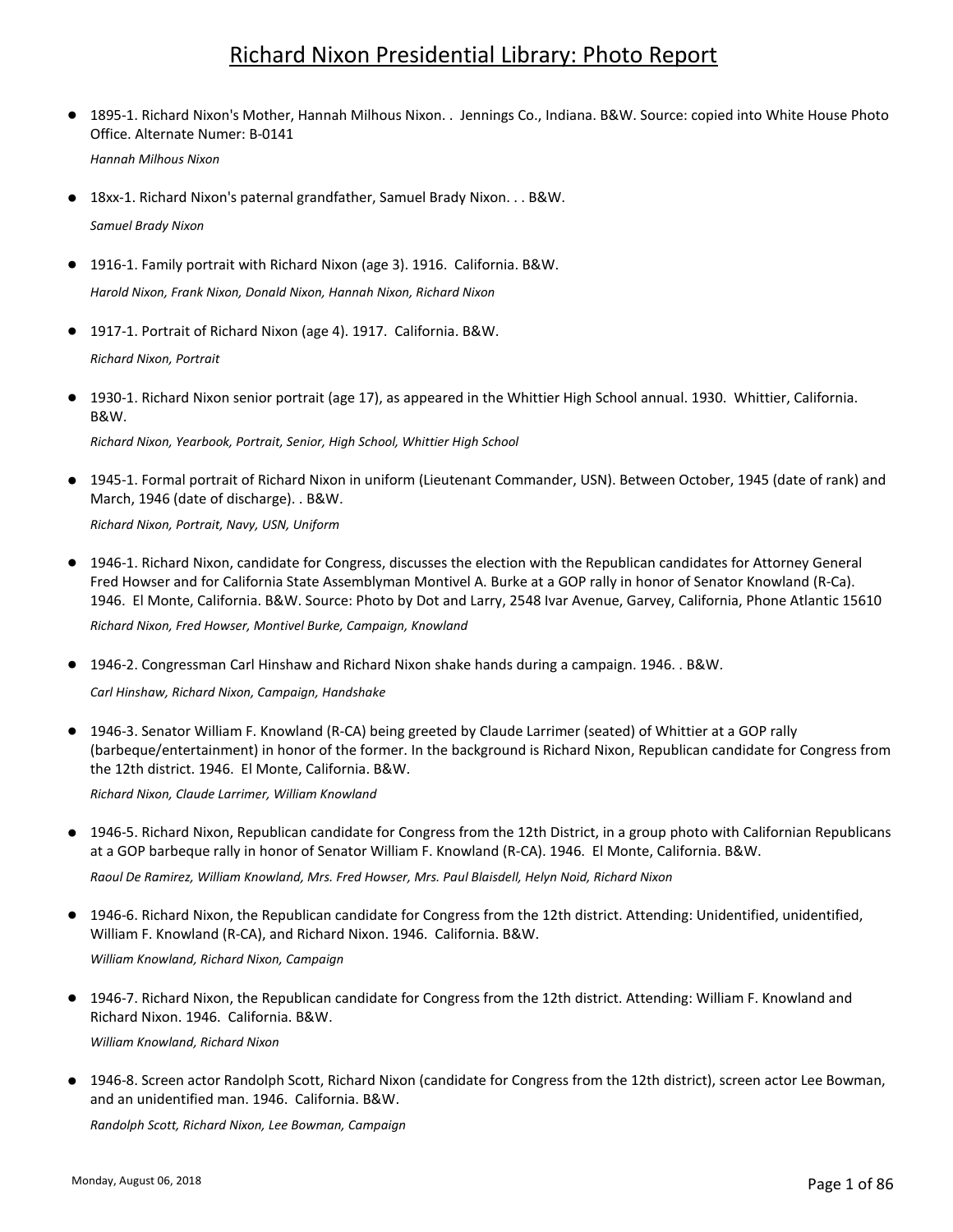- 1946-9. Richard Nixon with his mother at his 1946 election victory celebration party. 1946. California. B&W. *Hannah Nixon, Richard Nixon, 1946 Campaign, Election, Victory, Party*
- 1947-1. Congressman Richard Nixon's appearance on the CBS radio program "Open Hearing" with Abraham Flaxer and CBS commentator Winston Burdette. 3/25/1947. . B&W.

*Abraham Flaxer, Winston Burdette, Richard Nixon, Open Hearing, CBS, Radio*

● 1947-2. Formal portrait of Congressman Richard Nixon (R-CA). 1947. Washington, D. C.. B&W.

*Richard Nixon, Portrait, Congress, House of Representatives*

● 1947-3. Rep. Richard Nixon (R-CA) presiding over the U.S. House of Representatives, in his first term in Congress, during consideration of the War Department appropriations bill in absense of Speaker Joseph W. Martin, Jr. (R-MA). Seated in chair. 7/14/1947. Washington, D.C.. B&W.

*Richard Nixon, House of Representatives, Presiding, War Department, Appropriations Bill, Speaker, Joseph Martin*

● 1948-1. Members of the Sub-Committee of House Unamerican Activities Committee (HUAC) visit J. Parnell Thomas, Chairman of the HUAC, who has been ill at his home in Allendale, New Jersey. 3/18/1948. Allendale, New Jersey. B&W.

*Richard Vail, J. Parnell Thomas, John McDowell, Robert Stripling, Richard Nixon*

● 1950-1. Congressman Richard Nixon (R-CA), candidate for U.S. Senator, delivers a campaign speech to sidewalk spectators while he is standing on the tailgate of a Mercury station wagon. 1950. Azusa, California. B&W. . Alternate Numer: B-0201 (same image, uncertain if it is same print, but B-0201 is not in file)

*Richard Nixon, Campaign, Senate, Speech, Mercury, Automobile, Station Wagon*

- 1950-10. Herbert Hoover gives a Lakeside Talk at Bohemian Grove. 1950. Bohemian Grove, California. B&W. *Herbert Hoover, Lakeside Talk*
- 1950-11. Exterior of Pioneer's Cabin at Bohemian Grove. 1950. Bohemian Grove, California. B&W. *Pioneer's Cabin, Bohemian Grove*
- 1950-2. Lowell Thomas reads a newspaper in the Pioneer's Cabin at Bohemian Grove. 1950. Bohemian Grove, California. B&W. *Lowell Thomas, Pioneer's Cabin, Bohemian Grove, Newspaper*
- 1950-3. Edgar Rickard seated in the Pioneer's Cabin at Bohemian Grove. 1950. Bohemian Grove, Caveman Camp, California. B&W.

*Edgar Rickard, Pioneer's Cabin, Bohemian Grov*

● 1950-4. Richard Wilson seated at a dining table in the Pioneer's Cabin, Caveman Camp, Bohemian Grove. 1950. Bohemian Grove, California. B&W.

*Richard Wilson, Pioneer's Cabin, Bohemian Grove*

● 1950-5. James Kearney dining in the Pioneer's Cabin, Caveman Camp, Bohemian Grove. 1950. Bohemian Grove, California. B&W.

*James Kearney, Pioneer's Cabin, Bohemian Grove*

● 1950-6. Dr. George S. Johnson at dining table in the Pioneer's Cabin, Caveman Camp, Bohemian Grove. 1950. Bohemian Grove, California. B&W.

*George Johnson, Pioneer's Cabin, Bohemian Grove*

● 1950-7. J. E. Wallace Sterling seated at the dining table in the Pioneer's Cabin, Caveman Camp, Bohemian Grove. 1950. Bohemian Grove, California. B&W.

*J. E. Wallace Sterling, Pioneer's Cabin, Bohemian Grove*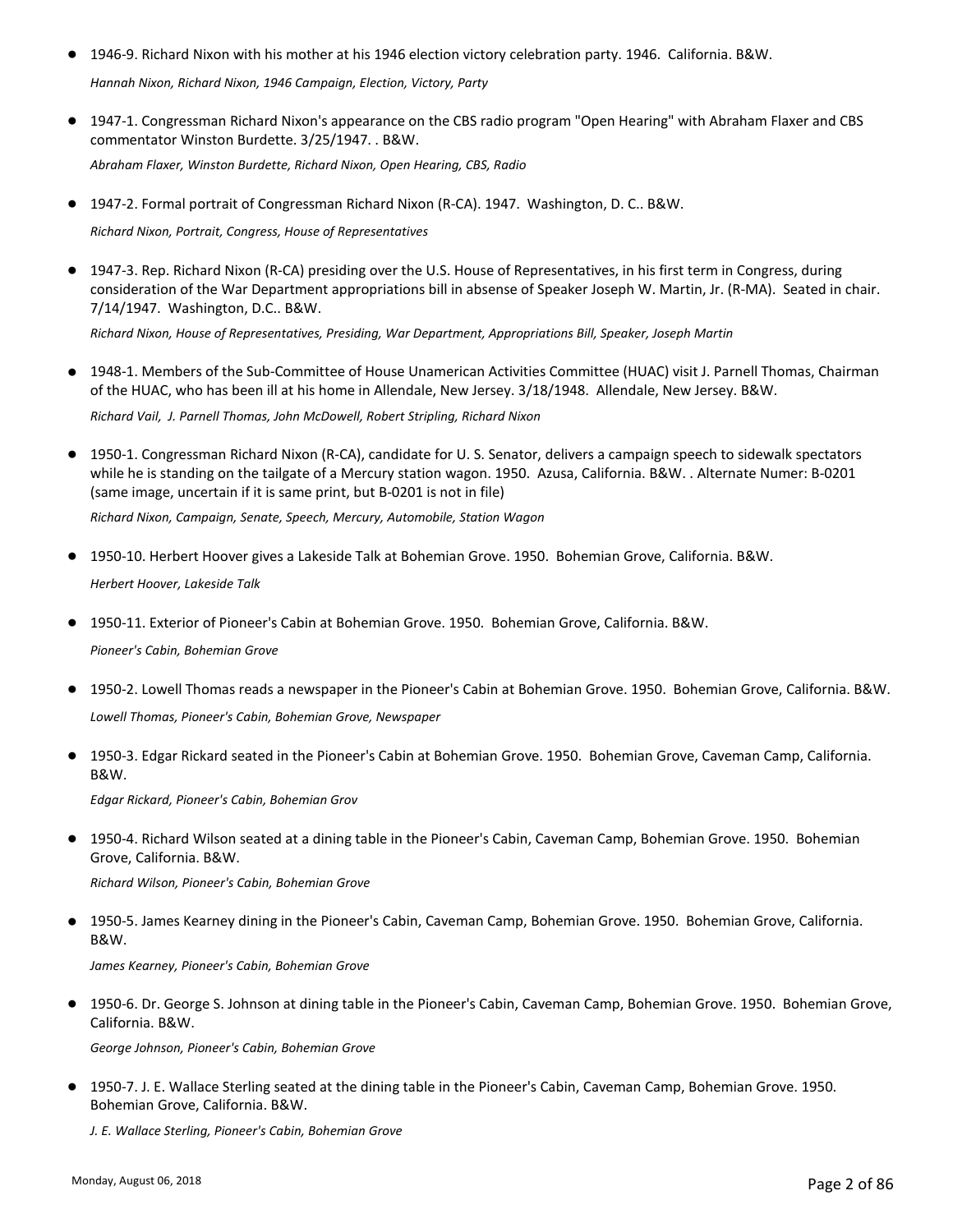● 1950-8. Robert Swain reading a newspaper in the Pioneer's Cabin, Caveman Camp, Bohemian Grove. 1950. Bohemian Grove, California. B&W.

*Robert Swain, Pioneer's Cabin, Bohemian Grove*

● 1950-9. General Al Wedemeyer seated at the dining room table in the Pioneer's Cabin, Caveman Camp, Bohemian Grove. 1950. Bohemian Grove, California. B&W.

*Al Wedemeyer, Pioneer's Cabin, Bohemian Grove*

● 1951-1. Senator Richard Nixon meets with two young women participating in the Girls Nation Convention. 1951. Washington, D. C.. B&W.

*Richard Nixon, Women, Girls Nation Convention*

● 1951-10. Award with inscription reading: "First Annual Silver Quill Award of National Business Publications to Paul Wooton for Most Distinguished Services to the Business Press." Presented by Harry S. Truman Washington January 19, 1951 1/19/1951. Washington, D. C.. B&W.

*Award, Silver Quill Award, National Business Publications, Paul Wooton, Most Distinguished Services to the Business Press*

1951-2. Ceremonial telephone call from the mayor of Miami to the mayor of Los Angeles at a dinner honoring Dr. Frank ● Buchman and overseas delegates to the Moral Re-Armament Assembly for the reconstruction of Pacific Relations. 1951. Los Angeles, California. B&W.

*Mayor Bowron, Richard Morrissey, Joseph Scott, Godwin Knight, Moral Re-Armament Assembly for the reconstruction of Pacific Relations*

1951-3. Exterior of "Gate #2" of the U.S.-Mexican border, in the Tijuana Valley of San Diego County 1951. San Diego County, ● California. B&W.

*Mexico, Border, Gate 2*

● 1951-4. Reproduction of a July 7, 1951 newspaper column by Frank Macomber in the San Diego Evening Tribune newspaper. 1951. San Diego, California. B&W.

*William Knowland, Richard Nixon*

● 1951-5. Dinner honoring Vice Admiral E. L. Cochrane, USN (Ret.), Maritime Administrator, United States Department of Commerce. 2/21/1951. San Francisco, California. B&W.

*E. L. Cochrane, Guests, Dinner*

1951-6. Senator Richard Nixon and three others attend a speaking engagement for honorary membership in the Omicron Delta ● Kappa Fraternity. 5/5/1951. Durham, North Carolina. B&W.

*Richard Nixon, Honorary Membership, Omicron Delta Kappa, Fraternity*

● 1951-7. Senator Richard Nixon and three others attend a speaking engagement for honorary membership in the Omicron Delta Kappa Fraternity. 5/5/1951. Durham, North Carolina. B&W.

*Richard Nixon, Honorary Membership, Omicron Delta Kappa, Fraternity*

● 1951-8. Richard Nixon and fellow congressmen attend a World Health Organization conference. 05/12/1951 to 05/21/1951. . B&W.

*Richard Nixon and fellow Congressman*

● 1951-9. Exterior of the First National Bank (Belle Vernon Building) in Belle Vernon, Pennsylvania. 6/14/1951. Belle Vernon, Pennsylvania. B&W.

*First National Bank, Exterior*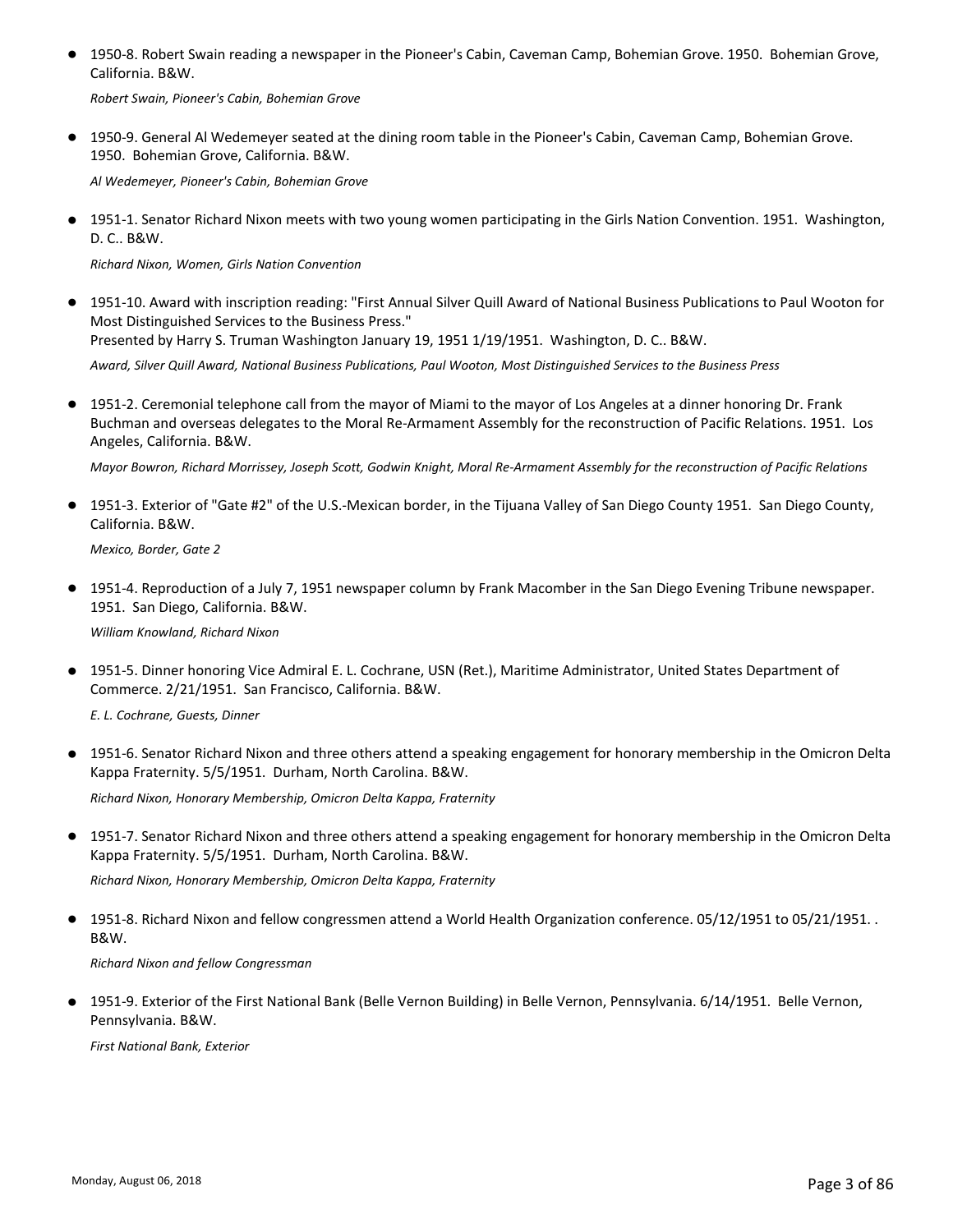● 1952-10. South Korean Army officers with an American military advisor. Front: Capt. Chong, Duk Key, Jim Lakin, Commander Song, Chan Ho, Back: Lt. Han, Ha Yung, Lt. Cho, "Charlie," Lt. Kim, Heun Be, Lt. Yeun, Je Suc, Lt. OK, Hoon, Lt. Lee, and Lt. Kim, Ki Ho. 1952. . B&W.

*Chong, Duk Key, Jim Lakin, Song, Chan Ho, Han, Ha Yung, Cho, Charlie, Kim, Heun Be, Yeun, Je Suc, OK, Hoon, Lee, Kim, Ki Ho*

● 1952-11. Unidentified woman and boy with Eisenhower and Nixon poster. 1952. . B&W.

*1952 Campaign, Campaign posters*

● 1952-12. Unidentified woman and boy with Eisenhower and Nixon poster. 1952. . B&W.

*1952 Campaign, Campaign posters*

● 1952-13. Newspaper article: "Council past president Fred W. Johnson (left) and Senator Nixon (right) look on with approving interest as Potato Growers Vice president Ivan Miller presents a gavel and a certificate of appreciation of Potato Growers' President." 1952. Harrisburg, Pennsylvania. B&W.

*Tribute, Fred Johnson, Richard Nixon, Potato Growers, Ivan Miller, Gavel, Certificate of Appreciation*

1952-14. Ninth Cooperative Potato Growers and Farm Bureau Association dinner. Attending: Hannah Milhous Nixon, Frank Nixon, Pat Nixon, E. L. Nixon (aunt of Richard Nixon), Richard Nixon, and Dr. E. L. Nixon (uncle of Richard Nixon). 1952. Harrisburg, Pennsylvania. B&W. ●

*Ninth Cooperative Potato Growers, Farm Bureau Association, Dinner, Hannah Milhous Nixon, Frank Nixon, Pat Nixon, Pat Nixon, E.L. Nixon, Richard Nixon*

● 1952-15. Senator Richard Nixon gives an address entitled "A Sound Program for American Action" at the Ninth Annual Cooperative Potato Growers and Farm Bureau Association Dinner. 1952. Harrisburg, Pennsylvania. B&W.

*Ninth Cooperative Potato Growers, Farm Bureau Association, Dinner, Richard Nixon, Address, A Sound Program for American Action*

1952-16. Senator Richard Nixon congratulates the recipient of Pennsylvania's Ideal Farm Family certificate. Attending: Pennsylvania Secretary of Agriculture Miles Horst, Linda Gooderham, and Richard Nixon. 1952. Harrisburg, Pennsylvania. B&W.  $\bullet$ 

*Miles Horst, Linda Gooderham, Ricfhard Nixon, Ideal Farm Family, Certificate*

1952-17. Dr. E. L. Nixon gives an address at the Ninth Annual Cooperative Potato Growers and Farm Bureau Association dinner. ● 1952. Harrisburg, Pennsylvania. B&W.

*E. L. Nixon, Cooperative Potato Growers, Farm Bureau Association*

● 1952-18. Richard Nixon golfing with Elmer Bobst and an unidentified man. 1952. . B&W.

*Richard Nixon, Elmer Bobst, Golf*

● 1952-2. Woman holding framed art map of the United States. 7/13/1952. Los Angeles, California. B&W.

*Lucinda R. Crowe(?), Map, Art, United States*

● 1952-20. Exterior of the "LaPlaya" Hotel in Nassau, Bahamas. 1952. Nassau, Bahamas. B&W.

*LaPlaya, La Playa, Hotel, Exterior, Bahamas*

- 1952-21. Trip to Mexico with Richard Nixon and American Legion officers. Appearing: Fred Bielaski, Richard F. Johnson, Norbert Schmelkes, H. J. Pinckes, R. N. Nixon, A. J. du Bouchet, Jr., Fank Marx, Harold Johnson. 1952. . B&W. *Fred Bielaski, Richard Johnson, Norbert Schmelkes, H. J. Pinckes, R. N. Nixon, A. J. du Bouchet, Jr., Fank Marx, Harold Johnson, Mexico, Trip*
- 1952-22. Unidentified woman in Acapulco. 1952. Acapulco, Mexico. B&W.

*Trip to Mexico*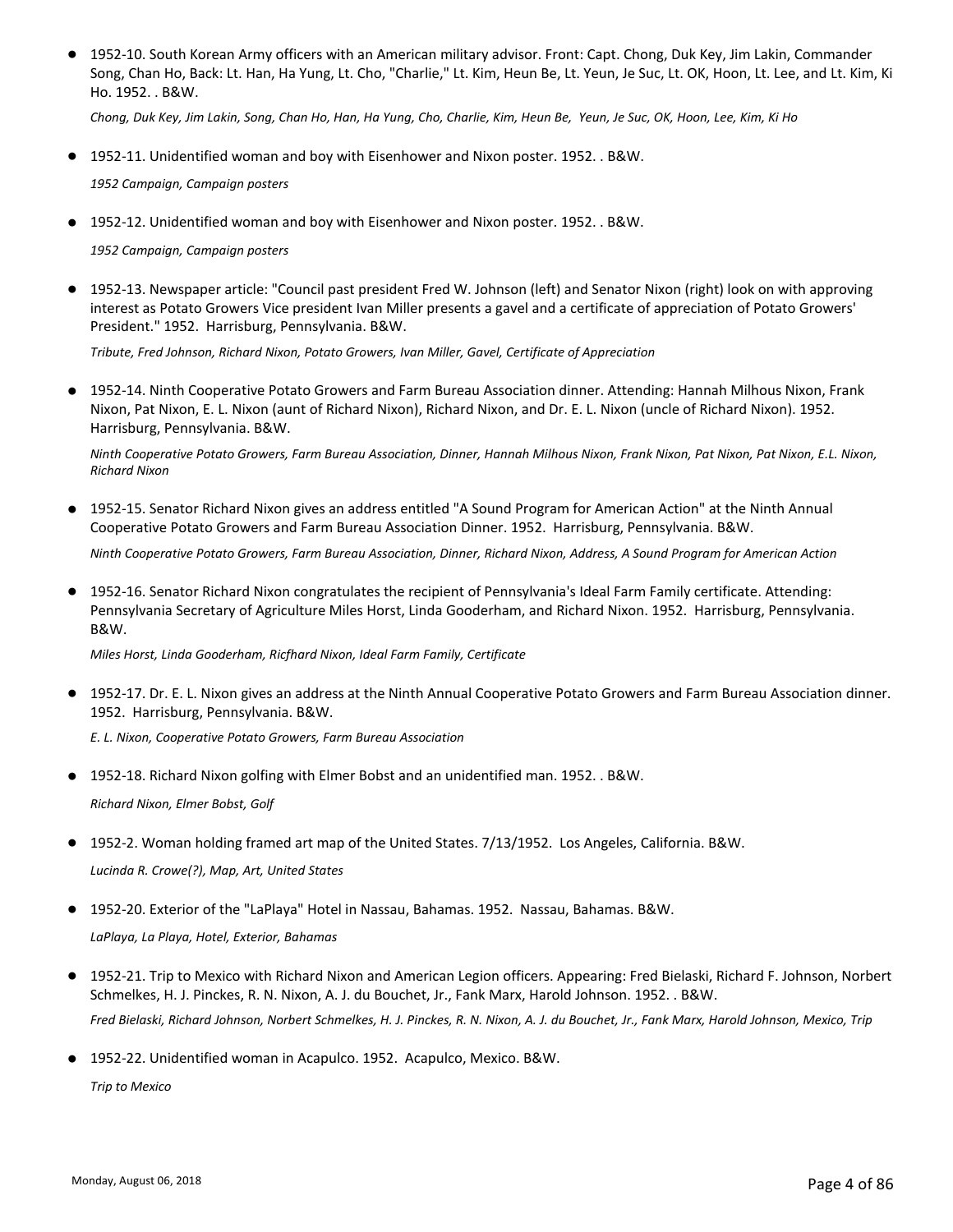- 1952-23. Unidentified couple in Acapulco. 1952. Acapulco, Mexico. B&W. *Trip to Mexico*
- 1952-24. Richard Nixon and Pat nixon with friends during a trip to Mexico. 1952. Acapulco, Mexico. B&W. *Richard Nixon, Pat Nixon, Trip to Mexico*
- 1952-25. Two unidentified women and unidentified male in Acapulco. 1952. Acapulco, Mexico. B&W. *Mexico Trip*
- 1952-26. Richard Nixon and Pat Nixon with friends in Acapulco. 1952. Acapulco, Mexico, B&W. *Richard Nixon, Pat Nixon, Mexico Trip*
- 1952-27. Richard Nixon and Pat Nixon with friends in Acapulco. 1952. Acapulco, Mexico. B&W. *Richard Nixon, Pat Nixon, Mexico Trip*
- 1952-28. Richard Nixon and Pat Nixon with friends in Acapulco. 1952. Acapulco, Mexico. B&W. *Richard Nixon, Pat Nixon, Mexico Trip*
- 1952-29. Richard Nixon and Pat Nixon with friends in Acapulco. 1952. Acapulco, Mexico. B&W. *Richard Nixon, Pat Nixon, Mexico Trip*
- 1952-3. Artist's rendition of a proposed monument at the Freedoms Foundation. 1952. . B&W. *Freedoms Foundation, Monument, Rendering*
- 1952-30. Richard Nixon and Pat Nixon with friends in Acapulco. 1952. Acapulco, Mexico. B&W. *Richard Nixon, Pat Nixon, Mexico Trip*
- 1952-31. Pat Nixon with friends in Acapulco. 1952. Acapulco, Mexico. B&W. *Pat Nixon, Mexico Trip*
- 1952-32. Richard Nixon and Pat Nixon with friends in Acapulco. 1952. Acapulco, Mexico. B&W. *Richard Nixon, Pat Nixon, Mexico Trip*
- 1952-33. Richard Nixon and Pat Nixon with friends in Acapulco. 1952. Acapulco, Mexico. B&W. *Richard Nixon, Pat Nixon, Mexico Trip*
- 1952-34. Richard Nixon and Pat Nixon with friends in Acapulco. 1952. Acapulco, Mexico. B&W. *Richard Nixon, Pat Nixon, Mexico Trip*
- 1952-35. Richard Nixon and Pat Nixon with friends in Acapulco. 1952. Acapulco, Mexico. B&W. *Richard Nixon, Pat Nixon, Mexico Trip*
- 1952-36. Richard Nixon and Pat Nixon with friends in Acapulco. 1952. Acapulco, Mexico. B&W. *Richard Nixon, Pat Nixon, Mexico Trip*
- 1952-37. Richard Nixon and Pat Nixon with friends in Acapulco. 1952. Acapulco, Mexico. B&W. *Richard Nixon, Pat Nixon, Mexico Trip*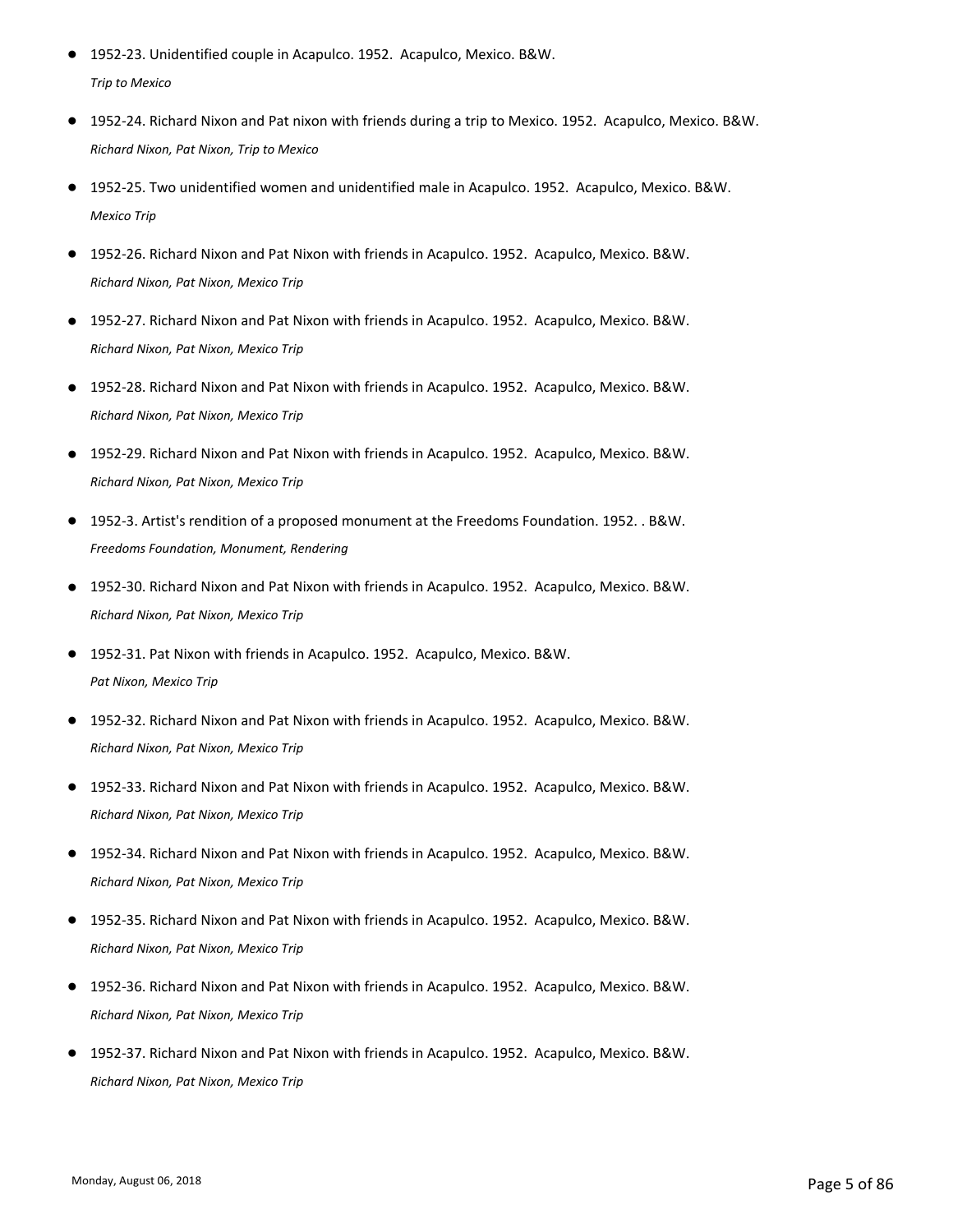- 1952-38. Richard Nixon and Mexican dignitaries. Partial facial view of unidentified woman in background. 1952. . B&W. *Richard Nixon, Dignitaries*
- 1952-39. Abstract painting in Mexico. 1952. Mexico. B&W. *Abstract, Painting*
- 1952-4. Richard Nixon and Pat Nixon disembark from an American Airlines aircraft. 1952. Dallas, Texas. B&W. *Pat Nixon, Richard Nixon, Aircraft, American Airlines*
- 1952-40. Dwight Eisenhower and crowd during a 1952 campaign visit to Jackson. Mississippi. 1952. Jackson, Mississippi. B&W. *Dwight Eisenhower, 1952 Campaign*
- 1952-41. Senator Richard Nixon and Pat Nixon with crowd during the 1952 presidential campaign. 1952. . B&W. *Richard Nixon, Pat Nixon 1952 Campaign*
- 1952-5. Richard Nixon watches a lobster dealer (Mr. Tibbetts) handle a lobster. 1952. Dallas, Texas. B&W. *Richard Nixon, Lobster, Boy, Tibbetts*
- 1952-6. Richard Nixon holds a lobster while Pat Nixon and lobster dealer (Mr. Tibbetts) look on. 1952. Dallas, Texas. B&W. *Pat Nixon, Richard Nixon, Tibbetts, Lobster*
- 1952-7. Richard Nixon holds a lobster in each hand. 1952. Dallas, Texas. B&W. *Richard Nixon, Tibbetts, Lobsters*
- 1952-8. Portrait of Phillip A. Gunsolus, the oldest Republican in Riverside, California. Inscribed with Richard Nixon's autograph. 1952. Riverside, California. B&W.  $\bullet$ *Phillip Gunsolus, Portrait*
- 1953-001. Richard Nixon in group during his 1953 trip to Vietnam. 1953. Vietnam. B&W. *Trip to Far East, Asia, Richard Nixon*
- 1953-002. Richard Nixon in group during his 1953 trip to Vietnam. 1953. Vietnam. B&W. *Trip to Far East, Asia, Richard Nixon*
- 1953-003. Richard Nixon in group during his 1953 trip to Vietnam. 1953. Vietnam. B&W. *Trip to Far East, Asia, Richard Nixon*
- 1953-004. Richard Nixon and unidentified men. 1953. . B&W. *Trip to Far East, Asia, Richard Nixon*
- 1953-005. Richard Nixon in group during his 1953 trip to Vietnam. 1953. Vietnam. B&W. *Trip to Far East, Asia, Richard Nixon*
- 1953-006. Pat Nixon with unidentified children. 1953. . B&W. *Pat Nixon, Children*
- 1953-007. Pat Nixon with unidentified women. 1953. . B&W. *Pat Nixon, Women*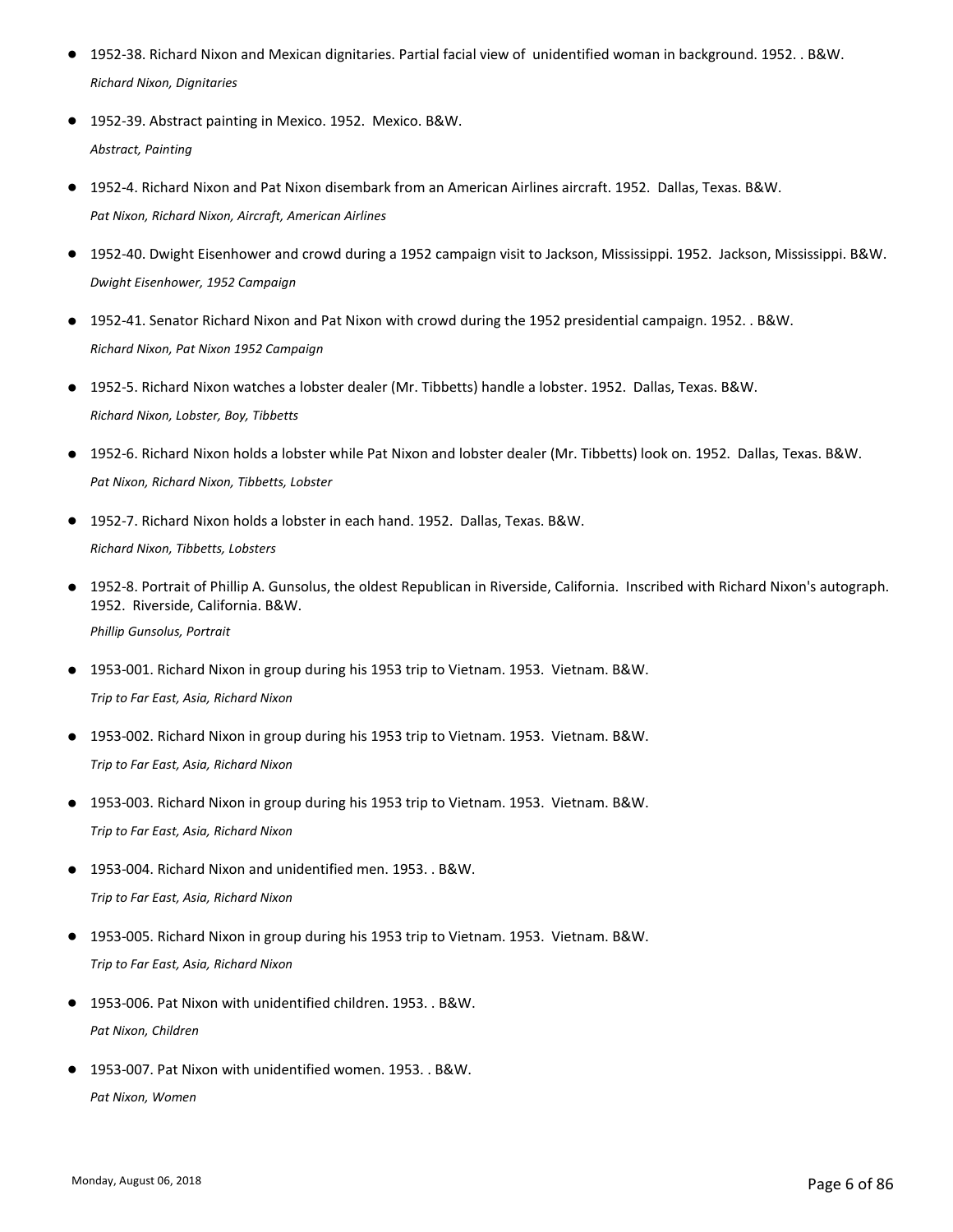- 1953-146. Richard Nixon in group during his 1953 trip to Vietnam. 1953. Vietnam. B&W. *Trip to Far East, Asia, Richard Nixon*
- 1953-597. Front: Harry S. Truman, Dwight D. Eisenhower, Richard Nixon during the 1953 inauguration. 1/20/1953. Washington, D. C.. B&W. *Harry Truman, Dwight Eisenhower, Richard Nixon Inauguration, Inaugural*
- 1953-598. Richard Nixon golfing with five unidentified men. 1953. . B&W. *Richard Nixon, Golf*
- 1953-599. Appearance of Mrs. Goldsmith and pedigree dog Vongold's Tinker Bell on WICC-TV 1953. . B&W. *Mrs. Kenneth Bradley, Mrs. Harold Goldsmith, Dog, Vongold's Tinker Bell*
- 1953-600. Vice President Richard Nixon and Pat Nixon ride along the Pennsylvania Ave parade route in an automobile during thee 1953 inauguration of Dwight Eisenhower . 1/20/1953. Washington, D. C.. B&W. *Richard Nixon, Pat Nixon, Inauguration, Autombile, Parade Route, 1953 Inauguration*
- 1953-601. Pat Nixon seated with the Maid of Cotton, Alice Carr Harrision. 1953. . B&W. *Pat Nixon, Maid of Cotton, Alice Carr Harrison*
- 1953-606. Vice President Richard Nixon greets young Thai boys in Bangkok. 1953. Bangkok, Thailand. B&W. *Richard Nixon, Boys, Trip to Far East, Asia*
- 1953-607. Vice President Richard NIxon and Pat Nixon disembark from an aircraft upon arrival in Bangkok. 1953. Bangkok, Thailand. B&W. *Pat Nixon, Richard Nixon, Trip to Far East, Asia, Aircraft*
- 1953-608. Vice President Richard Nixon greeting Thai children in Bangkok. 1953. Bangkok, Thailand. B&W.

*Richard Nixon, Trip to Far East, Asia, Aircraft*

1953-609. Welcoming ceremony for Vice President Richard Nixon in Bangkok with Premier Pibul Songgram. 1953. Bangkok, ● Thailand. B&W.

*Pibul Songgram, Richard Nixon, Trip to Far East, Asia, Welcoming Ceremony*

- 1953-610. Unidentified American officials disembarking from plane in Bangkok. 1953. Bangkok, Thailand. B&W. *Officials, Aircraft, Trip to Far East, Asia*
- 1953-611. Vice President Richard Nixon reviewing Thai troups in Bangkok with unidentified Thai military officer. 1953. Bangkok, Thailand. B&W.

*Richard Nixon, Review, Troops, Trip to Far East, Asia*

- 1953-612. Vice President Richard Nixon, Pat Nixon Nixon, and Ambassador Donovan greet Thai Premier Pibul Songgram and his wife in Bangkok. 1953. Bangkok, Thailand. B&W. *Richard Nixon, Pat Nixon, Donovan, Pibul Songgram*
- 1953-613. Vice President Richard Nixon speaks with three young Thai boys in Bangkok. 1953. Bangkok, Thailand. B&W. *Richard Nixon, Boys, Trip to Far East, Asia*
- 1953-614. Welcoming ceremony for Vice President Richard Nixon. Richard Nixon and unidentified Thai military officer. 1953. Bangkok, Thailand. B&W.

*Richard Nixon, Ceremony, Trip to Far East, Asia*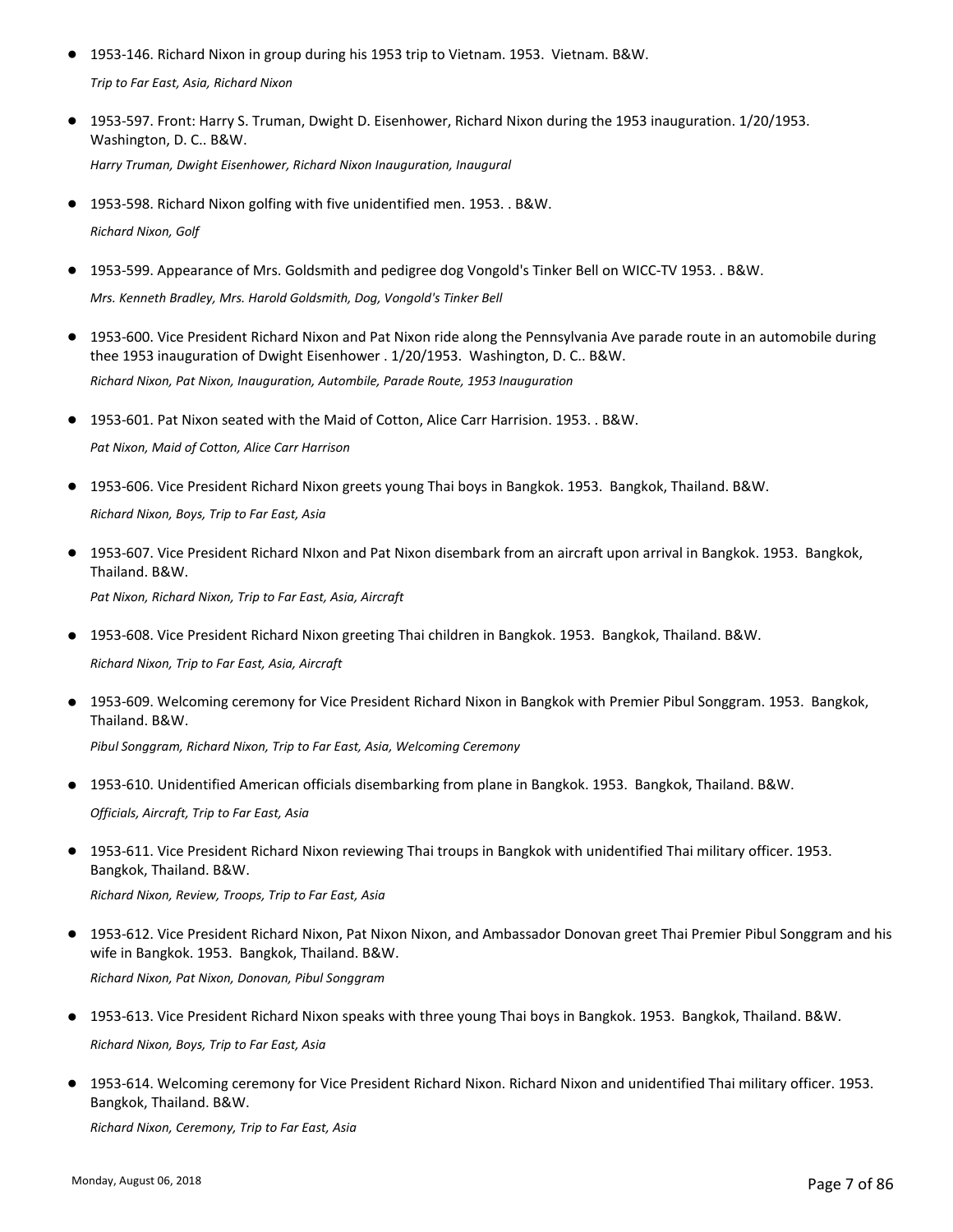- 1953-615. Vice President Richard Nixon makes remarks upon arrival in Thailand. 1953. Bangkok, Thailand. B&W. *Pat Nixon, Pibul Songgram, Richard Nixon, Speech, Trip to Far East, Asia*
- 1953-616. Arrival ceremony for Vice President Richard Nixon 1953. Bangkok, Thailand. B&W. *Pat Nixon, Ambassador Donovan, Richard Nixon, Premier Pibul Songgram and Mrs. Pibul Songgram*
- 1953-617. Vice President Richard Nixon, Premier Pibul Songgram, and unidentified man. 1953. Bangkok, Thailand. B&W. *Richard Nixon, Pibul Songgram, Trip to Far East, Asia*
- 1953-618. Vice President Richard Nixon shakes hands with Thai Premier Pibul Songgram. 1953. Bangkok, Thailand. B&W. *Pibul Songgram, Richard Nixon, Trip to Far East, Asia*
- 1953-619. Premier Pibul Songgram makes an address while Richard Nixon listens. 1953. Bangkok, Thailand. B&W. *Pibul Songgram, Richard Nixon, Trip to Far East, Asia*
- 1953-620. Vice President Richard Nixon in Bangkok. 1953. Bangkok, Thailand. B&W. *Richard Nixon, Portrait*
- 1953-621. Vice President Richard Nixon greeting Thai boys in Bangkok. 1953. Bangkok, Thailand. B&W. *Richard Nixon, Boys*
- 1953-622. Vice President Richard Nixon greeting Thai Premier Pibul Songgram. Also present are Ambassador Donovan and Lad La-iad. 1953. Bangkok, Thailand. B&W. *Pat Nixon, Richard Nixon, Donovan, Pibul Songgram, Lad La‐iad*
- 1953-623. Vice President Richard Nixon greets a Japanese military official in Tokyo. 11/16/1953. Tokyo, Japan. B&W. *Richard Nixon, Military, Official, Trip to Far East, Asia*
- 1953-624. Vice President Richard Nixon greets a Japanese military official in Tokyo. 11/16/1953. Tokyo, Japan. B&W. *Richard Nixon, Military, Official, Trip to Far East, Asia*
- 1953-625. Vice President Richard Nixon stands at attention during a ceremony in Tokyo. 11/16/1953. Tokyo, Japan. B&W. *Richard Nixon, Ceremony*
- 1953-626. Richard Nixon and unidentified Japanese military and American personnel. 11/16/1953. Tokyo, Japan. B&W. *Richard Nixon, Ceremony, Military, Trip to Far East, Asia*
- 1953-627. Vice President Richard Nixon and other officials stand at attention during a ceremony in Tokyo. 11/16/1953. Tokyo, Japan. B&W. ● *Richard Nixon, Ceremony, Military, Trip to Far East, Asia*
- 1953-628. Richard Nixon attends a military ceremony at Nerima Camp in Tokyo. 11/16/1953. Tokyo, Japan. B&W. *Richard Nixon, Ceremony, Military, Trip to Far East, Asia*
- 1953-629. Vice President Richard Nixon speaks with a Japanese soldier in Tokyo. 11/16/1953. Tokyo, Japan. B&W. *Richard Nixon, Ceremony, Military, Trip to Far East, Asia*
- 1953-630. Vice President Richard Nixon reviews Japanese troops. 11/16/1953. Tokyo, Japan. B&W. *Richard Nixon, Ceremony, Military, Trip to Far East, Asia*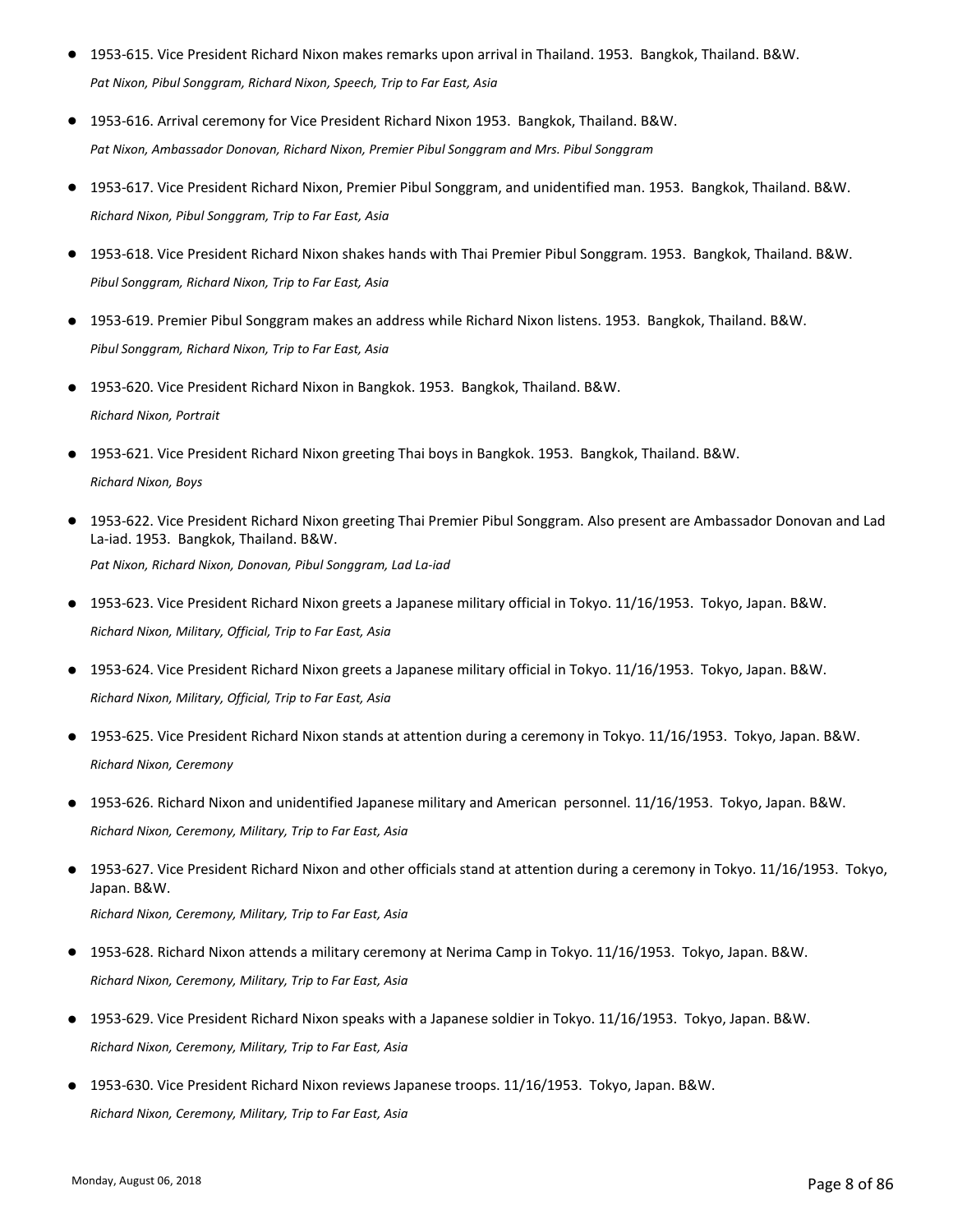- 1953-631. Vice President Richard Nixon greets Emperor Hirohito. 1953. Japan. B&W. *Pat Nixon, Richard Nixon, Emperor Hirohito, Empress, Trip to Far East, Asia*
- 1953-632. Vice President Richard Nixon with Emperor Hirohito. 1953. Tokyo, Japan. B&W. *Pat Nixon, Richard Nixon, Emperor Hirohito, Empress, Trip to Far East, Asia*
- 1953-633. Richard Nixon and Pat Nixon with unidentified Japanese people in Tokyo. 1953. Tokyo, Japan. B&W. *Richard Nixon, Pat Nixon, Trip to Far East, Asia*
- 1953-634. Richard Nixon and Pat Nixon with unidentified Japanese people in Tokyo. 1953. Tokyo, Japan. B&W. *Richard Nixon, Pat Nixon, Trip to Far East, Asia*
- 1953-635. Vice President Richard Nixon and Pat Nixon await the start of the a kabuki performance. 1953. Tokyo, Japan. B&W. *Richard Nixon, Pat Nixon, Trip to Far East, Asia, Kabuki, Theater*
- 1953-636. Vice President Richard Nixon greets a kabuki performer. 1953. Tokyo, Japan. B&W. *Richard Nixon, Pat Nixon, Trip to Far East, Asia, Kabuki, Theater*
- 1953-637. Richard Nixon and Pat Nixon with unidentified Japanese people. 1953. Tokyo, Japan. B&W. *Richard Nixon, Pat Nixon, Trip to Far East, Asia*
- 1953-638. Vice President Richard Nixon and Pat Nixon arer photographed by the press. 1953. Tokyo, Japan. B&W. *Richard Nixon, Pat Nixon, Trip to Far East, Asia, Press*
- 1953-639. Presentation of a doll dressed in the manner of a kabuki performer. 1953. Tokyo, Japan. B&W. *Richard Nixon, Pat Nixon, Trip to Far East, Asia, Doll, Kabuki*
- 1953-640. Pat Nixon shakes hands with kabuki performer. 1953. Tokyo, Japan. B&W. *Richard Nixon, Pat Nixon, Trip to Far East, Asia, Kabuki, Performer, Actor*
- 1953-641. Vice President Richard Nixon and Pat Nixon wave while being photographed by the press. 1953. Tokyo, Japan. B&W. *Richard Nixon, Pat Nixon, Trip to Far East, Asia, Press*
- 1953-642. Richard Nixon with unidentified Japanese people. 1953. Tokyo, Japan. B&W. *Richard Nixon, Trip to Far East, Asia, Press*
- 1953-643. Richard Nixon and Pat Nixon with unidentified Japanese people. 1953. Japan. B&W. *Richard Nixon, Pat Nixon, Trip to Far East, Asia, Press*
- 1953-644. Richard Nixon and Pat Nixon attend a kabuki theater performance. 1953. Japan. B&W. *Richard Nixon, Pat Nixon, Trip to Far East, Asia, Kabuki, Theater*
- 1953-645. Richard Nixon addresses a crowd seated at tables in Tokyo. 1953. Japan. B&W. *Richard Nixon, Pat Nixon, Crowd, Trip to Far East, Asia*
- 1953-646. Vice President Richard Nixon makes a statement for the press. 1953. Japan. B&W. *Richard Nixon, Trip to Far East, Asia, Press*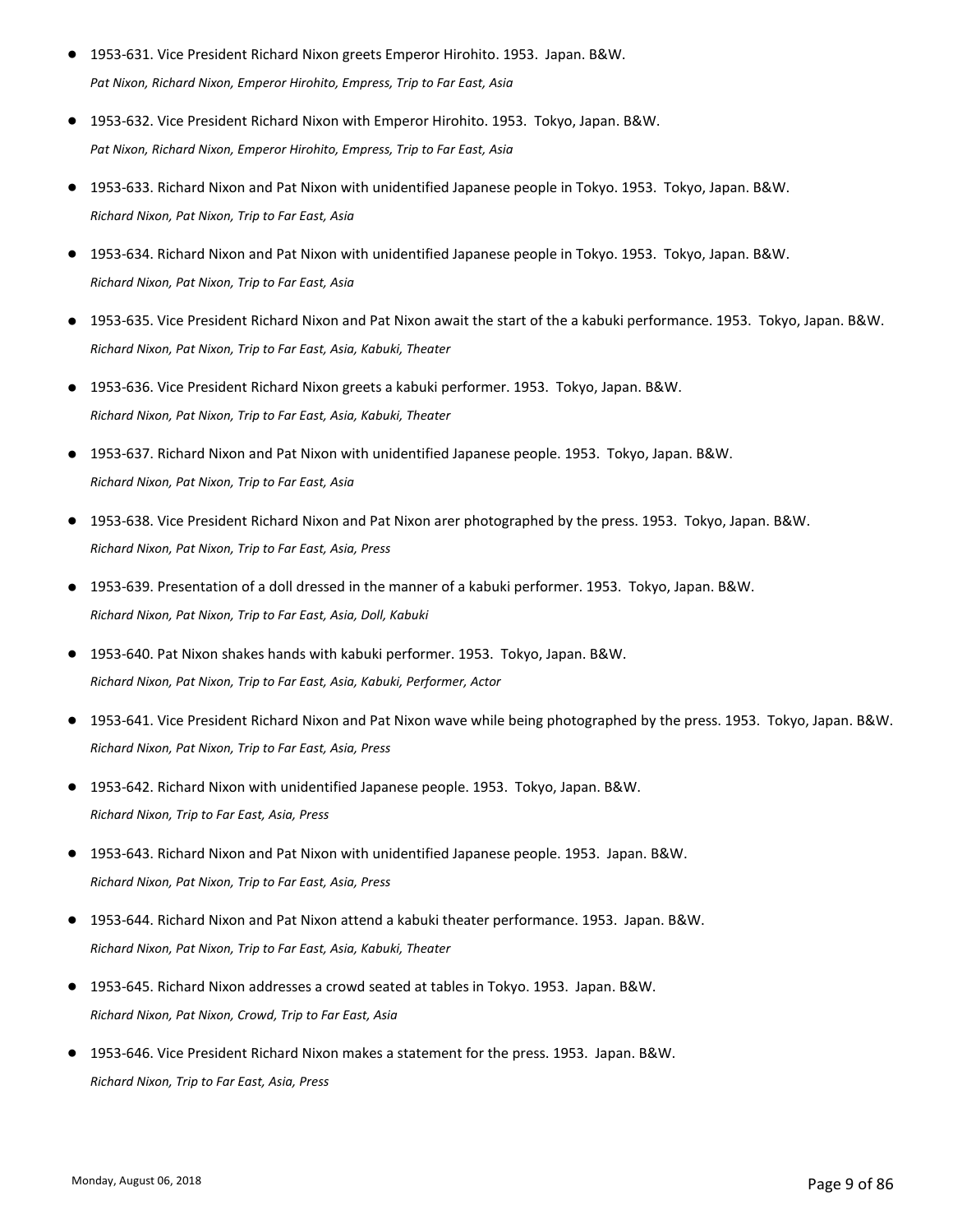- 1953-647. Snow-covered volcano in Japan. 1953. Japan. B&W. *Snow, Volcano*
- 1953-648. Richard Nixon and Pat Nixon watch a young Japanese girl play the piano in Japan. 1953. Japan. B&W. *Richard Nixon, Pat Nixon, Piano, Trip to Far East, Asia*
- 1953-649. Vice President Richard Nixon and Pat Nixon bid farewell at Tokyo's airport. 1953. Tokyo Japan. B&W. *Richard Nixon, Pat Nixon, Trip to Far East, Asia, Dignitaries*
- 1953-650. Vice President Richard Nixon makes an address in Japan. 1953. Japan. B&W. *Richard Nixon, Pat Nixon, Trip to Far East, Asia*
- 1953-651. Vice President Richard Nixon makes a statement to an assembly of people in Japan. 1953. Japan. B&W. *Richard Nixon, Trip to Far East, Asia*
- 1953-652. Japanese dignitaries wave farewell to the Nixons (not pictured). 1953. Japan. B&W. *Richard Nixon, Pat Nixon, Trip to Far East, Asia, Dignitaries*
- 1953-653. Pat Nixon greets a patient (Pvt. Donald Dominic of Youngstown, Ohio) at Tokyo Army Hospital, offering Camel cigarettes and Tootsi Roll candy. 11/19/1953. Tokyo, Japan. B&W. *Pat Nixon, Donald Dominic, Patient, Tokyo Army Hospital, Trip to Far East, Asia*
- 1953-654. Pat Nixon greets a patient (Sgt. Richard Rindflesch of Oregon City, Oregon) at Tokyo Army Hospital, offering Camel cigarettes and Tootsi Roll candy. 11/19/1953. Tokyo, Japan. B&W. *Pat Nixon, Richard Rindflesch, Patient, Tokyo Army Hospital, Trip to Far East, Asia*
- 1953-655. Pat Nixon greets a patient (Airman Second Class Warren Bobby of Point, Texas) at Tokyo Army Hospital, offering Camel cigarettes and Tootsi Roll candy. 11/19/1953. Tokyo, Japan. B&W. *Pat Nixon, Warren Bobby, Patient, Tokyo Army Hospital, Trip to Far East, Asia*
- 1953-656. Pat Nixon and others examine some of the gifts sent by Americans for "Operation Orphans." Present: Mrs. Charles L. Kirkpatrick, Mrs. Kazuko Aso, Pat Nixon, and unidentified persons. 11/19/1953. Tokyo, Japan. B&W. *Pat Nixon, Charles Kirkpatrick, Kazuko Aso, Operation Orphans, Gifts, Orphans, Trip to Far East, Asia*
- 1953-657. Col. Charles Kirkpatrick, CO of Tokyo Army Hospital, bids farewell to Pat Nixon as she completes her tour of the hospital. 11/19/1953. Tokyo, Japan. B&W. *Pat Nixon, Charles Kirkpatrick, Trip to Far East, Asia, Tokyo Army Hospital*
- 1953-658. Col. Charles Kirkpatrick, CO of Tokyo Army Hospital, bids farewell to Pat Nixon as she completes her tour of the hospital. 11/19/1953. Tokyo, Japan. B&W.

*Pat Nixon, Charles Kirkpatrick, Trip to Far East, Asia, Tokyo Army Hospital*

- 1953-659. Pat Nixon greets a patient (PFC Joseph Nuzzi of Philadelphia) at Tokyo Army Hospital, offering Camel cigarettes and Tootsi Roll candy. 11/19/1953. Tokyo, Japan. B&W. *Pat Nixon, Joseph Nuzzi, Trip to Far East, Asia, Tokyo Army Hospital*
- 1953-660. Hospital visit to Tokyo Army Hospital. Present: Mrs. Graham Parson, Mrs. Kazuko Aso, Mrs. Nixon, Miss. Jane Greswold, and Miss Tajima. 11/19/1953. Tokyo, Japan. B&W.

*Graham Parson, Kazuko Aso, Pat Nixon, Jane Greswold, Tajima, Tokyo Army Hospital, Trip to Far East, Asia*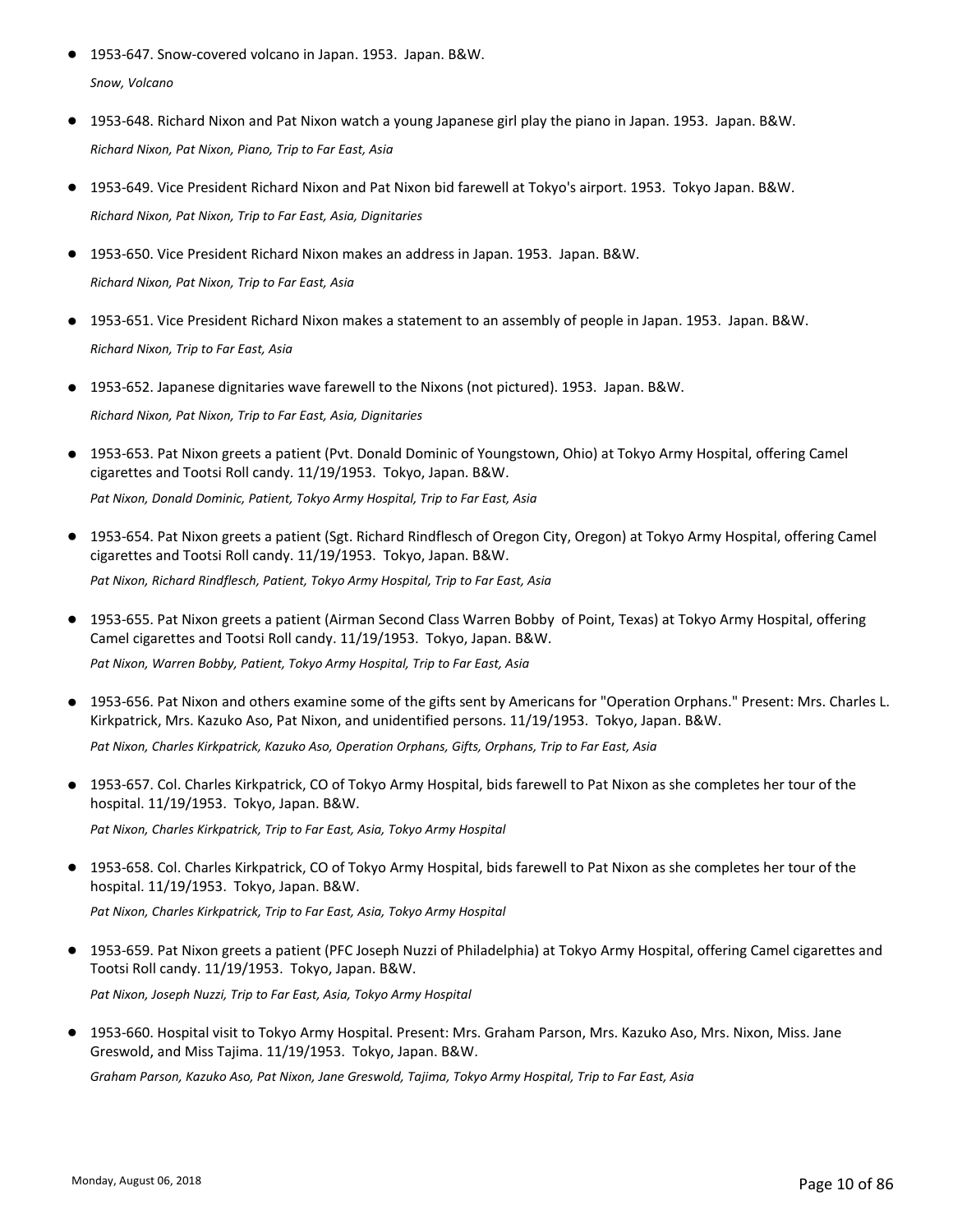● 1953-661. Hospital visit to Tokyo Army Hospital. Present: Mrs. Graham Parson, Col. Charles Kirkpatrick and Mrs. Richard Nixon, and Mrs. Kazuko Aso. 11/19/1953. Tokyo, Japan. B&W.

*Graham Parson, Charles Kirkpatrick, Pat Nixon, Kazuko Aso, Tokyo Army Hospital, Trip to Far East, Asia*

● 1953-662. Hospital visit to Tokyo Army Hospital. Present: Captain Dave Clark, Mrs. J. Graham Parsons, Mrs. Richard Nixon, and others. 11/19/1953. Tokyo, Japan. B&W.

*Dave Clark, J. Graham Parsons, Pat Nixon, Tokyo Army Hospital, Trip to Far East, Asia*

● 1953-664. Pat Nixon greets a patient (Major Prija Sirivara of the Thailand Forces, UNC) at Tokyo Army Hospital, offering Camel cigarettes and Tootsi Roll candy. 11/19/1953. Tokyo, Japan. B&W.

*Pat Nixon, Prija Sirivara, Tokyo Army Hospital, Trip to Far East, Asia*

● 1953-665. Mrs. Pat Nixon greeting a patient (Harry Shepard of Flint, Michigan) at Tokyo Army Hospital, offering Camel cigarettes and Tootsi Roll candy. 11/19/1953. Tokyo, Japan. B&W.

*Pat Nixon, Harry Shepard, Tokyo Army Hospital, Trip to Far East, Asia*

- 1953-666. Mrs. Pat Nixon greeting a patient (Pvt. John Keyes of the Mexican Forces, UNC) at Tokyo Army Hospital, offering Camel cigarettes and Tootsi Roll candy. 11/19/1953. Tokyo, Japan. B&W. *Pat Nixon, John Keyes, Tokyo Army Hospital, Trip to Far East, Asia*
- 1953-667. Pat Nixon greeting a patient (A/3C Joe Campbell of Sumter, South Carolina) at Tokyo Army Hospital, offering Camel cigarettes and Tootsi Roll candy. 11/19/1953. Tokyo, Japan. B&W.

*Pat Nixon, Joe Campbell, Tokyo Army Hospital, Trip to Far East, Asia*

● 1953-668. Pat Nixon greeting a patient (Pvt Woldml Tnyo of the Ethiopian Forces, UNC) at Tokyo Army Hospital, offering Camel cigarettes and Tootsi Roll candy. 11/19/1953. Tokyo, Japan. B&W.

*Pat Nixon, Woldml Tnyo, Tokyo Army Hospital, Trip to Far East, Asia*

● 1953-669. Pat Nixon greeting a patient (Albert Sake of Milton, Massachusetts) at Tokyo Army Hospital, offering Camel cigarettes and Tootsi Roll candy. 11/19/1953. Tokyo, Japan. B&W.

*Pat Nixon, Albert Sake, Tokyo Army Hospital, Trip to Far East, Asia*

● 1953-670. Pat Nixon greeting a patient (M/Sgt K Tannigawa of Hawaii) at Tokyo Army Hospital, offering Camel cigarettes and Tootsi Roll candy. 11/19/1953. Tokyo, Japan. B&W.

*Pat Nixon, K. Tannigawa, Tokyo Army Hospital, Trip to Far East, Asia*

● 1953-671. Hospital visit to Tokyo Army Hospital with Colonel Charles L. Kirkpatrick, Pat Nixon, and M/Sgt Pullen of Philadelphia present. 11/19/1953. Tokyo, Japan. B&W.

*Charles Kirkpatrick, Pat Nixon, Pullen, Tokyo Army Hospital, Trip to Far East, Asia*

● 1953-672. Hospital visit to Tokyo Army Hospital with Teru Higuro, Kazuko Aso, and Pat Nixon present. 11/19/1953. Tokyo, Japan. B&W.

*Teru Higuro, Kazuko Aso, Pat Nixon, Tokyo Army Hospital, Trip to Far East, Asia*

- 1953-673. Pat Nixon greets a patient (Pvt Antog Riechgelt of the Netherlands) at Tokyo Army Hospital offering Camel cigarettes and Tootsi Roll candy 11/19/1953. Tokyo, Japan. B&W. *Pat Nixon, Antog Riechgelt, Tokyo Army Hospital, Trip to Far East, Asia*
- 1953-674. Pat Nixon greets a patient (Sgt Glenn Waddel of Olive Hill, Kentucky) at Tokyo Army Hospital offering Camel cigarettes and Tootsi Roll candy. Colonel Charles L. Kirkpatrick also present. 11/19/1953. Tokyo, Japan. B&W.

*Glenn Waddel, Charles Kirkpatrick, Pat Nixon, Tokyo Army Hospital, Trip to Far East, Asia*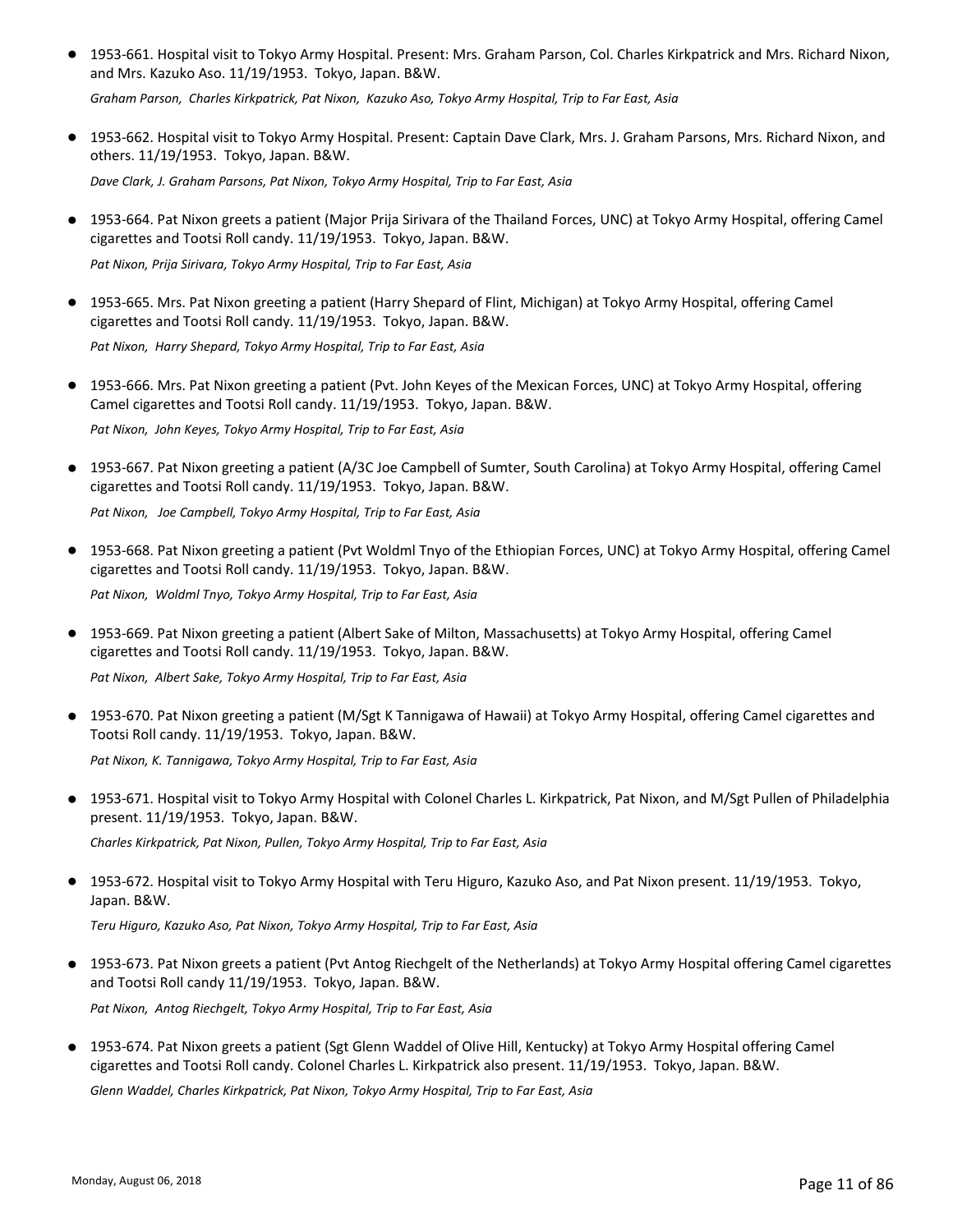1953-675. Pat Nixon greets a patient (M/Sgt Joseph Sankas of Brooklyn, New York) at Tokyo Army Hospital offering Camel cigarettes and Tootsi Roll candy. 11/19/1953. Tokyo, Japan. B&W. ●

*Joseph Sankas, Pat Nixon, Tokyo Army Hospital, Trip to Far East, Asia*

- 1953-676. Vice President Richard Nixon in Singapore. 10/25/1953. Singapore. B&W. *Richard Nixon, Trip to Far East, Asia*
- 1953-677. Vice President Richard Nixon in Singapore. 10/25/1953. Singapore. B&W. *Richard Nixon, Trip to Far East, Asia*
- 1953-678. Vice President Richard Nixon in Singapore. 10/25/1953. Singapore. B&W. *Richard Nixon, Trip to Far East, Asia*
- 1953-679. Vice President Richard Nixon in Singapore. 10/25/1953. Singapore. B&W. *Richard Nixon, Trip to Far East, Asia*
- 1953-680. Vice President Richard Nixon in Singapore. 10/25/1953. Singapore. B&W. *Richard Nixon, Trip to Far East, Asia*
- 1953-681. Vice President Richard Nixon in Singapore. 10/25/1953. Singapore. B&W. *Richard Nixon, Trip to Far East, Asia*
- 1953-682. Vice President Richard Nixon in Singapore. 10/25/1953. Singapore. B&W. *Richard Nixon, Trip to Far East, Asia*
- 1953-683. Vice President Richard Nixon in Singapore. 10/25/1953. Singapore. B&W. *Richard Nixon, Trip to Far East, Asia*
- 1953-684. Vice President Richard Nixon in Singapore. 10/25/1953. Singapore. B&W. *Richard Nixon, Trip to Far East, Asia*
- 1953-685. Vice President Richard Nixon in Singapore. 10/25/1953. Singapore. B&W. *Richard Nixon, Trip to Far East, Asia*
- 1953-686. Vice President Richard Nixon in Singapore. 10/25/1953. Singapore. B&W. *Richard Nixon, Trip to Far East, Asia*
- 1953-687. Vice President Richard Nixon in Singapore. 10/25/1953. Singapore. B&W. *Richard Nixon, Trip to Far East, Asia*
- 1953-688. Vietnamese study with aid of a record in Saigon. 1953. Saigon, Republic of Vietnam. B&W. *Trip to Far East, Asia*
- 1953-689. Brass band members, conductor, and priest in Saigon. 1953. Saigon, Republic of Vietnam. B&W. *Conductor, Priest, Band, Trip to Far East, Asia*
- 1953-690. Vice President Richard Nixon greets a construction crew at the Australian Memorial to the USA in Canberra. 10/20/1953. Canberra, Australia. B&W. *Richard Nixon, Construction, Crew, Memorial*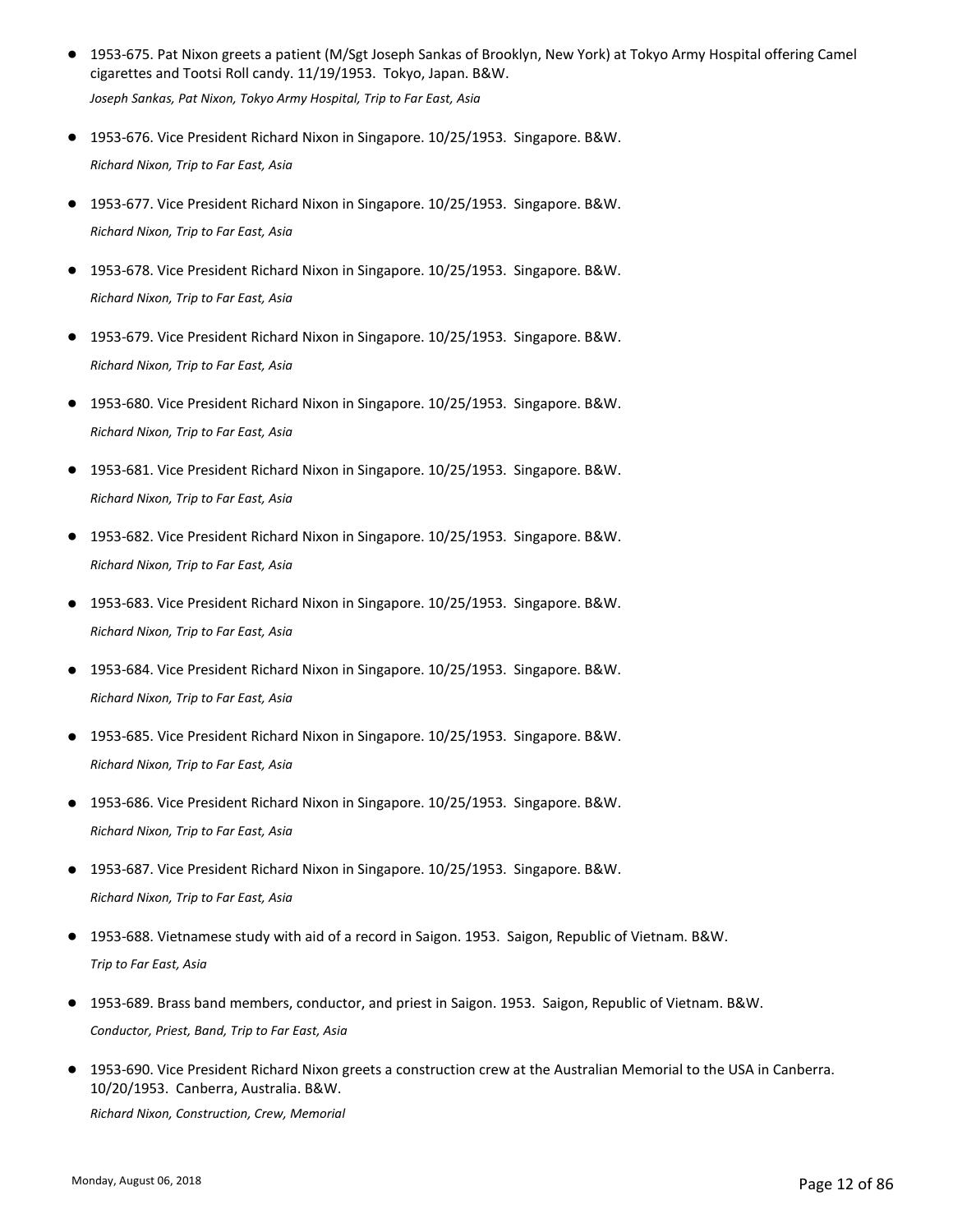● 1953-691. Vice President and Pat Nixon speak with H. E. Holt, Minister for Immigration om Canberra, Australia. 10/20/1953. Canberra, Australia. B&W.

*Pat Nixon, Richard Nixon, H. E. Holt*

- 1953-692. Mrs. Peaslee, Pat NIxon, Richard Nixon and Mr. Peaslee in Canberra. 10/20/1953. Canberra, Australia. B&W. *Mrs. Peaslee, Mrs. Nixon, Richard Nixon and Mr. Peaslee*
- 1953-693. Vice President Richard Nixon places a wreath at an Australian memoria in Canberra. 10/20/1953. Canberra, Australia. B&W.

*Richard Nixon, Memorial, Wreath*

● 1953-694. Vice President Richard Nixon greets fellow Californians in the 40th Infantry Division. Appearing: Pfc Noabert Romelfangar of San Francisco. 11/14/1953. . B&W.

*Noabert Romelfangar, Richard Nixon, 40th Infantry Division*

● 1953-695. Vice President Richard Nixon greets fellow Californians in the 40th Infantry Division. Appearing: Pfc Noabert Romelfangar of San Francisco. Appearing: Sgt. Donald M. Horton of Dimas, California and Pfc James R. Tweedy of Pacoima, California. 11/14/1953. . B&W.

*Richard Nixon, Donald Horton, James Tweedy, 40th Infantry Division*

● 1953-696. Vice President Richard Nixon greets fellow Californians in the 40th Infantry Division. Appearing: Cpl John M. Edwards of Modesto, California. 11/14/1953. . B&W.

*John Edwards, Richard Nixon, 40th Infantry Division*

● 1953-697. Vice President Richard Nixon greets fellow Californians in the 40th Infantry Division. Appearing: Pfc Franklin M. Hansen of San Tranquility, California. 11/14/1953. . B&W.

*Richard Nixon, Franklin Hansen, 40th Infantry Division*

● 1953-698. Vice President Richard Nixon greets fellow Californians in the 40th Infantry Division. Appearing: Pvt. Ernest H. Vandenbderg of Whittier, California. 11/14/1953. . B&W.

*Richard Nixon, Ernest Vandenbderg, 40th Infantry Division*

1953-699. Vice President Richard Nixon greets fellow Californians in the 40th Infantry Division. Appearing: Sgt. Gilbert M. Thornton of Englewood, California. 11/14/1953. . B&W. ●

*Richard Nixon, Gilbert Thornton, 40th Infantry Division*

● 1953-700. Vice President Richard Nixon greeting fellow Californians in the 40th Infantry Division. Appearing: Pvt. James R. Slocum of Encino, California. 11/14/1953. . B&W.

*Richard Nixon, James Slocum, 40th Infantry Division*

1953-701. Vice President Richard Nixon greeting fellow Californians in the 40th Infantry Division. Appearing: Sgt. James H. Fisher, Jr. of Redwood City, California. 11/14/1953. . B&W. ●

*Richard Nixon, James Fisher, Jr, 40th Infantry Division*

- 1953-702. Vice President Richard Nixon signs a guest register in Singapore. 10/25/1953. Singapore. B&W. *Richard Nixon, Guest Register, Trip to Far East, Asia*
- 1953-703. Vice President Richard Nixon in Singapore. 10/25/1953. Singapore. B&W. *Richard Nixon, Trip to Far East, Asia*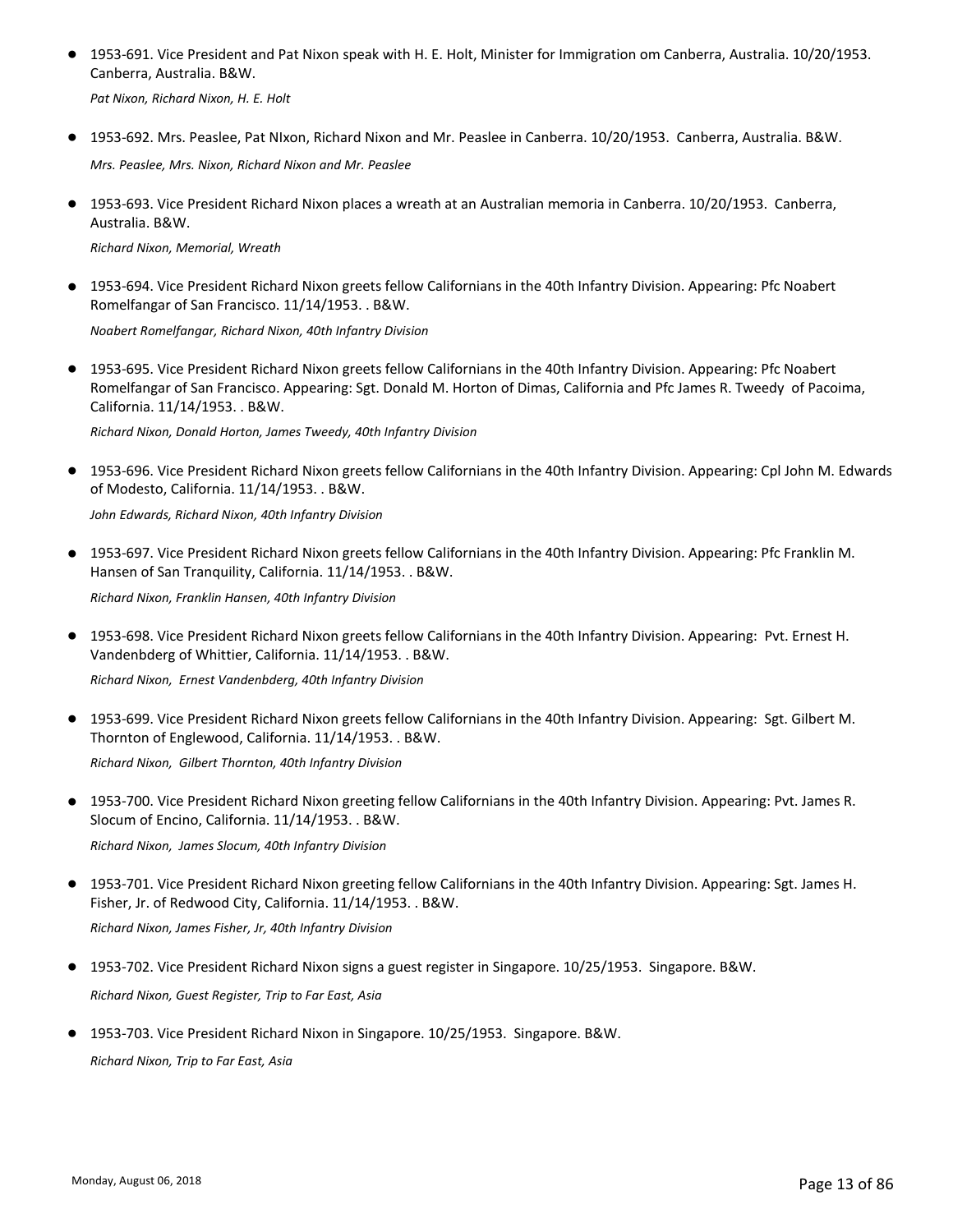● 1953-704. Vice President Richard Nixon greets unidentified others in a receiving line in Singapore. 10/25/1953. Singapore. B&W.

*Richard Nixon, Trip to Far East, Asia*

- 1953-705. Vice President Richard Nixon and unidentified others in Singapore. 10/25/1953. Singapore. B&W. *Richard Nixon, Trip to Far East, Asia*
- 1953-706. Vice President Richard Nixon signs a guest register as an unidentified man looks on. 10/25/1953. Singapore. B&W. *Richard Nixon, Trip to Far East, Asia*
- 1953-707. Vice President Richard Nixon converses with an unidentified group in Singapore. 10/25/1953. Singapore. B&W. *Richard Nixon, Trip to Far East, Asia*
- 1953-708. Vice President Richard Nixon in the background of an unidentified group. 10/25/1953. Singapore. B&W. *Richard Nixon, Trip to Far East, Asia*
- 1953-709. Vice President Richard Nixon conversing with an unidentified group in Singapore. 10/25/1953. Singapore. B&W. *Richard Nixon, Trip to Far East, Asia*
- 1953-710. Vice President Richard Nixon conversing with an unidentified group. 10/25/1953. Singapore. B&W. *Richard Nixon, Trip to Far East, Asia*
- 1953-711. Vice President Richard Nixon and others. 1953. . B&W. *Richard Nixon, Trip to Far East, Asia*
- 1953-712. Formal dinner attended by Vice President Richard Nixon during his trip to the Far East in 1953. 1953. . B&W. *Richard Nixon, Trip to Far East, Asia*
- 1953-713. Formal dinner attended by Vice President Richard Nixon during his trip to the Far East in 1953. 1953. . B&W. *Richard Nixon, Trip to Far East, Asia*
- 1953-714. Formal dinner attended by Vice President Richard Nixon during his trip to the Far East in 1953. 1953. . B&W. *Richard Nixon, Trip to Far East, Asia*
- 1953-715. Formal dinner attended by Vice President Richard Nixon during his trip to the Far East in 1953. 1953. . B&W. *Richard Nixon, Trip to Far East, Asia*
- 1953-716. Vice President Richard Nixon making remarks at a formal dinner he attended during his trip to the Far East in 1953. 1953. . B&W.

*Richard Nixon, Trip to Far East, Asia*

1953-717. Unidentified guests at an after-dinner reception. 1953. . B&W.

*Richard Nixon, Trip to Far East, Asia*

1953-718. Unidentified man makes remarks at a formal dinner attended by Vice President Richard Nixon during his trip to the Far East in 1953. 1953. . B&W. ●

*Richard Nixon, Trip to Far East, Asia*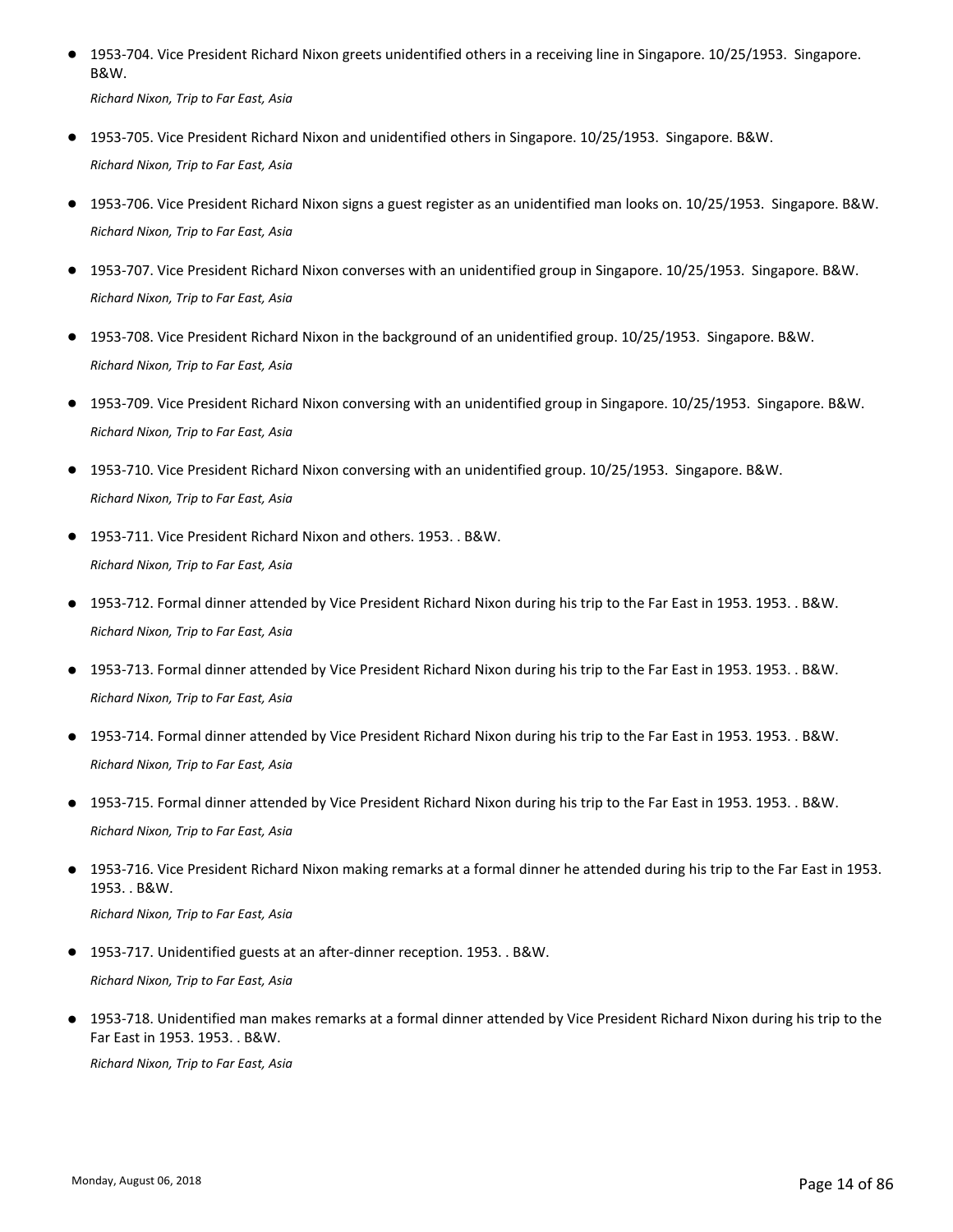1953-719. Unidentified man makes remarks at a formal dinner attended by Vice President Richard Nixon during his trip to the Far East in 1953. 1953. . B&W. ●

*Richard Nixon, Trip to Far East, Asia*

- 1953-720. Official dinner during Richard Nixon's trip to the Far East in 1953. 1953. . B&W. *Richard Nixon, Trip to Far East, Asia*
- 1953-721. Arrival (or farewell) ceremony for Vice President Richard Nixon. 1953. . B&W. *Richard Nixon, Arrival Ceremony*
- 1953-722. Vice President Richard Nixon reviews foreign troops. 1953. . B&W. *Richard Nixon, Arrival Ceremony*
- 1953-723. Arrival or farewell ceremony. 1953. . B&W. *Richard Nixon, Ceremony*
- 1953-724. Vice President Richard Nixon makes remarks at a formal banquet 1953. . B&W. *Richard Nixon, Banquet*
- 1953-725. Official dinner during Richard Nixon's trip to the Far East. 1953. . B&W. *Richard Nixon, Trip to Far East, Asia*
- 1953-726. Rose Parade with Montie Montana, Richard Nixon, and Pat Nixon attending. 1953. Pasadena, California. B&W. *Montie Montana, Richard Nixon, Pat Nixon, Tournament of Roses, Rose Parade*
- 1953-727. Pat Nixon visits children in a Ceylon (Sri Lanka) hospital. 1953. Colombo, Ceylon (Sri Lanka). B&W. *Richard Nixon, Trip to Far East, Asia*
- 1953-728. Pat Nixon handing a treat to a small child in Colombo. 1953. Colombo, Ceylon. B&W. *Richard Nixon, Trip to Far East, Asia*
- 1953-729. Pat Nixon visits hospitalized children in Ceylon (Sri Lanka). 1953. Colombo, Ceylon. B&W. *Richard Nixon, Trip to Far East, Asia, Hospital, Children*
- 1953-731. Richard and Pat Nixon ride in the Rose Parade. 01/01/1953. Pasadena, California. B&W. *Richard Nixon, Pat Nixon, Automobile, Rose Parade, Grand Marshall*
- 1953-732. Richard Nixon attends a Freedom Foundation awards ceremony. 02/22/1953. Valley Forge, Pennsylvania. B&W. *Richard Nixon, Freedom Foundation, Awards, Ceremony*
- 1953-733. Richard Nixon attends a Freedom Foundation awards ceremony. 02/22/1953. Valley Forge, Pennsylvania. B&W. *Richard Nixon, Freedom Foundation, Awards, Ceremony*
- 1953-734. Richard Nixon attends a Freedom Foundation awards ceremony. 02/22/1953. Valley Forge, Pennsylvania. B&W. *Richard Nixon, Freedom Foundation, Awards, Ceremony*
- 1953-735. Richard Nixon attends an AAA Awards ceremony giving School Safety medals. 05/08/1953. . B&W. *Richard Nixon, AAA, Awards, School Safety Medals*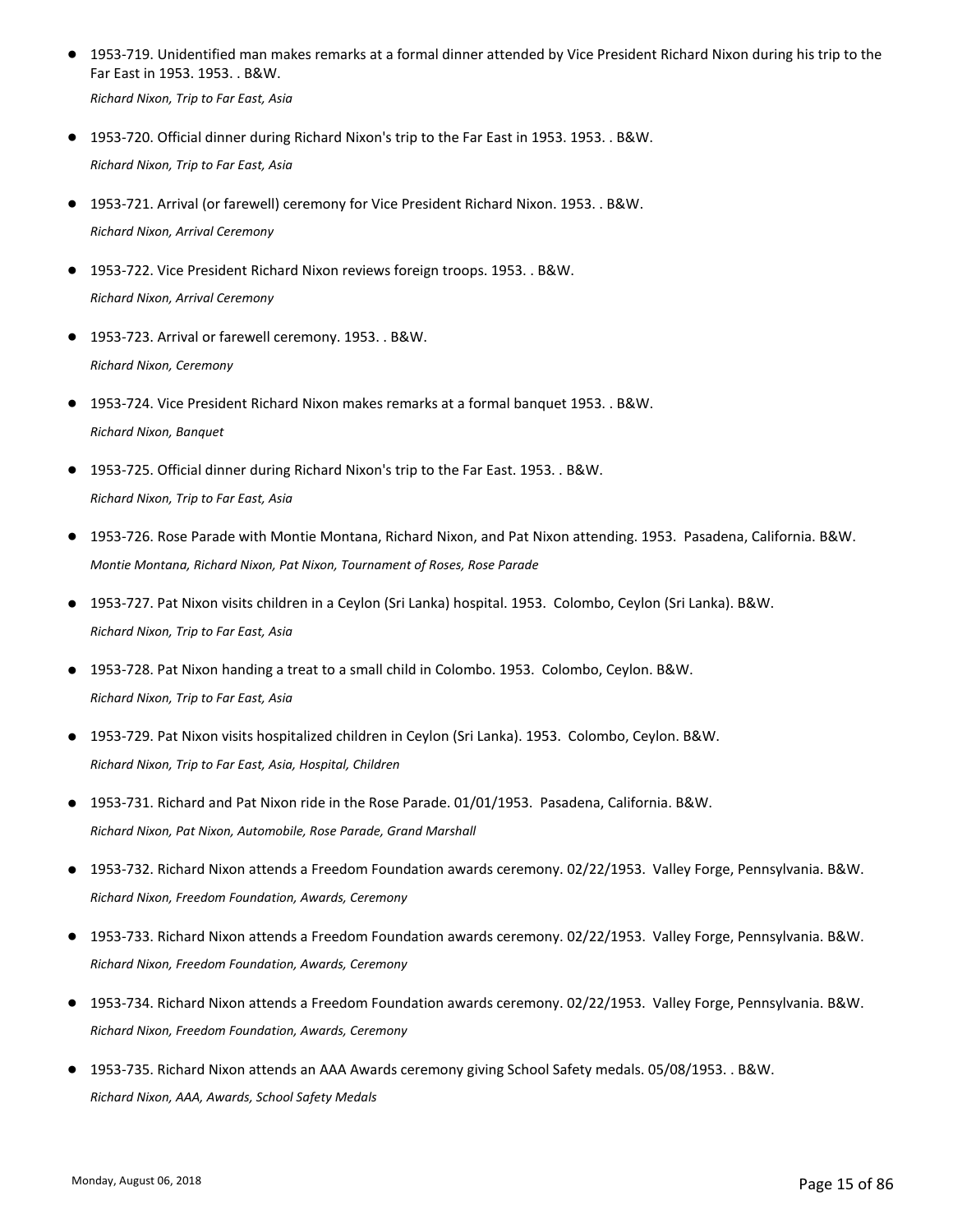- 1953-736. Richard Nixon attends an AAA Awards ceremony giving School Safety medals. 05/08/1953. . B&W. *Richard Nixon, AAA, Awards, School Safety Medals*
- 1953-737. Richard Nixon attends an AAA Awards ceremony giving School Safety medals. 05/08/1953. . B&W. *Richard Nixon, AAA, Awards, School Safety Medals*
- 1953-738. Richard Nixon attends an AAA Awards ceremony giving School Safety medals. 05/08/1953. . B&W. *Richard Nixon, AAA, Awards, School Safety Medals*
- 1953-739. Richard Nixon and Pat Nixon in Gettysburg. 07/05/1953. Gettysburg. Pennsylvania. B&W. *Richard Nixon, Pat Nixon*
- 1953-740. Grave of George Nixon III at Gettysburg National Cemetery. 07/05/1953. Gettysburg, Pennsylvania. B&W. *Grave, George Nixon III, Gettysburg National Cemetery*
- 1953-741. Richard Nixon attends a Boy Scout Jamboree. 07/19/1953. California. B&W. *Richard Nixon, Boy Scouts, Jamboree*
- 1953-742. White beach house on the New Jersey shore, taken during a vacation. 1953. New Jersey Shore, New Jersey. B&W. *Jersey Shore, Beach House*
- 1953-743. White beach house on the New Jersey shore, taken during a vacation. 1953. New Jersey Shore. B&W. *Jersey Shore, Beach House*
- 1953-744. Nixon family members on beach on the Jersey Shore with Checkers the dog. 08/16/1953. Mantoloking, New Jersey. B&W.

*Checkers, Dog, Pat Nixon, Patricia Nixon, Julie Nixon, Richard Nixon*

- 1953-745. Richard Nixon attends an American Legion Convention in St. Louis. 08/31/1953. St. Louis, Missouri. B&W. *Richard Nixon, Legionnaires, American Legion Convention*
- 1953-746. Richard Nixon attends an American Legion Convention in St. Louis. 08/31/1953. St. Louis, Missouri. B&W. *Richard Nixon, Legionnaires, American Legion Convention*
- 1953-750. American Foreign Legion convention with James Petrillo attending in St. Louis. 09/23/1953. St. Louis, Missouri. B&W.

*James Petrillo, American Foreign Legion, Convention*

1953-751. American Foreign Legion convention with Richard Nixon attending in St. Louis. 09/23/1953. St. Louis, Missouri. B&W.  $\bullet$ 

*Richard Nixon, American Foreign Legion, Convention*

● 1953-752. Flag marking George Nixon III's grave at Gettysburg National Cemetery. 07/05/1953. Gettysburg, Pennsylvania. B&W.

*Flag, George Nixon III, Gettysburg National Cemetery*

● 1953-753. Grave stone marking George Nixon III's grave at Gettysburg National Cemetery. 07/05/1953. Gettysburg, Pennsylvania. B&W.

*Grave, George Nixon III, Gettysburg National Cemetery*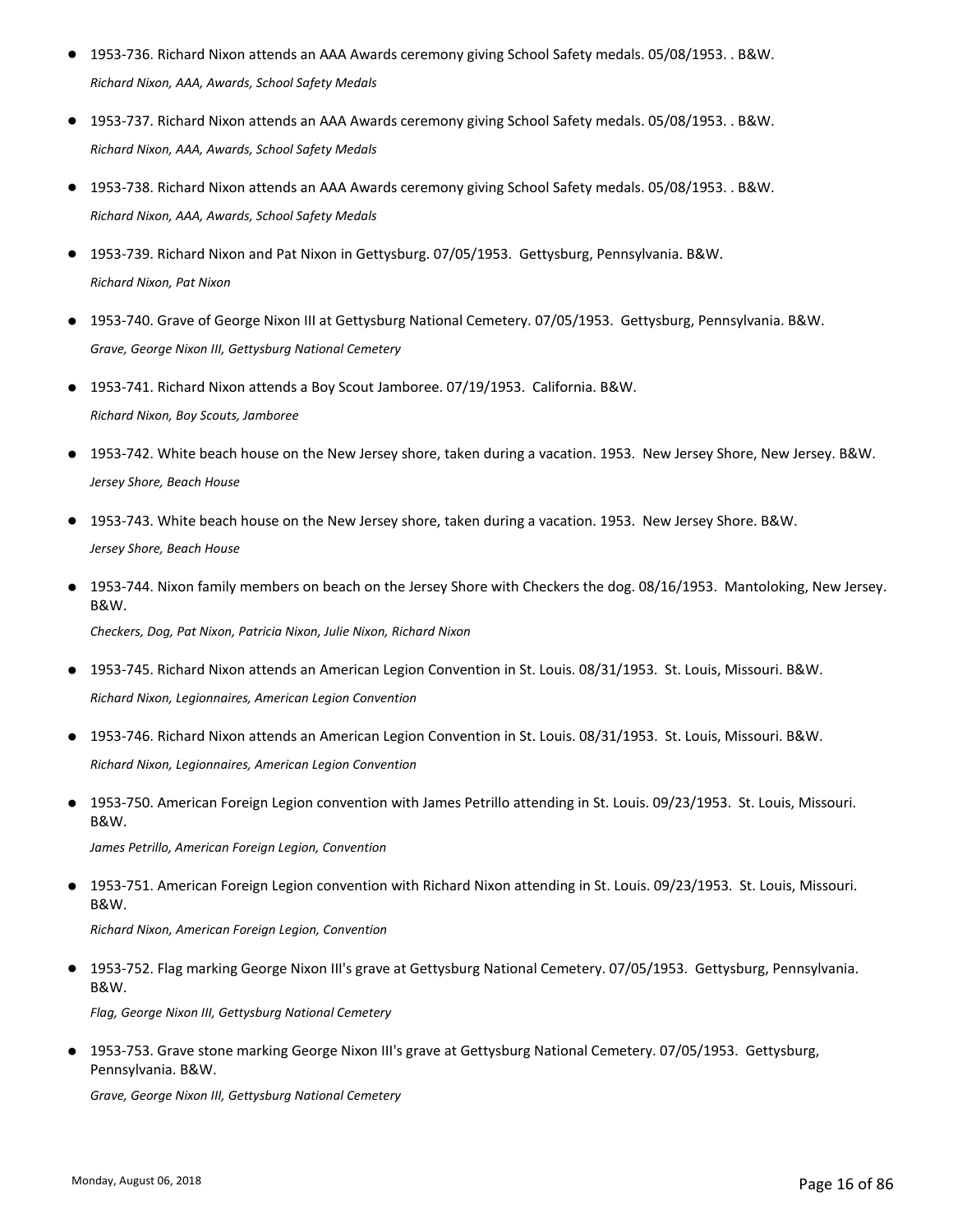- 1953-754. Lloyd MacMarran (Center, seated) attending a Radio broadcast at CBS-KSL in Salt Lake City, Utah. 1953. . B&W. *Lloyd MacMarran*
- 1953-755. Portrait of Don Brendon Murphy. 1953. . B&W. *Don Brendon Murphy, Portrait*
- 1953-757. Richard Nixon reviews troops during his Far East trip. 1953. . B&W. *Richard Nixon, Troops, Review, Trip to Far East, Asia*
- $1953 T 5.$  . . . 2.
- 1954-100. Nixon family vacation in Maine: scenic drive along body of water. 1954. Ogunquit, Maine. B&W. *Nixon, Family, Drive, Scenic*
- 1954-101. Nixon family vacation in Maine: scenic drive along body of water. 1954. Ogunquit, Maine. B&W. *Nixon, Family, Drive, Scenic*
- 1954-102. Nixon family vacation in Maine: scenic view of Perkins Cove, Ogunquit, Maine. 1954. Ogunquit, Maine. B&W. *Nixon, Family, Drive, Scenic*
- 1954-104. Nixon family vacation in Maine: house. 1954. Maine. B&W. *Nixon, Family, House*
- 1954-105. Nixon family vacation in Maine: White house on hill. 1954. Maine. B&W.

*Nixon, Family, House*

● 1954-106. Nixon family vacation in Maine. 1954. Ogunquit, Maine. B&W. Source: Gift of (and taken by) Dilys Bevans (Henninger)

*Richard Nixon*

1954-107. Veterans of Foreign Wars convention: parade float/model of the aircraft carrier USS Quonset Point. 08/02/1954. Philadelphia, Pennsylvania. B&W. ●

*Veterans of Foreign Wars (VFW), Convention, Parade, Float, USS Quonset Point*

● 1954-108. Veterans of Foreign Wars convention: parade float/model of the aircraft carrier USS Quonset Point. 08/02/1954. Philadelphia, Pennsylvania. B&W.

*Veterans of Foreign Wars (VFW), Convention, Parade, Float, USS Quonset Point*

● 1954-11. Group portrait. 1954. . B&W.

*Unidentified, Group*

● 1954-12. Vice President Richard Nixon and unidentified people. 1954. . B&W.

*Richard Nixon*

- 1954-13. Dinner with Japanese royalty. Attending: General Hull, Princess Takamatsu, H.I.H. The Crown Prince, Prince Takamatsu, and Mr. Fumio Kojims of the Yomiuri Newspaper. 11/20/1954. Tokyo Kaikan, Japan. B&W. *General Hull, Princess Takamatsu;, Crown Prince, Prince Takamatsu, Fumio Kojims, Yomiuri Newspaper, Dinner*
- 1954-14. Unidentified audience and people on stage listren to speech at Hibiya Hall stage. 11/20/1954. Japan. B&W. *Speech, Hibiya Hall*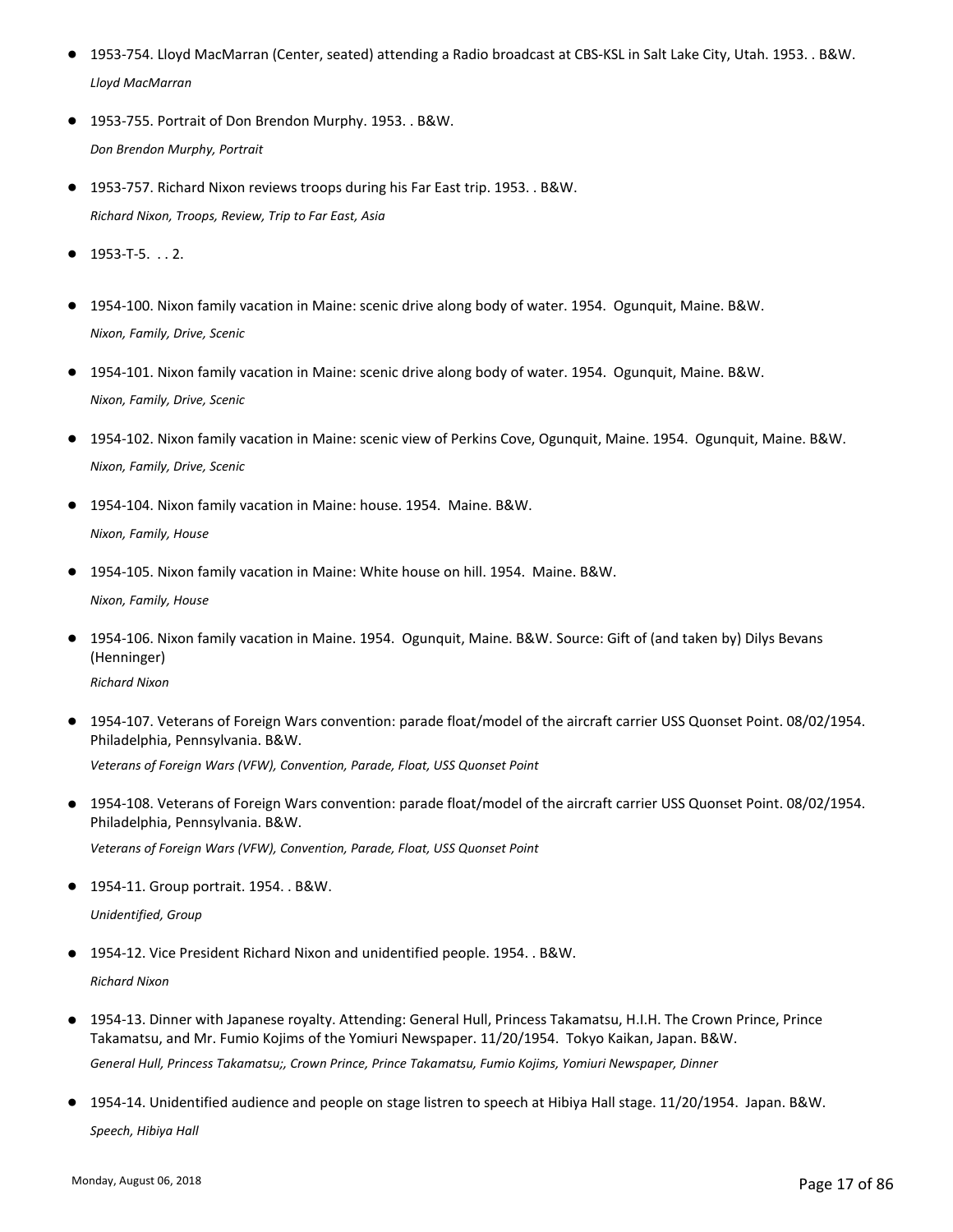● 1954-15. Japanese royal family members leaving an unidentified building. H.I.H. The Crown Prince, H.I.H. Prince Takamatsu shaking hands with Commander Hull, and others. 11/20/1954. Tokyo Kaikan, Japan. B&W.

*Crown Prince, Prince Takamatsu, Commander Hull*

- 1954-16. Trophy presentation with H.I.H. Prince Takamatsu and the winner. 11/20/1954. Tokyo Kaikan, Japan. B&W. *Prince Takamatsu, Trophy, Presentation*
- 1954-17. Reception of students and teachers from Japan, with H.I.H The Crown Prince, Prince and Princess Takamatsu, and General Hull United Nations Command present. 11/20/1954. Tokyo Kaikan, Japan. B&W.

*Reception, Students, Teachers, Crown Prince, Prince Takamatsu, Princess Takamatsu, General Hall*

● 1954-18. Miss Yoshida, representative of the Tokyo Women's Christian University, speaking of her school. 11/20/1954. Tokyo Kaikan, Japan. B&W.

*President Suzuki, Yoshida, Tokyo Women's Christian University*

- 1954-19. Group rises for National Anthems. 11/20/1954. Tokyo Kaikan, Japan. B&W. *Group, National Anthems*
- 1954-20. Audience of 4000 at at Hibiya Hall. 11/20/1954. Japan. B&W.

*Group, Hibiya Hall*

● 1954-21. 6th Prince Takamatsu Trophy Contest and 4th National Student Congress. Attending: Mrs. Ranard, Dr. Ranard of the American Embassy, Mrs. Hull, General Hull, Princess Takamatsu, HIH The Crown Prince, Prince Takamatsu. 11/20/1954. Tokyo Kaikan, Japan. B&W.

*Ranard, Hull, Princess Takamatsu, Crown Prince, Prince Takamatsu, Trophy Contest. National Student Congress*

● 1954-22. Evening at Hibiya Hall with H.I.H. Prince Takamatsu and unidentified audience members attending. 11/20/1954. Japan. B&W.

*H.I.H. Prince Takamatsu, Audience, Hibiya Hall*

1954-23. Welcoming of the Crown Prince in Tokyo. Attending are the Crown Prince and unidentified committee members of ● the Japan National Student Association. 11/20/1954. Tokyo Kaikan, Japan. B&W.

*Crown Prince, Japan National Student Association, Committee*

● 1954-24. Audience at the Yomiuri Hall with H.I.H. Prince Takamatsu, President Suzuki, and unidentified others. 11/18/1954. Japan. B&W.

*H.I.H. Prince Takamatsu, President Suzuki, Audience*

● 1954-25. "The Police" band concert with 40 members playing fourteen university songs. 11/20/1954. Tokyo Kaikan, Japan. B&W.

*The Police, Band, Concert*

1954-26. Group portrait of President Suzuki, Dr. Negishi, and JNSA Headquarters Committee Members. 11/20/1954. Japan. ● B&W.

*President Suzuki, Dr. Negishi, JNSA Headquarters, Committee, Members, Portrait*

● 1954-27. Tokyo Kaikan reception with greeting of guests. Attending are Chairman Suzuki (President of Japan National Student Association), Dr. Negishi, and an unidentified man. 11/20/1954. Tokyo, Japan. B&W.

*Chairman Suzuki, Japan National Student Association (JNSA), Dr. Negishi*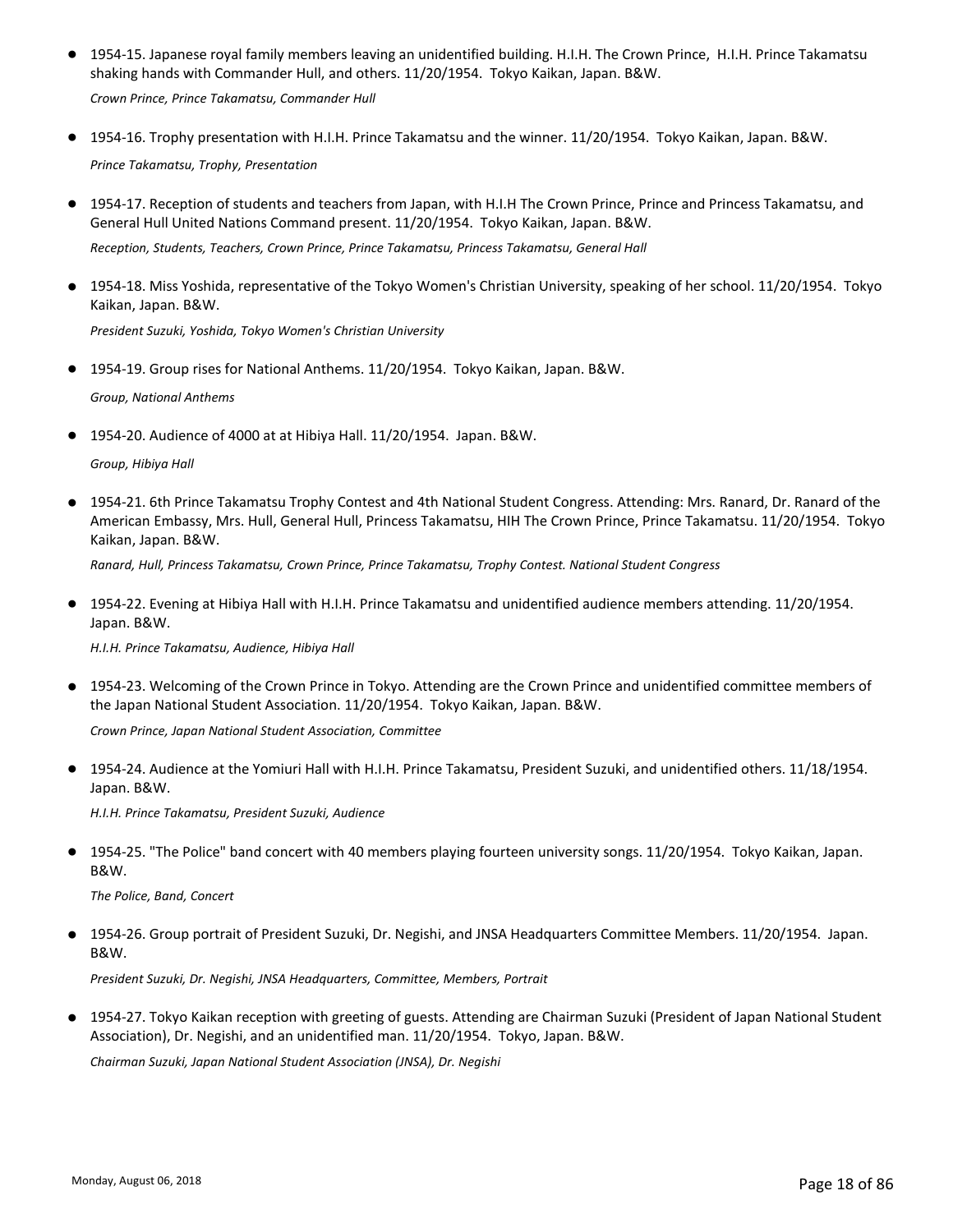● 1954-28. Greetings reception at the Tokyo Kaikan with Dr. Ronald L. Ranard (Chief, Exchange of Persons Branch), American Embassy representative guest, and unidentified others. 11/20/1954. Tokyo Kaikan, Japan. B&W.

*Dr. Ronald, L. Ranard, American Embassy, Guests*

● 1954-29. Japan National Student Association (JNSA) reception with representatives of fourteen Japanese universities, each giving a concise history of each university. 11/20/1954. Tokyo Kaikan, Japan. B&W.

*Japan National Student Association (JNSA), Reception*

● 1954-30. Japan National Student Association (JNSA) reception with Prince Takamatsu attending: 6th Prince Takamatsu Trophy Contest and 4th National Student Congress. 11/20/1954. Tokyo Kaikan, Japan. B&W.

*Prince Takamatsu, Japan National Student Association (JNSA), 6th Prince Takamatsu Trophy Contest, 4th National Student Congress*

- 1954-31. Japan National Student Association 1954 reception: 6th Prince Takamatsu Trophy Contest and 4th National Student Congress. 11/20/1954. Tokyo Kaikan, Japan. B&W. *Unidentified group*
- 1954-32. Japan National Student Association (JNSA) reception: 6th Prince Takamatsu Trophy Contest and 4th National Student Congress. 11/20/1954. Tokyo Kaikan, Japan. B&W.

*Prince Takamatsu, Japan National Student Association (JNSA), Reception, 6th Prince Takamatsu Trophy Contest, 4th National Student Congress*

● 1954-33. Japan National Student Association (JNSA) reception: 6th Prince Takamatsu Trophy Contest and 4th National Student Congress. 11/20/1954. Tokyo Kaikan, Japan. B&W.

*Prince Takamatsu, Japan National Student Association (JNSA), Reception, 6th Prince Takamatsu Trophy Contest, 4th National Student Congress*

● 1954-34. Japan National Student Association (JNSA) reception: 6th Prince Takamatsu Trophy Contest and 4th National Student Congress. 11/20/1954. Tokyo Kaikan, Japan. B&W.

*Prince Takamatsu, Japan National Student Association (JNSA), Reception, 6th Prince Takamatsu Trophy Contest, 4th National Student Congress*

● 1954-35. Japan National Student Association (JNSA) reception: 6th Prince Takamatsu Trophy Contest and 4th National Student Congress. 11/20/1954. Tokyo Kaikan, Japan. B&W.

*Prince Takamatsu, Japan National Student Association (JNSA), Reception, 6th Prince Takamatsu Trophy Contest, 4th National Student Congress*

● 1954-36. Opening ceremony of Sixth (6th) Prince Takamatsu Trophy. All Japan Inter-Middle School English Oratorial Contest held at Hibiya Hall in Tokyo. 11/20/1954. Tokyo, Japan. B&W.

*6th Prince Takamatsu Trophy Contest, Opening Ceremony, All Japan Inter-Middle School English Oratorial Contest*

- 1954-37. Japan National Student Association (JNSA) reception: All Japan Inter-Middle School English Oratorial Contest with 1st, 2nd, and 3rd class prize winners addressing Prince Takamatsu. 11/20/1954. Tokyo, Japan. B&W. *Japan National Student Association (JNSA), Reception, Prince Takamatsu, All Japan Inter-Middle School English Oratorial Contest, Winners*
- 1954-38. Site of the Vinnytsia massacre in the Ukraine. 1954. Vinnytsia, Ukraine, Soviet Union (Russia). B&W. *Vinnytsia massacre, Site*
- 1954-39. Site of the Vinnytsia massacre in the Ukraine. 1954. Vinnytsia, Ukraine, Soviet Union (Russia). B&W. *Vinnytsia massacre, Site*
- 1954-40. Site of the Vinnytsia massacre in the Ukraine. 1954. Vinnytsia, Ukraine, Soviet Union (Russia). B&W. *Vinnytsia massacre, Site*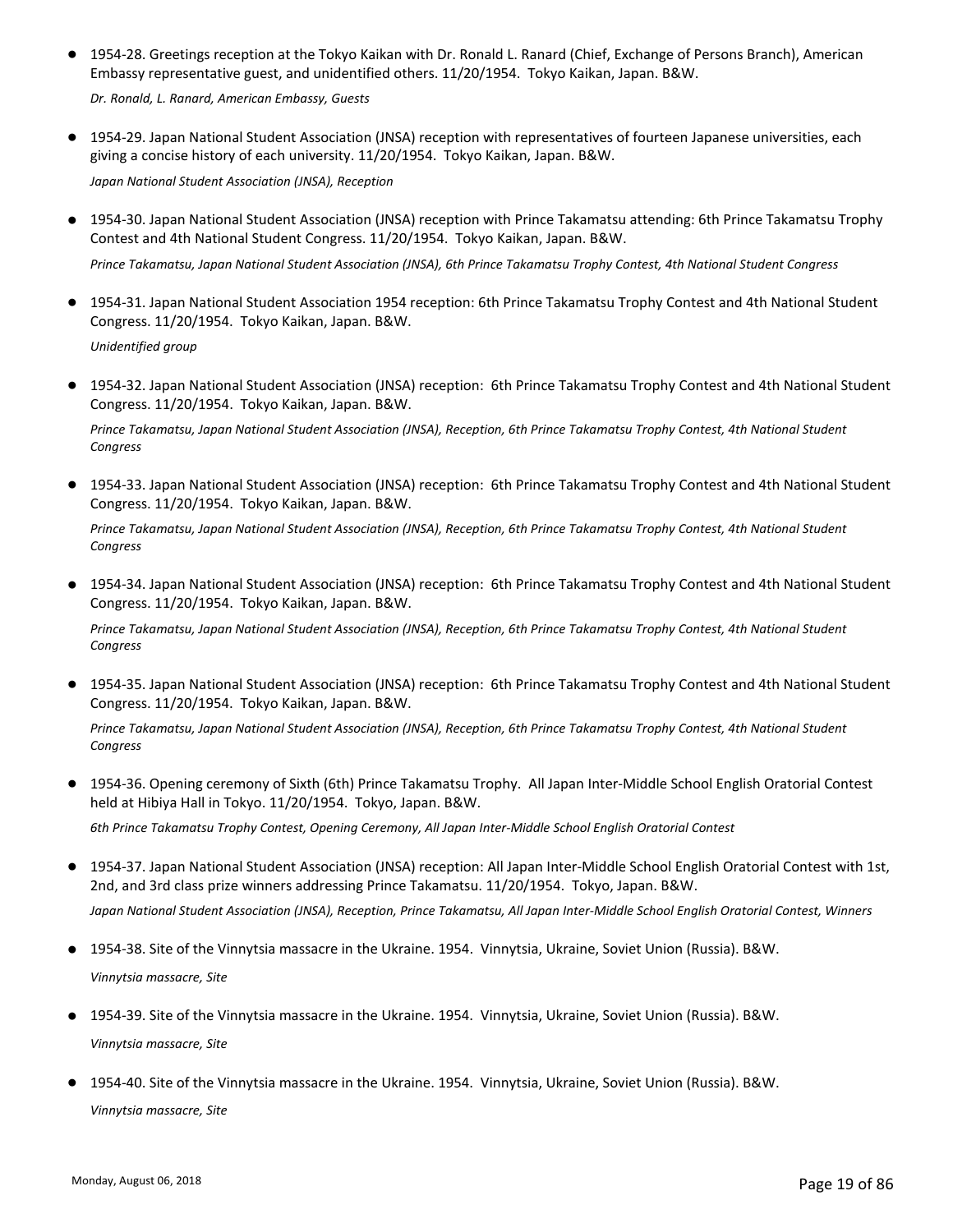- 1954-41. Site of the Vinnytsia massacre in the Ukraine. 1954. Vinnytsia, Ukraine, Soviet Union (Russia). B&W. *Vinnytsia massacre, Site*
- 1954-42. Site of the Vinnytsia massacre in the Ukraine. 1954. Vinnytsia, Ukraine, Soviet Union (Russia). B&W. *Vinnytsia massacre, Site*
- 1954-43. Vice President Richard Nixon (Center) with two unidentified men. 1954. . B&W. *Richard Nixon*
- 1954-44. Richard Nixon, Pat Nixon and unidentified others. 1954. . B&W. *Richard Nixon, Pat Nixon*
- 1954-45. Commemorative seal with the likeneses of Abraham Lincoln and Dwight Eisenhower created in honor of the Republican Centennial (1854-1954). 1954. . B&W. *Commemorative seal, Abraham Lincoln, Dwight Eisenhower, Republican Centennial*
- 1954-46. Three children of Mrs. Donald Nixon, Mrs. Donald Nixon (wife of Richard Nixon's brother), and Mrs. Hannah Milhous Nixon. 04/23/1954. . B&W.

*Mrs. Donald Nixon, Children, Hannah Milhous Nixon*

● 1954-47. Hannah Milhous Nixon, Vice President Richard Nixon, and Donald Nixon (brother of Richard Nixon). 04/23/1954. . B&W.

*Hannah Milhous Nixon, Richard Nixon, Donald Nixon*

● 1954-48. Vice President Richard Nixon with Mrs. Donald Nixon (sister-in-law) and three children of Mrs. Donald Nixon. 04/23/1954. . B&W.

*Richard Nixon, Mrs. Donald Nixon, Children*

1954-49. Nixon family gathering: children of Mr./Mrs. Donald Nixon, Mrs. Donald Nixon, Hannah Milhous Nixon, Donald ● Nixon, and Ed Nixon. 04/23/1954. . B&W.

*Family gathering, Children, Mrs. Donald Nixon, Hannah Milhous Nixon, Donald Nixon, Ed Nixon*

● 1954-51. Formal portrait of Celar Bayar, President of the Turkish Republic. 1954. . B&W.

*Celar Bayar, Portrait*

● 1954-52. Formal portrait of Celal Bayar (Madame Reside Bayar). 1954. . B&W.

*Portrait, Madame Reside Bayar, Celal Bayar*

- 1954-53. Turkish President Celar Bayar with two grandchildren, Emine and Akile. 1954. . B&W. *Celar Bayar, Grandchildren*
- 1954-54. Turkish President Celar Bayar with two grandchildren, Emine and Akile, and their mother Nilufer Gursoy (daughter of President Celar Bayar). 1954. . B&W. *Celar Bayar, Grandchildren, Emine, Akile, Nilufer Gursoy*
- 1954-55. Turkish President Celar Bayar with two grandchildren, Emine and Akile. 1954. . B&W. *Celar Bayar, Grandchildren*
- 1954-56. Madame Reside Bayar with two grandchildren, Emine and Akile. 1954. . B&W. *Madame Reside Bayar, Celal Bayar, Emine, Akile*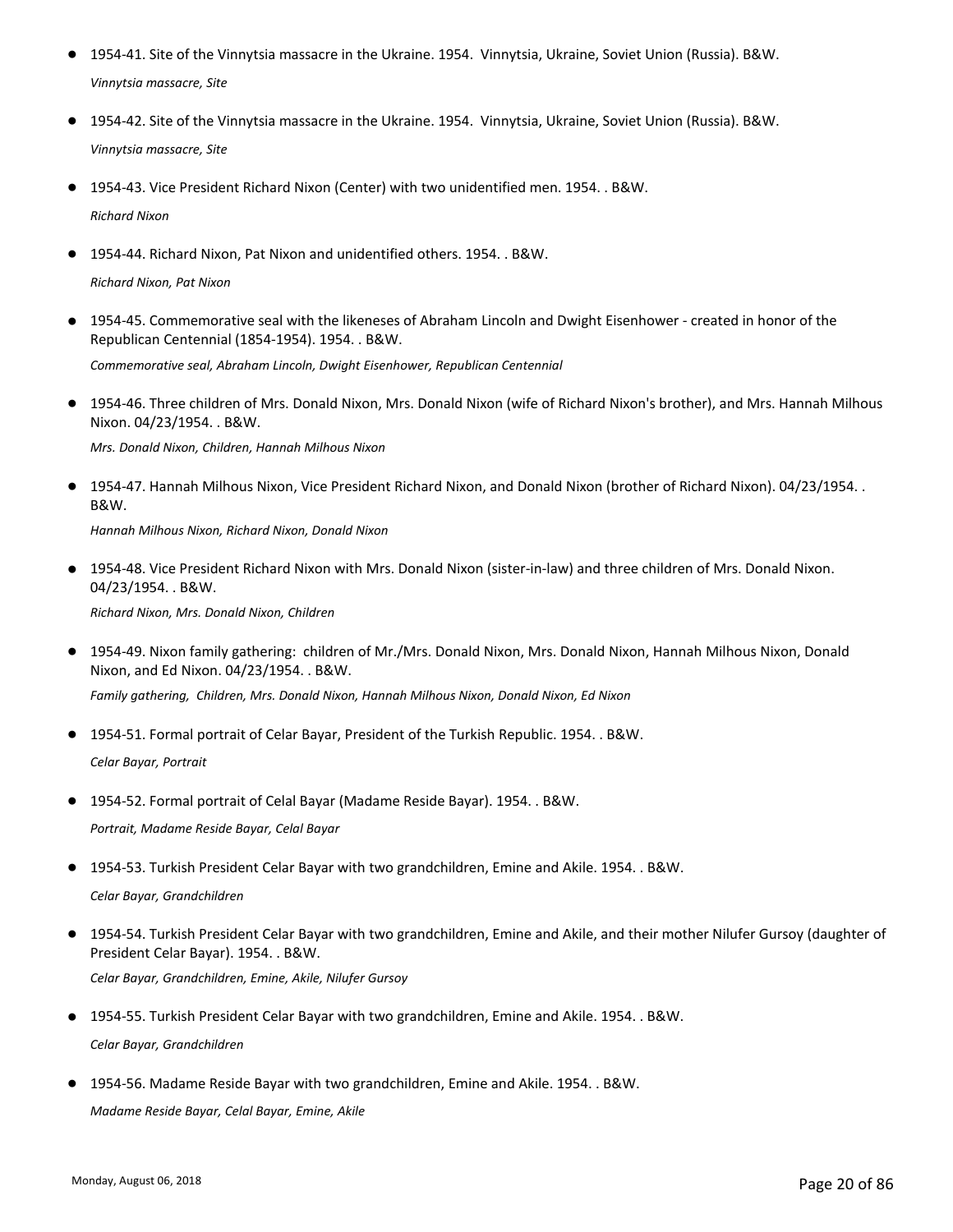- 1954-57. Madame Reside Bayar with two grandchildren, Emine and Akile. 1954. . B&W. *Madame Reside Bayar, Celal Bayar, Emine, Akile*
- 1954-58. President Celal Bayar and Madame Reside Bayar with two grandchildren, Emine and Akile. 1954. . B&W. *Madame Reside Bayar, President Celal Bayar, Celal Bayar, Emine, Akile*
- 1954-59. Richard Nixon appears on the Ed Sullivan television show. 02/07/1954. Washington, D. C.. B&W. *Richard Nixon, Ed Sullivan Show, Television, Radio*
- 1954-6. Photo portrait of Steven Derounian inscribed to Vice President Nixon: "To Richard M. Dixon the esteemed Vice-President of the United States and my friend - with the very highest - Steven B. Derounian, M.C. 2nd NY." 1954. . B&W. *Steven B. Derounian, Portrait*
- 1954-60. Richard Nixon attends Lincoln Day Celebrations at the New Haven Arena. 02/11/1954. New Haven, Connecticut. B&W.

*Richard Nixon, Lincoln Day, Celebrations*

● 1954-61. Richard Nixon attends Lincoln Day Celebrations at the New Haven Arena. 02/11/1954. New Haven, Connecticut. B&W.

*Richard Nixon, Lincoln Day, Celebrations*

- 1954-62. Richard Nixon appears on television. 03/13/1954. . B&W. *Richard Nixon, Television*
- 1954-63. Richard Nixon gives a speech on television. 03/13/1954. . B&W. *Richard Nixon, Television, Speech*
- 1954-64. Richard Nixon gives a speech on television. 03/13/1954. . B&W. *Richard Nixon, Television, Speech*
- 1954-65. Pat Nixon and others in Baltimore. 04/15/1954. Baltimore, Maryland. B&W. *Pat Nixon*
- 1954-66. Richard and Pat Nixon in Baltimore on baseball opening day. 04/15/1954. Baltimore, Maryland. B&W. *Richard Nixon, Pat Nixon, Baseball, Opening Day*
- 1954-67. Richard Nixon and supporters attend a finance dinner in Los Angeles. 04/22/1954. Los Angeles, California. B&W. *Richard Nixon, Supporters*
- 1954-68. Richard Nixon and supporters attend a finance dinner in Los Angeles. 04/22/1954. Los Angeles, California. B&W. *Richard Nixon, Supporters*
- 1954-69. Richard Nixon and supporters attend a finance dinner in Los Angeles. 04/22/1954. Los Angeles, California. B&W. *Richard Nixon, Supporters*
- 1954-7. Unidentified man and Richard Nixon. 07/23/1954. Washington, D. C.. B&W. *Richard Nixon*
- 1954-7. John H. Edghill, Richard Nixon, and others attend a dinner. 1954. PA?. B&W. *John Edghill, Richard Nixon, Dinner*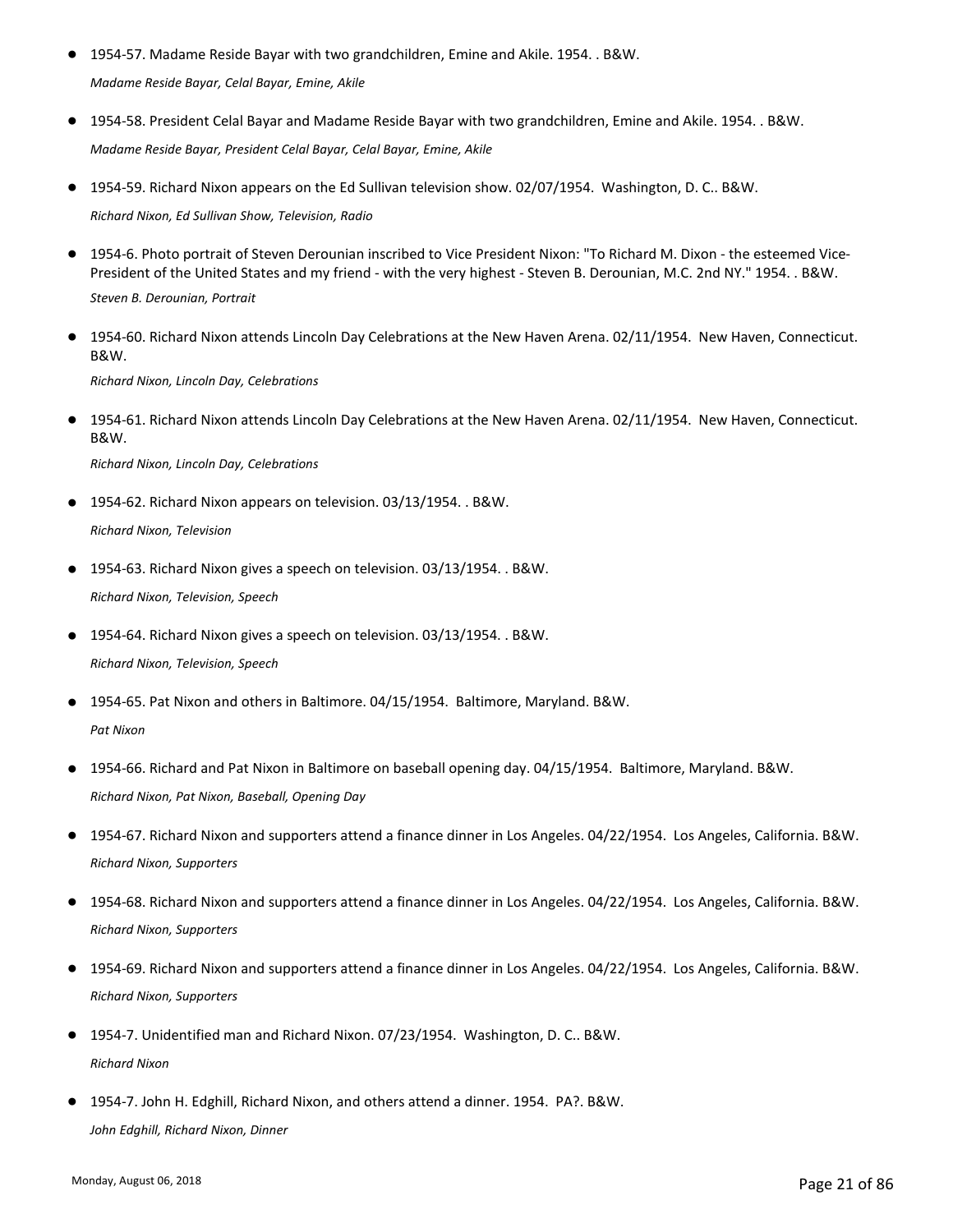- 1954-70. Richard Nixon and supporters attend a finance dinner in Los Angeles. 04/22/1954. Los Angeles, California. B&W. *Richard Nixon, Supporters*
- 1954-71. Richard Nixon and supporters attend a finance dinner in Los Angeles. 04/22/1954. Los Angeles, California. B&W. *Richard Nixon, Supporters*
- 1954-72. Richard Nixon and supporters attend a finance dinner in Los Angeles. 04/22/1954. Los Angeles, California. B&W. *Richard Nixon, Supporters*
- 1954-73. Richard Nixon and supporters attend a finance dinner in Los Angeles. 04/22/1954. Los Angeles, California. B&W. *Richard Nixon, Supporters*
- 1954-74. Richard Nixon and others during a commencement address at Whittier College. 06/12/1954. Whittier, California. B&W.

*Richard Nixon, Commencement, Graduation, Ceremony*

● 1954-75. Richard Nixon and others during a commencement address at Whittier College. 06/12/1954. Whittier, California. B&W.

*Richard Nixon, Commencement, Graduation, Ceremony*

● 1954-77. Mamie Eisenhower, Dwight Eisenhower, and others attend a Freedom Festival . Caption reads: "Ike and Mamie view the 'Rock' marking the place where first Republican convention was held in Jackson, Michigan." 1954. Jackson, Michigan. B&W.

*Mamie Eisenhower, Dwight Eisenhower, Freedom Festival*

- 1954-78. Freedom Festival event. Caption reads: "Warren Blanchard, Jackson, Michigan, getting trimmed by barber as thousands of Jackson men revert to old style chin whiskers." 1954. Jackson, Michigan. B&W. ● *Warren Blanchard, Barber, Freedom Festival*
- 1954-80. Freedom Festival event. Caption reads: "Mrs. Betty G. Miller, Mr. Jarvis Histead, and Mrs. Frank Day Smith (L to R) all of Detroit, rehearse for their trek to Jackson." 1954. . B&W.

*Betty Miller, Jarvis Histead, Mrs. Frank Day Smith, Freedom Festival*

● 1954-81. Street scene during the Freedom Festival. 1954. . B&W.

*Street scene, Freedom Festival*

- 1954-82. "Susabelle B" wheel and instruments on boat. 1954. Maine. B&W. *Susabelle B, Wheel, Instrument,s Boat*
- 1954-83. "Susabelle", one of three heads. 1954. Maine. B&W. *Susabelle B, Wheel, Instruments, Boat*
- 1954-84. "Susabelle B," guest stateroom. 1954. Maine. B&W. *Susabelle B, Wheel, Instruments, Boat, Guest Room*
- 1954-85. "Susabelle B," owner's stateroom looking aft. 1954. Maine. B&W. *Susabelle B, Stateroom, Boat*
- 1954-86. "Susabelle B," lounge looking forward. 1954. Maine. B&W. *Susabelle B, Stateroom, Boat*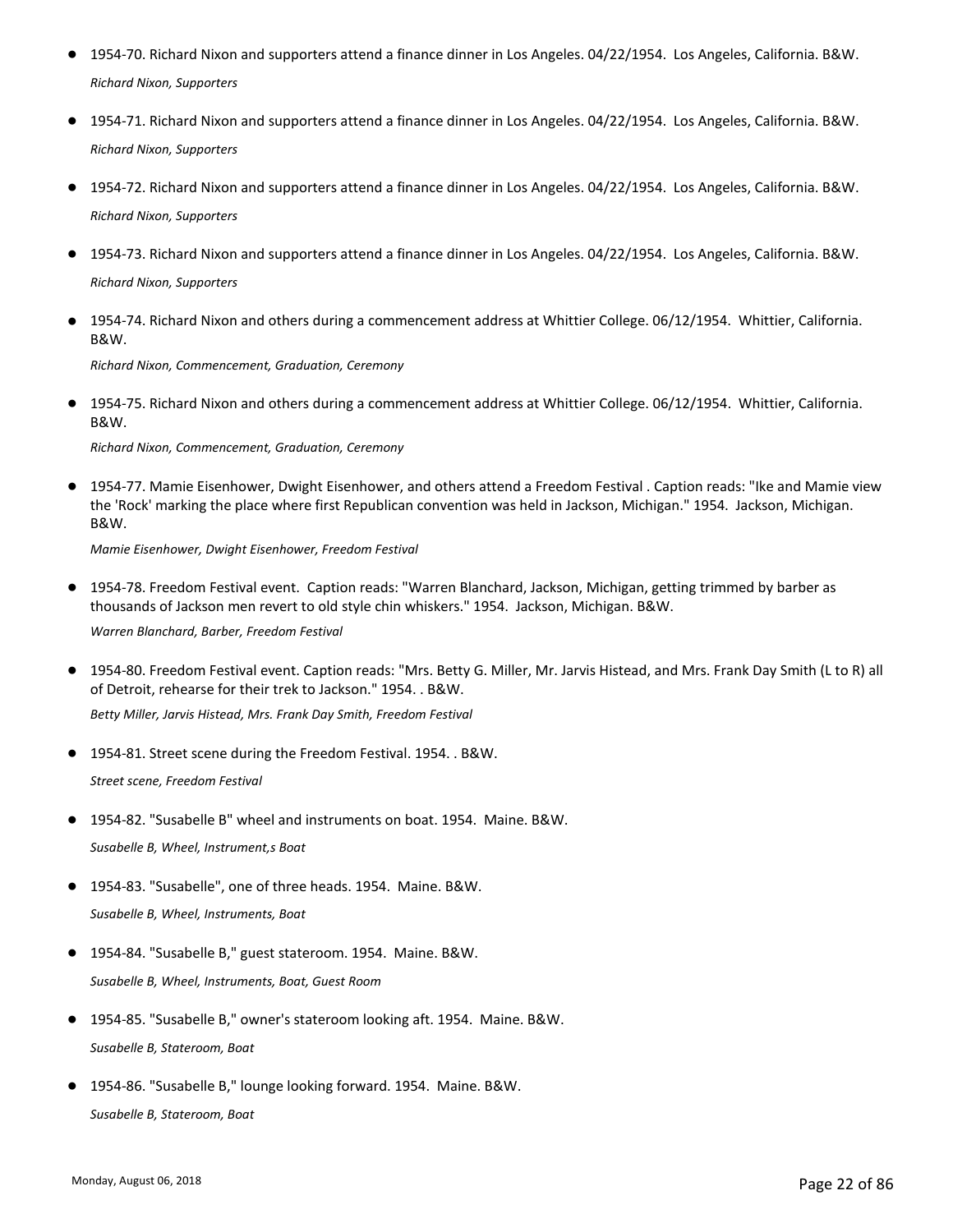- 1954-87. "Susabelle B" lounge looking aft -- table seating eight. 1954. Maine. B&W. *Susabelle B, Stateroom, Boat, Lounge*
- 1954-88. "Susabelle B" galley looking aft showing refrigerator, freezer, and a portion of the lounge. 1954. Maine. B&W. *Susabelle B, Stateroom, Boat, Galley, Lounge, Refrigerator, Freezer*
- 1954-89. "Susabelle B" galley looking forward. 1954. Maine. B&W. *Susabelle B, Stateroom, Boat, Galley*
- 1954-9. Formal portrait of President Dwight D. Eisenhower. 1954. . B&W. *Dwight Eisenhower, Portrait*
- 1954-90. "Susabelle B" Captain's quarters looking aft. 1954. Maine. B&W. *Susabelle B, Stateroom, Boat, Captain's Quarters*
- 1954-91. "Susabelle B" Steward's quarters looking forward. 1954. Maine. B&W. *Susabelle B, Stateroom, Boat, Steward's Quarters*
- 1954-92. "Susabelle B" head on with helmsman. 1954. Maine. B&W. *Susabelle B, Stateroom, Boat, Helmsman*
- 1954-93. "Susabelle B" head on with helmsman. 1954. Maine. B&W. *Susabelle B, Stateroom, Boat, Helmsman*
- 1954-94. "Susabelle B" with Captain Johnson and Ole Hagen. 1954. Maine. B&W. *Susabelle B, Stateroom, Boat, Captain Johnson, Ole Hagen*
- 1954-95. "Susabelle B" view from stern showing depressed aft deck -- flush deck arrangement. 1954. Maine. B&W. *Susabelle B, Stateroom, Boat, Stern, Deck*
- 1954-96. Tricia Nixon and Julie Nixon on vacation in Maine. 08/29/1954. Maine. B&W. *Tricia Nixon, Julie Nixon*
- 1954-97. Tricia Nixon, Checkers the dog, and others on vacation in Maine. 08/29/1954. Maine. B&W. *Tricia Nixon, Checkers, Dog*
- 1954-98. Tricia Nixon, Checkers the dog, and others on vacation in Maine. 08/29/1954. Maine. B&W. *Tricia Nixon, Checkers*
- 1954-99. Nixon family vacation in Maine: scenic drive along body of water. 1954. Ogunquit, Maine. B&W. *Nixon, Family, Drive, Scenic*
- 1955-13. Formal portrait of Julie Nixon and Tricia Nixon. 1955. . B&W. *Julie Nixon, Tricia Nixon, Portrait*
- 1955-14. Formal portrait of Julie Nixon and Tricia Nixon. 1955. . B&W. *Julie Nixon, Tricia Nixon, Portrait*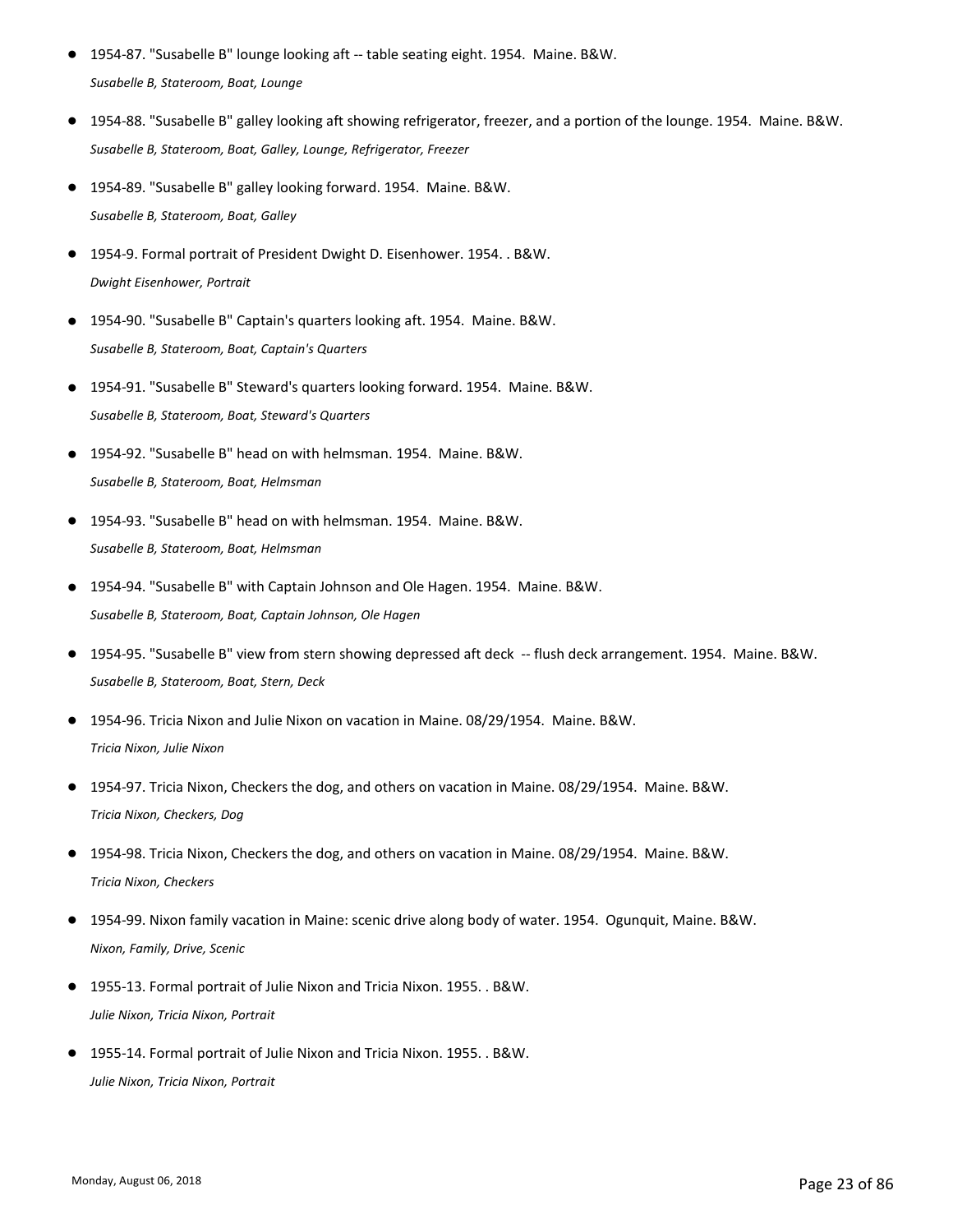- 1955-15. Formal portrait of Richard Nixon and Pat Nixon. 1955. . B&W. *Richard Nixon, Pat Nixon, Portrait*
- 1955-16. Formal portrait of Richard Nixon and Pat Nixon. 1955. . B&W. *Richard Nixon, Pat Nixon, Portrait*
- 1955-17. Formal portrait of the Nixon family. 1955. . B&W. *Tricia Nixon, Pat Nixon,Richard Nixon, Julie Nixon, Portrait*
- 1955-18. Formal portrait of Pat Nixon. 1955. . B&W. *Pat Nixon, Portrait*
- 1955-19. Formal portrait of Richard Nixon. 1955. . B&W. *Richard Nixon, Portrait*
- 1955-20. Formal portrait of Richard Nixon. 1955. . B&W. *Richard Nixon, Portrait*
- 1955-21. Formal portrait of Richard Nixon. 1955. . B&W. *Richard Nixon, Portrait*
- 1955-22. Formal portrait of Richard Nixon and Pat Nixon. 1955. . B&W. *Richard Nixon, Pat Nixon, Portrait*
- 1955-23. Formal portrait of the Nixon family. 1955. . B&W. *Tricia Nixon, Pat Nixon, Richard Nixon, Julie Nixon, Portrait*
- 1955-24. Formal portrait of Pat Nixon. 1955. . B&W. *Pat Nixon, Portrait*
- 1955-25. Formal portrait of Pat Nixon. 1955. . B&W. *Pat Nixon, Portrait*
- 1955-26. Formal portrait of Richard Nixon. 1955. . B&W. *Richard Nixon, Portrait*
- 1955-27. Formal portrait of Richard Nixon. 1955. . B&W. *Richard Nixon, Portrait*
- 1955-28. Formal portrait of Richard Nixon and Pat Nixon. 1955. . B&W. *Richard Nixon, Pat Nixon, Portrait*
- 1955-29. Formal portrait of Richard Nixon and Pat Nixon. 1955. . B&W. *Richard Nixon, Pat Nixon, Portrait*
- 1955-30. Formal portrait of John R. Hertzler. 1955. . B&W. *John Hertzler, Portrait*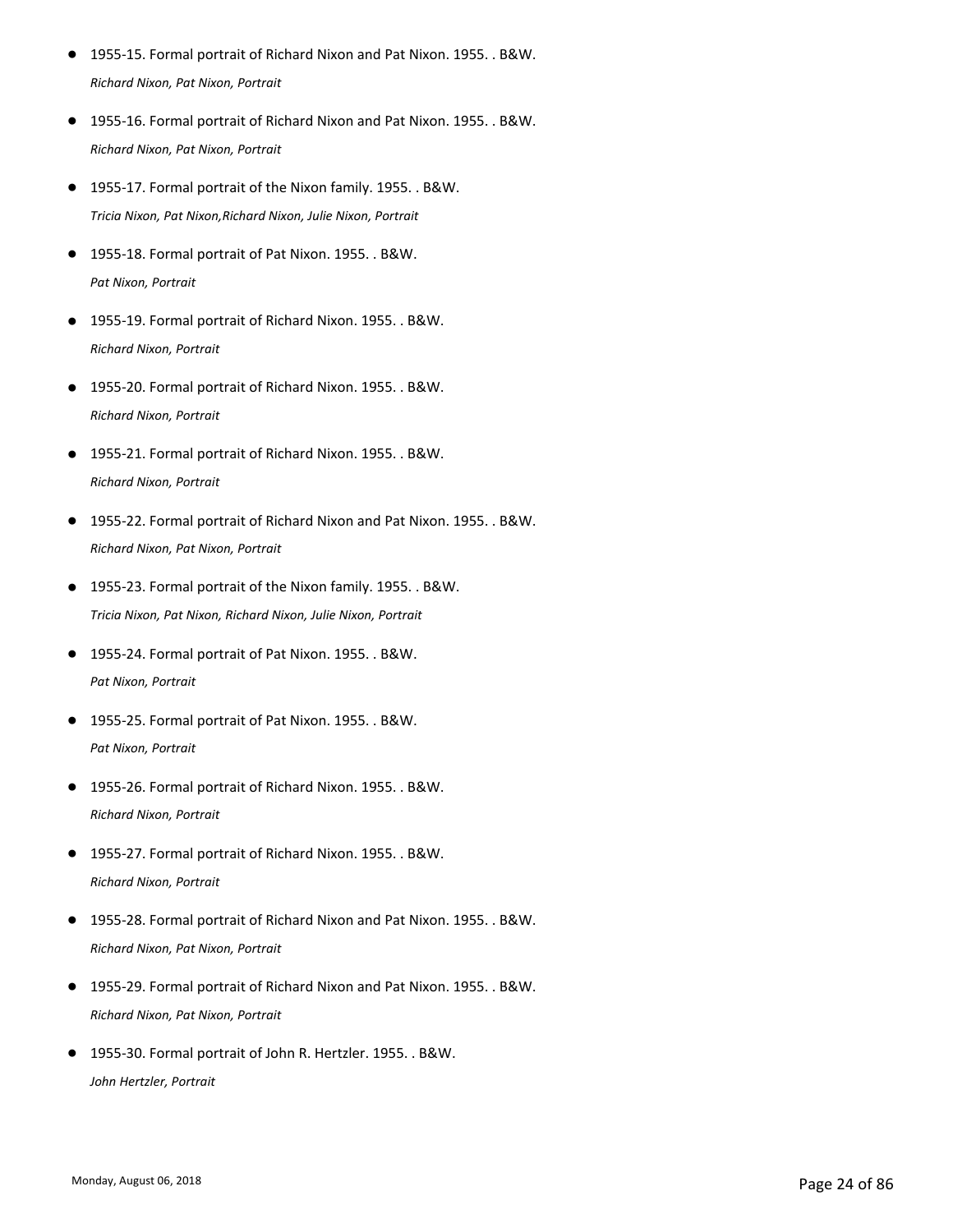● 1955-33. The 1955 Joint Reception: National Student Congress and H.I.H. Prince Takamats's Contest. Attending are President Suzuki (Japan National Student Association (JNSA), acting as host of the reception), Dr. Negishi, and unidentified others. 11/12/1955. Tokyo Kaikan, Japan. B&W.

*President Suzuki, Japan National Student Association (JNSA), Dr. Negishi, Joint Reception, National Student Congress*

● 1955-34. Speeches being given at the Joint Reception. 11/12/1955. Japan. B&W.

*Japan National Student Association (JNSA), Reception*

● 1955-35. H.I.H. Prince Takamatsu's Contest with H.I.H. Prince Takamatsu with chief officers of the contest attending. 11/12/1955. Japan. B&W.

*H.I.H. Prince Takamatsu, Officers, Contest*

● 1955-36. The 1955 Joint Reception: National Student Congress. 11/12/1955. Tokyo Kaikan, Japan. B&W.

*Central Committees of the Association, National Student Congress*

● 1955-37. The 1955 Joint Reception: National Student Congress and H.I.H. Prince Takamatsu's Contest. Participants seated for dinner. 11/12/1955. Tokyo Kaikan, Japan. B&W.

*Joint Reception, National Student Congress, Prince Takamatsu, Contest*

● 1955-38. The 1955 National Student Congress held at Japan's Women's University. H.I.H. Prince Takamatsu and some of the officers of the Association in friendly conversation. 11/10/1955. Japan. B&W.

*National Student Congress, Japan's Women's University, Prince Takamatsu, Officers*

● 1955-39. The 1955 Joint Reception: National Student Congress and H.I.H. Prince Takamatsu's Contest. Attending: Mr. Robert S. Black (Chief Exchange of Persons Branch, American Embassy). 11/12/1955. Tokyo Kaikan, Japan. B&W.

*Robert Black, American Embassy, Joint Reception, National Student Congress, Prince Takamatsu*

● 1955-40. The 1955 Joint Reception: National Student Congress and H.I.H. Prince Takamatsu's Contest. Attending: Joseph Evans, Mrs. Evans, Robert Black, Mrs.Lemnitzer, General Lemnitzer, Prince Takamatsu, Prince Yoshi, Vice President Takahashi. 11/12/1955. Tokyo Kaikan, Japan. B&W.

*Joseph Evans, Mrs. Evans, Robert Black, Mrs. Lemnitzer, General Lemnitzer, Prince Takamatsu, Prince Yoshi, Vice President Takahashi, Joint Reception, National Student Congress*

- 1955-41. President Sawada speaking at the the 1955 Joint Reception in Tokyo. 11/12/1955. Tokyo Kaikan, Japan. B&W. *President Sawada, Joint Reception*
- 1955-42. President Suzuki (Japanese National Student Association (JNSA)) makes an opening address at H.I.H. Prince Takamatsu's Contest in Japan. 11/12/1955. Japan. B&W.

*President Suzuki, Japanese National Student Association (JNSA), Opening Address*

● 1955-43. The 1955 Joint Reception: National Student Congress and H.I.H. Prince Takamatsu's Contest. Attending: Mrs. and General Lemnitzer, Prince Takamatsu, Prince Yoshi, Vice President Takahashi (Yomiyuri Shinbun). 11/12/1955. Tokyo Kaikan, Japan. B&W.

*General Lemnitzer, Prince Takamatsu, Prince Yoshi, Takahashi, Yomiuri Shinbun, Joint Reception*

- 1955-44. Unidentified Association members attend the Atoms for Peace exhibition in Tokyo. 11/30/1955. Tokyo, Japan. B&W. *Atoms for Peace, Exhibition*
- 1955-45. National Student Congress representatives at the 1955 Joint Reception give speeches. 11/12/1955. Tokyo Kaikan, Japan. B&W.

*National Student Congress, Representatives*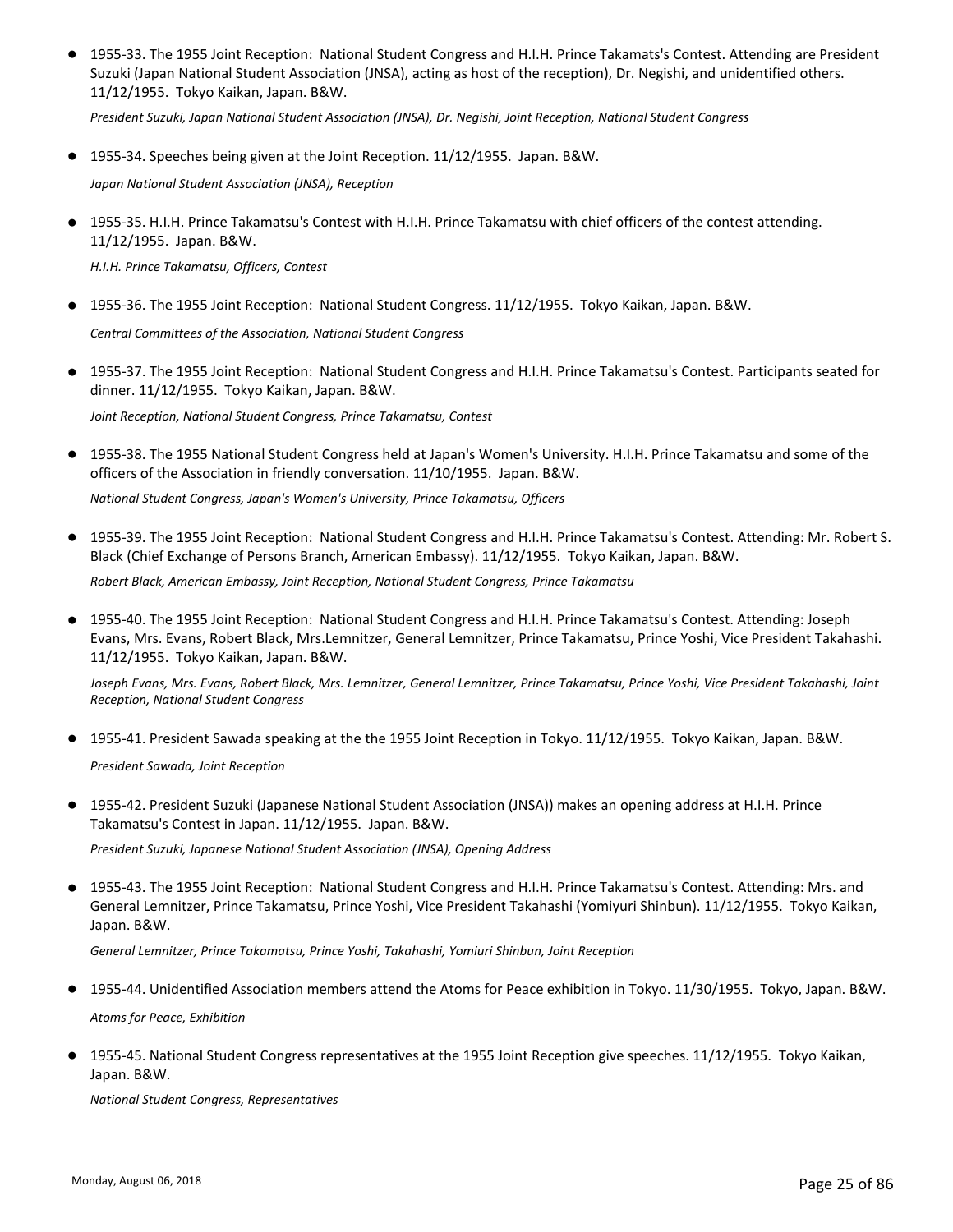● 1955-46. National Student Congress. Attending: unidentified officers of the Student Association greet Prince Takamatsu, Prince Yoshi, Commander and Mrs. Lemnitzer. 11/12/1955. Tokyo, Japan. B&W.

*Officers, Student Association, Prince Takamatsu, Prince Yoshi, Commander Lemnitzer, National Student Congress*

- 1955-47. National Student Congress students visit the Atoms for Peace exhibition in Tokyo. 11/13/1955. Tokyo, Japan. B&W. *National Student Congress, Students, Atoms for Peace, Exhibition*
- 1955-48. Demonstration of pinwheel rocket propelled helicopter. 1955. . B&W. *Demonstration, Pinwheel rocket, Helicopter*
- 1955-58. Richard Nixon and Pat Nixon with cast of "Words and Music." 1955. Washington, D.C.. B&W. *Richard Nixon, Pat Nixon, Cast, "Words and Music"*
- 1955-59. Richard Nixon with Congressman William Minshall. 1955. . B&W. *Richard Nixon, William E. Minshall*
- 1955-60. Snowpine Liu and others at the Nixon Library in Hong Kong. 07/26/1955. Hong Kong. B&W. *Snowpine Liu, Nixon Library*
- 1955-61. R. H. Lobo (President, Jaycees), Tang Kin Sun, Julian Harrington (American Consul General), Beatrice H. Holt (USIS Librarian) at the Nixon Library in Hong Kong. 1955. Hong Kong. B&W.

*R. H. Lobo, Tang Kin Sun; Julian Harrington, Beatrice Holt, Nixon Library*

- 1955-62. Students at the Nixon Library with Beatrice H. Holt (USIS librarian). 1955. Hong Kong. B&W. *Nixon Library, Students, Beatrice Holt*
- 1955-63. R. H. Lobo (President, Jaycees), Tang Kin Sun, Julian Harrington (American Consul General), Beatrice H. Holt (USIS Librarian) at the Nixon Library in Hong Kong. 1955. Hong Kong. B&W. ● *R. H. Lobo, Tang Kin Sun; Julian Harrington, Beatrice Holt, Nixon Library*
- 1955-64. Beatrice H. Holt (USIS librarian) shows books to students at the Nixon Library in Hong Kong. 1955. Hong Kong. B&W. *Students, Beatrice Holt, Nixon Library*
- 1955-65. A group of Jaycees arrive for a ceremony at the Nixon Library in Hong Kong. 1955. Hong Kong. B&W. *Jaycees, Nixon Library*
- 1955-66. Beatrice Holt (USIS Librarian) shows English language books to unidnetified Jaycees at the Nixon Library in Hong Kong. 1955. Hong Kong. B&W.

*Jaycees, Nixon Library, Beatrice Holt*

- 1955-67. Beatrice Holt (USIS Librarian) and child at the Nixon Library in Hong Kong. 1955. Hong Kong. B&W. *Child, Nixon Library, Beatrice Holt*
- 1955-68. Pat Nixon 1955. . B&W.

*Pat Nixon*

● 1955-70. Sketch of church and towering cross. 1955. Chicago, Illinois. B&W. *Sketch, Church, Cross*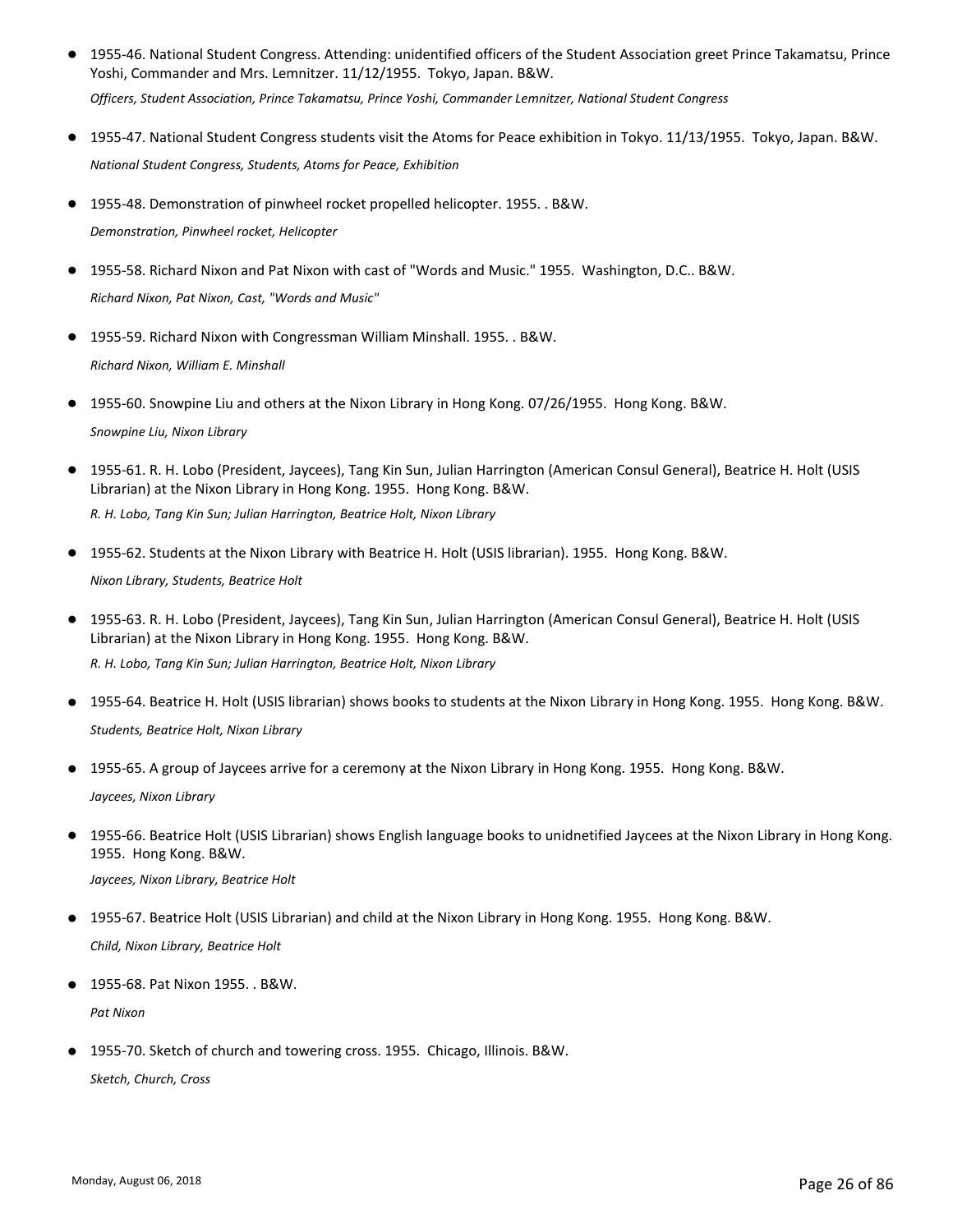- 1955-71. Vice President Richard Nixon holds a shilelagh at the Irish Fellowship Club's annual dinner. 03/17/1955. Chicago, Illinois. B&W. ● *Richard Nixon, Irish Fellowship Club, Annual Dinner, Shilelagh*
- 1955-72. Richard Nixon plays a piano at the National Press Club's Congressional Night event. 04/27/1955. . B&W. *Richard Nixon, Piano, National Press Club, Congressional Night*
- 1955-73. Richard Nixon plays a piano at the National Press Club's Congressional Night event. 04/27/1955. . B&W. *Richard Nixon, Piano, National Press Club, Congressional Night*
- 1955-74. Group picture of Richard Nixon and attorneys during a Sponsorship of Lawyers event. 05/16/1955. Washington, D. C.. B&W.

*Richard Nixon, Attorneys, Sponsorship of Lawyers*

- 1955-80. Medallion with inscription: "West Side Association of Commerce, Inc. West Side Award." 1955. . B&W. *Medallion, West Side Association of Commerce, Award, West Side Award*
- 1955-81. Dwight D. Eisenhower shakes hands with an unidentified man [Senator George H. Bender of Ohio?]. 1955. . B&W. *Dwight Eisenhower, George Bender*
- 1955-82. Vice President Richard Nixon, Pat Nixon, and an unidentified man at the Republican National Convention. 02/28/1955. . B&W. *Richard Nixon, Pat Nixon, Republican National Convention*
- 1955-83. Richard Nixon and others. 02/28/1955. . B&W. *Richard Nixon, Costumes*
- 1955-84. Richard Nixon in motorcade with bicyclists present. 1955. . B&W. *Richard Nixon, Automobile, Motorcade, Bicycles, Bicyclists*
- 1955-T-1. Formal portrait of Pat Nixon. 1955. . 2. *Pat Nixon, Portrait*
- 1955-T-2. Formal portrait of Richard Nixon and Pat Nixon. 1955. . 2. *Richard Nixon, Pat Nixon, Portrait*
- 1955-T-3. Formal portrait of Richard Nixon and Pat Nixon. 1955. . B&W. *Richard Nixon, Pat Nixon, Portrait*
- 1955-T-4. Formal portrait of Richard Nixon. 1955. . 2. *Richard Nixon, Portrait*
- 1955-T-5. Formal portrait of Richard Nixon. 1955. . 2. *Richard Nixon, Portrait*
- 1956-001. Passengers board a ship in Vietnam. 1956. Cai-San, Vietnam. B&W. *Ship, Passengers*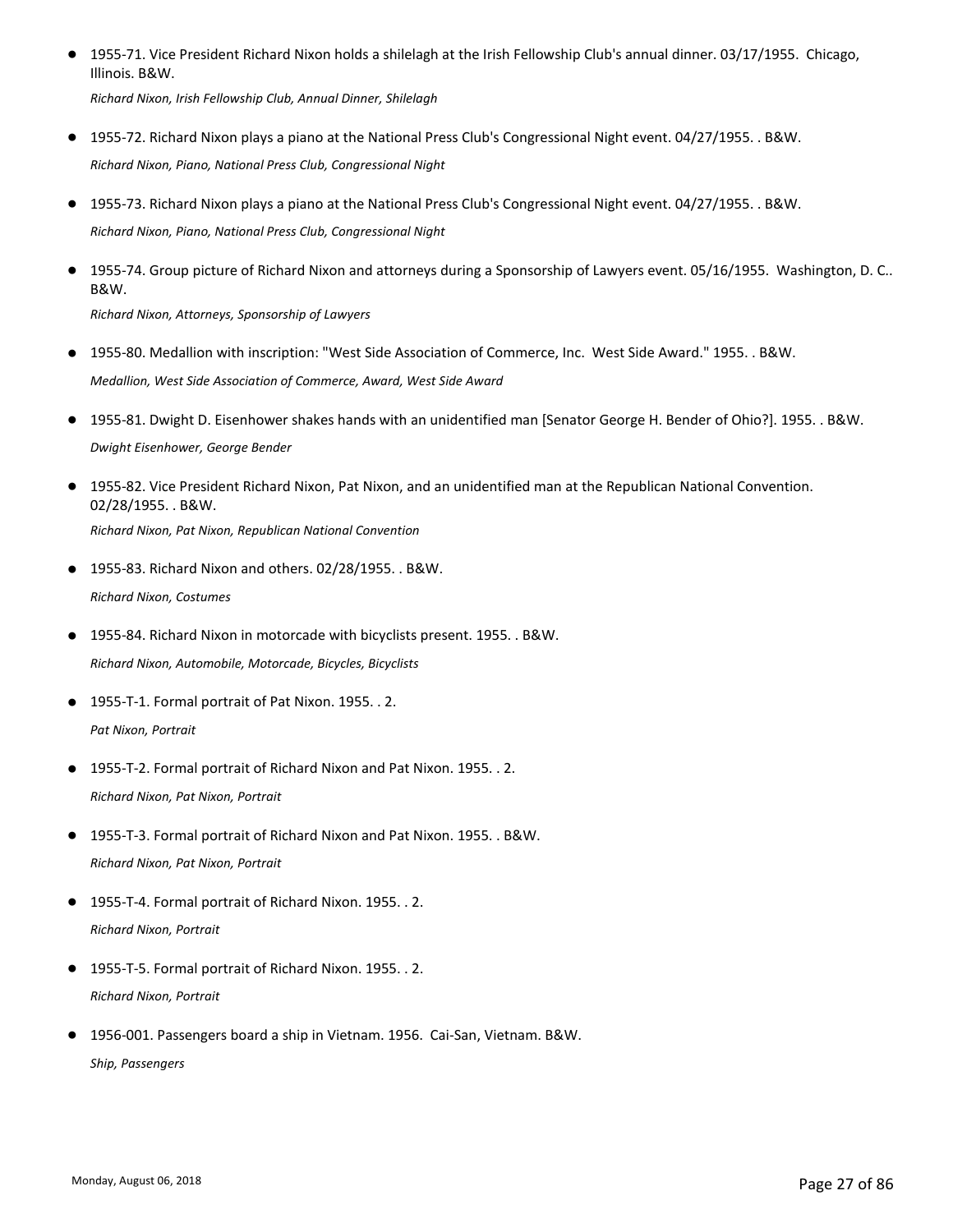● 1956-101. Richard Nixon golfs at the Greenbriar Hotel in White Sulphur Springs, Arkansas. 1956. White Sulphur Springs, Arkansas. B&W.

*Richard Nixon, Golf, Greenbriar Hotel*

● 1956-102. Richard Nixon golfs at the Greenbriar Hotel in White Sulphur Springs, Arkansas. 1956. White Sulphur Springs, Arkansas. B&W.

*Richard Nixon, Golf, Greenbriar Hotel*

● 1956-103. Richard Nixon golfs at the Greenbriar Hotel in White Sulphur Springs, Arkansas. 1956. White Sulphur Springs, Arkansas. B&W.

*Richard Nixon, Golf, Greenbriar Hotel*

● 1956-104. Richard Nixon golfs at the Greenbriar Hotel in White Sulphur Springs, Arkansas. 1956. White Sulphur Springs, Arkansas. B&W.

*Richard Nixon, Golf, Greenbriar Hotel*

● 1956-105. Richard Nixon golfs at the Greenbriar Hotel in White Sulphur Springs, Arkansas. 1956. White Sulphur Springs, Arkansas. B&W.

*Richard Nixon, Golf, Greenbriar Hotel*

- 1956-106. Dwight Eisenhower (seated at desk), Leonard Hall (2nd from Right), and unidentified others. 1956. . B&W. *Dwight Eisenhower, Leonard Hall, Portrait*
- 1956-107. Richard Nixon, Pat Nixon, and others. 10/17/1956. . B&W. *Richard Nixon, Pat Nixon*
- 1956-108. "Uncle Sam," burro with a sign reading "Ike and Dick," and others attend a Republican re-election campaign rally in Arcadia. 10/17/1956. Arcadia, California. B&W.
- 1956-109. Richard Nixon and Pat Nixon attend a Republican re-election campaign rally in Arcadia. 10/17/1956. Arcadia, California. B&W.

*Richard Nixon, Pat Nixon, Campaign*

● 1956-110. Republican re-election campaign rally in Arcadia. 10/17/1956. Arcadia, California. B&W.

*Re-Election, Campaign*

1956-111. Vice President Richard Nixon speaks at a re-election campaign rally in Arcadia. 10/17/1956. Arcadia, California. B&W. ●

*Richard Nixon, Pat Nixon, Re-Election, Campaign*

1956-112. Honorable Patrick G. Hillings attends a Republican re-election campaign rally in Arcadia. 1956. Arcadia, California. B&W. ●

*Patrick Hillings, Campaign, Rally*

● 1956-113. Republican re-election campaign rally in Arcadia. 1956. Arcadia, California. B&W.

*Capaign, Re-Election, Rally*

1956-114. Vice President Richard Nixon speaks at a Republican presidential re-election campaign rally in Arcadia. 1956. Arcadia, California. B&W. ●

*Richard Nixon, Pat Nixon, Rally*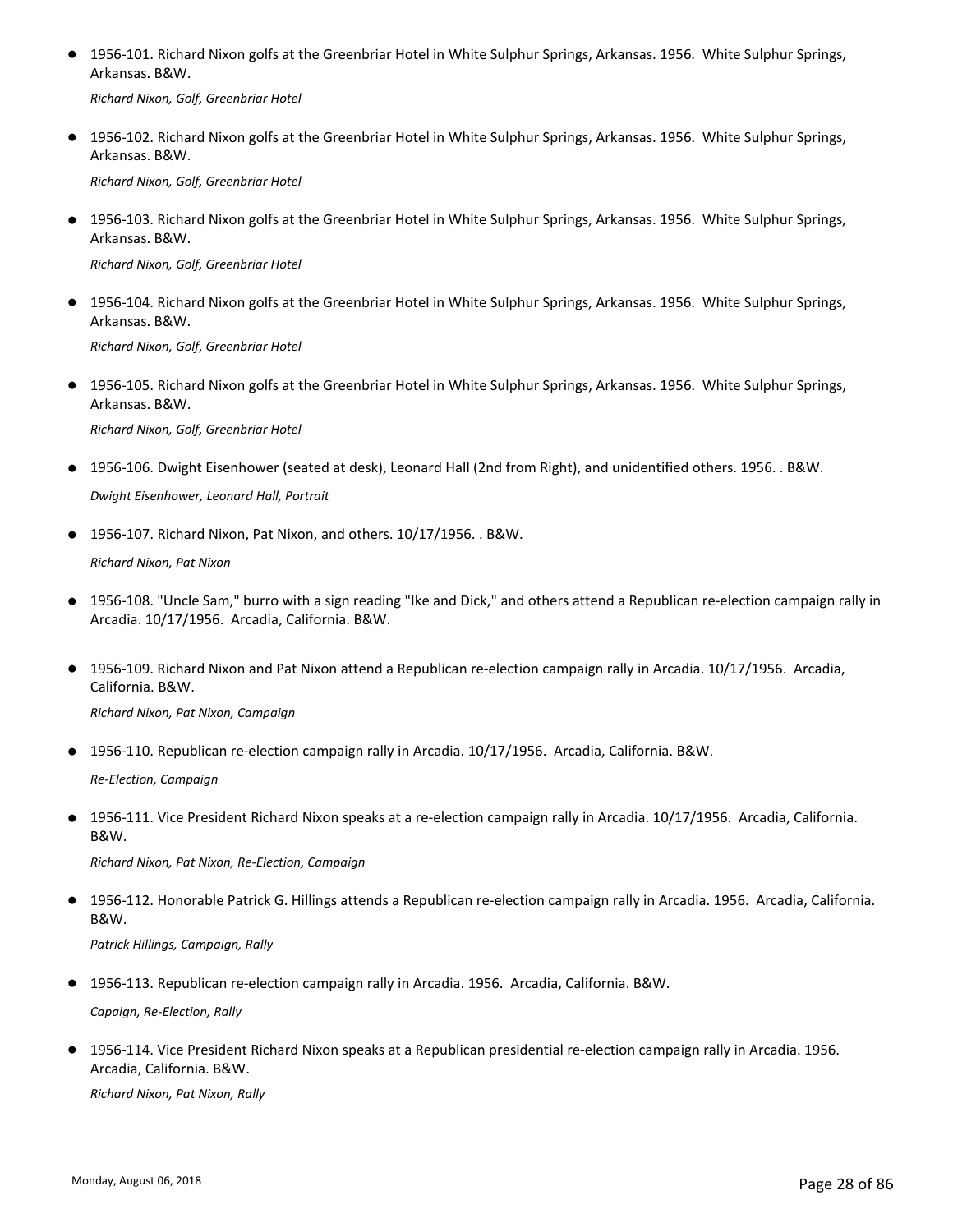● 1956-115. Congressman Pat Hillings speaks at a Republican presidential re-election campaign rally in Arcadia. 1956. Arcadia, California. B&W.

*Pat Hillings, Richard Nixon, Pat Nixon, Rally*

● 1956-116. Richard Nixon and Pat Hillings attend a Republican presidential re-election campaign rally in Arcadia. 1956. Arcadia, California. B&W.

*Richard Nixon, Pat Hillings , Rally*

● 1956-117. Richard Nixon and Pat Hillings attend a Republican presidential re-election campaign rally in Arcadia. An elephant is presented to Richard Nixon. 1956. Arcadia, California. B&W.

*Richard Nixon, Pat Hillings , Rally*

● 1956-118. Richard Nixon and Pat Hillings attend a Republican presidential re-election campaign rally in Arcadia. 1956. Arcadia, California. B&W.

*Richard Nixon, Pat Hillings , Rally*

● 1956-119. Richard Nixon and Pat Nixon attend a Republican presidential re-election campaign rally in Arcadia. 1956. Arcadia, California. B&W.

*Richard Nixon, Pat Nixon , Rally*

● 1956-120. Dead soldiers killed in Hungarian Revolution of 1956. 1956. Hungary. B&W.

*Hungarian Revolution, Military*

- 1956-121. Street demonstration during the The Hungarian Revolution of 1956. 1956. Hungary. B&W. *Hungarian Revolution, Demonstration*
- 1956-122. Street demonstration during the The Hungarian Revolution of 1956. 1956. Hungary. B&W. *Hungarian Revolution, Demonstration*
- 1956-123. Dead solder during the Hungarian Revolution of 1956. 1956. Hungary. B&W. *Hungarian Revolution, Death*
- 1956-124. People walking past bombed-out building on rubble strewn street during the Hungarian Revolution of 1956. 1956. Hungary. B&W.

*Hungarian Revolution, Building*

1956-125. Group of men standing around an effigy of an enemy soldier during the Hungarian Revolution of 1956. 1956. Hungary. B&W.  $\bullet$ 

*Hungarian Revolution, Enemy, Effigy*

- 1956-126. Bombed-out building during the Hungarian Revolution of 1956. 1956. Hungary. B&W. *Hungarian Revolution, Building*
- 1956-127. Dead soldier during the Hungarian Revolution of 1956. 1956. Hungary. B&W. *Hungarian Revolution, Death, Soldier*
- 1956-128. Unidentified people milling about Russian tank during the Hungarian Revolution of 1956. 1956. Hungary. B&W. *Hungarian Revolution, Tank, Russian*
- 1956-129. Unidentified people climbing on a Russian tank during the Hungarian Revolution of 1956. 1956. Hungary. B&W. *Hungarian Revolution, Tank, Russian*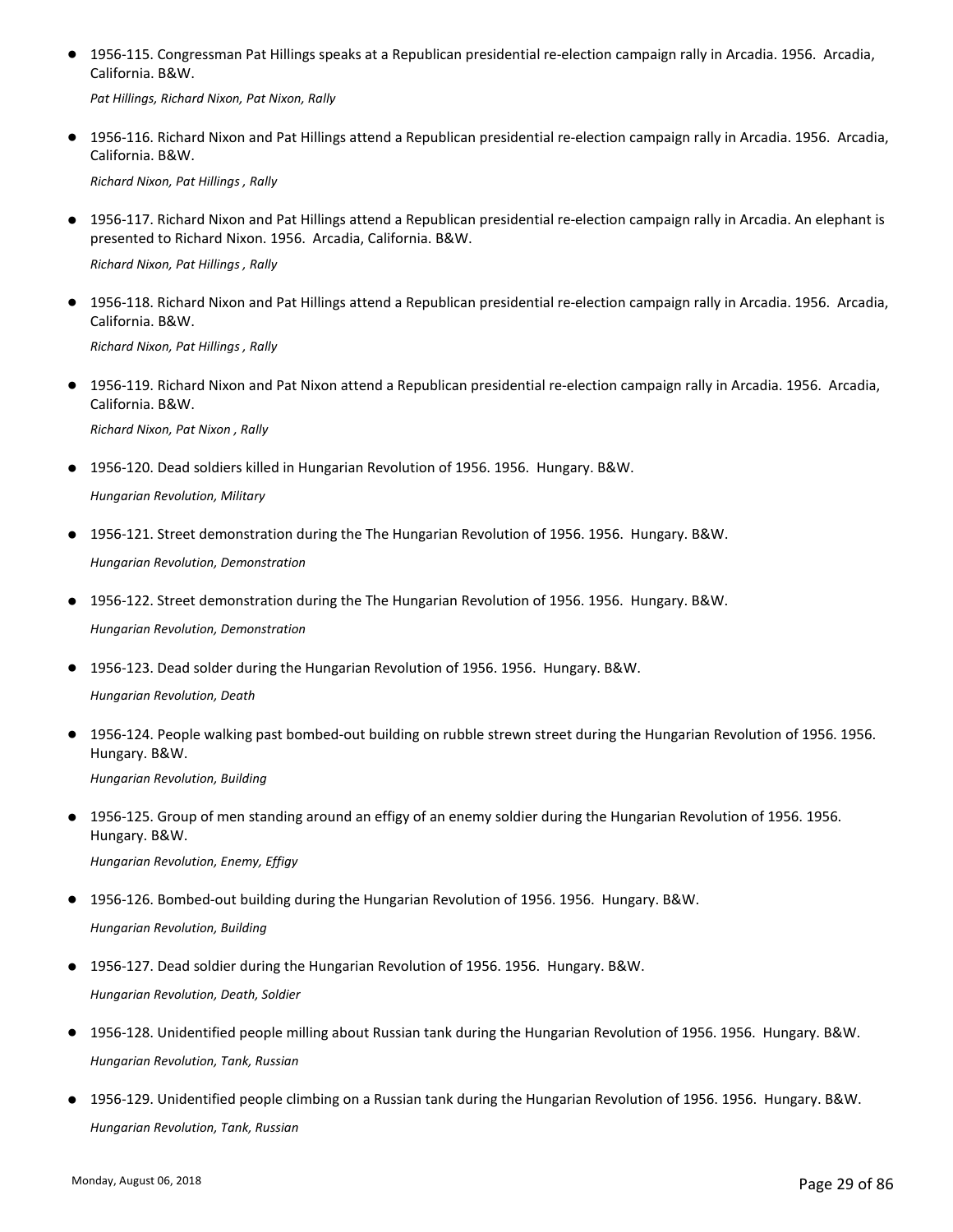- 1956-130. Refugees following the Hungarian Revolution of 1956. 1956. Hungary. B&W. *Hungarian Revolution, Refugees*
- 1956-131. Poster depicting young Hungarians fighting for their country against invading Soviet tanks during the Hungarian Revolution. 1956. Hungary. B&W. ●

*Hungarian Revolution, Poster*

● 1956-132. Unidentified people walking past building pock-marked by bullets and bombs during the Hungarian Revolution of 1956. 1956. Hungary. B&W.

*Hungarian Revolution, Street*

● 1956-133. Bombed-out building during the Hungarian Revolution of 1956. 1956. Hungary. B&W.

*Hungarian Revolution, Building*

- 1956-134. A destroyed tank and unidentified people during the Hungarian Revolution of 1956. 1956. Hungary. B&W. *Hungarian Revolution, Tank*
- 1956-135. Dead soldier during the Hungarian Revolution of 1956. 1956. Hungary. B&W.

*Hungarian Revolution, Death*

- 1956-136. Vice President Richard Nixon with unidentified military officers and journalists during Nixon's visit to Austria, as President Eisenhower's personal representative to study Hungarian refugee problems. 1956. Austria. B&W. *Hungarian Revolution, Richard Nixon, Refugees*
- 1956-137. Vice President Richard Nixon with unidentified military officers and journalists during Nixon's visit to Austria, as President Eisenhower's personal representative to study Hungarian refugee problems. 1956. Austria. B&W.

*Hungarian Revolution, Richard Nixon, Refugees, Journalists*

● 1956-138. Vice President Richard Nixon with unidentified military officers and journalists during Nixon's visit to Austria, as President Eisenhower's personal representative to study Hungarian refugee problems. 1956. Austria. B&W.

*Hungarian Revolution, Richard Nixon, Refugees*

● 1956-139. Vice President Richard Nixon with unidentified military officers and journalists during Nixon's visit to Austria, as President Eisenhower's personal representative to study Hungarian refugee problems. 1956. Austria. B&W.

*Hungarian Revolution, Richard Nixon, Refugees*

● 1956-140. Vice President Richard Nixon on board US Army bus during Nixon's visit to Austria, as President Eisenhower's personal representative to study Hungarian refugee problems. 1956. Austria. B&W.

*Hungarian Revolution, Richard Nixon, Refugees, Army, Bus*

● 1956-141. Vice President Richard Nixon during his visit to Austria, as President Eisenhower's personal representative to study Hungarian refugee problems. 1956. Austria. B&W.

*Hungarian Revolution, Richard Nixon, Refugees*

1956-142. Vice President Richard Nixon greets Hungarian refugees during his visit to Austria as President Eisenhower's personal representative to study Hungarian refugee problems. 1956. Austria. B&W. ●

*Hungarian Revolution, Richard Nixon, Refugees*

● 1956-143. Vice President Richard Nixon greets Hungarian refugee children during his visit to Austria as President Eisenhower's personal representative to study Hungarian refugee problems. 1956. Austria. B&W.

*Hungarian Revolution, Richard Nixon, Refugees, Children*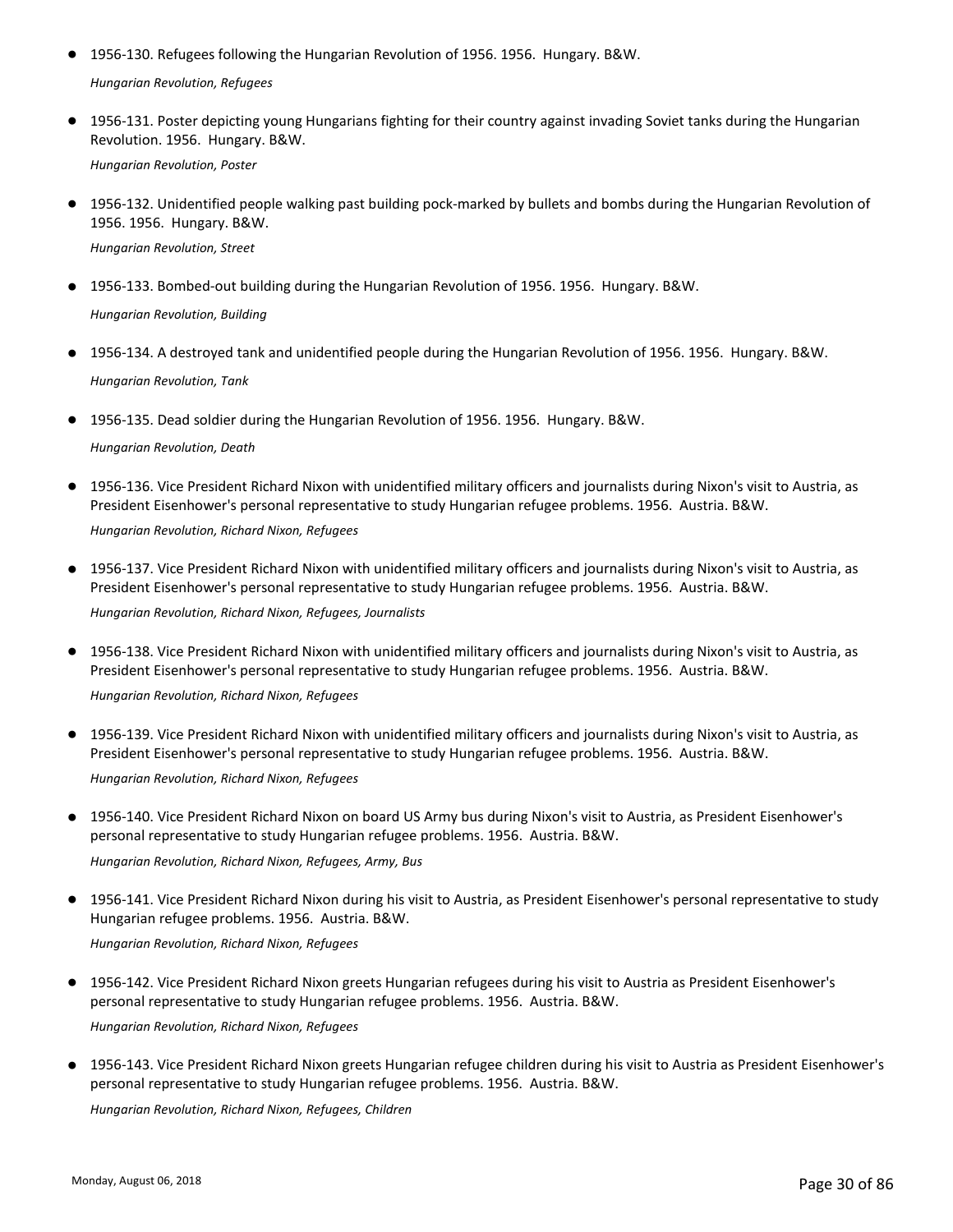1956-144. Vice President Richard Nixon during his visit to Austria as President Eisenhower's personal representative to study Hungarian refugee problems. 1956. Austria. B&W. ●

*Hungarian Revolution, Richard Nixon, Refugees*

- 1956-145. People near bombed-out building during the Hungarian Revolution of 1956. 1956. Hungary. B&W. *Hungarian Revolution, Building*
- 1956-146. People near exterior of building pock-marked by bullets during the Hungarian Revolution of 1956. 1956. Hungary. B&W.

*Hungarian Revolution, Building*

● 1956-147. Crowd milling about a tank on which are perched both civilians and military personnel during the Hungarian Revolution of 1956. 1956. Hungary. B&W.

*Hungarian Revolution, Tank*

- 1956-148. Building pock-marked by bullets and bombs during the Hungarian Revolution of 1956. 1956. Hungary. B&W. *Hungarian Revolution, Building*
- 1956-149. Deserted street scene during the Hungarian Revolution of 1956. 1956. Hungary. B&W. *Hungarian Revolution, Street*
- 1956-150. Crowd milling about a group of soldiers during the Hungarian Revolution of 1956. 1956. Hungary. B&W. *Hungarian Revolution, Crowd, Military*
- 1956-151. A dead soldier during the Hungarian Revolution of 1956. 1956. Hungary. B&W. *Hungarian Revolution, Death*
- 1956-152. Three soldiers during the Hungarian Revolution of 1956. 1956. Hungary. B&W.

```
Hungarian Revolution, Soldiers
```
- 1956-153. Building pock-marked by bullets and bombs, two destroyed streetcars, and people walking during the Hungarian Revolution of 1956. 1956. Hungary. B&W. *Hungarian Revolution, Building, Streetcars*
- 1956-154. Two tanks being examined by Hungarians during the Hungarian Revolution of 1956. 1956. Hungary. B&W. *Hungarian Revolution, Tanks*
- 1956-155. People walking past building marked by fire and bullets during the Hungarian Revolution of 1956. 1956. Hungary. B&W. ●

*Hungarian Revolution, Building*

- 1956-156. Soldier standing beside a tank during the Hungarian Revolution of 1956. 1956. Hungary. B&W. *Hungarian Revolution, Tank*
- 1956-157. Man examining rubble on the street next to a burnt out jeep and truck during the Hungarian Revolution of 1956. 1956. Hungary. B&W. *Hungarian Revolution, Jeep, Tank, Street*
- 1956-158. Red Cross vehicle with person in back passing a heavily damaged tram during the Hungarian Revolution of 1956. 1956. Hungary. B&W.

*Hungarian Revolution, Red Cross, Vehicle*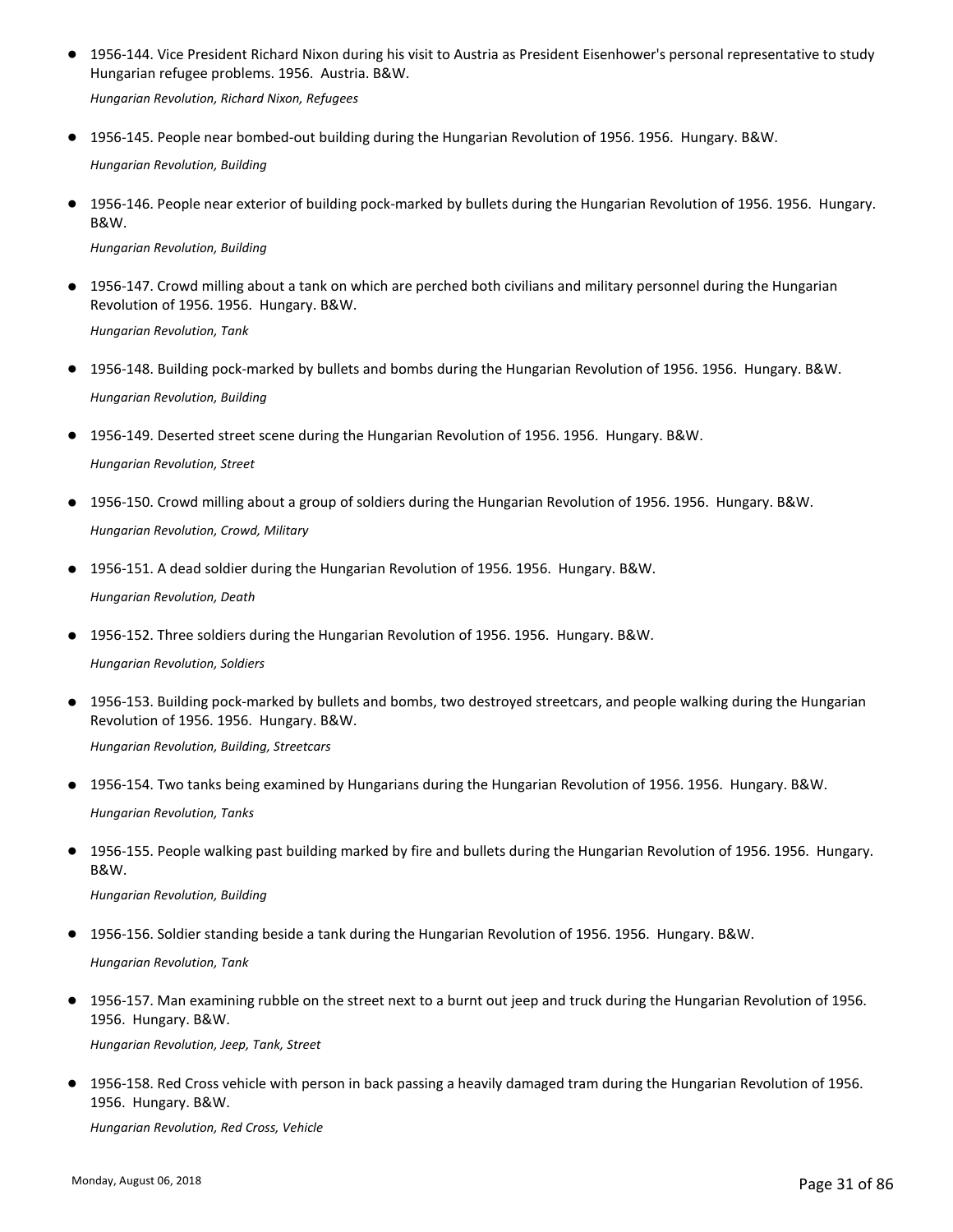- 1956-159. Close-up of a heavily damaged tram during the Hungarian Revolution of 1956. 1956. Hungary. B&W. *Hungarian Revolution, Tram*
- 1956-160. Richard Nixon, Leslie C. Small, Leslie Arends, and George Luehrs. 10/24/1956. . B&W. *Richard Nixon, Leslie Small, Leslie Arends, George Luehrs*
- 1956-161. Wedding of Prince Rainier III of Monaco and actress Grace Kelly. 01/06/1956. Monaco. B&W. *Prince Rainier III of Monaco, Grace Kelly, Wedding*
- 1956-162. Interview of Senator John Carroll of Colorado by Jonathon Kirby. 10/24/1956. . B&W. *John Carroll, Jonathon Kirby, Interview*
- 1956-163. Interview of former President Harry Truman by Jonathon Kirby. 10/24/1956. . B&W. *Jonathon Kirby, Harry Truman,Interview*
- 1956-164. Jonathon Kirby, Jim Hagerty (White House Press Secretary), John Edwards (ABC Network Commentator). 10/20/1956. . B&W. *Jonathon Kirby, Jim Hagerty, John Edwards, ABC Network, White House Press Office*
- 1956-165. Republican campaign headquarters for "Ike and Dick in '56" in Los Angeles. 1956. Los Angeles, California. B&W. *Campaign headquarters, 1956 Campaign*
- 1956-166. A college in Taiwan. 1956. Taiwan. B&W. *College*
- 1956-167. Presentation to the Commanding Officer of the USS Saratoga of a proclamation issued in honor of the launch day of the vessel. Attending: Dante V. Martire, Jr. (FEVA National Director) and Captain Robert J. Stroh (USN-CO of USS Saratoga). 05/10/1956. . B&W.

*USS Saratoga, Presentation, Launch, Dante Martire Jr., Robert Stroh*

● 1956-171. Montie Montana and his horse Rex. 1956. . B&W.

*Montie Montana, Horse, Rex*

● 1956-172. Presentation of gift box of cheeses to Vice President Richard Nixon. Attending: Richard Nixon and five unidentified men. 1956. . B&W.

*Gift, Cheese, Richard Nixon*

● 1956-173. Group of men looking at photographs of athletes in action. 1956. [UnLong?]. B&W.

*Athletes, Photographs*

- 1956-174. Dorothy Anderson wears Eisenhower/Nixon campaign paraphernalia. 1956. Philadelphia, Pennsylvania. B&W. *Dorothy Anderson, 1956 Campaign*
- 1956-175. Reception for Vice President Richard Nixon in Bangkok. 1956. Bangkok, Thailand. B&W. *Richard Nixon, Reception*
- 1956-176. Richard Nixon attends a press conference in Bangkok. 1956. Bangkok, Thailand. B&W. *Richard Nixon, Press Conference*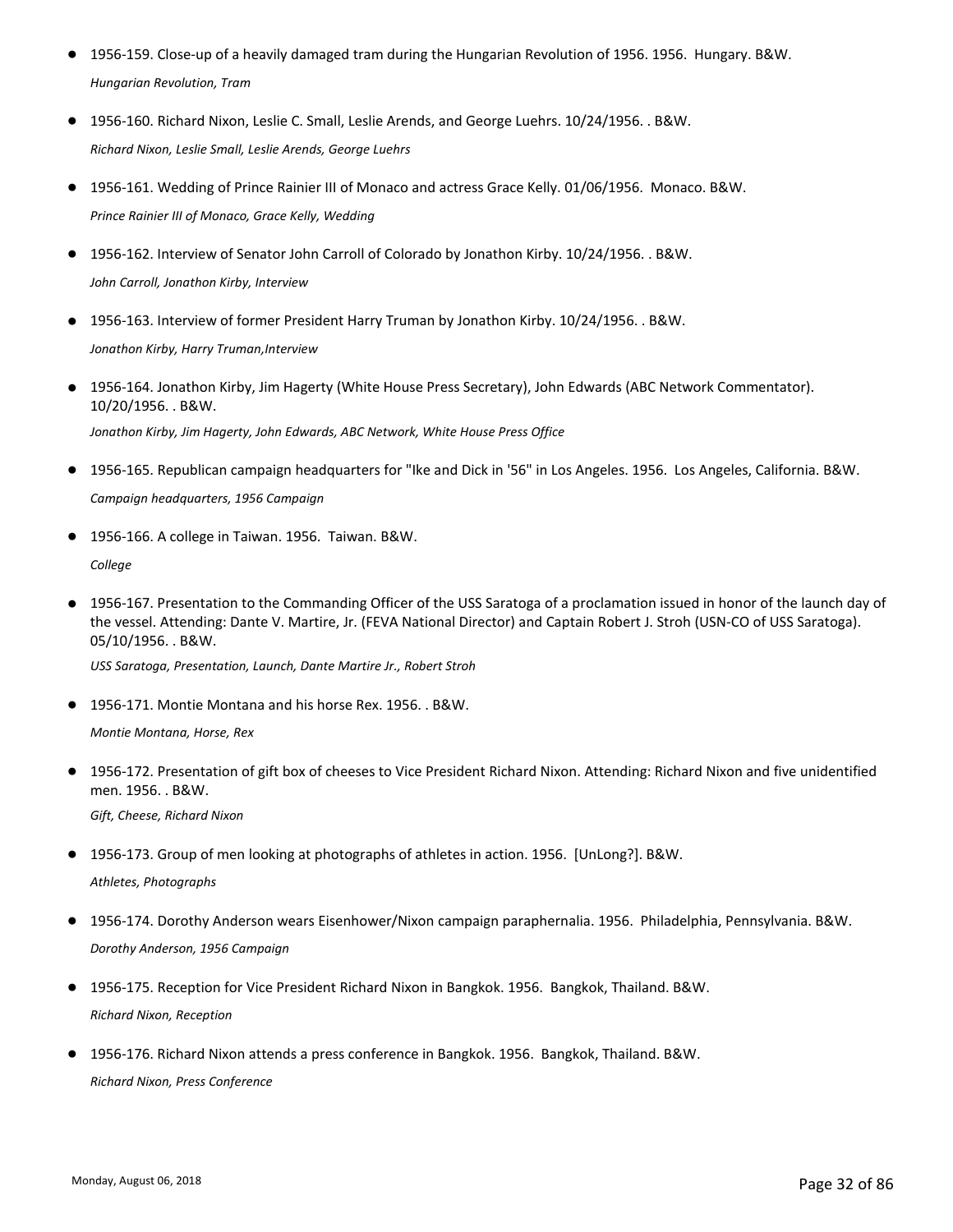- 1956-177. Richard Nixon and press in Bangkok. 1956. Bangkok, Thailand. B&W. *Richard Nixon, Press*
- 1956-178. Richard Nixon, Pat Nixon, and others in Bangkok. 1956. Bangkok, Thailand. B&W. *Richard Nixon, Pat Nixon*
- 1956-179. Richard Nixon attends a press conference in Bangkok. 1956. Bangkok, Thailand. B&W. *Richard Nixon, Press Conference*
- 1956-180. Reception for Vice President Richard Nixon in Bangkok. 1956. Bangkok. Thailand. B&W. *Richard Nixon*
- 1956-181. Reception for Vice President Richard Nixon in Bangkok. 1956. Bangkok, Thailand. B&W. *Richard Nixon*
- 1956-182. Richard Nixon shakes hands in Bangkok. 1956. Bangkok, Thailand. B&W. *Richard Nixon*
- 1956-183. Reception for Vice President Richard Nixon in Bangkok. 1956. Bangkok, Thailand. B&W. *Richard Nixon, Reception*
- 1956-184. Arrival of Richard Nixon and Pat Nixon in Bangkok. 1956. Bangkok, Thailand. B&W. *Richard Nixon, Pat Nixon, Arrival*
- 1956-185. Richard Nixon attends a press Conference in Bangkok. 1956. Bangkok, Thailand. B&W. *Richard Nixon, Press Conference*
- 1956-186. Richard Nixon attends a press Conference in Bangkok. 1956. Bangkok, Thailand. B&W. *Richard Nixon, Press Conference*
- 1956-187. Richard Nixon attends a press Conference in Bangkok. 1956. Bangkok, Thailand. B&W. *Richard Nixon, Press Conference*
- 1956-188. Richard Nixon attends a press Conference in Bangkok. 1956. Bangkok, Thailand. B&W. *Richard Nixon, Press Conference*
- 1956-189. Vice President Richard Nixon makes remarks to a group of officials. 1956. Bangkok, Thailand. B&W. *Richard Nixon, Officials*
- 1956-190. Reception for Vice President Richard Nixon in Bangkok. 1956. Bangkok, Thailand. B&W. *Richard Nixon, Pat Nixon*
- 1956-191. Pat Nixon attends a reception for Vice President Richard Nixon in Bangkok. 1956. Bangkok, Thailand. B&W. *Pat Nixon*
- 1956-192. Welcome reception for Vice President Richard Nixon in Bangkok. 1956. Bangkok, Thailand. B&W. *Richard Nixon, Reception*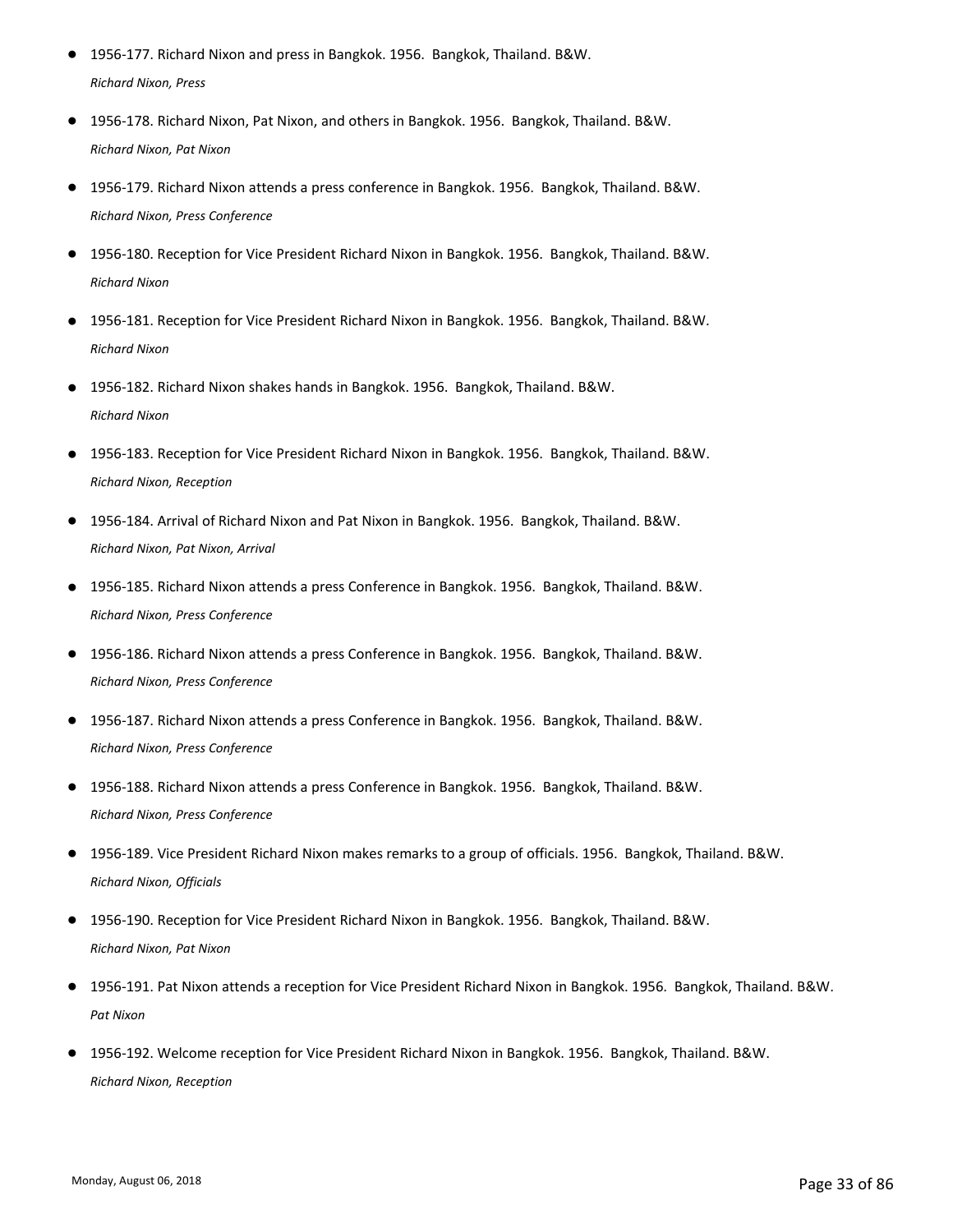- 1956-193. Vice President Richard Nixon makes remarks to an group of officials in Bangkok. 1956. Bangkok, Thailand. B&W. *Richard Nixon, Officials*
- 1956-194. Reception for Vice President Richard Nixon in Bangkok. 1956. Bangkok, Thailand. B&W. *Richard Nixon, Pat Nixon, Reception*
- 1956-195. Reception for Vice President Richard Nixon in Bangkok. 1956. Bangkok, Thailand. B&W. *Richard Nixon, Pat Nixon, Reception*
- 1956-196. Refugee camp in Vien Bac Ai, Vietnam. 1956. Vien Bac Ai, Republic of Vietnam. B&W. *Refugee camp*
- 1956-197. Madam Chiang Kai-shek, Pat Nixon, and others in Taiwan. 1956. Taiwan. B&W. *Madam Chiang Kai-shek, Pat Nixon. Soong Mei-ling*
- 1956-198. Madam Chiang Kai-shek, Pat Nixon being greeted by a boy, Richard Nixon, and , and Chiang Kai-shek in Taiwan. 1956. Taiwan. B&W. *Madam Chiang Kai-shek, Pat Nixon, Soong Mei-ling, Richard Nixon, Chiang Kai-shek*
- 1956-199. Madam Chiang Kai-shek, Pat Nixon being greeted by a boy, Richard Nixon, and , and Chiang Kai-shek in Taiwan. 1956. Taiwan. B&W. *Madam Chiang Kai-shek, Pat Nixon, Soong Mei-ling, Richard Nixon, Chiang Kai-shek*
- 1956-200. Pat Nixon and unidentified Chinese boy in Taiwan. 1956. Taiwan. B&W. *Pat Nixon, Boy*
- 1956-201. Pat Nixon and Madam Chiang Kai-shek in Taiwan. 1956. Taiwan. B&W. *Madam Chiang Kai-shek, Pat Nixon, Soong Mei-ling*
- 1956-202. Pat Nixon and Madam Chiang Kai-shek in Taiwan. 1956. Taiwan. B&W. *Madam Chiang Kai-shek, Soong Mei-ling, Pat Nixon*
- 1956-203. Pat Nixon and Madam Chiang Kai-shek in Taiwan. 1956. Taiwan. B&W. *Madam Chiang Kai-shek, Soong Mei-ling, Pat Nixon*
- 1956-204. Pat Nixon and Madam Chiang Kai-shek in Taiwan. 1956. Taiwan. B&W. *Madam Chiang Kai-shek, Soong Mei-ling, Pat Nixon*
- 1956-205. Chiang Kai-shek, Madam Chiang Kai-shek, Soong Mei-ling, Richard Nixon, and others in Taiwan. 1956. Taiwan. B&W. *Chiang Kai-shek, Madam Chiang Kai-shek, Soong Mei-ling, Richard Nixon*
- 1956-206. Madam Chiang Kai-shek and Richard Nixon in Taiwan. 1956. Taiwan. B&W. *Madam Chiang Kai-shek, Richard Nixon*
- 1956-207. Madam Chiang Kai-shek and Pat Nixon in Taiwan. 1956. Taiwan. B&W. *Madam Chiang Kai-shek, Soong Mei-ling, Pat Nixon*
- 1956-208. Pat Nixon greets Chiang Kai-shek. Vice President Richard Nixon and Madam Chiang Kai-shek are in the background. 1956. Taiwan. B&W.

*Madam Chiang Kai-shek, Soong Mei-ling, Pat Nixon, Richard Nixon, Chiang Kai-shek*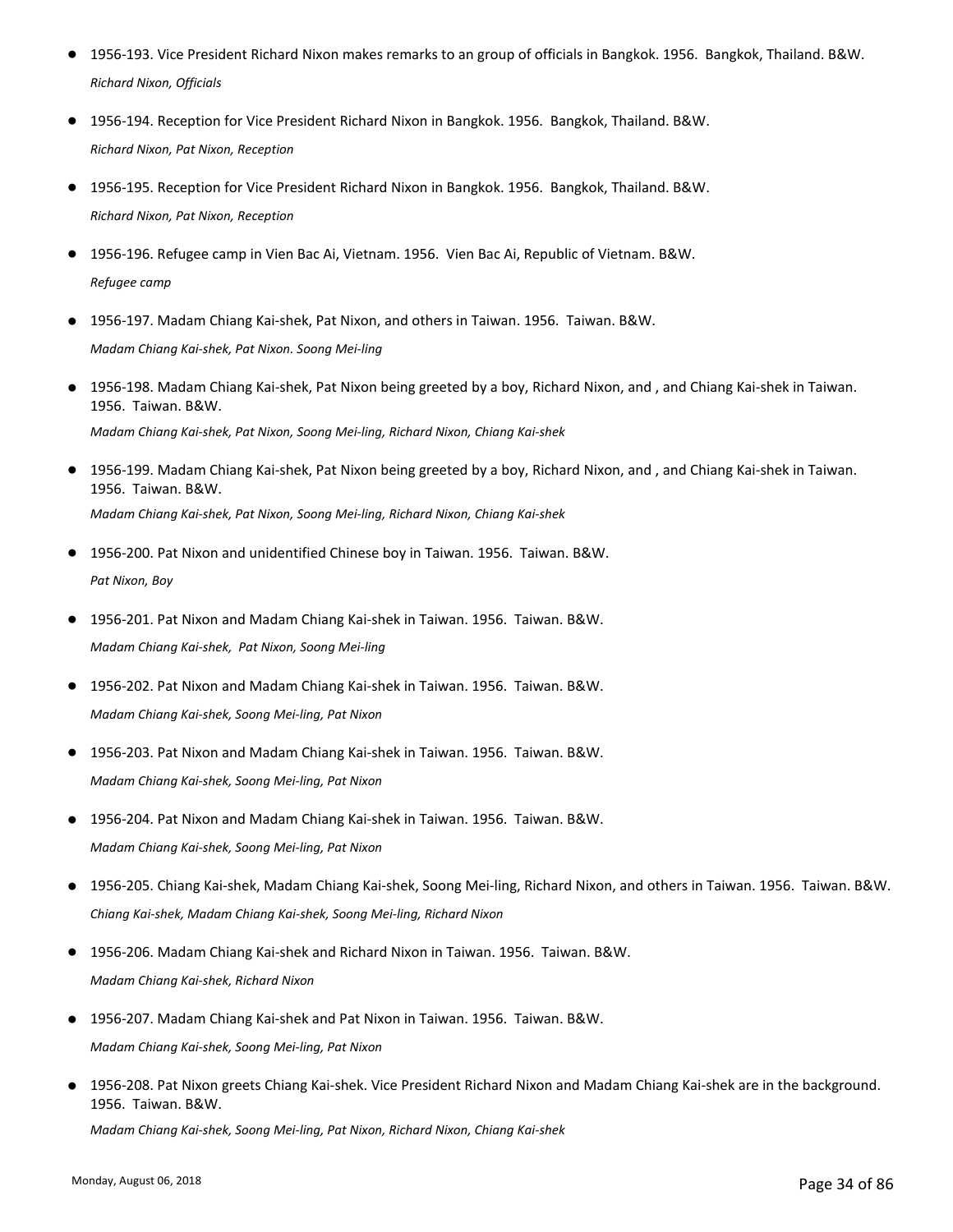- 1956-209. Pat Nixon, Chiang Kai-shek, Richard Nixon ,Madam Chiang Kai-shek in Taiwan. 1956. Taiwan. B&W. *Madam Chiang Kai-shek, Soong Mei-ling, Pat Nixon, Richard Nixon, Chiang Kai-shek*
- 1956-210. Vice President Richard Nixon greets two unidentified boys, Chiang Kai-shek, and Madam Chiang Kai-shek. 1956. Taiwan. B&W.

*Madam Chiang Kai-shek, Soong Mei-ling, Richard Nixon, Chiang Kai-shek, Boys*

- 1956-211. Madam Chiang Kai-shek and Pat Nixon in Taiwan. 1956. Taiwan. B&W. *Madam Chiang Kai-shek, Soong Mei-ling, Pat Nixon*
- 1956-212. Madam Chiang Kai-shek and Pat Nixon in Taiwan. 1956. Taiwan. B&W. *Madam Chiang Kai-shek, Soong Mei-ling, Pat Nixon*
- 1956-213. Pat Nixon and Luz Magsaysay, wife of the President of the Philippines. 1956. Philippines. B&W. *Pat Nixon, Luz Magsaysay*
- 1956-214. Luz Magsaysay, Vice President Richard Nixon, Pat Nixon, Philippines President Ramon Magsaysay, and others. 1956. Philippines. B&W.

*Pat Nixon, Luz Magsaysay, Richard Nixon, Ramon Magsaysay*

● 1956-215. Vice President Richard Nixon greets President Magsaysay of the Philippines and his wife Luz Magsaysay. 1956. Philippines. B&W.

*Pat Nixon, Luz Magsaysay, Richard Nixon, Ramon Magsaysay*

● 1956-216. Afternoon outing with Vice President Richard Nixon, President Ramon Magsaysay, Luz Magsaysay, and Pat Nixon. 1956. Philippines. B&W.

*Pat Nixon, Luz Magsaysay, Richard Nixon, Ramon Magsaysay*

- 1956-217. Luz Magsaysay, wife of the President of the Philippines, and Pat Nixon. 1956. Philippines. B&W. *Pat Nixon, Luz Magsaysay*
- 1956-218. Luz Magsaysay, wife of the President of the Philippines, and Pat Nixon. 1956. Philippines. B&W. *Pat Nixon, Luz Magsaysay*
- 1956-219. Luz Magsaysay, wife of the President of the Philippines, and Pat Nixon. 1956. Philippines. B&W. *Pat Nixon, Luz Magsaysay*
- 1956-220. Pat Nixon, Luz Magsaysay, and President Ramon Magsaysay. 1956. Philippines. B&W. *Pat Nixon, Luz Magsaysay, Ramon Magsaysay*
- 1956-221. Vice President Richard Nixon, President Ramon Magsaysay, Luz Magsaysay, and Pat Nixon. 1956. Philippines. B&W. *Pat Nixon, Luz Magsaysay, Ramon Magsaysay, Richard Nixon*
- 1956-222. Luz Magsaysay, Vice President Richard Nixon, Pat Nixon, President Magsaysay and unidentified others. 1956. Philippines. B&W.

*Pat Nixon, Luz Magsaysay, Ramon Magsaysay, Richard Nixon*

● 1956-223. Luz Magsaysay (wife of the President of the Philippines), Pat Nixon, and unidentified others. 1956. Philippines. B&W.

*Pat Nixon, Luz Magsaysay*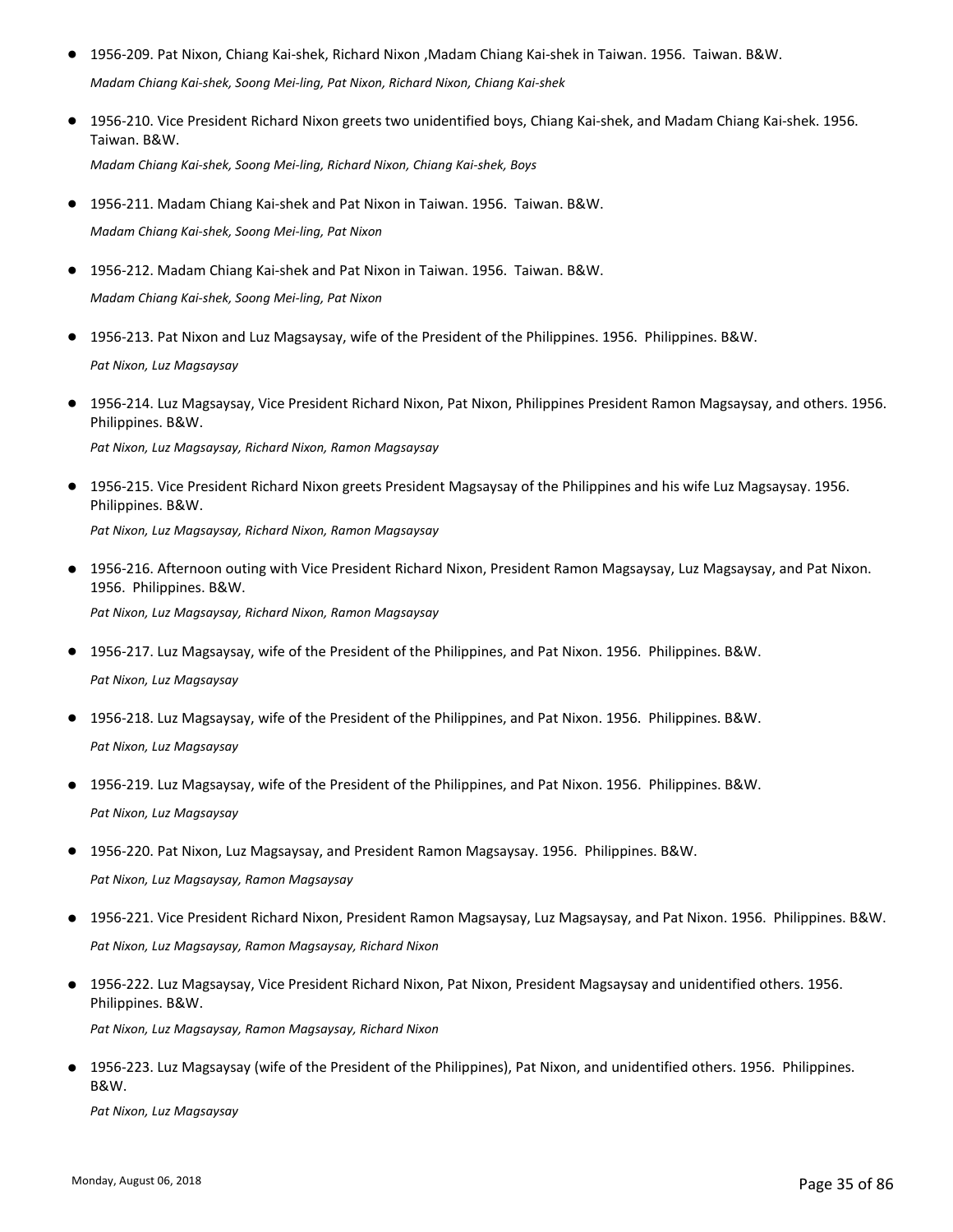● 1956-224. Luz Magsaysay (wife of the President of the Philippines), Pat Nixon, and unidentified others. 1956. Philippines. B&W.

*Pat Nixon, Luz Magsaysay*

- 1956-225. Vice President Richard Nixon, Luz Magsaysay(?), and unidentified others. 1956. Philippines. B&W. *Richard Nixon, Luz Magsaysay*
- 1956-226. Luz Magsaysay, wife of the President of the Philippines, and Pat Nixon. 1956. Philippines. B&W. *Pat Nixon, Luz Magsaysay*
- 1956-227. Luz Magsaysay, wife of the President of the Philippines, and Pat Nixon. 1956. Philippines. B&W.

*Pat Nixon, Luz Magsaysay*

● 1956-228. Pat Nixon and Luz Magsaysay (wife of the President of the Philippines) greet those in a receiving line. 1956. Philippines. B&W.

*Pat Nixon, Luz Magsaysay*

1956-229. Mrs. Hall's Tea in honor of Pat Nixon at the Mark Hopkins Hotel in San Francisco. Attending: Leonard Hall, Pat Nixon, Mrs. Hall, and Vice President Richard Nixon. 08/19/1956. San Francisco, California. B&W. ●

*Leonard Hall, Pat Nixon, Mrs. Hall, Richard Nixon, Tea, Mark Hopkins Hotel*

- 1956-230. Little girl gives Pat Nixon a box of flowers in Asia. 1956. Asia. B&W. *Pat Nixon, Asia, Girl, Flowers*
- 1956-231. Pat Nixon greeting a group of nurses in Asia. 1956. Asia. B&W.

*Pat Nixon, Asia, Nurses*

● 1956-232. Pat Nixon surrounded by young men and women in Asia. 1956. Asia. B&W.

*Pat Nixon, Asia*

● 1956-233. Luz Magsaysay (wife of the President of the Philippines), Vice President Richard Nixon, President Ramon Magsaysay, Pat Nixon and unidentified others. 1956. Philippines. B&W.

*Luz Magsaysay, Richard Nixon, Ramon Magsaysay, Pat Nixon*

● 1956-234. Pat Nixon and Richard Nixon in Asia. 1956. Asia. B&W.

*Pat Nixon, Richard Nixon, Asia*

1956-235. Luz Magsaysay (wife of the President of the Philippines), Vice President Richard Nixon, President Ramon Magsaysay, Pat Nixon and unidentified others. 1956. Philippines. B&W. ●

*Luz Magsaysay, Richard Nixon, Ramon Magsaysay, Pat Nixon*

- 1956-236. Unidentified man, Vice President Richard Nixon, and President Ramon Magsaysay. 1956. Philippines. B&W. *Richard Nixon, Ramon Magsaysay*
- 1956-237. Richard Nixon and unidentified man in the Philippines. 1956. Philippines. B&W. *Richard Nixon*
- 1956-238. Pat Nixon, Richard Nixon, and unidentified dignitaries in the Philippines. 1956. Philippines. B&W. *Richard Nixon, Pat Nixon, Officials*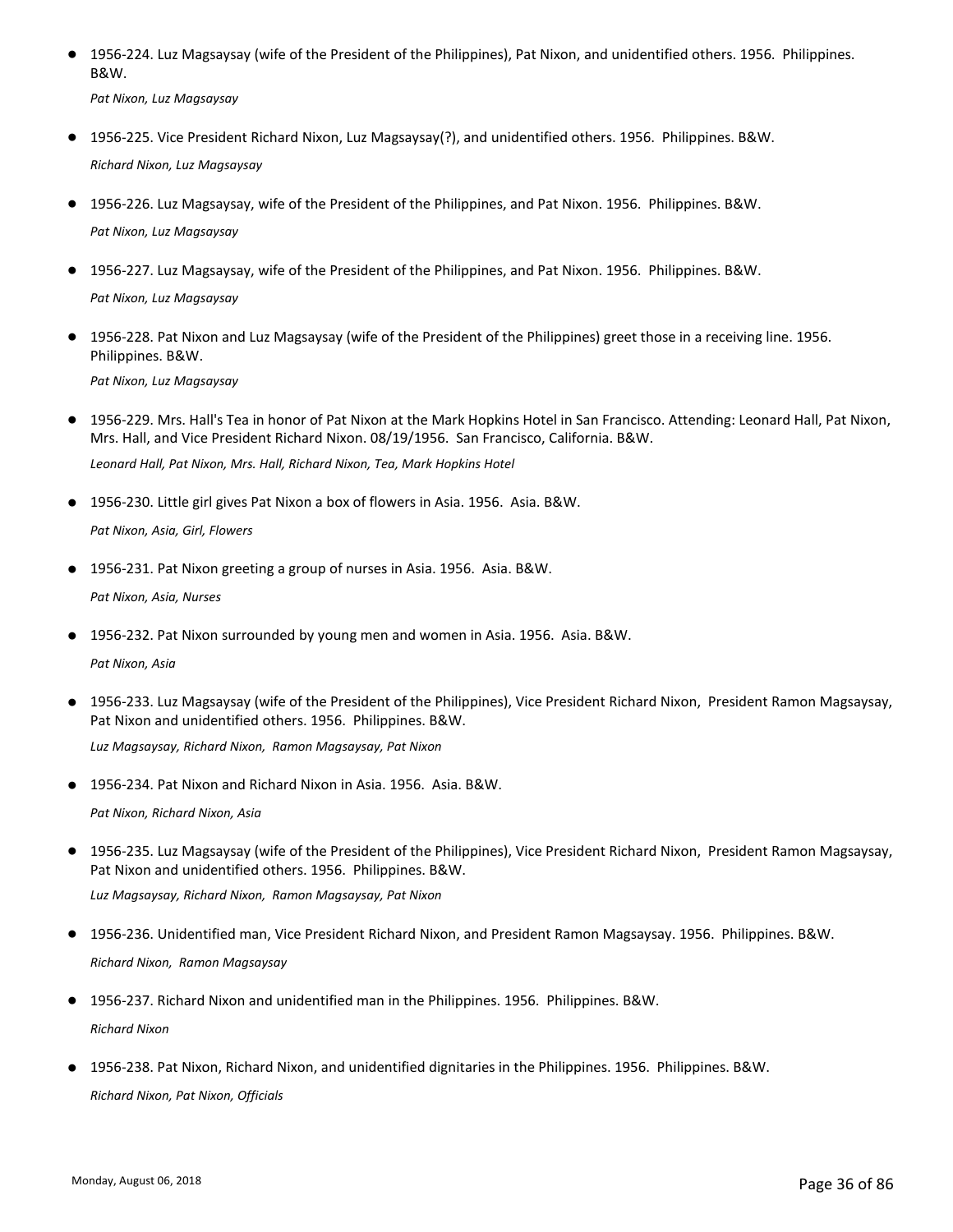- 1956-239. Vice President Richard Nixon in a crowd of Vietnamese people. 1956. Vietnam. B&W. *Richard Nixon, Vietnam*
- 1956-240. Unidentified official greets Vice President Richard Nixon in Vietnam. 1956. Vietnam. B&W. *Richard Nixon, Vietnam*
- 1956-241. Luz Magsaysay, Vice President Richard Nixon, Pat Nixon, President Ramon Magsaysay, and unidentified others. 1956. Vietnam. B&W.

*Luz Magsaysay, Richard Nixon, Pat Nixon, Ramon Magsaysay*

- 1956-242. Pat Nixon waves to a crowd of children [in the Philippines?]. 1956. [Philippines?]. B&W. *Pat Nixon, Children*
- 1956-243. Pat Nixon waves a flag. 1956. [Philippines?]. B&W. *Pat Nixon, Flag*
- 1956-244. Pat Nixon amongst a group of people. 1956. [Philippines?]. B&W. *Pat Nixon,*
- 1956-245. Pat Nixon amongst a group of young people. 1956. [Philippines?]. B&W. *Pat Nixon, Youth*
- 1956-246. Pat Nixon amongst a group of schoolgirls. 1956. [Philippines?]. B&W. *Pat Nixon, Girls*
- 1956-247. Pat Nixon waves a flag. 1956. [Philippines?]. B&W. *Pat Nixon, Flag*
- 1956-248. Pat Nixon tosses a basketball amongst a group of mostly young boys. 1956. [Philippines?]. B&W. *Pat Nixon, Boys, Basketball, Sports*
- 1956-249. Luz Magsaysay, First Lady of the Philippines. 1956. Philippines. B&W.

*Luz Magsaysay*

*Leon Sweitzer, Harry Helzer*

- 1956-252. Group portrait of National Officers of the Painting and Decorating Contractors of America. Seated: John Burns, William Gelfan, Helge Hultgren; Standing: Raymond H. Reynolds, Leon Sweitzer, and Harry Helzer. 1956. . B&W. *National Officers of the Painting and Decorating Contractors of America, John Burns, William Gelfan, Helge Hultgren, Raymond Reynolds,*
- 1956-253. Portrait of William Gelfan, President of Painting and Decorating Contractors of America and head of the firm William Gelfan & Son of Los Angeles, one of the country's largest painting companies 1956. . B&W. ● *William Gelfan, Painting and Decorating Contractors of America, William Gelfan & Son*
- 1956-254. Richard Nixon and others at a Capitol Hill Club party honoring Vice President Nixon. 05/10/1956. Washington, D. C.. B&W. ●

*Richard Nixon, Capitol Hill Club, Party*

● 1956-255. Richard Nixon and others at a Capitol Hill Club party honoring Vice President Nixon. 05/10/1956. Washington, D. C.. B&W.

*Richard Nixon, Capitol Hill Club, Party*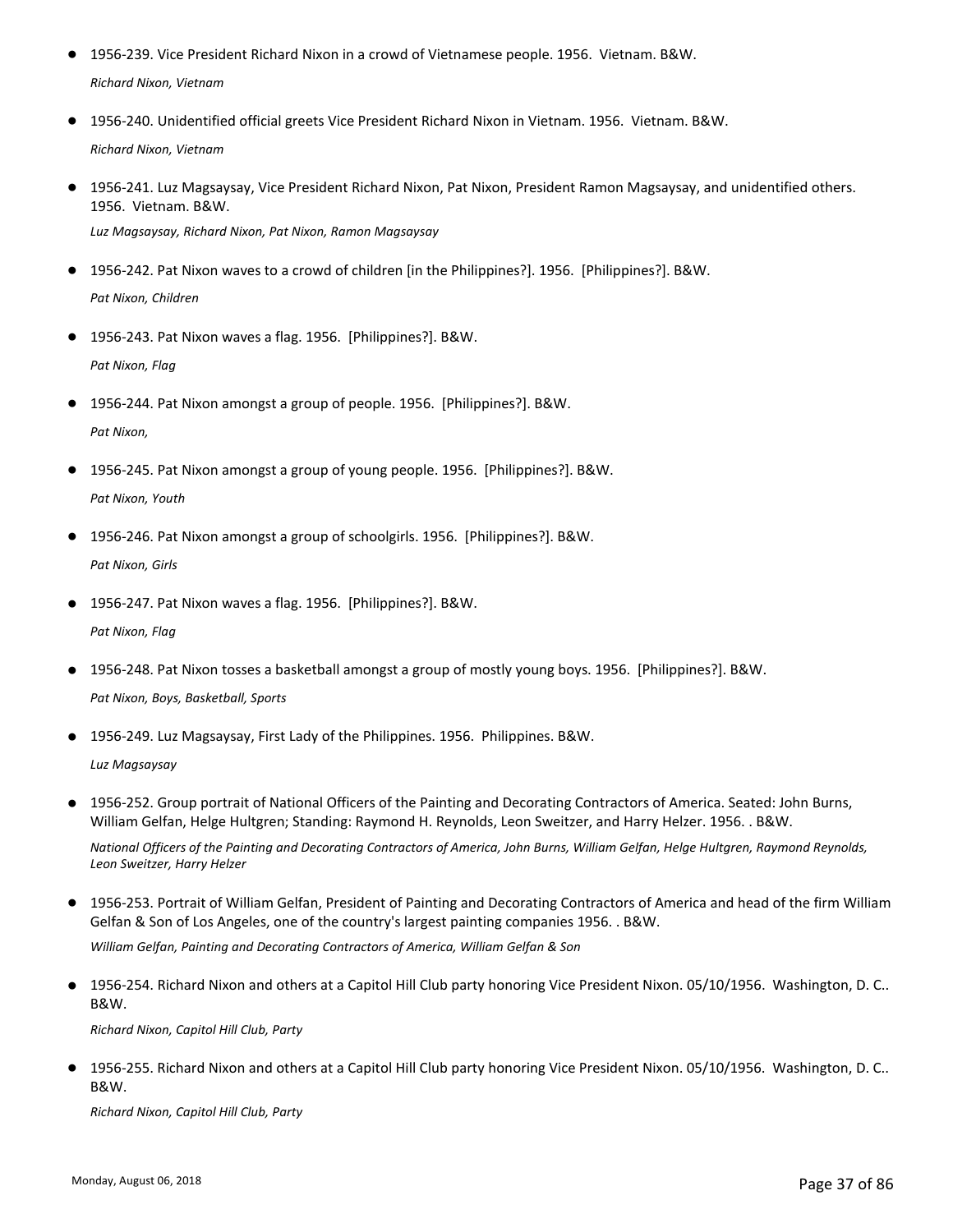1956-256. Taxi Driver Awards event. Attending: Richard Nixon, Jackie Logan, and unidentified man. 1956. Washington, D. C.. B&W. ●

*Richard Nixon, Jackie Logan, Taxi Driver Awards*

- 1956-257. Visit of Vice President Richard Nixon to girls camp at Camp Teela Woolet. 1956. . B&W. *Richard Nixon, Camp Teela Woolet, Girls Camp*
- 1956-258. Visit of Vice President Richard Nixon to girls camp at Camp Teela Woolet. 1956. . B&W. *Richard Nixon, Camp Teela Woolet, Girls Camp*
- 1956-259. Richard Nixon, Pat Nixon, Julie Nixon, and Tricia Nixon at Camp Teela Woolet girls camp. 1956. . B&W. *Richard Nixon, Pat Nixon, Julie Nixon, Tricia Nixon, Camp Teela Woolet, Girls Camp*
- 1956-260. Richard Nixon with girls at Camp Teela Woolet girls camp. 1956. . B&W. *Richard Nixon, Pcamp Teela Woolet, Girls Camp*
- 1956-261. Richard Nixon with girls at Camp Teela Woolet girls camp. 1956. . B&W. *Richard Nixon, Pcamp Teela Woolet, Girls Camp*
- 1956-262. Richard Nixon with girls at Camp Teela Woolet girls camp. 1956. . B&W. *Richard Nixon, Pcamp Teela Woolet, Girls Camp*
- 1956-263. Richard Nixon with girls at Camp Teela Woolet girls camp. 1956. . B&W. *Richard Nixon, Pcamp Teela Woolet, Girls Camp*
- 1956-264. President Dwight D. Eisenhower appears on television. 1956. San Francisco, California. B&W. *Dwight Eisenhower, Television, Republican National Convention*
- 1956-265. Unidentified man appears on television. 1956. San Francisco, California. B&W. *Television, Republican National Convention*
- 1956-266. Richard Nixon appears on television. 1956. San Francisco, California. B&W. *Richard Nixon, Television, Republican National Convention*
- 1956-267. Richard Nixon appears on television. 1956. San Francisco, California. B&W. *Richard Nixon, Television, Republican National Convention*
- 1956-268. Dwight Eisenhower, Mamie Eisenhower, Richard Nixon, and Pat Nixon appear on television. 1956. San Francisco, California. B&W. ● *Dwight Eisenhower, Mamie Eisenhower, Richard Nixon, Pat Nixon, Television, Republican National Convention*
- 1956-269. Richard Nixon appears on television. 1956. San Francisco, California. B&W. *Richard Nixon, Television, Republican National Convention*
- 1956-270. Dwight Eisenhower, Mamie Eisenhower, Richard Nixon, and Pat Nixon appear on television. 1956. San Francisco, California. B&W. ●

*Dwight Eisenhower, Mamie Eisenhower, Richard Nixon, Pat Nixon, Television, Republican National Convention*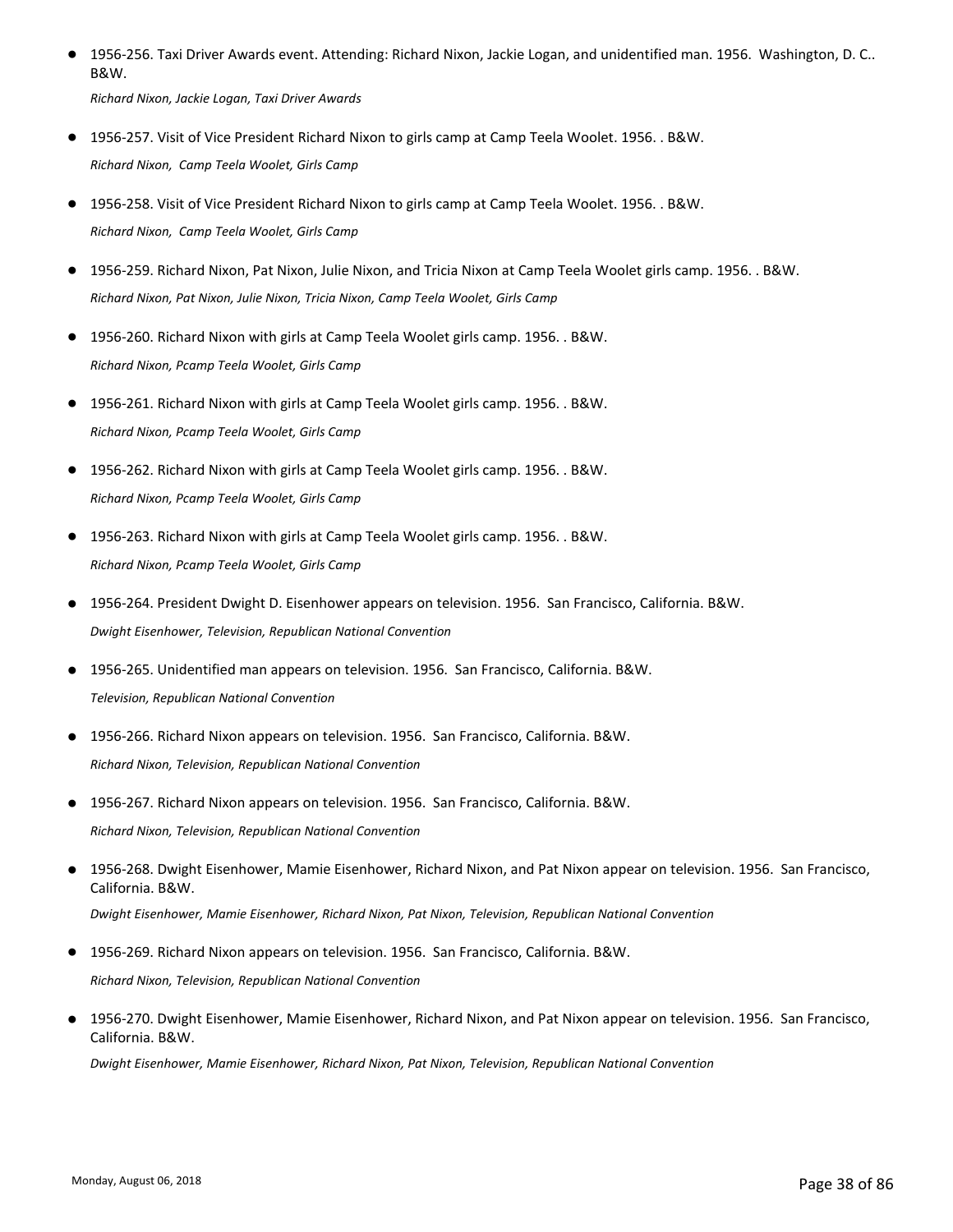● 1956-271. Vice President Richard Nixon on television. [Photo altered to show moustachioed Richard Nixon wearing a sombrero.] 1956. San Francisco, California. B&W.

*Richard Nixon, Television, Republican National Convention*

● 1956-272. Pat Nixon, Vice President Richard Nixon, Admiral Stump, and unidentified man in Hawaii. 07/02/1956. Hawaii. B&W.

*Pat Nixon, Richard Nixon, Stump*

● 1956-273. Dwight Eisenhower and Mamie Eisenhower appear on television. 1956. San Francisco, California. B&W. *Dwight Eisenhower, Mamie Eisenhower, Television, Republican National Convention*

● 1956-274. Unidentified man. 1956. San Francisco, California. B&W. *Republican National Convention*

● 1956-275. Vice President Richard Nixon stands beside an American Airlines aircraft. 1956. California. B&W.

*1956 Campaign, Richard Nixon, American Airlines, Aircraft*

● 1956-276. United States Junior Chamber of Commerce banquet. Attending: Vice President Richard Nixon and unidentified others. 01/14/1956. Springfield, Illinois. B&W.

*Junior Chamber of Commerce, Banquet, Richard Nixon*

● 1956-277. Boy Scout luncheon in New York. Attending: Vice President Richard Nixon and unidentified others. 01/16/1956. New York. B&W.

*Boy Scout, Luncheon, Richard Nixon, Boy Scouts of America*

● 1956-278. Boy Scout luncheon in New York. Attending: Vice President Richard Nixon and unidentified others. 01/16/1956. New York. B&W.

*Boy Scout, Luncheon, Richard Nixon, Boy Scouts of America*

● 1956-279. Boy Scout luncheon in New York. Attending: Vice President Richard Nixon and unidentified others. Group of Boy Scouts dressed as Indians. 01/16/1956. New York. B&W.

*Boy Scout, Luncheon, Richard Nixon, Boy Scouts of America*

● 1956-280. Boy Scout luncheon in New York. Attending: Vice President Richard Nixon, Boy Scouts, and den mothers. 01/16/1956. New York City, New York. B&W.

*Richard Nixon, Boy Scouts, Luncheon, Den mothers*

● 1956-281. Boy Scout luncheon in New York. Attending: Vice President Richard Nixon, Ed Sullivan, and others. 01/16/1956. New York City, New York. B&W.

*Richard Nixon, Boy Scouts, Luncheon, Ed Sullivan*

1956-282. Boy Scout luncheon in New York. Attending: Vice President Richard Nixon, Ed Sullivan, and others. Group of boys dressed as Indians. 01/16/1956. New York City, New York. B&W. ●

*Richard Nixon, Boy Scouts, Luncheon, Ed Sullivan*

● 1956-283. Boy Scout luncheon in New York. Richard Nixon pins a pin on a boy's lapel. 1/16/1956. New York City, New York. B&W.

*Richard Nixon, Boy Scouts, Luncheon, Pin*

● 1956-284. Boy Scout luncheon in New York. Group of boys dressed as Indians. 01/16/1956. New York City, New York. B&W. *Richard Nixon, Boy Scouts, Luncheon*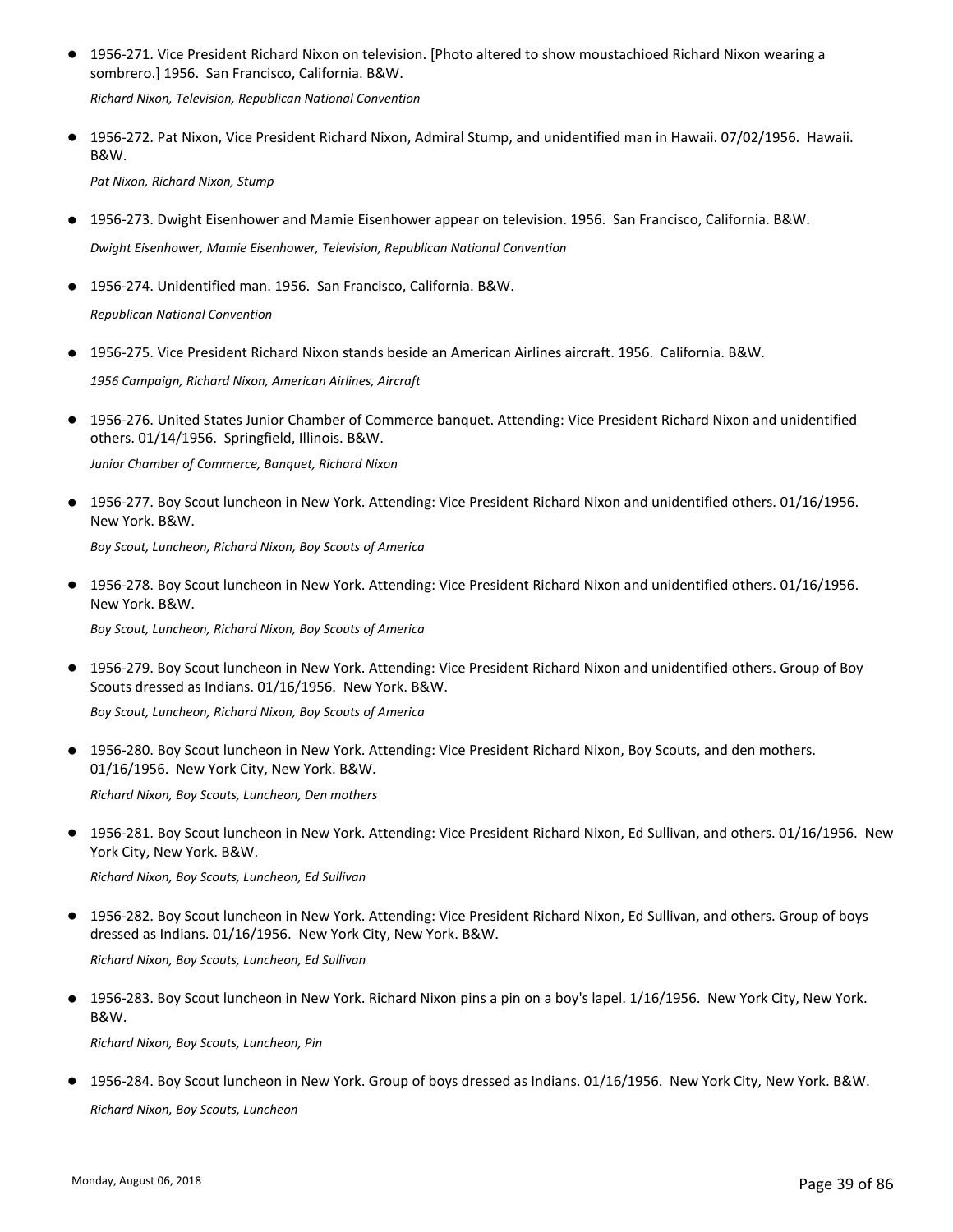● 1956-285. Boy Scout luncheon in New York. Group of boys dressed as Indians. Attending: Richard Nixon and Ed Sullivan. 01/16/1956. New York City, New York. B&W.

*Richard Nixon, Ed Sullivan, Boy Scouts, Luncheon*

- 1956-286. Boy Scout luncheon in New York. Two Filipino Boy Scouts. 01/16/1956. New York City, New York. B&W. *Richard Nixon, Ed Sullivan, Boy Scouts, Luncheon*
- 1956-287. Vice President Richard Nixon image is projected on a screen. 1956. . B&W. *Richard Nixon, Projection*
- 1956-288. Pat Nixon, Vice President Richard Nixon, and unidentified others. 1956. . B&W.

*Pat Nixon, Richard Nixon*

● 1956-290. Vice President Richard Nixon and others attend the National Republican Women's Spring Conference. 03/07/1956. Washington, D. C.. B&W.

*National Republican Women's Spring Conference, Richard Nixon*

● 1956-291. Posters at San Benito County Campaign headquarters of Senator Thomas Kuchel of California, President Eisenhower, and Vice President Richard Nixon. 10/01/1956. \*San Benito County, Hollister, California. B&W.

*1956 Campaign, Posters*

● 1956-292. Drawing of the Capitol as it appeared in the early 19th century. Commission for the Extension of the U.S. Capitol. 1956. Washington, D. C.. B&W.

*Drawing, Rendering, Capitol*

● 1956-293. Drawing of the Capitol as it looked when first occupied by congress in 1800. Commission for the Extension of the U. S. Capitol 1956. Washington, D. C.. B&W.

*Drawing, Rendering, Capitol*

● 1956-294. Drawing of the Capitol as it looked after the fire of 1814 (from drawing of Chittenden). Commission for the Extension of the U. S. Capitol. 1956. Washington, D. C.. B&W.

*Drawing, Rendering, Capitol, Fire*

● 1956-295. The US Capitol [in the 1950s]. Commission for the Extension of the U.S. Capitol. 1956. Washington, D.C.. B&W.

*Drawing, Rendering, Capitol, Fire*

● 1956-296. View of the Capitol during the construction of the dome in 1860. Commission for the Extension of the U.S. Capitol. 1956. Washington, D. C.. B&W.

*Drawing, Rendering, Capitol, Dome*

● 1956-297. View of the Capitol during the construction of the dome in 1860. Commission for the Extension of the U.S. Capitol. 1956. Washington, D. C.. B&W.

*Drawing, Rendering, Capitol, Dome*

1956-298. Close-up view of the Capitol dome under construction. Commission for the Extension of the U. S. Capitol. 1956. Washington, D. C.. B&W. ●

*Drawing, Rendering, Capitol, Dome*

1956-299. Group shot of Vice President Richard Nixon and unidentified men [including John Cowles at Cowles' farm?]. 1956. . B&W. ●

*Richard Nixon, John Cowles, Farm*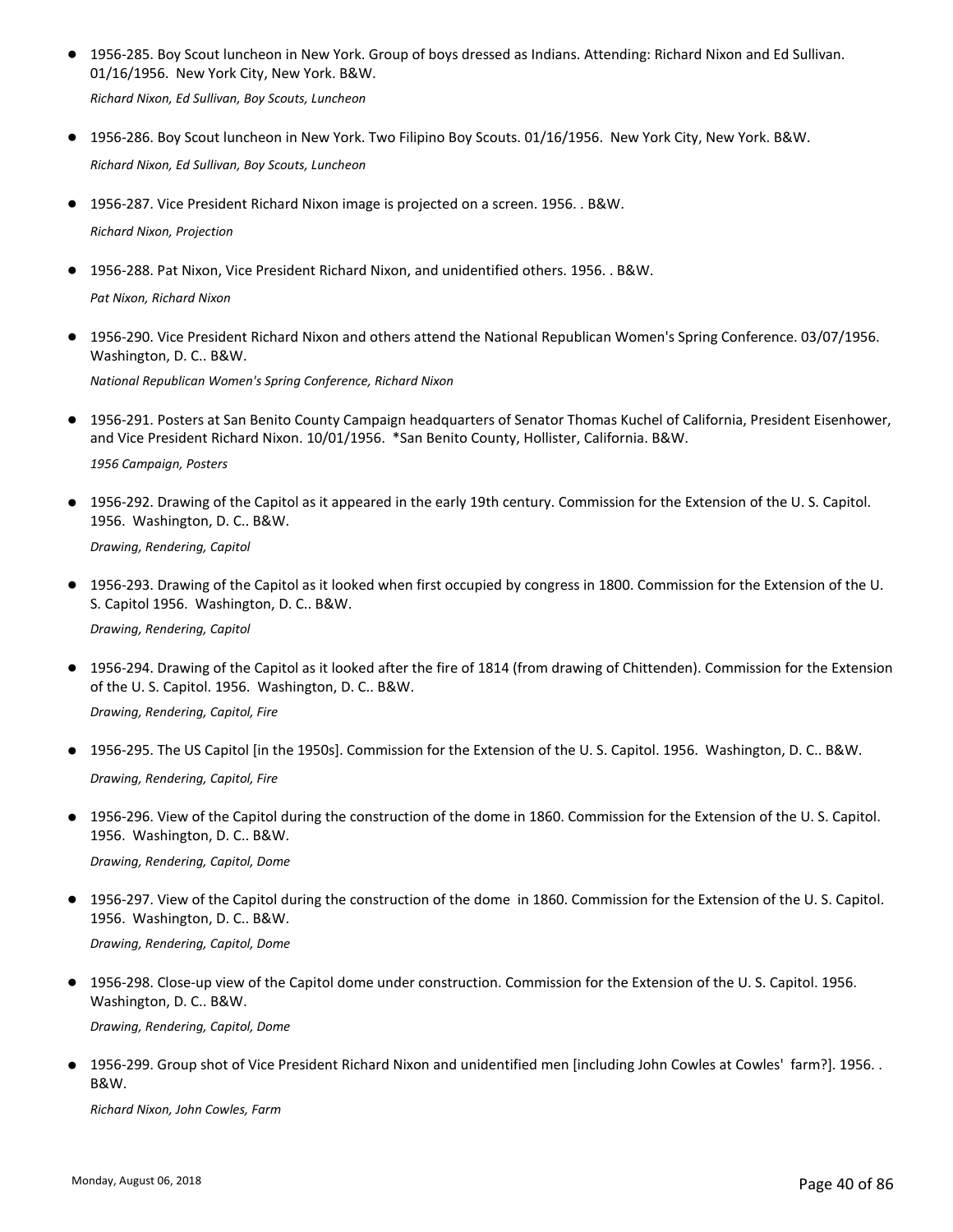- 1956-300. Formal portrait of Richard Nixon. 1956. . B&W. *Portrait, Richard Nixon*
- 1956-301. Richard Nixon and Pat Nixon at the Republican National Convention in San Francisco. 1956. San Francisco, California. B&W. ●

*Richard Nixon, Pat Nixon, Republican National Convention*

● 1956-302. Departure of the Nixons from the Republican National Convention in San Francisco. 1956. San Francisco, California. B&W.

*Richard Nixon, Pat Nixon, Republican National Convention*

- 1956-303. Richard Nixon at the Republican National Convention in San Francisco. 1956. San Francisco, California. B&W.  *Richard Nixon, Republican National Convention*
- 1956-304. Arrival of Richard Nixon and Pat Nixon in San Francisco, en route to the Republican National Convention. 1956. San Francisco, California. B&W. ●

*Richard Nixon, Pat Nixon, Republican National Convention*

● 1956-305. Dwight Eisenhower and Mamie Eisenhower attend the Republican National Convention in San Francisco. 1956. San Francisco, California. B&W.

*Mamie Eisenhower, Dwight Eisenhower, Republican National Convention*

● 1956-306. Richard Nixon and Pat Nixon attend the Republican National Convention in San Francisco. 1956. San Francisco, California. B&W.

*Pat Nixon, Richard Nixon, Republican National Convention*

● 1956-308. Richard Nixon, Pat Nixon, and Governor Knight shake hands with Walter Keane, Mrs. Knight, and unidentified others at the GOP Ball during Republican National Convention in San Francisco. 08/20/1956. San Francisco, California. B&W.

*Richard Nixon, Pat Nixon, Governor Knight, Walter Keane, GOP Ball, Republican National Convention*

● 1956-309. Crowd at the Republican National Convention (Convention Hall) in San Francisco. 1956. San Francisco, California. B&W.

*Crowd, Republican National Convention*

● 1956-310. Crowd at the Republican National Convention (Convention Hall) in San Francisco. 1956. San Francisco, California. B&W.

*Crowd, Republican National Convention*

● 1956-311. Empty Convention Hall at the Republican National Convention in San Francisco. 1956. San Francisco, California. B&W.

*Republican National Convention*

1956-312. Vice President Richard Nixon, Pat Nixon, and unidentified others [including GOP "mascot"] at the Republican National Convention in San Francisco. 1956. San Francisco, California. B&W. ●

*Richard Nixon, Pat Nixon, Mascot, Republican National Convention*

● 1956-313. Street scene with Russian tanks. 1956. Hungary. B&W.

*Hungarian Revolution, Revolution*

● 1956-80. Vice President Richard Nixon shakes hands with orchestra leader Eli Dantzig. 1956. . B&W.

*Richard Nixon, Eli Dantzig*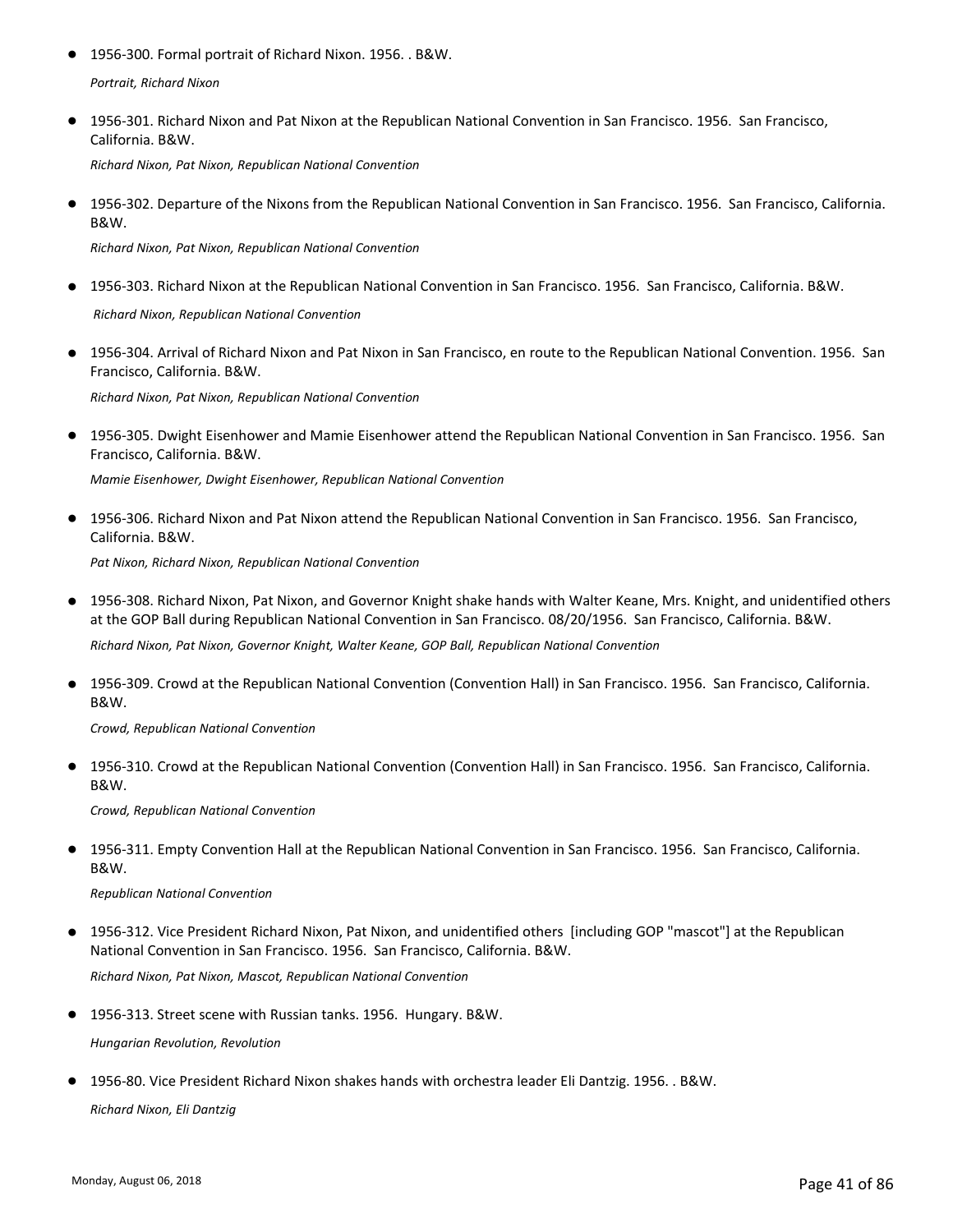● 1956-81. Vice President Richard Nixon makes a speech in Whittier. 09/18/1956. Whittier, California. B&W.

*Richard Nixon, Pat Nixon, Speech, Audience*

● 1956-82. Richard Nixon with unidentified woman en route to automobile in Whittier, California. 09/18/1956. Whittier, California. B&W.

*Richard Nixon, Woman*

● 1956-83. Richard Nixon makes a speech in Whittier with Pat Nixon and Hannah Milhous Nixon present. 09/18/1956. Whittier, California. B&W.

*Richard Nixon, Pat Nixon, Hannah Milhous Nixon*

- 1956-84. Richard Nixon emerges from an auditorium in Whittier, California. 09/18/1956. Whittier, California. B&W. *Richard Nixon, Audience, Auditorium*
- 1956-86. Thomas Degnan and Ed Sullivan. 06/03/1956. . B&W.

*Thomas Degnan, Ed Sullivan*

1956-87. Republican National Convention. Attending: Senator William F. Knowland, Vice President and Mrs. Nixon, Mrs. George Christopher (wife of San Francisco Mayor), and crowd. 08/19/1956. San Francisco, California. B&W. ●

*Republican National Convention, William Knowland, Richard Nixon, Pat Nixon, Mrs. George Christopher*

● 1956-88. Richard Nixon gives a campaign speech to the State and Local Commanders of the Disabled American Veterans (DAV). Attending: Richard Nixon, Chapter Commander McDonald, Department Commander Bergstrom, and Chapter Vice Commander Fulkerson 09/21/1956. Minneapolis, MN. B&W.

*Richard Nixon, McDonald, Bergstrom, Fulkerson, Disabled American Veterans (DAV), Speech*

- 1956-89. Formal portrait of Dwight Eisenhower and Mamie Eisenhower. 02/29/1956. Washington, D. C.. B&W. *Mamie Eisenhower, Dwight Eisenhower*
- 1956-90. Formal portrait of Dwight Eisenhower and Mamie Eisenhower. 02/29/1956. Washington, D. C.. B&W. *Mamie Eisenhower, Dwight Eisenhower*
- 1956-94. Richard Nixon attends a University of Miami football game. 1954. Miami, Florida. B&W. *Richard Nixon, Students, University of Miami, Football, Game*
- 1956-95. Richard Nixon attends a University of Miami football game. 1956. Miami, Florida. B&W. *Richard Nixon, Students, University of Miami, Football, Game*
- 1956-96. Richard Nixon and Bebe Rebozo attend a University of Miami football game. 1956. Miami, Florida. B&W. *Bebe Rebozo, Richard Nixon, University of Miami, Football, Game*
- 1956-97. Richard Nixon attends a University of Miami football game. 1956. Miami, Florida. B&W. *Richard Nixon, University of Miami, Football, Game*
- 1956-98. Richard Nixon signs autographs while attending a University of Miami football game during his vacation. 1956. Miami, Florida. B&W. *Richard Nixon, University of Miami, Football, Game, Autographs*
- 1956-99. Richard Nixon shakes hands with a male University of Miami cheerleader. 1956. Miami, Florida. B&W. *Richard Nixon, Students, Cheerleader, University of Miami, Football*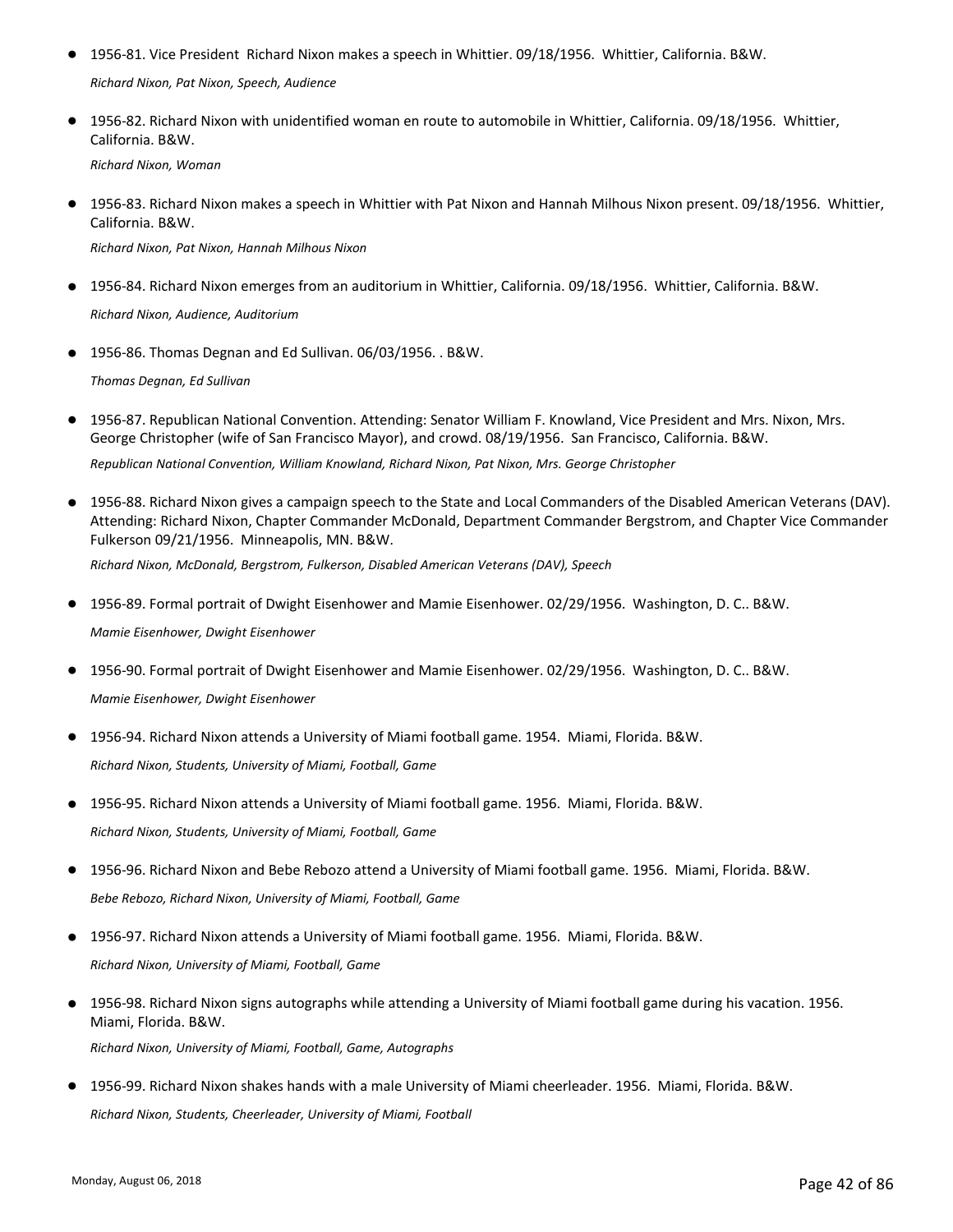- 1957-10. A montage representing Jack M. De Beaufort's 50 years in journalism. 1957. . B&W. *Jack M. De Beaufort, Journalist, Career*
- 1957-100. Vice President Richard Nixon, John Bunker, and unidentified others attend an Iowa-Ohio State football game. 11/16/1957. Columbus, Ohio. B&W.

*Richard Nixon, John Bunker, Iowa, Ohio State, Football, Game*

● 1957-101. Vice President Richard Nixon with unidentified USO official and foreign military officers on Pan Day, USO. 11/08/1957. . B&W.

*Richard Nixon, Pan Day, USO*

● 1957-102. Vice President Richard Nixon and former First Lady Eleanor Roosevelt attend the dedication of the B'Nai B'Rith Building. 11/24/1957. Washington, D. C.. B&W.

*Richard Nixon, Eleanor Roosevelt, B'Nai B'Rith Building, Dedication*

● 1957-103. Vice President Richard Nixon attends the dedication of the B'Nai B'Rith Building. 11/24/1957. Washington, D. C.. B&W.

 *Richard Nixon, B'Nai B'Rith Building, Dedication*

● 1957-104. Senator Irving M. Ives (R-NY) and Richard Nixon attend a presentation of the Irving M. Ives Award to Vice President Richard Nixon. 12/15/1957. New York City, New York. B&W.

*Irving Ives, Richard Nixon, Award*

● 1957-105. Vice President Richard Nixon and unidentified others participate in a Marines Toys for Tots Campaign. 12/15/1958. New York. B&W.

*Richard Nixon, Toys for Tots, Christmas*

● 1957-106. Vice President Richard Nixon and unidentified others participate in a Marines Toys for Tots Campaign. 12/15/1958. New York. B&W.

*Richard Nixon, Toys for Tots, Christmas*

● 1957-108. Vice President Richard Nixon and unidentified others attend Yeshiva University's 29th Anniversary Dinner. 12/15/1957. New York City, New York. B&W.

*Richard Nixon, Yeshiva University, 29th Anniversary, Dinner*

● 1957-109. Vice President Richard Nixon delivers a speech at Yeshiva University's 29th Anniversary Dinner. 12/15/1957. New York City, New York. B&W.

*Richard Nixon, Yeshiva University, 29th Anniversary, Dinner, Speech*

● 1957-110. Vice President Richard Nixon delivers a speech at Yeshiva University's 29th Anniversary Dinner. 12/15/1957. New York City, New York. B&W.

*Richard Nixon, Yeshiva University, 29th Anniversary, Dinner, Speech*

- 1957-111. Vice President Richard Nixon and unidentified men attend the NAM Congress of American Industry Banquet. 12/06/1957. New York City, New York. B&W. *Richard Nixon, NAM, Congress of American Industry, Banquet*
- 1957-133. Congressman Charles E. Chamberlain stands at the doorstep of his mobile campaign office. 1957. . B&W. *Charles Chamberlain, Campaign Office*
- 1957-134. Cartoon depicting Bob King (Squaw Valley Winter Olympics Official) and Vice President Richard Nixon. 1957. . B&W. *Bob King, Squaw Valley Winter Olympics , Richard Nixon, Cartoon*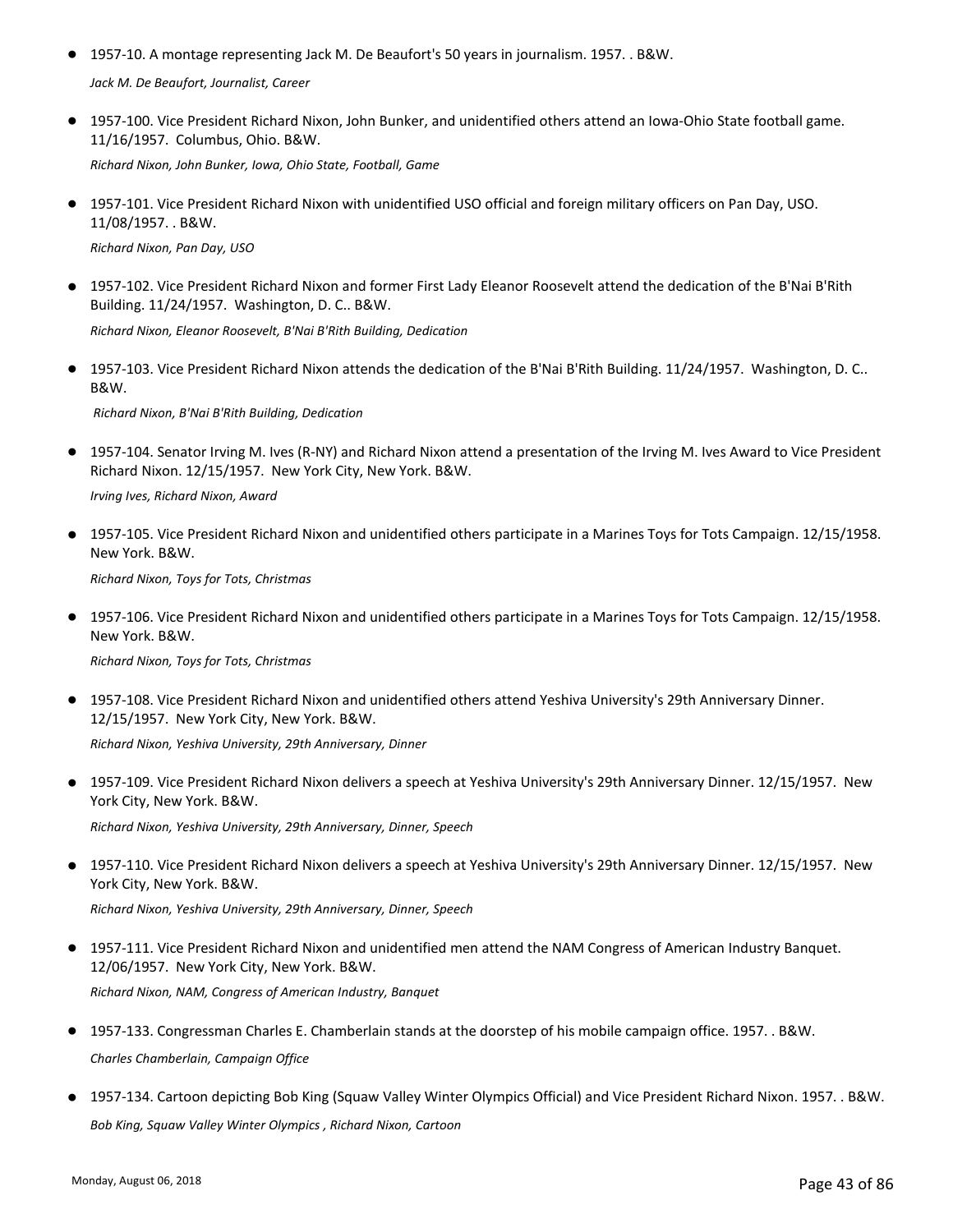- 1957-135. Teresa Vista Calipruia 1957. [Vista, California]. B&W. *Teresa Vista Calipruia*
- 1957-136. Teresa Vista Calipruia 1957. [Vista, California]. B&W. *Teresa Vista Calipruia*
- 1957-137. Austine McDonnell Hearst, Pat Nixon, Vice President RichardNixon, Unidentified, and William Randolph Hearst, Jr. 05/18/1957. Washington, D. C. B&W.

*Austine McDonnell Hearst, Pat Nixon, Richard Nixon, William Randolph Hearst Jr.*

- 1957-139. Pat Nixon, Richard Nixon, and unidentified others. 1957. [Nigeria. Accra, Ghana. Rabat, Morocco?]. 2. *Pat Nixon, Richard Nixon*
- 1957-140. 1957. [Nigeria. Accra, Ghana. Rabat, Morocco?]. 2.

*Pat Nixon, Richard Nixon*

● 1957-19. Annual home exposition and industrial exhibit: drawing of proposed exhibition detailing housing and playgrounds. 1957. (unknown - Miami?). B&W.

*Exposition, Exhibition, Rendering, Drawing*

- 1957-21. Mark Hatfield and Charles K. McWhorter. 09/03/1957. Washington, D. C.. B&W. *Mark Hatfield, Charles McWhorter*
- 1957-23. Vice President Richard Nixon and unidentified men in Mexico. 09/03/1957. Mexico. B&W. *Richard Nixon*
- 1957-24. Billboard advertisement for Paul Roest, a Democrat running for assemblyman during special election for assemblyman in unidentified California town (64th District). 1957. California (64th District). B&W.  $\bullet$ *Paul Roest, Campaign, Poster*
- 1957-25. Billboard advertisement for Lou Cusanovich, candidate for assemblyman during special election for assemblyman in unidentified California town (64th District). 1957. California (64th District). B&W. *Lou Cusanovich, Campaign, Poster*
- 1957-26. Teenagers dancing at Teen-Time dance. 11/05/1957. . B&W. *Teenagers, Dancing, Teen-Time*
- 1957-27. Teenagers dancing at Teen-Time dance. 11/05/1957. . B&W. *Teenagers, Dancing, Teen-Time*
- 1957-28. Teenagers seated at tables at Teen-Time dance. 11/05/1957. . B&W. *Teenagers, Dancing, Teen-Time*
- 1957-29. Man and woman on Teen-Time news program. 11/05/1957. . B&W. *Teenagers, Dancing, Teen-Time News*
- 1957-35. Vice President Nixon shakes hands with an unidentified man. 1957. . B&W. *Richard Nixon*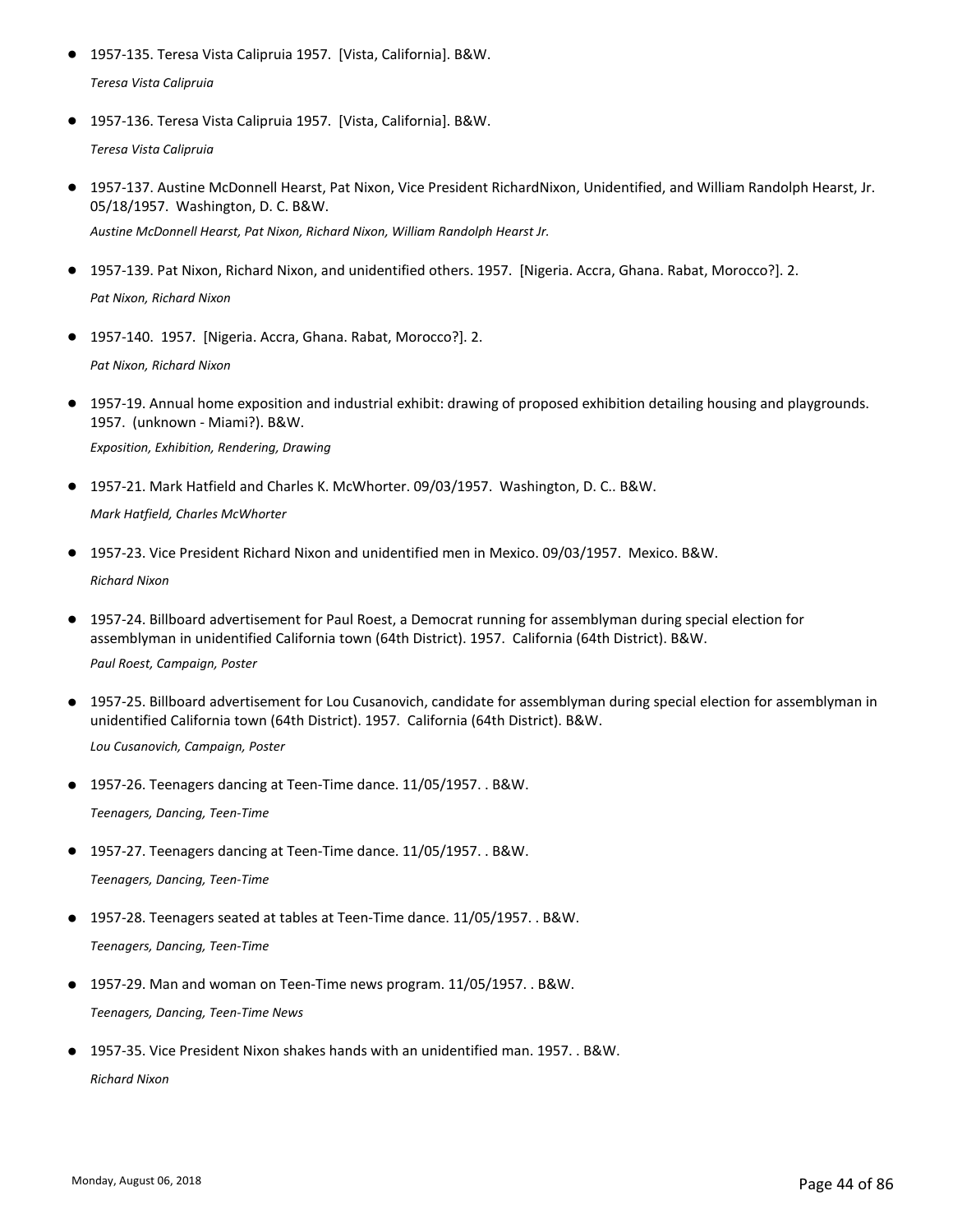- 1957-36. Richard Nixon and Pat Nixon. 1957. . B&W. *Richard Nixon, Pat Nixon*
- 1957-37. Senator Gordon Allot (R-Col.), Andrew Kohlschutter, and Rolf Kjolseth. 06/12/1957. Washington, D. C.. B&W. *Gordon Allot, Andrew Kohlschutter, Rolf Kjolseth*
- 1957-38. Senator Gordon Allot (R-Col.), Andrew Kohlschutter, and Rolf Kjolseth. 06/12/1957. Washington, D. C.. B&W. *Gordon Allot, Andrew Kohlschutter, Rolf Kjolseth*
- 1957-39. Richard Nixon and others. 1957. . B&W. *Richard Nixon*
- 1957-40. Interview of Julius Raab (Chancellor of Austria) by Bela Kornitzer. Attending: Julius Raab, Bela Kornitzer, Raab's Press Chief (unidentified); Raab's secretary (unidentified). 01/08/1957. Austria. B&W. *Julius Raab, Chancellor of Austria; Bela Kornitzer; Raab's Press Chief (unidentified); Raab's secretary (unidentified)*
- 1957-41. Interview of Austrian Foreign Minister, Dr. Leopold Figl, by Bela Kornitzer 1957. Austria. B&W. *Leopold Figl, Bela Kornitzer, Interview*
- 1957-42. Interview of Austrian Foreign Minister, Dr. Leopold Figl, by Bela Kornitzer . Austria. B&W. *Leopold Figl, Bela Kornitzer, Interview*
- 1957-45. Tang Kan-Sun, Tang Kan-Sun, Col. Mary L. Milligan (Director, US Women's Army Corps), and Snowpine Liu. 1957. Hong Kong. B&W.

*Tang Kan-Sun, Tang Kan-Sun, Mary Milligan, Snowpine Liu*

● 1957-46. Mr. Crozier (Director of Education of Hong Kong), Snowpine Liu, Dr. D. Y. Lin (in cap and gown), and others. 1957. Hong Kong. B&W.

*Mr. Crozier, Snowpine Liu, D. Y. Lin*

● 1957-47. A group of young men and Snowpine Liu stand outside the Richard Nixon Library in Hong Kong. 1957. Hong Kong. B&W.

*Snowpine Liu, Nixon Library*

- 1957-48. Crowd gathered at the Richard Nixon Library in Hong Kong. 1957. Hong Kong. B&W. *Nixon Library*
- 1957-49. Richard Nixon holds a young Chinese boy. 1957. . B&W. *Richard Nixon, Boy*
- 1957-50. Richard Nixon with officials of the Association of Cocoa and Chocolate Manufacturers. 1957. . B&W. *Richard Nixon, Association of Cocoa and Chocolate Manufacturers, Chocolate*
- 1957-51. Formal portrait of Pat Nixon, Richard Nixon, Julie Nixon, and Tricia Nixon. 1957. . B&W. *Pat Nixon, Richard Nixon, Julie Nixon, Tricia Nixon*
- 1957-52. A group of people watching a filmed address by Vice President Richard Nixon. 1957. . B&W. *Richard Nixon, Address, Film*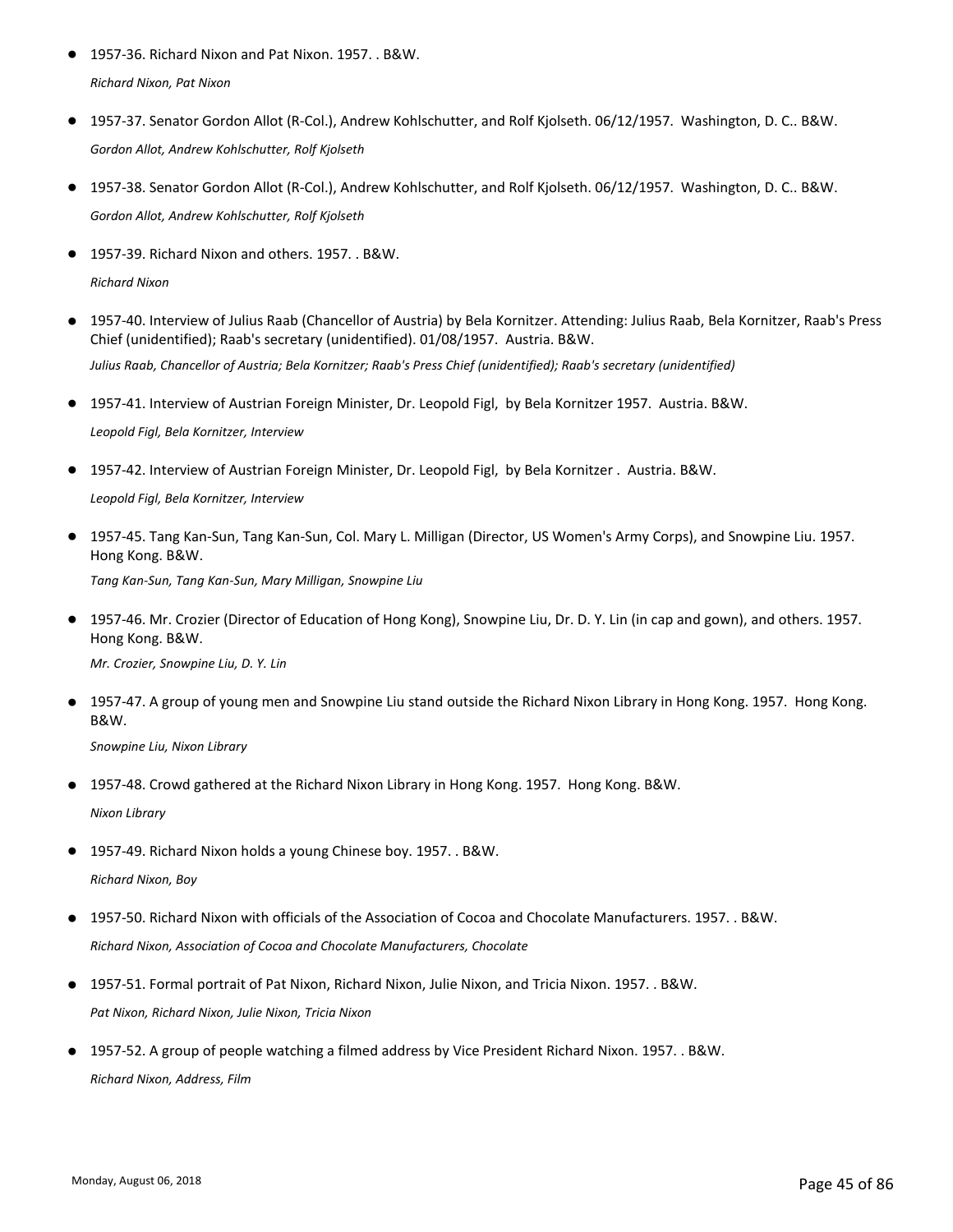● 1957-54. Vice President Richard Nixon congratulates Gary Marlin Bishop, winner of the 1956 Canning Crops Contest. 1957. Washington, D. C.. B&W.

*Richard Nixon, Gary Marlin Bishop, Canning Crops Contest*

● 1957-55. Vice President Richard Nixon congratulates Gary Marlin Bishop, winner of the 1956 Canning Crops Contest. 1957. Washington, D. C.. B&W.

*Richard Nixon, Gary Marlin Bishop, Canning Crops Contest*

● 1957-56. Vice President Richard Nixon congratulates Gary Marlin Bishop, winner of the 1956 Canning Crops Contest. Attending: Nelson H. Budd (National Canners Association), Congressman Jackson E. Betts (Ohio), Richard Nixon, and Marlin Bishop. 1957. Washington, D. C.. B&W.

*Richard Nixon, Gary Marlin Bishop, Canning Crops Contest, Nelson Budd, Jackson Betts, Marlin Bishop*

● 1957-57. Meeting between Vice President Richard Nixon and Ray Farabee, President of National Student Association. 09/27/1957. . B&W.

*Richard Nixon, Ray Farabee, Students, National Student Association*

● 1957-58. Medals presented to Grace Cleveland Porter Nobili by the Italian Government after World War I. 1957. Northampton. B&W.

*Medals, Grace Cleveland Porter Nobili, Italy, World War I*

- 1957-59. Richard Nixon and Pat Nixon en route to an audience with the Pope. 03/17/1957. Vatican City. B&W. *Pat Nixon, Richard Nixon*
- 1957-60. Richard Nixon and Pat Nixon en route to an audience with the Pope. 03/17/1957. Vatican City. B&W. *Pat Nixon, Richard Nixon*
- 1957-61. Richard Nixon and Pat Nixon en route to an audience with the Pope. 03/17/1957. Vatican City. B&W. *Pat Nixon, Richard Nixon*
- 1957-62. Richard Nixon and Pat Nixon en route to an audience with the Pope. 03/17/1957. Vatican City. B&W. *Pat Nixon, Richard Nixon*
- 1957-63. Richard Nixon and Pat Nixon en route to an audience with the Pope. 03/17/1957. Vatican City. B&W. *Pat Nixon, Richard Nixon*
- 1957-67. Party in honor of Vice President Richard Nixon's birthday. Richard Nixons cuts the cake. 01/09/1957. Washington, D. C.. B&W.

*Richard Nixon, Birthday, Cake*

- 1957-68. Presentation of a Veterans of Foreign Wars (VFW) buddy poppy to Vice President Richard Nixon by 5-year old Catherine Lilley. 04/18/1957. . B&W. *Catherine Lilley, Richard Nixon, Veterans of Foreign Wars (VFW), Buddy Poppy*
- 1957-69. Vice President Richard Nixon makes remarks during the laying of a cornerstone at the NBC building. 1957. Washington, D. C.. B&W.

*Richard Nixon, Cornerstone, NBC, Building, Remarks*

● 1957-70. Vice President Richard Nixon and others during the laying of a cornerstone at the NBC building. 1957. Washington, D. C.. B&W.

*Richard Nixon, Cornerstone, NBC, Building*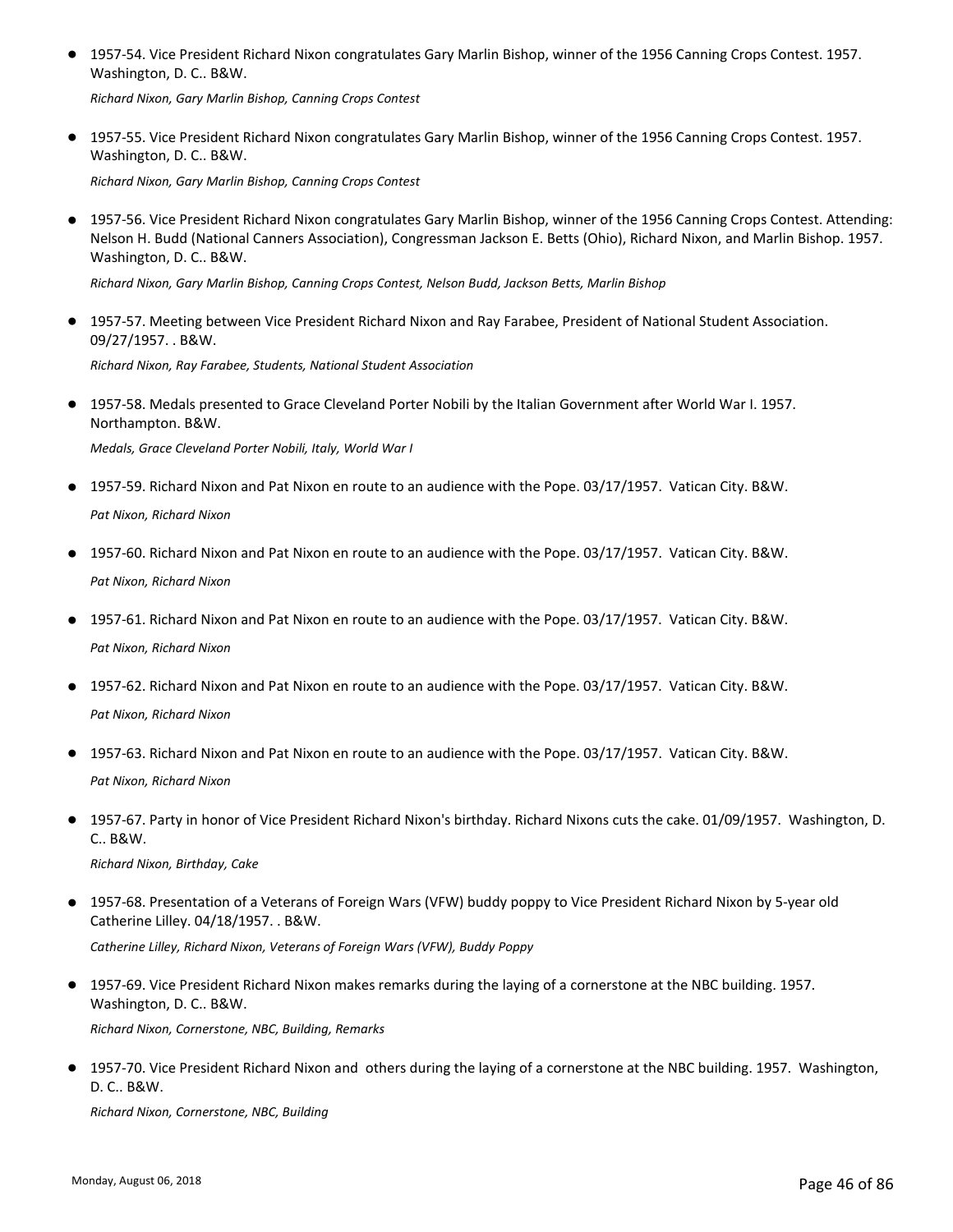● 1957-71. Vice President Richard Nixon and others during the laying of a cornerstone at the NBC building. 1957. Washington, D. C.. B&W.

*Richard Nixon, Cornerstone, NBC, Building*

● 1957-72. Vice President Richard Nixon and others during the laying of a cornerstone at the NBC building. 1957. Washington, D. C.. B&W.

*Richard Nixon, Cornerstone, NBC, Building*

● 1957-73. Vice President Richard Nixon and others observe the laying of a cornerstone at the NBC building. 1957. Washington, D. C.. B&W.

*Richard Nixon, Cornerstone, NBC, Building*

● 1957-74. Unidentified woman and Vice President Richard Nixon together at an American Nurses Association event. 1957. Washington, D. C.. B&W.

*Richard Nixon, American Nurses Associatio*

- 1957-75. Richard Nixon attends the wedding of Eddie Nixon in Pensacola, Florida. 06/01/1957. Pensacola, Florida.. B&W. *Richard Nixon, Wedding, Eddie Nixon*
- 1957-76. Presentation of Distinguished Service Medal to Rear Admiral George Dufek, USN. 07/22/1957. . B&W.

*George Dufek, Distinguished Service Medal*

● 1957-77. Meeting of the New York Fitness Council. Attending: Frank Gifford (NY Giants), Vice President Richard Nixon, and Don Heinrich. 1957. West Point, New York. B&W.

*New York Fitness Council, Frank Gifford, Richard Nixon, Don Heinrich, New York Giants*

● 1957-77. Vice President Richard Nixon delivers the commencement address at Bethany College in West Virginia. [See page of handwritten notes for the speech.] 06/02/1957. Bethany, West Virginia. B&W.

*Richard Nixon, Commencement, Address, Graduation, Bethany College*

● 1957-8. Presentation of gifts ceremony by Jack Danciger to the Museo Nacional in Santiago, Chile. 07/02/1957. Santiago, Chile. B&W.

*Rene Arabena Williams, Teodore Eugenin, Stacy Churchill, Leopold Pizarro, Paulina Puga de Figueroa, Cecil B. Lyon, Juan Fernandez Fuenzalida, Alejo Lira Infante, Gifts, Ceremony, Museo Nacional*

● 1957-81. Two unidentified women dressed in costumes. 06/22/1957. Plymouth, Massachusetts. B&W.

*Puritan, Indian*

1957-82. Vice President Richard Nixon greets soldiers in Plymouth, Massachusetts. 06/22/1957. Plymouth, Massachusetts. B&W. ●

*Richard Nixon, Soldiers*

1957-83. Vice President Richard Nixon rides in an automobile in Plymouth, Massachusetts. 06/22/1957. Plymouth, Massachusetts. B&W. ●

*Richard Nixon, Automobile*

1957-84. Vice President Richard Nixon with two costumed men in Plymouth, Massachusetts. 06/22/1957. Plymouth, Massachusetts. B&W. ●

*Richard Nixon, Costumes*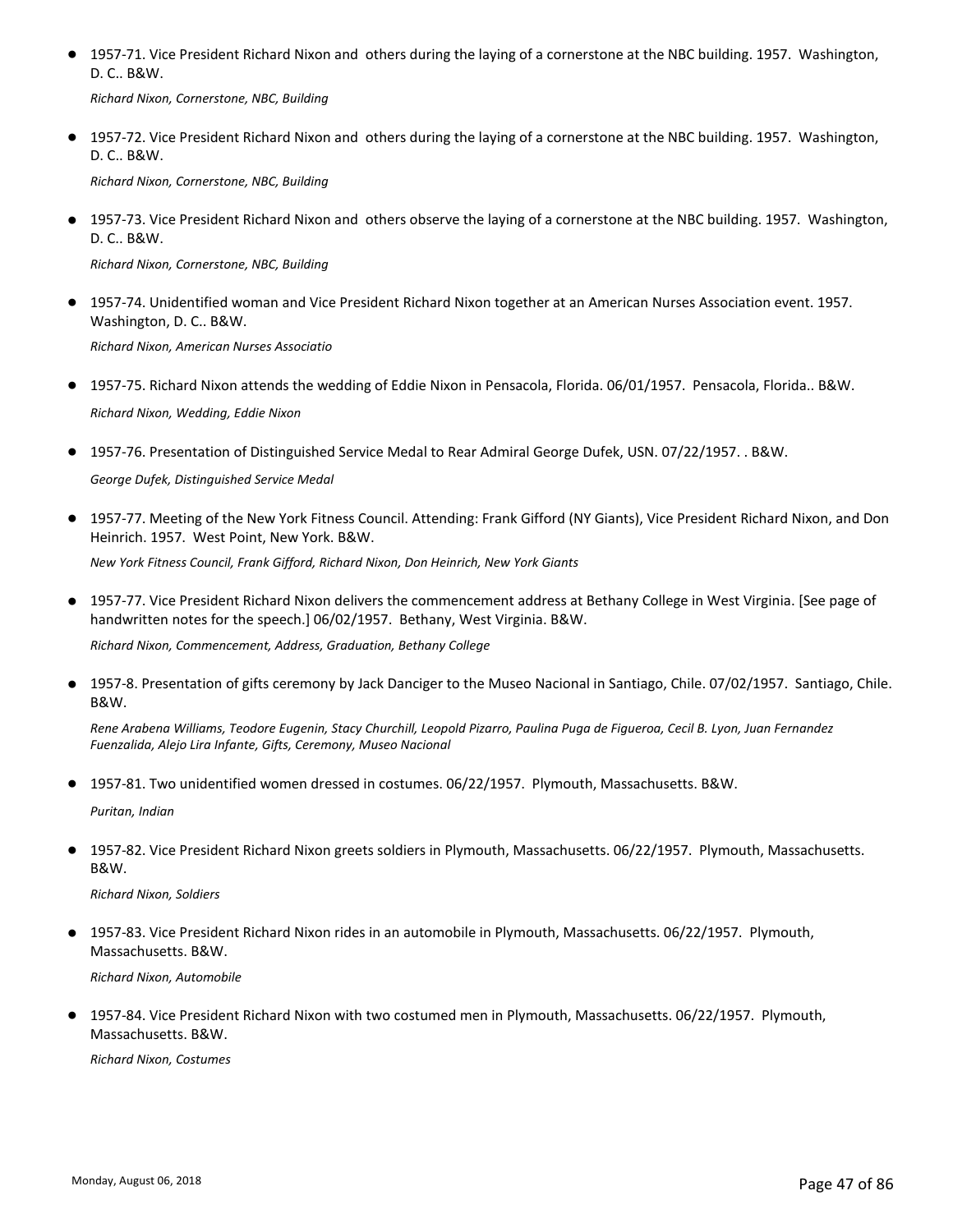● 1957-85. Vice President Richard Nixon delivers a speech in Plymouth, Massachusetts. 06/22/1957. Plymouth, Massachusetts. B&W.

*Richard Nixon, Speech*

● 1957-86. Vice President Richard Nixon with two costumed men in Plymouth, Massachusetts. 06/22/1957. Plymouth, Massachusetts. B&W.

*Richard Nixon, Speech*

● 1957-87. Vice President Richard Nixon waves in Plymouth, Massachusetts. 06/22/1957. Plymouth, Massachusetts. B&W.

*Richard Nixon*

● 1957-88. Vice President Richard Nixon shakes hands in Plymouth, Massachusetts. 06/22/1957. Plymouth, Massachusetts. B&W.

*Richard Nixon*

● 1957-89. Vice President Richard Nixon delivers a speech in Plymouth, Massachusetts. 06/22/1957. Plymouth, Massachusetts. B&W.

*Richard Nixon, Speech*

● 1957-9. Ceremony marking the gift of Jack Danciger, honorary consul to Chile, to the Museo Nacional in Santiago, Chile. 07/02/1957. Santiago, Chile. B&W.

*Teodore Eugenin, Leopold Pizarro, Paulina Puga de Figueroa, Cecil B. Lyon, Juan Fernandez Fuenzalida, Alejo Lira Infante, Museo Nacional in Santiago, Gift, Ceremony*

● 1957-90. Vice President Richard Nixon inspects a line of sailors in Plymouth, Massachusetts. 06/22/1957. Plymouth, Massachusetts. B&W.

*Richard Nixon, Sailors*

- 1957-91. Vice President Richard Nixon at airport in Plymouth, Massachusetts. 06/22/1957. Plymouth, Massachusetts. B&W. *Richard Nixon, Airport*
- 1957-92. Vice President Richard Nixon (at Left with back to camera). 06/22/1957. Plymouth, Massachusetts. B&W. *Richard Nixon*
- 1957-93. Long shot of Richard Nixon with back to camera, standing next to military men. 06/22/1957. Plymouth, Massachusetts. B&W.

*Richard Nixon*

● 1957-94. Vice President Richard Nixon and an unidentified man. 1957. [Milwaukee, WI?]. B&W.

*Richard Nixon*

● 1957-95. 42nd Annual Kiwanis Convention. Attending: Commissioner "Dick" Jackson, Vice President Richard Nixon, and Commissioner Thomas B. Wooton. 06/27/1957. . B&W.

*Dick Jackson, Richard Nixon, Thomas Wooton, Kiwanis Convention, 42nd Annual Kiwanis Convention*

● 1957-96. Vice President Richard Nixon and Senator Frank S. Farley attend the 42nd Annual Kiwanis Convention. 06/27/1957. . B&W.

*Richard Nixon, Frank Farley, 42nd Annual Kiwanis Convention, Kiwanis Convention*

● 1957-97. Vice President Richard Nixon greeting a young girl and unidentified others during the 42nd Annual Kiwanis Convention. 06/27/1957. . B&W.

*Richard Nixon, Girl, 42nd Annual Kiwanis Convention, Kiwanis Convention*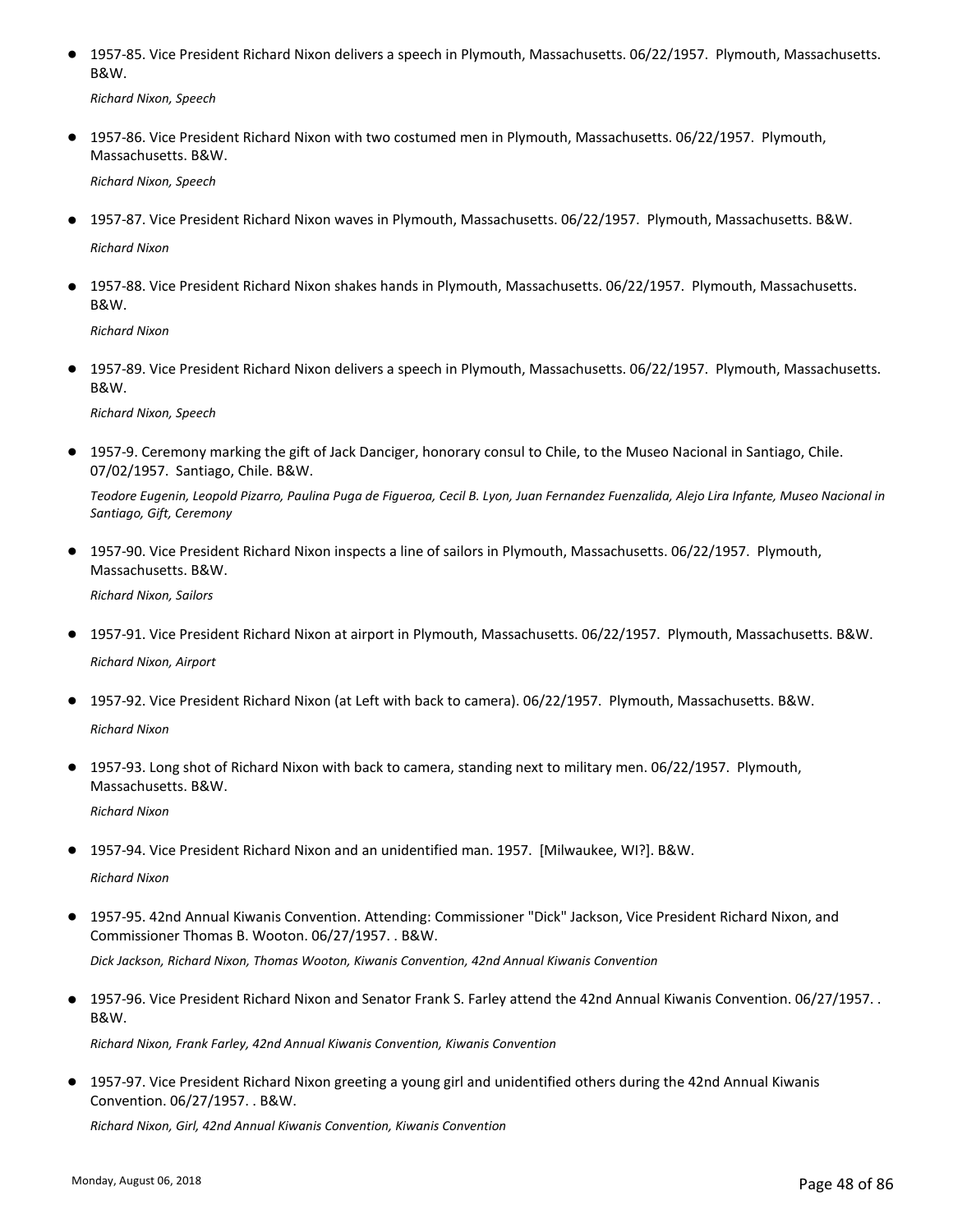● 1957-T-1. Richard Nixon walks from plane with party and newsmen during Ghana Independence. 03/03/1957. [Nigeria. Accra, Ghana. Rabat, Morocco?]. 2.

*Richard Nixon, Press, Ghana, Independence*

- 1957-T-2. Richard Nixon arrives during the opening of Parliament. 06/03/1957. [Nigeria. Accra, Ghana. Rabat, Morocco?]. 2. *Pat Nixon, Richard Nixon*
- 1957-T-3. Richard Nixon stands before a microphone for newsreel men and unidentified others. 1957. [Nigeria. Accra, Ghana. Rabat, Morocco?]. 2.

*Richard Nixon, Press*

● 1957-T-4. Pat Nixon walks away from an aicraft during Ghana Independence. 1957. [Nigeria. Accra, Ghana. Rabat, Morocco?]. 2.

*Pat Nixon, Ghana, Independence*

- 1957-T-5. Crowd at airport during Richard Nixon's arrival. 1957. [Nigeria. Accra, Ghana. Rabat, Morocco?]. 2. *Crowd, Airport, Richard Nixon*
- 1957-T-6. Richard and Pat Nixon arrive during the opening of Parliament. 1957. [Nigeria. Accra, Ghana. Rabat, Morocco?]. 2. *Pat Nixon, Richard Nixon, Parliament, Opening*
- 1957-T-7. Pat Nixon walks away from aircraft. 1957. [Nigeria. Accra, Ghana. Rabat, Morocco?]. 2.
- 1958-101. Cake presentation during National Retail Bakers Week [March 2-8] with "Little Miss Muffin," Karen Woodcock of Washington, D. C. Attending: Charles J. Schupp, Richard Nixon, August W. Neuland, Karen Woodcock, Anthony C. Mozynski, Mr. Woodcock, Leo Saemann. 03/03/1958. Washington, D. C.. B&W.

*Charles Schupp, Richard Nixon, August Neuland, Karen Woodcock, Anthony Mozynski, Woodcock, Leo Saemann [Seamann], Carl Carson, Karen Woodcock, Cake, National Retail Bakers Week, Little Miss Muffin*

● 1958-102. Cake presentation during National Retail Bakers Week [March 2-8] with "Little Miss Muffin," Karen Woodcock of Washington, D. C. Attending: Charles J. Schupp, Richard Nixon, August W. Neuland, Karen Woodcock, Anthony C. Mozynski, Mr. Woodcock, Leo Saemann. 03/03/1958. Washington, D. C.. B&W.

*Charles Schupp, Richard Nixon, August Neuland, Karen Woodcock, Anthony Mozynski, Woodcock, Leo Saemann [Seamann], Carl Carson, Karen Woodcock, Cake, National Retail Bakers Week, Little Miss Muffin*

● 1958-103. Cake presentation during National Retail Bakers Week [March 2-8] with "Little Miss Muffin," Karen Woodcock of Washington, D. C. 03/03/1958. Washington, D. C.. B&W.

*Karen Woodcock, Cake, National Retail Bakers Week, Little Miss Muffin*

● 1958-104. President's Trophy presentaion by the Sports Car Club of America. Attending: Vice President Richard Nixon, Walter Hansgen, Charles Wallace, Wallace, General Hugo P. Rush, and Mrs. Hansgen. 03/05/1958. . B&W.

*Richard Nixon, Walter Hansgen, Charles Wallace, Mrs. Wallace, Hugo Rush, President's Trophy, Presentation, Sports Car Club of America*

● 1958-105. President's Trophy presentaion by the Sports Car Club of America. Attending: Vice President Richard Nixon, Walter Hansgen, and Charles Wallace. 03/05/1958. . B&W.

*Richard Nixon, Walter Hansgen, Charles Wallace, President's Trophy, Presentation, Sports Car Club of America*

1958-106. Presentation of Big Brother of the Year Award. Attending: Mrs. Eleanor Glueck, Vice President Richard Nixon, ● Professor Sheldon Glueck, and unidentified others [Glueck family members on either side of RN]. 03/11/1958. Washington, D. C.. B&W.

*Big Brother of the Year, Award, Presentation, Eleanor Glueck, Richard Nixon, Sheldon Glueck*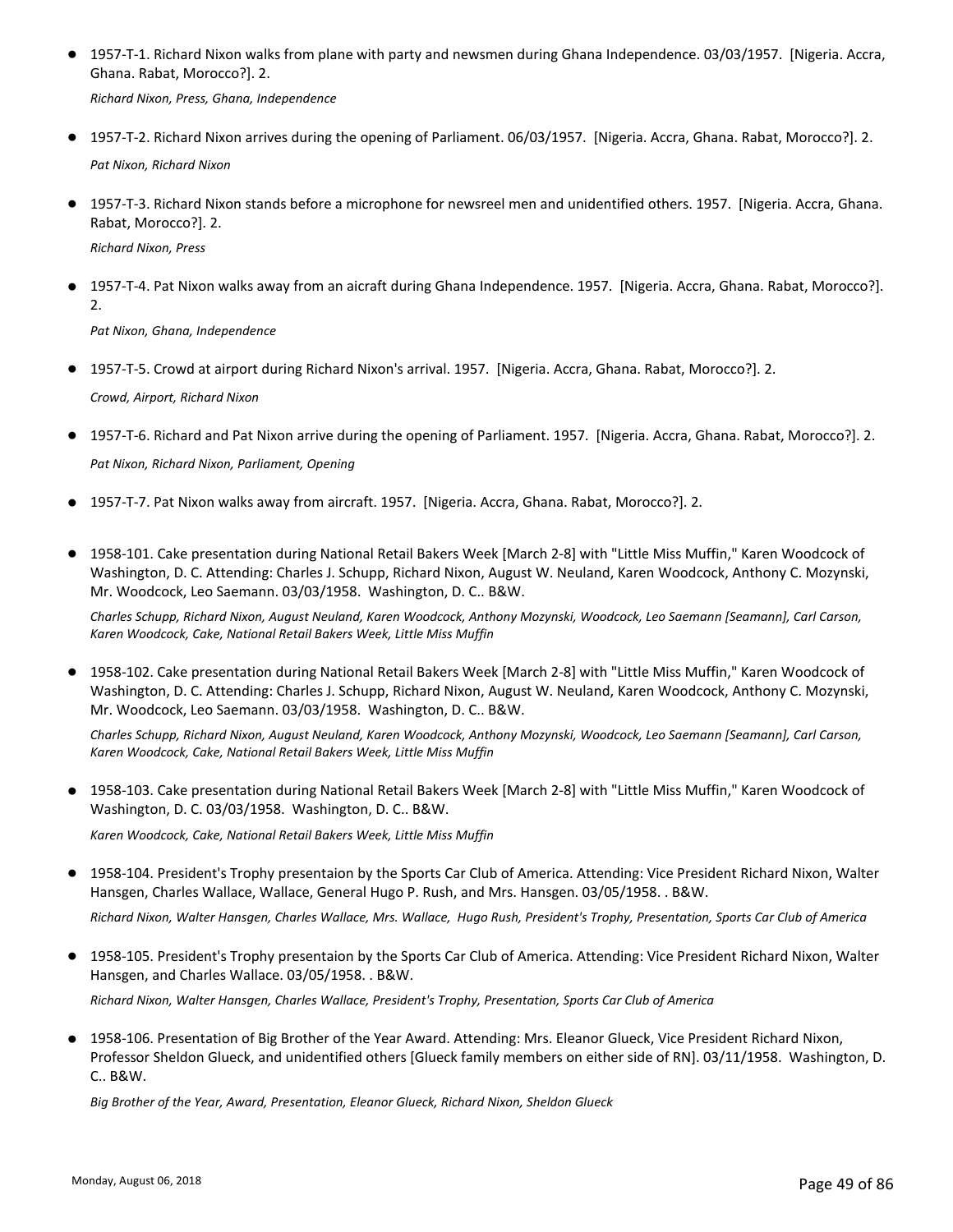● 1958-107. Presentation of Big Brother of the Year Award. Attending: Professor Sheldon Glueck, Mrs. Eleanor Glueck, Vice President Richard Nixon, and unidentified man. 03/11/1958. Washington, D. C.. B&W.

*Big Brother of the Year, Award, Presentation, Eleanor Glueck, Richard Nixon, Sheldon Glueck*

- 1958-108. Kathy Kane and brother Matthew Kane, students at Calvert School, are shown with Vice President Richard Nixon and the Easter rabbits which they presented to him for his daughters Julie and Tricia. 03/12/1958. Washington, D. C.. B&W. *Matthew Kane, Richard Nixon, Kathy Kane, Students, Easter rabbits, Calvert School*
- 1958-110. Weekend with Walter Annenberg. 05/19/1958. Philadelphia, Pennsylvania. B&W.

*Richard Nixon, Walter Annenberg, Weekend*

- 1958-111. Weekend with Walter Annenberg. Attending: Richard Nixon, Leonore Annenberg, Pat Nixon, and Walter Annenberg. 05/19/1958. Philadelphia, Pennsylvania. B&W. *Richard Nixon, Leonore Annenberg, Pat Nixon, Walter Annenberg*
- 1958-112. Leonore Annenberg and Walter Annenberg. 05/19/1958. Philadelphia, Pennsylvania. B&W.

*Leonore Annenberg, Walter Annenberg, Weekend*

- 1958-113. Weekend with Walter Annenberg. 05/19/1958. Philadelphia, Pennsylvania. B&W. *Richard Nixon, Walter Annenberg*
- 1958-114. Weekend with Walter Annenberg. Attending: Richard Nixon, Leonore Annenberg, Pat Nixon, and Walter Annenberg. 05/19/1958. Philadelphia, Pennsylvania. B&W. *Richard Nixon, Leonore Annenberg, Pat Nixon, Walter Annenberg.*
- 1958-115. Pat Nixon and Leonore Annenberg. 05/19/1958. Philadelphia, Pennsylvania. B&W. *Pat Nixon, Leonore Annenberg, Weekend*
- 1958-116. Richard Nixon and Roger Annenberg. 05/19/1958. Philadelphia, Pennsylvania. B&W. *Richard Nixon, Roger Annenberg, Weekend*
- 1958-117. American Trucking Association's Driver of the Year, Reuben C. Thomas. 06/15/1958. . B&W. *Reuben Thomas, American Trucking Association, Driver of the Year*
- 1958-118. Pat Nixon attends the Minneapolis Aquatennial Parade in Minneapolis. 07/19/1958. Minneapolis, Minnesota. B&W. *Pat Nixon, Minneapolis Aquatennial Parade*
- 1958-119. Richard Nixon and Pat Nixon attend the Minneapolis Aquatennial Parade (Minnesota Editors Section) in Minneapolis. 07/19/1958. Minneapolis, Minnesota. B&W.  $\bullet$ *Richard Nixon, Pat Nixon, Minnesota Editors Section, Minneapolis Aquatennial Parade*
- 1958-120. Richard Nixon and Pat Nixon attend the Minneapolis Aquatennial Parade in Minneapolis. 07/19/1958. Minneapolis, Minnesota. B&W. *Richard Nixon, Pat Nixon, Minnesota Editors Section, Minneapolis Aquatennial Parade*
- 1958-122. Nixon family vacation at the Greenbriar. Vice President Richard Nixon and an unidentified man ride in a golf cart. 1958. White Sulphur Springs, West Virginia. B&W. *Richard Nixon, Golf Cart, Golf, Greenbriar*
- 1958-123. Nixon family vacation at the Greenbriar. 1958. White Sulphur Springs, West Virginia. B&W. *Richard Nixon, Greenbriar*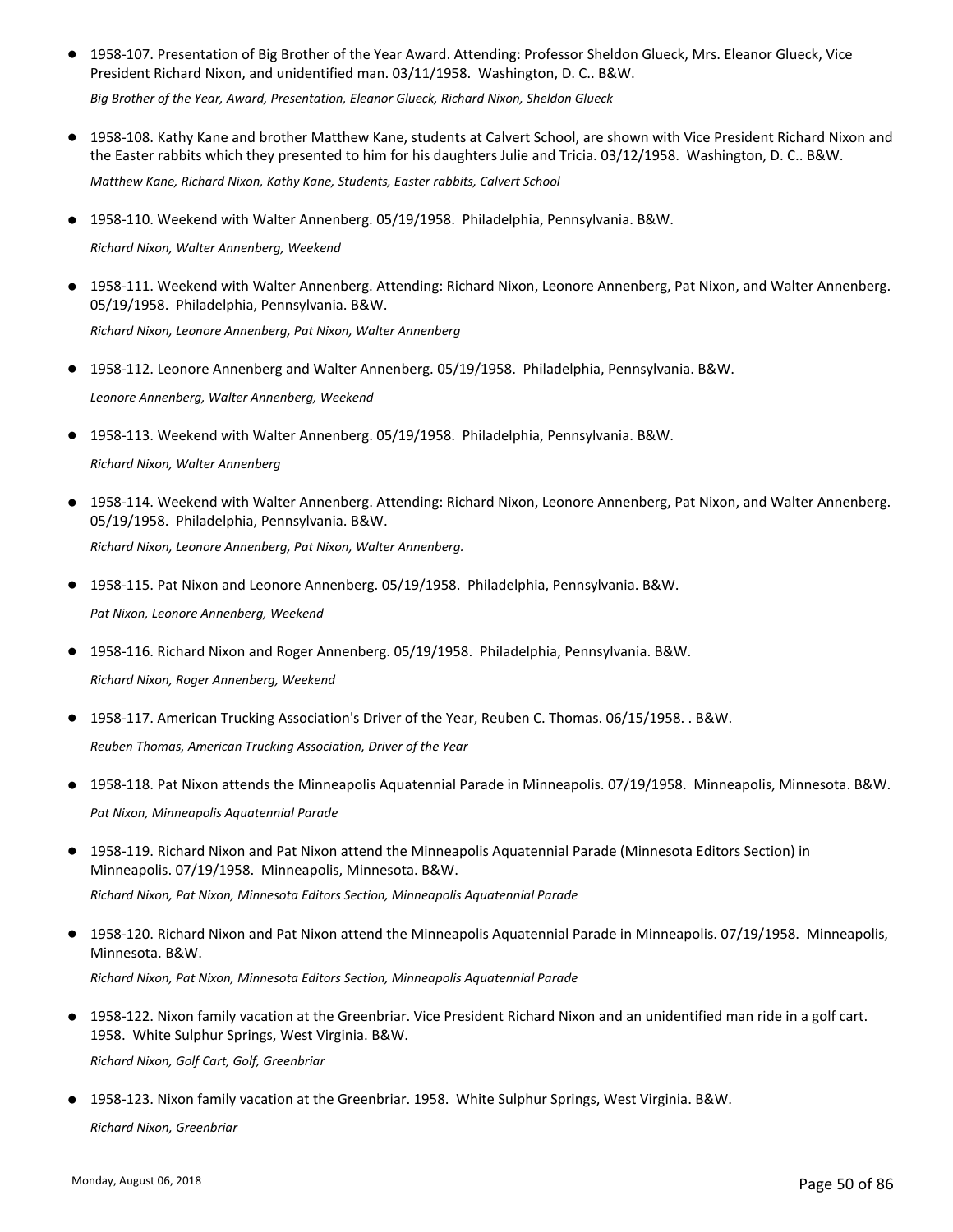- 1958-124. Nixon family vacation at the Greenbriar. 1958. White Sulphur Springs, West Virginia. B&W. *Richard Nixon, Greenbriar*
- 1958-125. Staff at the American Embassy residence in London. 1958. London, England. B&W. *American Embassy, Residence, Staff*
- 1958-128. Tricia Nixon receives a piano lesson. 1958. Washington, D. C.. B&W. *Pat Nixon, Tricia Nixon, Julie Nixon, Piano, Lesson*
- 1958-129. Richard Nixon and two unidentified women. 1958. [Michigan]. B&W. *Richard Nixon, Women*
- 1958-130. Richard Nixon and unidentified man [Gordon S. Clinton, Mayor of Seattle?] 1958. [Seattle]. B&W. *Richard Nixon, Gordon Clinton*
- 1958-131. Aerial view of the Capitol. 1958. Washington, D. C.. B&W. *Richard Nixon, Capitol, Aerial*
- 1958-132. Aerial view of the Capitol. 1958. Washington, D. C.. B&W. *Richard Nixon, Capitol, Aerial*
- 1958-133. "Present" and "Proposed" drawings of Capitol. 1958. Washington, D. C.. B&W. *Richard Nixon, Capitol, Renderings, Drawings*
- 1958-134. Bulletin board with original poem titled "Brotherhood." 1958. [Washington, D. C.]. B&W. *Children, Bulleton board, Poem, Brotherhood*
- 1958-135. Bulletin board with original poem titled "Brotherhood." With teacher, J.E. Jones. 1958. [Washington, D. C.]. B&W. *Children, Bulleton board, Poem, Brotherhood, J.E. Jones*
- 1958-136. Schoolchildren contruct a bulletin board with original poem titled "Brotherhood." With teacher, J.E. Jones. 1958. [Washington, D. C.]. B&W. *Children, Bulleton board, Poem, Brotherhood, J.E. Jones*
- 1958-137. Bulletin board with original poem titled "Brotherhood." With teacher, J.E. Jones. 1958. [Washington, D. C.]. B&W. *Children, Bulleton board, Poem, Brotherhood, J.E. Jones*
- 1958-138. Richard Nixon and unidentified others [Robert M. Hoover Family?]. 1958. . B&W. *Richard Nixon, Robert Hoover, Family*
- 1958-139. Family portrait of Pat Nixon, Richard Nixon, Julie Nixon, and Tricia Nixon. 1958. . B&W. *Pat Nixon, Richard Nixon, Julie Nixon, Tricia Nixon, Portrait*
- 1958-14. Floor plan of the Capitol with proposed additions; plans for resdesign of the Capitol Building. 04/03/1958. . B&W. *Capitol, Floor plan, Redesign, Capitol Building*
- 1958-140. Student protestors attack Richard Nixon's motorcade (#1) in Carcacas. 1958. Caracas, Venezuela. B&W. *Automobile, Motorcade, Protests, Richard Nixon*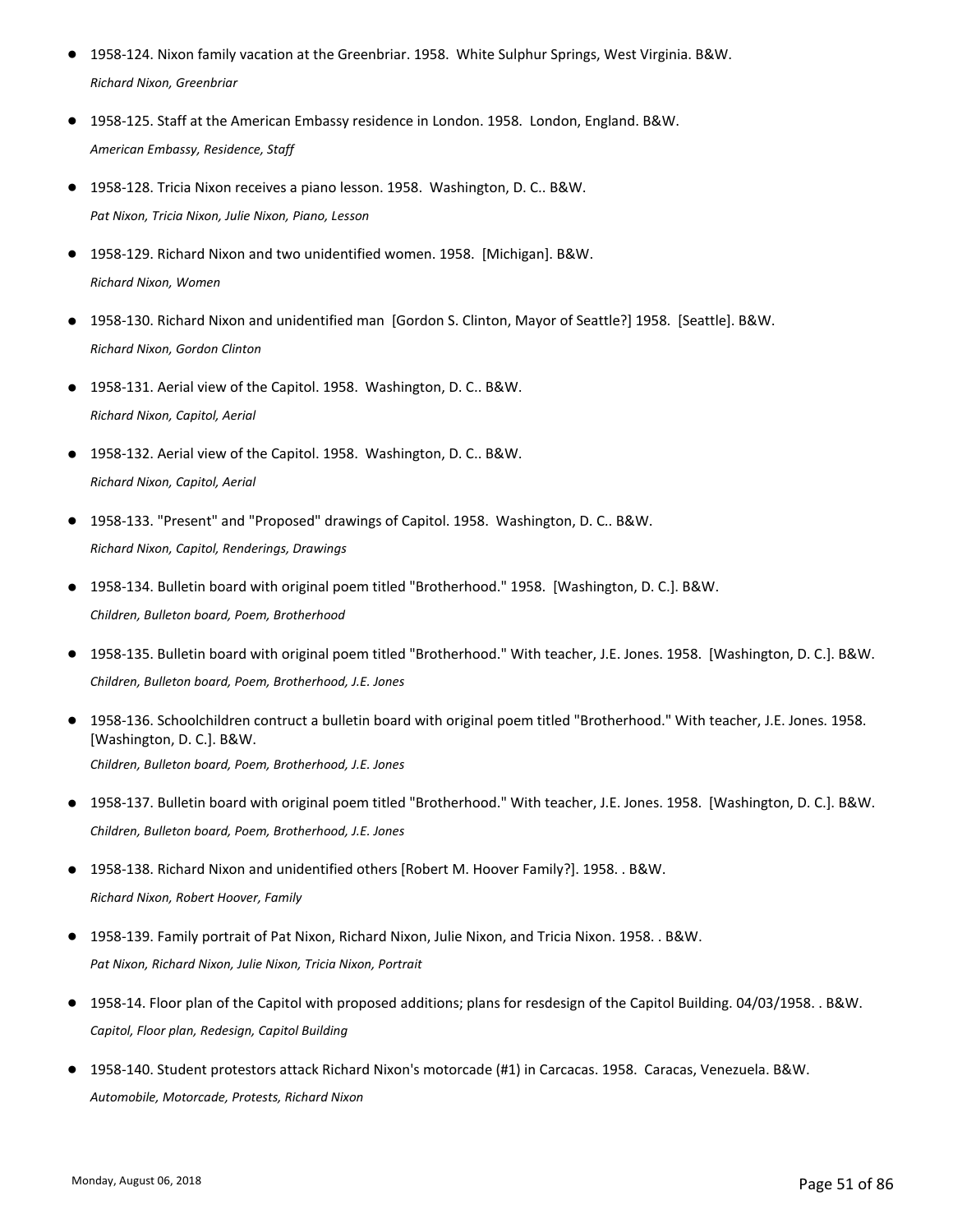● 1958-141. Richard Nixon points a finger. 1958. . B&W.

*Richard Nixon, Finger*

● 1958-15. Caption: "Vice President Richard Nixon examines latest issue of East Europe magazine on display at the convention of American Newspaper Publishers Association at Waldorf-Astoria in New York, April 24. Magazine is official monthly publication of Free." 04/24/1958. New York City, New York. B&W.

*Vice President Richard Nixon, Magazine, American Newspaper Publishers Association, East Europe*

● 1958-16. Rev. Lloyd Mottley, Rev. Hugh M. Riley, Dr. Jack Danciger, and Dr. M. E. Sadler (President of Texas Christian University). 1958. . B&W.

*Lloyd Mottley, Hugh Riley, Jack Danciger, M. E. Sadler, Texas Christian University*

- 1958-17. President Dwight Eisenhower, Vice President Richard Nixon, and unidentified others. 10/06/1958. . B&W. *Dwight Eisenhower, Richard Nixon*
- 1958-18. Vice President Richard Nixon and unidentified others. 1958. . B&W. *Richard Nixon*
- 1958-19. Vice President Richard Nixon and unidentified man and boy. 1958. . B&W. *Richard Nixon*
- 1958-20. Boy 1958. . B&W.

*Boy*

- 1958-21. Vice President Richard Nixon with two unidentified men. 1958. . B&W. *Richard Nixon*
- 1958-22. Vice President Richard Nixon with two unidentified men. 1958. . B&W. *Richard Nixon*
- 1958-23. Vice President Richard Nixon with two unidentified men. 1958. . B&W. *Richard Nixon*
- 1958-24. Republican reception with Vice President Ricahrd Nixon, Mrs. Nate George, Pat Nixon, Nate George, and unidentified others attending. 1958. Los Angeles, California. B&W. *Richard Nixon, Nate George, Pat Nixon*
- 1958-25. Grave of George Nixon III at Gettysburg National Cemetery. 1958. Gettysburg, Pennsylvania. 2. *George Nixon III, Grave, Gravestone, Gettysburg National Cemetery*

1958-27. Photograph of a painting of Vice President Richard Nixon. 1958. . B&W. *Richard Nixon, Painting*

- 1958-28. Industrial designer Raymond Loewy's conception of a "Star of Hope" satellite, based on self-luminous device proposed by Dr. S. Fred Singer, Astrophysicist. 1958. . B&W. *Raymond Loewy, Star of Hope, Satellite, Fred Singer*
- 1958-29. Unidentified, Mrs. King, Robert C. Hill(?), and Reverend Martin Luther King. 1958. [Mexico City, Mexico]. B&W. *Unidentified, Mrs. King, Robert C. Hill, Martin Luther King*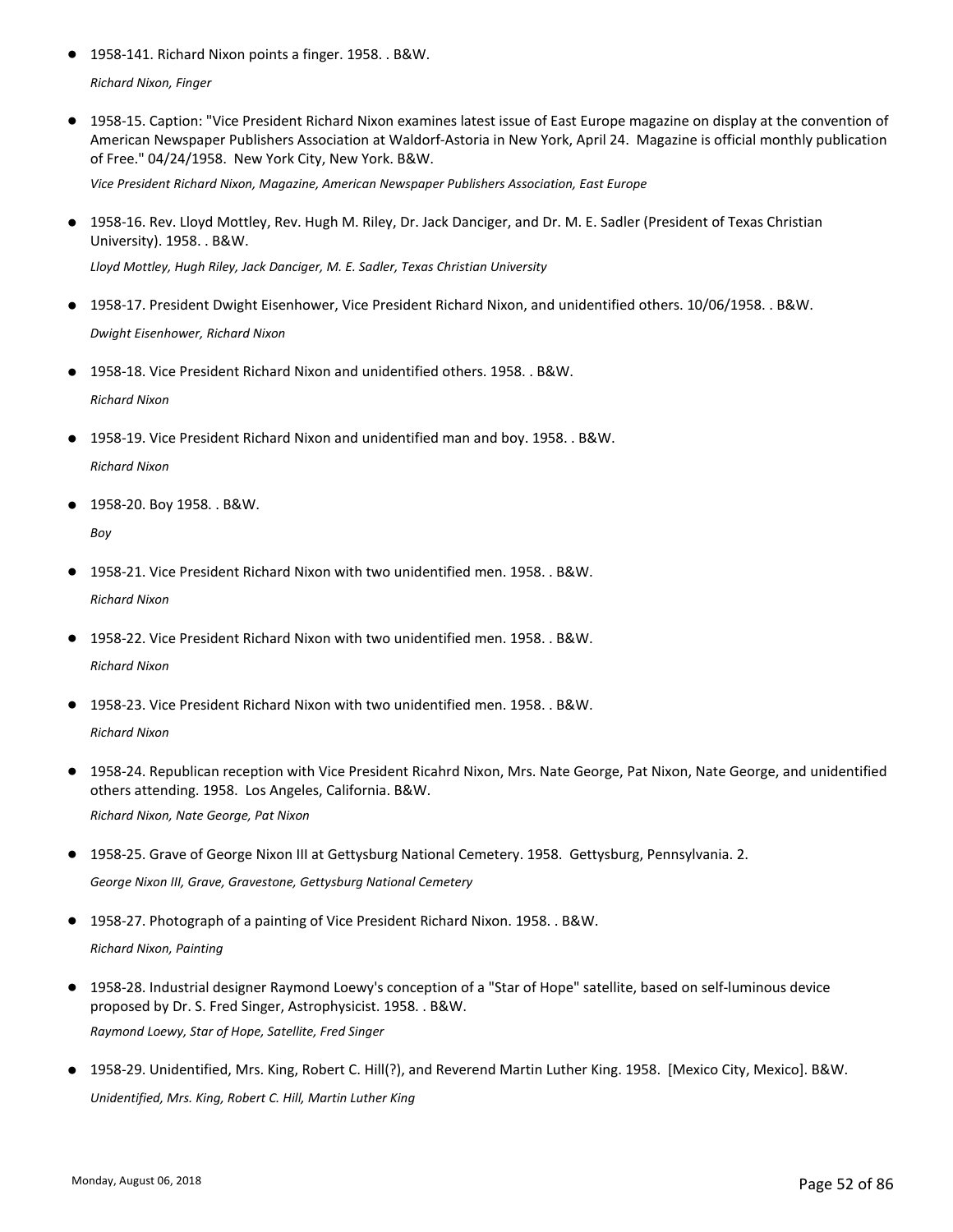1958-30. Vice President Richard Nixon administering the oath of office to Senator John D. Hoblitzell, Jr. (R-W.Va). 01/27/1958. Washington, D. C.. B&W. ●

*John Hoblitzell Jr., Chapman Revercomb, Richard Nixon, Oath of Office*

● 1958-31. Anti-communist demonstration by Hungarian former political prisoners carrying a placard with Nixon's photo and the message, "Khrushchev won't bury you." 1958. . B&W.

*Anti-communist, Demonstration, Hungarians, Prisoners, Placard, Nikita Khrushchev*

● 1958-32. Anti-communist demonstration by Hungarian former political prisoners carrying a placard with Nixon's photo and the message, "Khrushchev won't bury you." 1958. . B&W.

*Anti-communist, Demonstration, Hungarians, Prisoners, Placard, Nikita Khrushchev*

● 1958-33. Marcos Pontual 1958. . B&W.

*Marcos Pontual*

- 1958-35. Rolf Kjolseth and Andrew Kohleschutter (standing next to jeep?). 1958. . B&W. *Rolf Kjolseth, Andrew Kohleschutter*
- 1958-36. Governor Goodwin J. Knight of California. 1958. . B&W.

*Goodwin Knight*

● 1958-37. Presentation of a box of King avocados to Vice President Richard Nixon. 1958. . B&W.

*Richard Nixon, Avocados, King, Fruit*

● 1958-39. Vice President Richard Nixon, Lew March [wearing name tag], Mrs. Joseph E. Dine, Joseph E. Dine,and unidentified others in background. 03/12/1958. . B&W.

*Richard Nixon, Lew March, Joseph Dine*

1958-40. Billboard [against proposition 18 "Right to Work"]. 1958. . B&W.

*Billboard, Proposition 18, Right to Work*

- 1958-41. Reception for Vice President Nixon in Blowing Rock, North Carolina. 06/21/1958. Blowing Rock, North Carolina. B&W. *C. Dana Malpass, Richard Nixon*
- 1958-42. Audience 1958. . B&W.

*Audience*

- 1958-43. Richard Nixon, Pat Nixon, and Jinx Falkerberg [with Tex McCrary in background?]. 1958. . B&W. *Richard Nixon, Pat Nixon, Jinx Falkerberg, Tex McCrary*
- 1958-44. Vice President Richard Nixon and Secretary of Labor James P. Mitchell attend the 45th Anniversary and Awards Ceremony, Department of Labor. 1958. . B&W. *Richard Nixon, James Mitchell, 45th Anniversary and Awards Ceremony, Department of Labor*
- 1958-45. Vice President Richard Nixon and Secretary of Labor James P. Mitchell attend the 45th Anniversary and Awards Ceremony, Department of Labor. 1958. . B&W. *Richard Nixon, James Mitchell, 45th Anniversary and Awards Ceremony, Department of Labor*
- 1958-46. Vice President Richard Nixon gives an address at the 45th Anniversary and Awards Ceremony, Department of Labor. 1958. . B&W.

*Richard Nixon, James Mitchell, 45th Anniversary and Awards Ceremony, Department of Labor*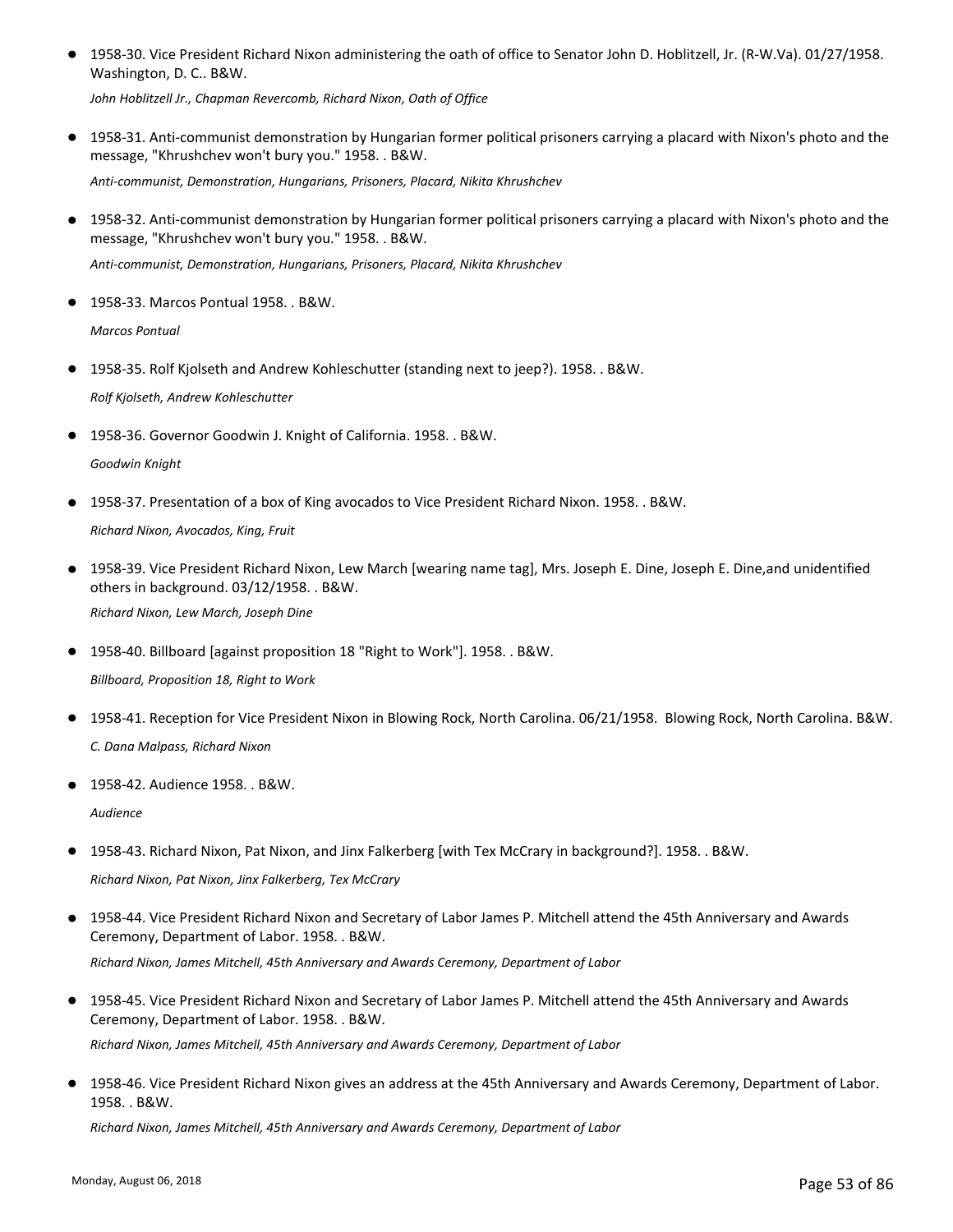● 1958-47. Presentation of the National Secretaries Association Award to Richard Nixon. Photo of the citation awarded Vice President Nixon. 1958. . B&W.

*Richard Nixon,National Secretaries Association Award*

1958-48. Richard Nixon Library in Hong Kong (Kin Sun House Annex). 1958. Hong Kong. B&W.

*Nixon Library, Kin Sun House Annex*

- 1958-51. Vice President Richard Nixon and Walter Annenberg. 1958. . 2. *Richard Nixon, Walter Annenberg*
- 1958-56. Pat Nixon, Leonore Annenberg, Richard Nixon, and Walter Annenberg. 1958. . 2.

*Pat Nixon, Leonore Annenberg, Richard Nixon, Walter Annenberg*

- 1958-59. Vice President Richard Nixon delivers a speech during the Minority Community Resources Conference. 1958. Washington, D. C.. B&W. *Richard Nixon, Speech, Minority Community Resources Conference*
- 1958-60. Vice President Richard Nixon delivers a speech at the Minority Community Resources Conference. 1958. Washington, D. C.. B&W.

*Richard Nixon, Speech, Minority Community Resources, Conference*

● 1958-61. Close-up of Vice President Richard Nixon delivering a speech at the Minority Community Resources Conference. 1958. Washington, D. C.. B&W.

*Richard Nixon, Speech, Minority Community Resources, Conference*

- 1958-62. Richard Nixon and Pat Nixon attend a "Salute to Republicans" dinner. 01/20/1958. New York, New York. B&W. *Pat Nixon, Richard Nixon, Salute to Republicans, Dinner*
- 1958-63. "Salute to Republicans" dinner. Vice President Richard Nixon stands at the rostrum before addressing the dinner gathering -- newsreel cameramen are in the foreground. 01/20/1958. New York, New York. B&W.

*Richard Nixon, Salute to Republicans, Dinner*

- 1958-64. Composite photo featuring Vice President Richard Nixon seating Pat Nixon in New York [#1958-62] and President Dwight Eisenhower seating Mrs. Eisenhower in Chicago. 01/20/1958. New York, New York; Chicago, Illinois. B&W. *Richard Nixon, Salute to Republicans, Dinner, Pat Nixon, Dwight Eisenhower, Mamie Eisenhower*
- 1958-65. Vice President Richard Nixon and Ohio State football coach Woody Hayes attend a National Collegiate Athletic Association (NCAA) convention. 01/08/1958. Philadelphia, Pennsylvania. B&W.  $\bullet$

*Richard Nixon, Woody Hayes, National Collegiate Athletic Association (NCAA), Convention, Ohio State, Football*

1958-66. Presentation of Scripps-Howard Coach of the Year award to Woody Hayes of Ohio State during the National Collegiate Athletic Association (NCAA) convention. Also attending: Richard Nixon and Jack R. Howard (President of the Scripps-Howard Newspapers). 01/08/1958. Philadelphia, Pennsylvania. B&W.  $\bullet$ 

*Richard Nixon, Jack R. Howard, Woody Hayes, Scripps-Howard, Coach of the Year*

- 1958-67. Richard Nixon attends a dinner honoring Charlie Rhyne (Charles Sylvanus Rhyne, Esquire). 01/11/1958. . B&W. *Richard Nixon, Charles Sylvanus Rhyne, Dinner*
- 1958-68. Richard Nixon attends a dinner honoring Charlie Rhyne (Charles Sylvanus Rhyne, Esquire). 01/11/1958. . B&W.

*Richard Nixon, Charles Sylvanus Rhyne, Dinner*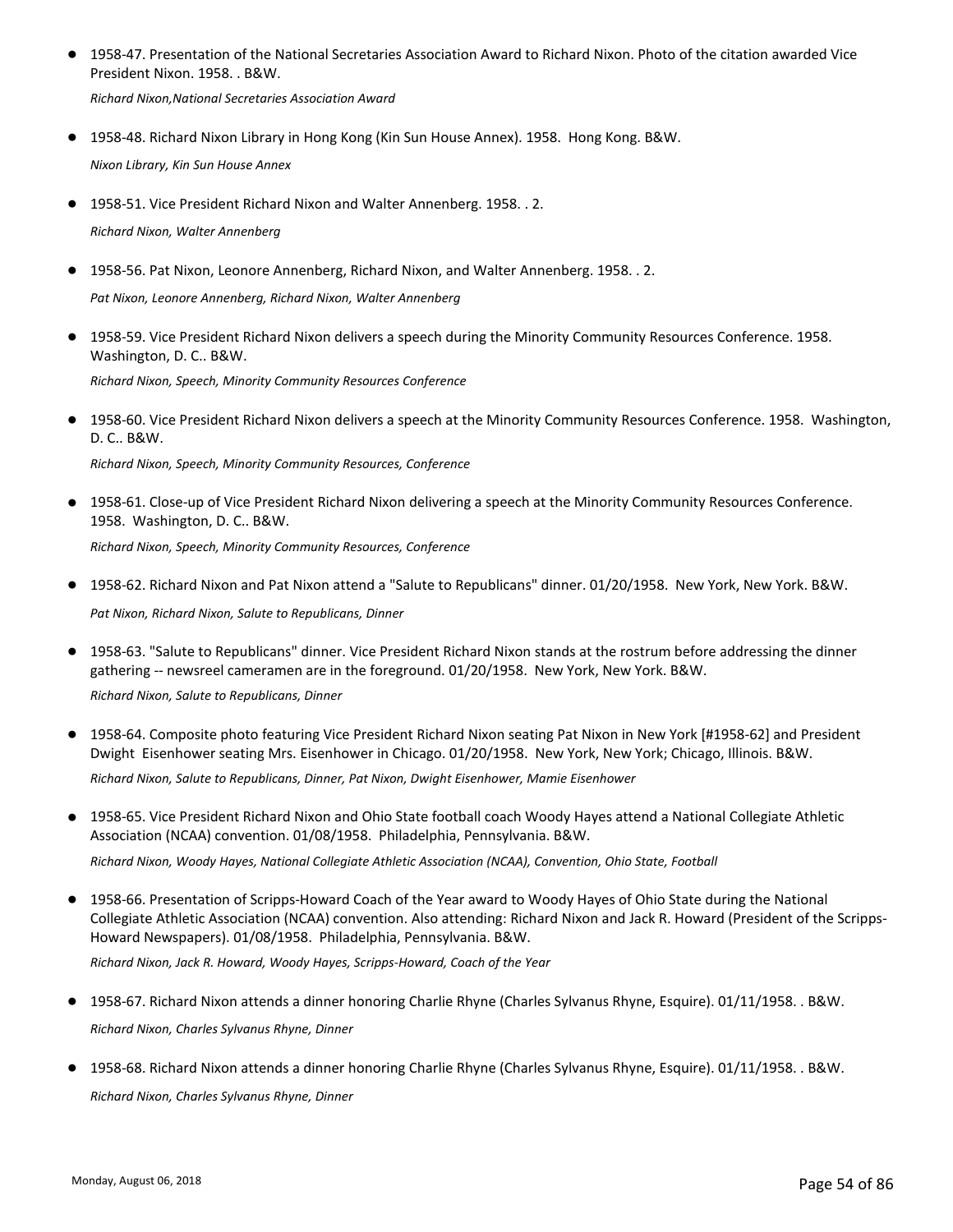- 1958-69. Richard Nixon attends a dinner honoring Charlie Rhyne (Charles Sylvanus Rhyne, Esquire). 01/11/1958. . B&W. *Richard Nixon, Charles Sylvanus Rhyne, Dinner*
- 1958-70. Richard Nixon attends a dinner honoring Charlie Rhyne (Charles Sylvanus Rhyne, Esquire). 01/11/1958. . B&W. *Richard Nixon, Charles Sylvanus Rhyne, Dinner, Pat Nixon*
- 1958-71. Richard Nixon attends a dinner honoring Charlie Rhyne (Charles Sylvanus Rhyne, Esquire) and delivers remarks. 01/11/1958. . B&W.

*Richard Nixon, Charles Sylvanus Rhyne, Dinner*

- 1958-72. Richard Nixon attends a dinner honoring Charlie Rhyne (Charles Sylvanus Rhyne, Esquire). 01/11/1958. . B&W. *Richard Nixon, Charles Sylvanus Rhyne, Dinner*
- 1958-73. Richard Nixon and Pat Nixon attend a dinner honoring Charlie Rhyne (Charles Sylvanus Rhyne, Esquire). 01/11/1958. . B&W.

*Richard Nixon, Charles Sylvanus Rhyne, Dinner, Pat Nixon*

● 1958-74. Presentation of canned goods to Vice President Richard Nixon in honor of the occasion of the 100th Anniversary of the California canning industry. 1958. . B&W.

*Richard Nixon, Canners League of California, Canning industry, 100th Anniversary*

● 1958-75. Women's National Republican Club luncheon. Attending: Pat Nixon, Vice President Richard Nixon, Diana Sartoris (Chairman of the Women's National Republican Club). 01/25/1958. New York, New York. B&W.

*Pat Nixon, Richard Nixon, Diana Sartoris, Women's National Republican Club, Luncheon*

● 1958-76. Presentation of award to Vice President Nixon for Distinguished Political Service during the Women's National Republican Club luncheon. Attending: Pat Nixon, Richard Nixon, Mrs. Stewart Alexander (President, Women's National Republican Club). 01/25/1958. New York, New York. B&W.

*Pat Nixon, Richard Nixon, Mrs. Stewart F. Alexander, Distinguished Political Service, Women's National Republican Club, Luncheon*

● 1958-77. Baseball Writers Dinner, Golden Anniversary Dinner, National Baseball Writers Association 1958. [New York City, New York]. B&W.

*Baseball Writers Dinner, Golden Anniversary Dinner, National Baseball Writers Association*

● 1958-78. Baseball Writers Dinner (Golden Anniversary Dinner of the National Baseball Writers Association). Attending: Fred Haney (Manager of the Milwaukee Braves), Vice President Richard Nixon (keynote speaker), Casey Stengel (Yankees Pilot). 01/26/1958. New York City, New York. B&W.

*Fred Haney, Richard Nixon, Casey Stengel, Baseball Writers Dinner, Golden Anniversary Dinner, National Baseball Writers Association*

● 1958-79. A party on the anniversary of the African trip taken by Vice President Richard Nixon and Pat Nixon in March, 1957. 03/01/1958. [Chicago, Illinois]. B&W.

*Pat Nixon, Africa Trip, Party, Anniversary*

1958-80. A party on the anniversary of the African trip taken by Vice President Richard Nixon and Pat Nixon in March, 1957. ● 03/01/1958. [Chicago, Illinois]. B&W.

*Pat Nixon, Africa Trip, Party, Anniversary*

1958-81. A party on the anniversary of the African trip taken by Vice President Richard Nixon and Pat Nixon in March, 1957. ● 03/01/1958. [Chicago, Illinois]. B&W.

*Pat Nixon, Africa Trip, Party, Anniversary*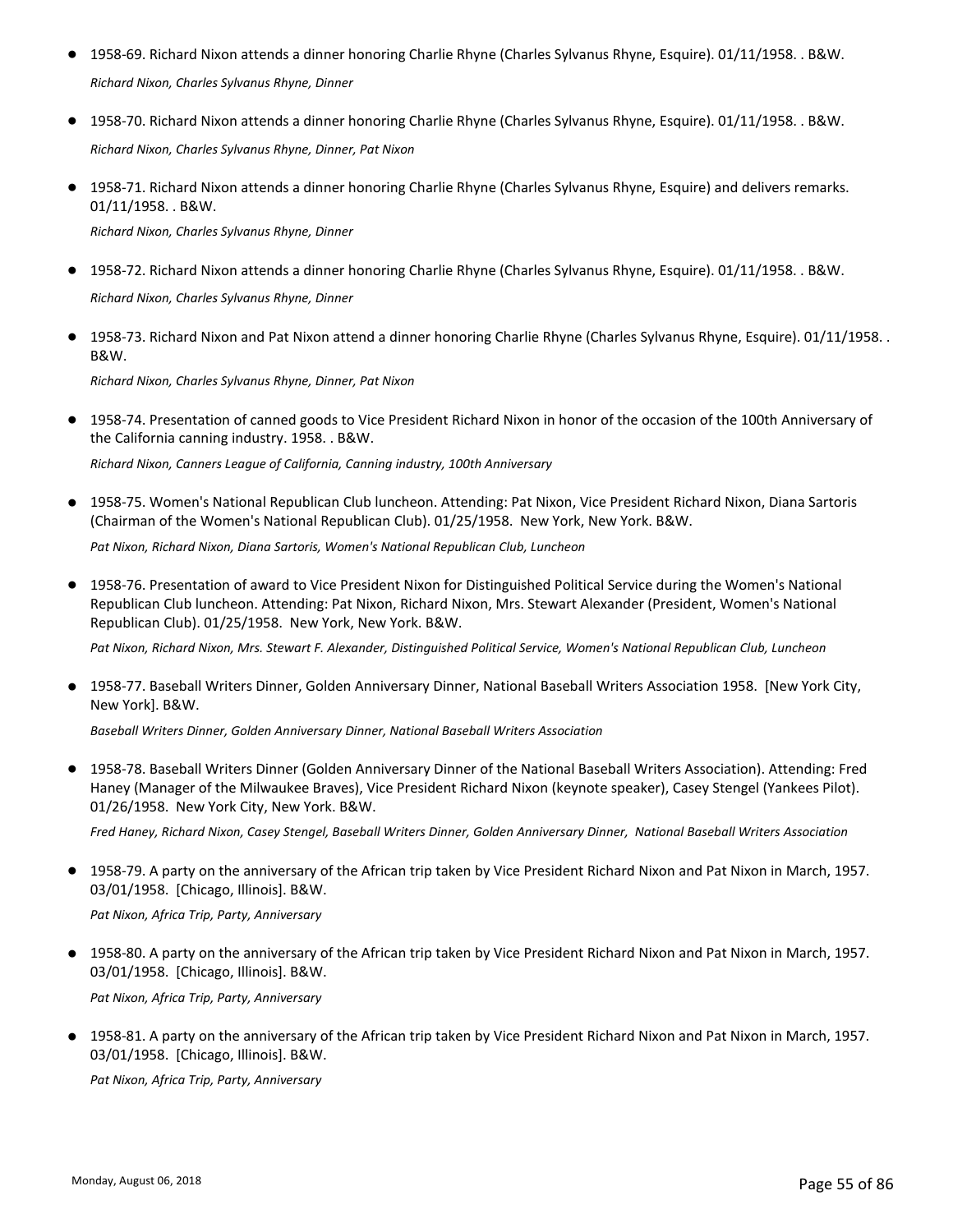● 1958-82. A party on the anniversary of the African trip taken by Vice President Richard Nixon and Pat Nixon in March, 1957. 03/01/1958. [Chicago, Illinois]. B&W.

*Pat Nixon, Africa Trip, Party, Anniversary*

● 1958-83. A party on the anniversary of the African trip taken by Vice President Richard Nixon and Pat Nixon in March, 1957. 03/01/1958. [Chicago, Illinois]. B&W.

*Pat Nixon, Africa Trip, Party, Anniversary*

● 1958-84. A party on the anniversary of the African trip taken by Vice President Richard Nixon and Pat Nixon in March, 1957. 03/01/1958. [Chicago, Illinois]. B&W.

*Pat Nixon, Africa Trip, Party, Anniversary*

● 1958-85. A party on the anniversary of the African trip taken by Vice President Richard Nixon and Pat Nixon in March, 1957. 03/01/1958. [Chicago, Illinois]. B&W.

*Pat Nixon, Africa Trip, Party, Anniversary*

● 1958-86. A party on the anniversary of the African trip taken by Vice President Richard Nixon and Pat Nixon in March, 1957. Group portrait. 03/01/1958. [Chicago, Illinois]. B&W.

*Pat Nixon, Africa Trip, Party, Anniversary*

● 1958-87. A party on the anniversary of the African trip taken by Vice President Richard Nixon and Pat Nixon in March, 1957. Group portrait. An unidentified woman pinning a corsage on Pat Nixon's lapel. 03/01/1958. [Chicago, Illinois]. B&W.

*Pat Nixon, Africa Trip, Party, Anniversary*

● 1958-88. A party on the anniversary of the African trip taken by Vice President Richard Nixon and Pat Nixon in March, 1957. An unidentified group listening to a speaker (who is not pictured). 03/01/1958. [Chicago, Illinois]. B&W.

*Pat Nixon, Africa Trip, Party, Anniversary*

● 1958-89. A party on the anniversary of the African trip taken by Vice President Richard Nixon and Pat Nixon in March, 1957. Pat Nixon (signing a guest book or register) and unidentified others. 03/01/1958. [Chicago, Illinois]. B&W.

*Pat Nixon, Africa Trip, Party, Anniversary*

● 1958-90. A party on the anniversary of the African trip taken by Vice President Richard Nixon and Pat Nixon in March, 1957. Vice President Richard Nixon and Pat Nixon being greeted at the door by an unidentified man. 03/01/1958. [Chicago, Illinois]. B&W.

*Pat Nixon, Africa Trip, Party, Anniversary*

● 1958-91. A party on the anniversary of the African trip taken by Vice President Richard Nixon and Pat Nixon in March, 1957. 03/01/1958. [Chicago, Illinois]. B&W.

*Richard Nixon, Africa Trip, Party, Anniversary*

1958-92. A party on the anniversary of the African trip taken by Vice President Richard Nixon and Pat Nixon in March, 1957. ● 03/01/1958. [Chicago, Illinois]. B&W.

*Richard Nixon, Africa Trip, Party, Anniversary*

● 1958-93. A party on the anniversary of the African trip taken by Vice President Richard Nixon and Pat Nixon in March, 1957. 03/01/1958. [Chicago, Illinois]. B&W.

*Pat Nixon Nixon, Africa Trip, Party, Anniversary*

1958-94. A party on the anniversary of the African trip taken by Vice President Richard Nixon and Pat Nixon in March, 1957. ● 03/01/1958. [Chicago, Illinois]. B&W.

*Pat Nixon Nixon, Africa Trip, Party, Anniversary*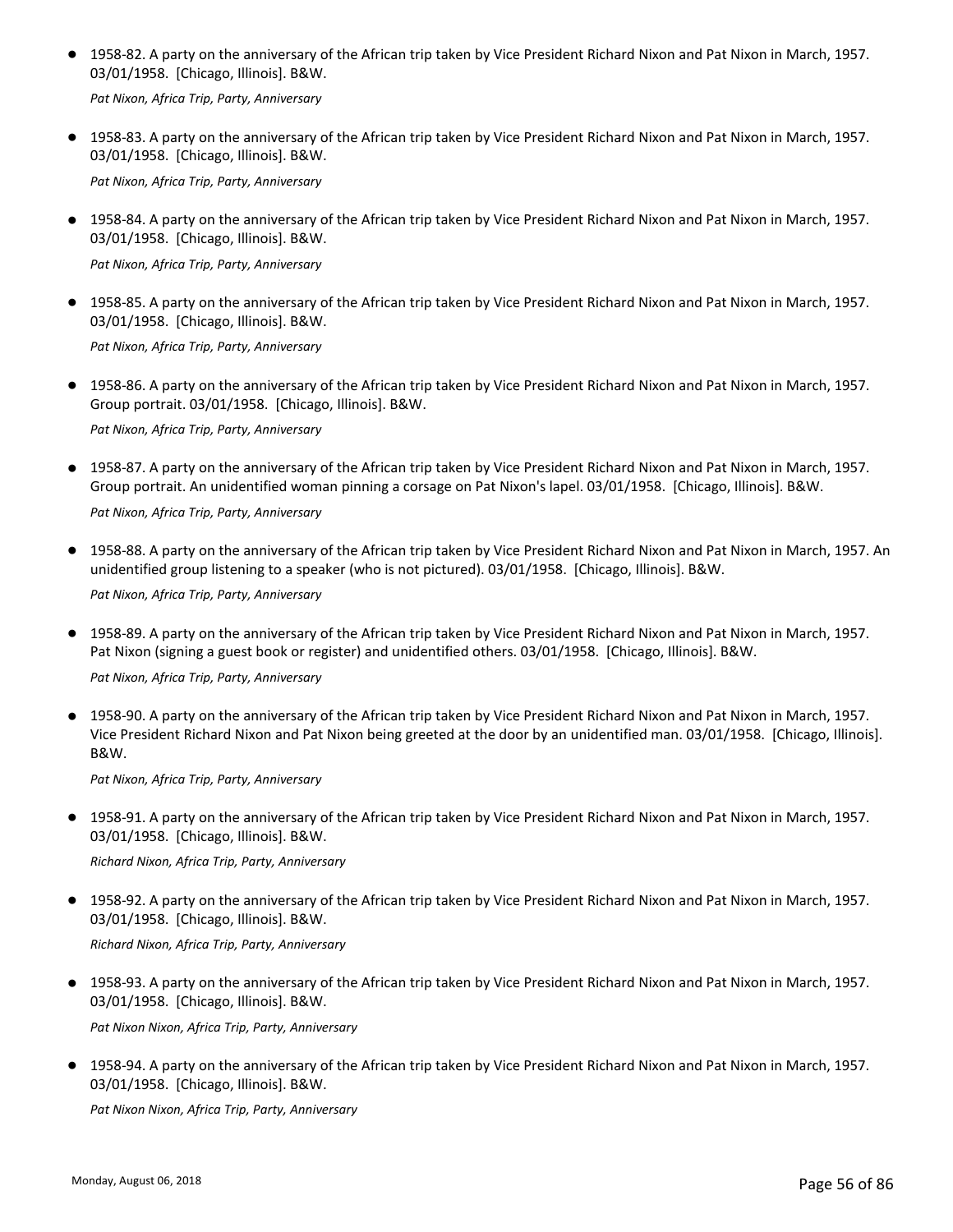● 1958-95. A party on the anniversary of the African trip taken by Vice President Richard Nixon and Pat Nixon in March, 1957. Four unidentified people. 03/01/1958. [Chicago, Illinois]. B&W.

*Africa Trip, Party, Anniversary*

● 1958-96. A party on the anniversary of the African trip taken by Vice President Richard Nixon and Pat Nixon in March, 1957. Attending: Howard K. Smith. 03/01/1958. [Chicago, Illinois]. B&W.

*Howard K. Smith, Africa Trip, Party, Anniversary*

● 1958-97. Vice President Richard Nixon and unidentified others. 1958. California. B&W.

*Richard Nixon*

● 1958-98. Record snowfall at the Capitol with Dr. Lee DuBridge and Vice President Richard Nixon present. 1958. Washington, D.C.. B&W.

*Lee DuBridge, Snow, Richard Nixon*

- 1958-T-1. Grave site of George Nixon III at Gettysburg National Cemetery. 1958. Gettysburg, Pennsylvania. 2. *George Nixon III, Grave, Gravestone, Gettysburg National Cemetery*
- 1958-T-2. Grave site of George Nixon III at Gettysburg National Cemetery. 1958. Gettysburg, Pennsylvania. 2. *George Nixon III, Grave, Gravestone, Gettysburg National Cemetery*
- 1958-T-3. Richard Nixon at train depot(?). 1958. . 2. *Richard Nixon, Train, Depot*
- 1958-T-4. Richard Nixon at train depot or driving car. 1958. . 2. *Richard Nixon, Train, Depot*
- 1958-T-5. Richard Nixon at train depot or standing by car. 1958. . 2.

- 1959-106. Photograph of a photo of Joe B. Ferrettas 10-horse team and wagon hauling supplies in Virginia City, Nevada. 1887. Virginia City, Nevada. B&W. Source: By H.S. Beck Furniture, Carpets and Tin Ware Store *Joe B. Ferrettas, Hauling, Supplies*
- 1959-107. Houses, church, and church spires in Virginia City, Nevada. 1959. Virginia City, Nevada. B&W. *Houses, Church, Church spires*
- 1959-108. Town street. 1959. Virginia City, Nevada. B&W. *Town Street*
- 1959-109. Church and countryside. 1959. Virginia City, Nevada. B&W. *Church, Countryside*
- 1959-110. New Centennial Monument describing the history of Virginia City, Nevada. 1959. Virginia City, Nevada. B&W. *Centennial Monument, History, Virginia City*
- 1959-111. MacKay Museum and grounds. 1959. Virginia City, Nevada. B&W. *MacKay Museum, grounds*

*Richard Nixon, Train, Depot*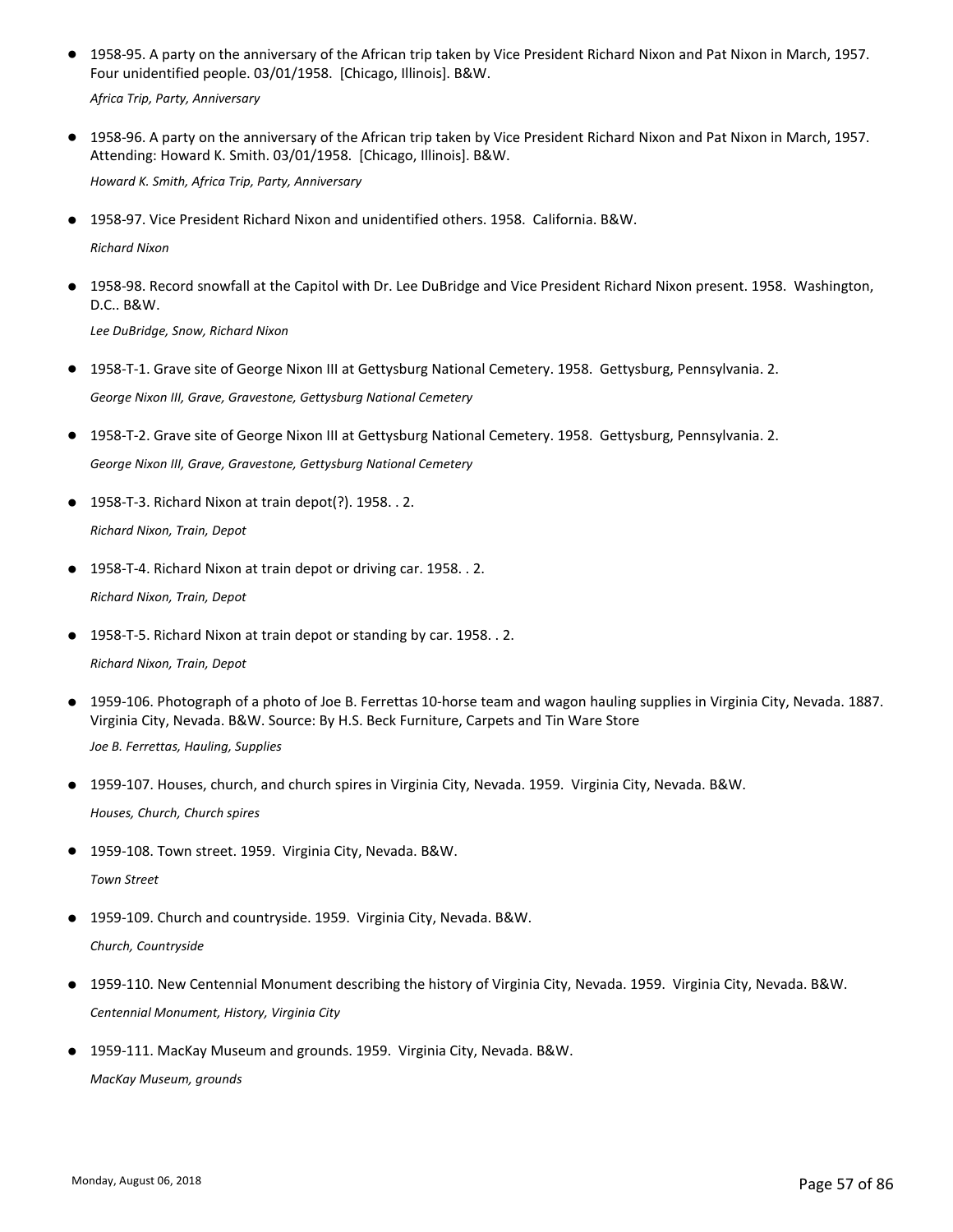- 1959-112. Monument describing the financial and commercial history of Virginia City. 1959. Virginia City, Nevada. B&W. *Monument, Virginia City, History*
- 1959-113. New Centennial Monument describing the history of Virginia City, Nevada. 1959. Virginia City, Nevada. B&W. *Monument, Virginia City, History*
- 1959-114. Mining Co Mansion and Home, Gold & Curty [sp?] Mine. 1959. Virginia City, Nevada. B&W. *Monument, Virginia City, History, Mining, Home, Mansion, Gold*
- 1959-115. 4th Ward School 1959. Virginia City, Nevada, B&W. *4th Ward School*
- 1959-117. Vice President Richard Nixon with unidentified man attend a Fordham University graduation. 1959. New York City, New York. B&W. *Richard Nixon, Fordham University, Graduation*
- 1959-118. Vice President Richard Nixon with unidentified man attend a Fordham University graduation. 1959. New York City, New York. B&W.

*Richard Nixon, Fordham University, Graduation*

- 1959-119. Vice President Richard Nixon with unidentified man attend a Fordham University graduation. 1959. New York City, New York. B&W. *Richard Nixon, Fordham University, Graduation*
- 1959-128. Richard Nixon's bungalows, Coast Guard Station, and Kona Inn. 11/12/1959. Shelter Island, California. B&W. *Bungalows, Coast Guard Station, Kona Inn*
- 1959-129. Hannah Milhous Nixon (holding papers), possibly Donald Nixon (standing, hand out), and others. 1959. . B&W. *Hannah Milhous Nixon, Donald Nixon*
- 1959-130. Archbishop Richard J. Cushing. 1959. . B&W. *Richard Cushing*
- 1959-135. Pat Nixon (holding teacup), Richard Nixon (seated behind Pat), and unidentified others. 1959. . B&W. *Pat Nixon, Richard Nixon*
- 1959-136. Richard Nixon (seated) and unidentified others. 1959. . B&W. *Richard Nixon*
- 1959-137. Richard Nixon and Pat Nixon ride in back of a golf cart with unidentified others. 1959. . B&W. *Richard Nixon, Pat Nixon, Golf Cart*
- 1959-142. Richard Nixon's dinner for the King of Belgium. Attending: Pierre Wigny (Minister of Foreign Affairs of Belgium). 05/12/1959. Washington, D. C.. B&W.

*Richard Nixon, King of Belgium, Dinner, Pierre Wigny*

● 1959-143. Presentation of the Louis Pasteur Gold Medal for Heroism to Casimir Janik, a Chicago milkman. Attending: Virginia Janik, Casimir Janik,and Vice President Richard Nixon. 06/05/1959. Washington, D. C.. B&W.

*Virginia Janik, Casimir Janik, Richard Nixon, Louis Pasteur Gold Medal for Heroism*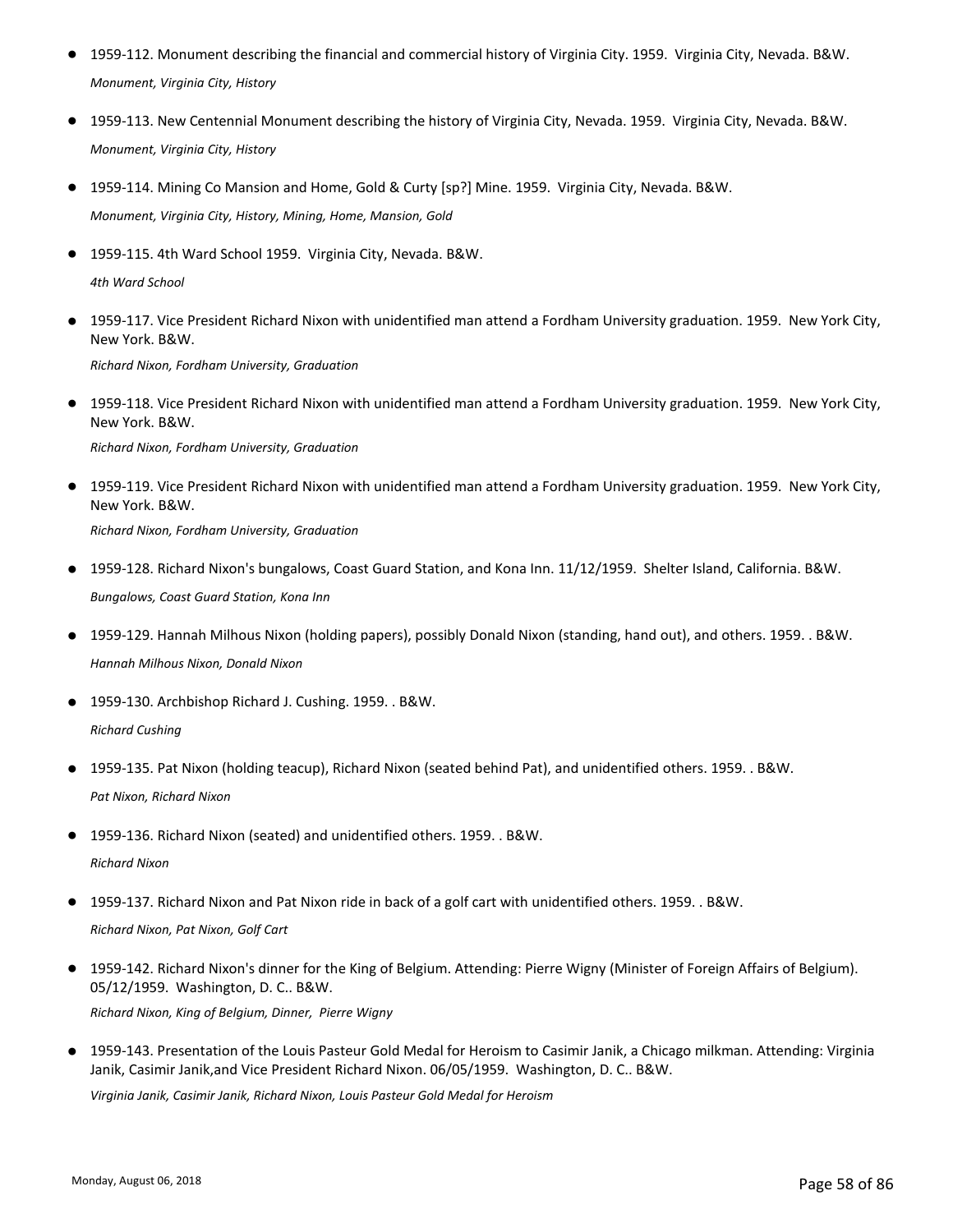● 1959-144. Tri-Centennial review fleet at the Hudson River. 06/11/1959. New York City, New York. B&W.

*Tricia Nixon, Julie Nixon, Pat Nixon, Mounted policeman*

● 1959-145. Tri-Centennial review fleet at the Hudson River. Attending: Richard Nixon, Nelson Rockefeller, and others. 06/11/1959. New York City, New York. B&W.

*Richard Nixon, Nelson Rockefeller*

● 1959-146. University of San Diego Hall of Science plaque dedicated by Richard Nixon (honorary degree). 06/15/1959. San Diego, California. B&W.

*University of San Diego, Hall of Science Plaque, Honorary degree, Richard Nixon*

● 1959-147. Conferring of degree at the University of San Diego. Attending: Vice President Richard Nixon, unidentified Marine Corp officer, Bishop Charles F. Buddy (Bishop of San Diego & President of the University of San Diego). 06/15/1959. San Diego, California. B&W.

*Charles F. Buddy, Degree, University of San Diego. Richard Nixon*

● 1959-148. Conferring of degree at the University of San Diego. Attending: Vice President Richard Nixon, unidentified Marine Corp officer, Bishop Charles F. Buddy (Bishop of San Diego & President of the University of San Diego), Monsignor William Bergin (Rector). 06/15/1959. San Diego, California. B&W.

*Charles F. Buddy, Degree, University of San Diego. Richard Nixon, William Bergin, Immaculate Conception Seminary*

1959-149. Conferring of degree, University of San Diego. Attending: Maj. Gen. E. W. Sneder (USMC), Bishop Charles F. Buddy (Bishop of San Diego), Capt. John J. Lawendowski (USMC), Richard Nixon, Maj. Gen. Thomas Wornham (USMC), V. Adm. Alfred M. Pride (USN). 06/15/1959. San Diego, California. B&W.  $\bullet$ 

*E. W. Sneder, Charles F. Buddy, John J. Lawendowski, Richard Nixon, Thomas Wornham, Alfred M. Pride, Cha, Degree, University of San Diego*

- 1959-150. Conferring of degree, University of San Diego. Attending: Vice President Richard Nixon (giving an address), Pat Nixon (seated to right of big empty chair). 06/15/1959. San Diego, California. B&W. *Richard Nixon, Degree, Pat Nixon, University of San Diego*
- 1959-151. Conferring of degree, University of San Diego. Bishop Charles F. Buddy (Bishop), Richard Nixon, Father Russell Wilson (President, College for Men, University of San Diego). 06/15/1959. San Diego, California. B&W.

*Charles Buddy, Richard Nixon, Russell Wilson, Degree*

● 1959-152. Conferring of degree, University of San Diego. Knights of Columbus lead an academic procession. Attending: Bishop Charles F. Buddy (President of the University of San Diego), Richard Nixon, and others. 06/15/1959. San Diego, California. B&W.

*Knights of Columbus, Charles Buddy, University of San Diego, Richard Nixon, Degree*

● 1959-153. Conferring of degree, University of San Diego. Attending: Judge James M. Carter (U.S. District of San Diego), Bishop Charles F. Buddy, Judge Jacob Weinberger, Richard Nixon, Father Russell Wilson. 06/15/1959. San Diego, California. B&W.

*James Carter, Charles Buddy, Jacob Weinberger, Richard Nixon, Russell Wilson, Degree, University of San Diego*

1959-154. Conferring of degree, University of San Diego. Dedication of the Hall of Science at the University of San Diego [Hall of ● Science plaque dedicated by Richard Nixon]. Attending: Father Wilson, Bishop Charles Buddy, Pat Nixon, Richard Nixon. 06/15/1959. San Diego, California. B&W.

*Father Wilson, Charles Buddy, Pat Nixon, Richard Nixon, University of San Diego, Degree, Dedication, Hall of Science, Plaque*

1959-155. Conferring of degree, University of San Diego. Attending: Rear Adm. Paul F. Dugan (USN), Lambert J. Ninteman, ● Richard Nixon, Bishop Charles F. Buddy. 06/15/1959. San Diego, California. B&W.

*Paul Dugan, Lambert Ninteman, Richard Nixon, Charles Buddy, Degree, University of San Diego*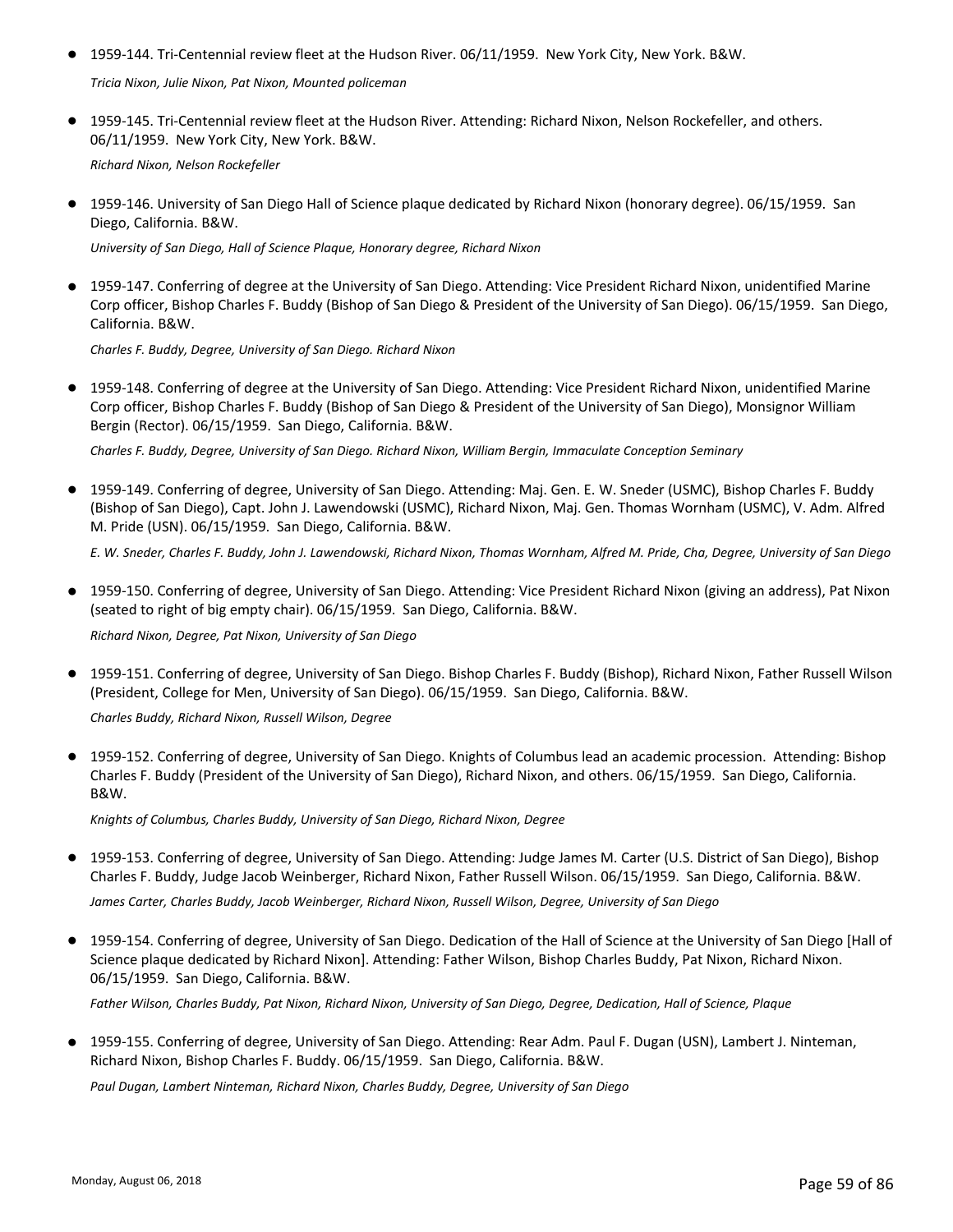● 1959-156. Conferring of Degree, University of San Diego. Attending: Father Russell Wilson, Richard Nixon, Pat Nixon, Bishop Charles Buddy. 06/15/1959. San Diego, California. B&W.

*Russell Wilson, Richard Nixon, Pat Nixon, Charles Buddy, Degree, University of San Diego*

● 1959-157. Dedication ceremonies for Cumberland Gap National Historical Park. Two National Park Service guides and unidentified others at the information center. 07/03/1959. Cumberland Gap, Tennessee. B&W.

*Cumberland Gap National Historical Park, National Park Service, Guides, Information Center, Dedication, Ceremony*

● 1959-158. Dedication ceremonies for Cumberland Gap National Historical Park. 07/03/1959. Cumberland Gap, Tennessee. B&W.

*Cumberland Gap National Historical Park, National Park Service, Dedication, Ceremony*

● 1959-159. Dedication ceremonies for Cumberland Gap National Historical Park. 07/03/1959. Cumberland Gap, Tennessee. B&W.

*Cumberland Gap National Historical Park, National Park Service, Dedication, Ceremony*

● 1959-160. Richard Nixon attends the dedication of Los Angeles Memorial Sports Arena. 07/04/1959. Los Angeles, California. B&W.

*Richard Nixon,Los Angeles Memorial Sports Arena, Dedication*

● 1959-161. Dedication of the Los Angeles Memorial Sports Arena in memory of those who died and in recognition of those who served in World War II and Korea. 07/04/1959. Los Angeles, California. B&W.

*Richard Nixon, Dedication, Los Angeles Memorial Sports Arena, Veterans*

● 1959-162. Dedication of the Los Angeles Memorial Sports Arena in memory of those who died and in recognition of those who served in World War II and Korea. 07/04/1959. Los Angeles, California. B&W.

*Richard Nixon, Dedication, Los Angeles Memorial Sports Arena, Veterans*

● 1959-163. Dedication of the Los Angeles Memorial Sports Arena in memory of those who died and in recognition of those who served in World War II and Korea. 07/04/1959. Los Angeles, California. B&W.

*Richard Nixon, Dedication, Los Angeles Memorial Sports Arena, Veterans*

- 1959-164. Dedication of the Los Angeles Memorial Sports Arena in memory of those who died and in recognition of those who served in World War II and Korea. Richard Nixon with the Florence Color Guard. 07/04/1959. Los Angeles, California. B&W. ● *Richard Nixon, Dedication, Los Angeles Memorial Sports Arena, Veterans, Florence Color Guard*
- 1959-165. Dedication of the Los Angeles Memorial Sports Arena in memory of those who died and in recognition of those who served in World War II and Korea. 07/04/1959. Los Angeles, California. B&W.

*Richard Nixon, Dedication, Los Angeles Memorial Sports Arena, Veterans*

- 1959-166. Dedication of the Los Angeles Memorial Sports Arena in memory of those who died and in recognition of those who served in World War II and Korea. 07/04/1959. Los Angeles, California. B&W. *Richard Nixon, Dedication, Los Angeles Memorial Sports Arena, Veterans*
- 1959-167. Vice President Richard Nixon tosses out a first pitch from the grandstand during the Sportswriters Dinner and All Star Game. 1959. Pittsburgh, Pennsylvania. B&W. *Richard Nixon, Sportswriters Dinner, Tricia Nixon, All Star Game, First Pitch, Baseball*
- 1959-168. Richard Nixon attends a Distinguished Service Citation award ceremony given by the Society of Christian Endeavor. 07/11/1959. Pittsburgh, Pennsylvania. B&W.

*Richard Nixon, Distinguished Service Citation, Society of Christian Endeavor*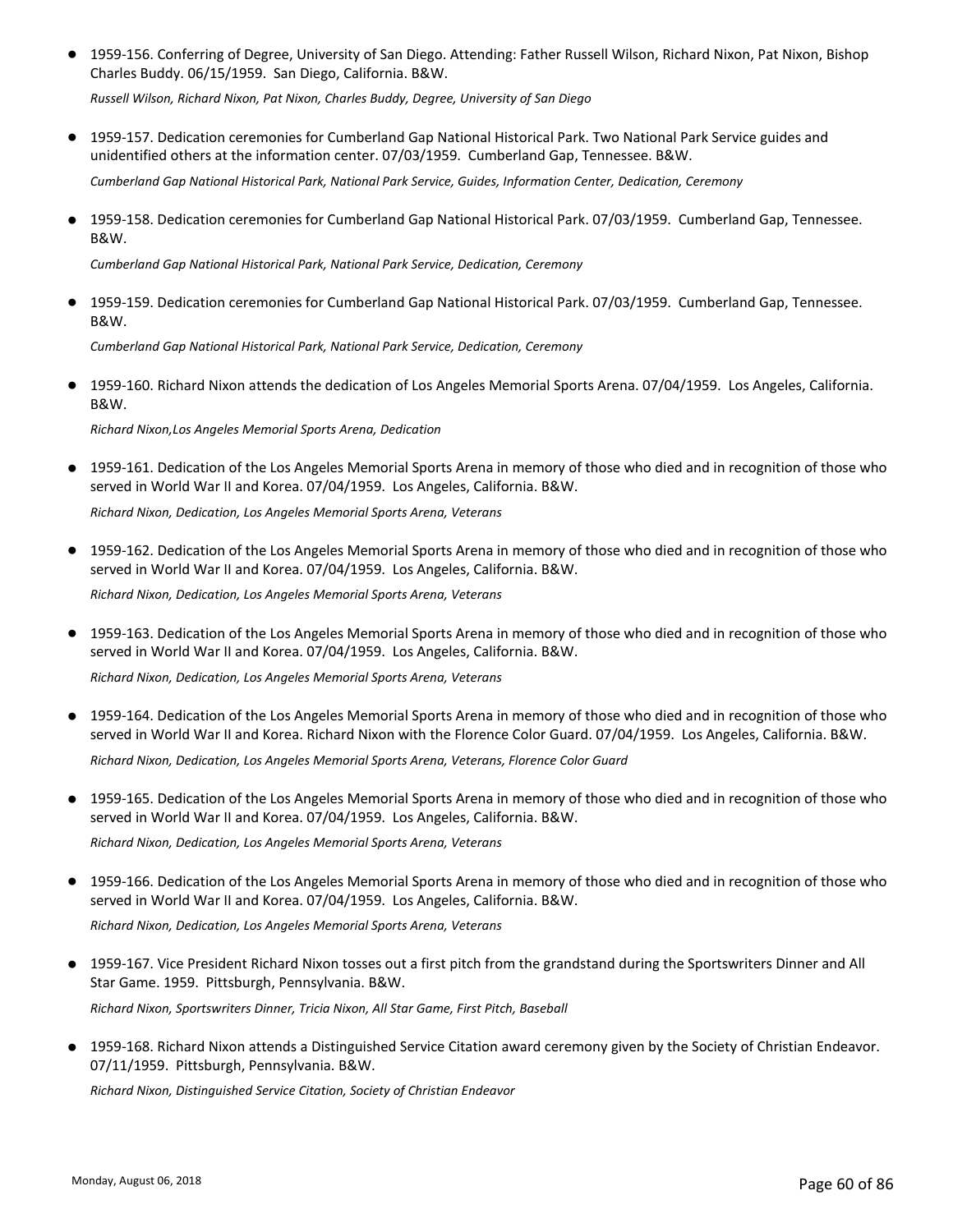- 1959-169. Vice President Richard Nixon with a 4-H group on the steps of the Capitol with crane and scaffolding visible. 08/11/1959. Washington, D. C.. B&W. *Richard Nixon, 4-H, 12th Regional 4-H Camp, Howard University*
- 1959-170. Vice President Richard Nixon greets 4-H members. 08/11/1959. Washington, D. C.. B&W. *Richard Nixon, 4-H, 12th Regional 4-H Camp, Howard University*
- 1959-171. Vice President Richard Nixon speaks with 4-H members. 08/11/1959. Washington, D. C.. B&W. *Richard Nixon, 4-H, 12th Regional 4-H Camp, Howard University*
- 1959-172. Detective 1/C Robert Mount, Captain Jacob J. Harris, Vice President Richard Nixon, Lieutenant John Fitzsimmons, and Chief George Newman. 08/13/1959. Spring Lake, New Jersey. B&W.

*Robert Mount, Jacob Harris, Richard Nixon, John Fitzsimmons, George Newman*

● 1959-173. Dedication of new law school buildings at the University of Chicago. Portrait of Edward H. Levi, Dean of the University of Chicago Law School. 10/05/1959. Chicago, Illinois. B&W.

*Edward Levi, University of Chicago, Law School, Portrait, Dedication*

- 1959-174. Dedication of new Law School Center at the University of Chicago. 10/05/1959. Chicago, Illinois. B&W. *University of Chicago, Law School, Dedication, Law School Center*
- 1959-175. Unidentified man and Vice President Richard Nixon on Charles A. Halleck Day. 10/06/1959. Rochester, Indiana. B&W.

*Richard Nixon, Charles A. Halleck Day*

● 1959-176. Unidentified man and Vice President Richard Nixon on Charles A. Halleck Day. 10/06/1959. Rochester, Indiana. B&W.

*Richard Nixon, Charles A. Halleck Day*

- 1959-177. Vice President Richard Nixon in an automobile on Charles A. Halleck Day. 10/06/1959. Rochester, Indiana. B&W. *Richard Nixon, Charles A. Halleck Day, Automobile*
- 1959-178. Vice President Richard Nixon with unidentified men on Charles A. Halleck Day. 10/06/1959. Rochester, Indiana. B&W.

*Richard Nixon, Charles A. Halleck Day, Automobile*

● 1959-179. Rochester locals on Charles A. Halleck Day. 10/06/1959. Rochester, Indiana. B&W.

*Charles A. Halleck Day*

1959-181. Richard Nixon with golfing partners Fred Antkies, Barbara McIntire, Richard Nixon, and Jack Drown. 1959. Palm Beach, Florida. B&W. ●

*Fred Antkies, Barbara McIntire, Richard Nixon, Jack Drown*

1959-182. Vice President Richard Nixon with unidentified boy and others during a vacation with the Drown family. ● 10/15/1959. Palm Beach, Florida. B&W.

*Richard Nixon, Vacation, Drown Family*

1959-183. Pat Nixon, Richard Nixon, Alexander Hardy (Vice President of National Airlines), and unidentified others during a vacation with the Drown family. 10/15/1959. Palm Beach, Florida. B&W.  $\bullet$ 

*Pat Nixon, Richard Nixon, Alexander Hardy, Drown Family*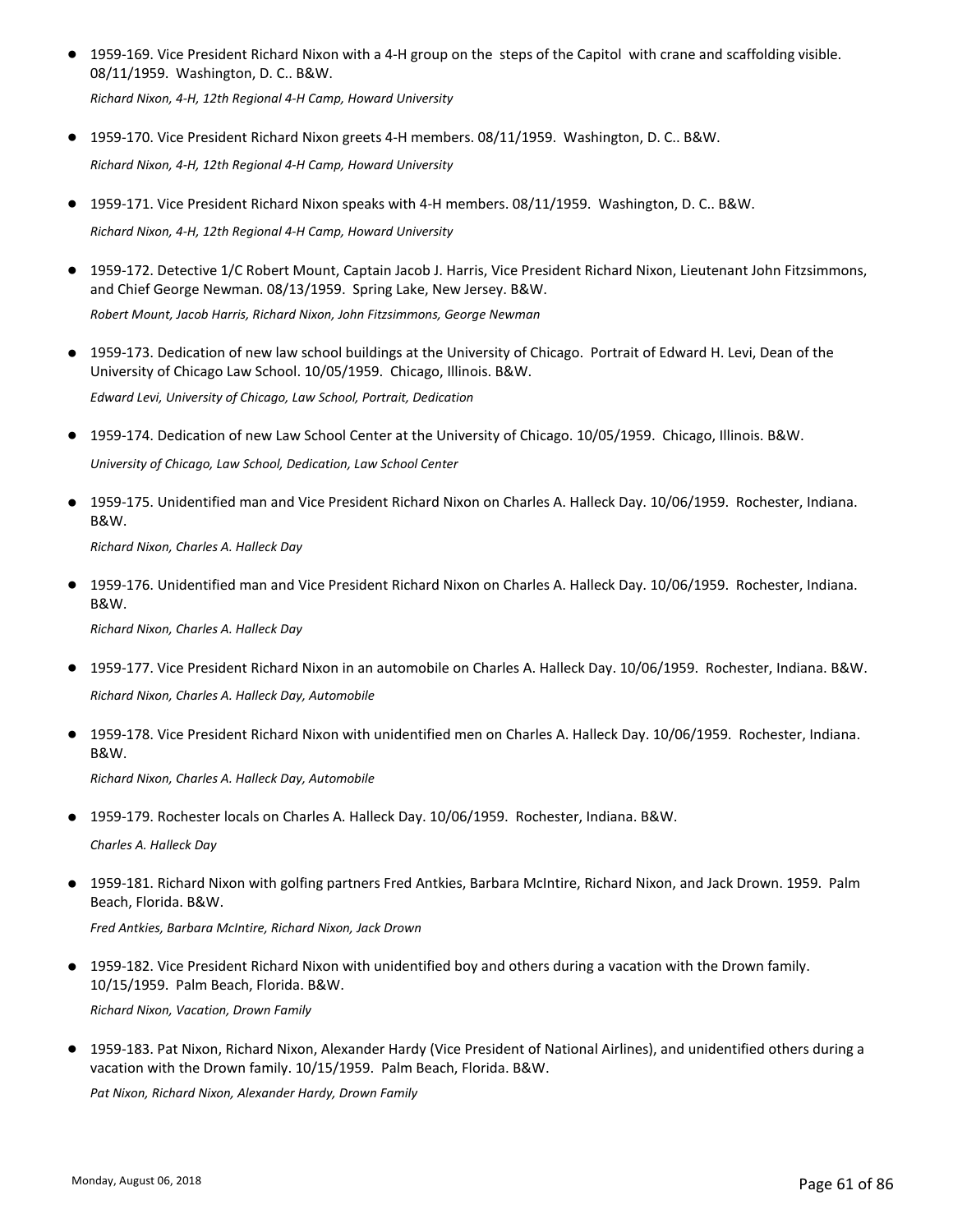● 1959-184. John McDermott (Miami Herald), Tom Ingliss (Miami Herald), Tilford, Vice President Richard Nixon, Jim Massey (Palm Beach Post Times), and others during a vacation with the Drown family. 10/15/1959. Palm Beach, Florida. B&W.

*John McDermott, Tom Ingliss, Tilford, Richard Nixon, Jim Massey, Drown Family, Vacation*

● 1959-185. Richard Nixon and James D. Tilford III, and others during a vacation with the Drown family. 10/15/1959. Palm Beach, Florida. B&W.

*Richard Nixon, James D. Tilford III, Drown Family, Vacation*

● 1959-186. Richard Nixon and Pat Nixon on vacation with the Drown family. 10/15/1959. Palm Beach, Florida. B&W.

*Pat Nixon, Richard Nixon, Vacation, Drown Family*

- 1959-187. Crowd at airport during the Nixon family vacation with the Drown family. 10/15/1959. Palm Beach, Florida. B&W. *Nixon Family, Drown Family, Vacation, Airport*
- 1959-188. Vice President Nixon plays piano accompaniment while movie actor and comedian Jack Benny plays his violin at the Press Club Ball. Jack Benny was an honored guest. 11/21/1959. [Washington, D. C.]. B&W.

*Richard Nixon, Piano, Jack Benny, Press Club Ball, Violin*

● 1959-189. Vice President Nixon and Jack Benny attend the Press Club Ball. Jack Benny was an honored guest. 11/21/1959. [Washington, D. C.]. B&W.

*Richard Nixon, Jack Benny, Press Club Ball*

● 1959-190. Richard Nixon examines decorations by Yung Shik Cho (Korean "Li'l Tiger" newsboy). Also present: Kwang Kon Kim and Dr. George Fox Mott. 12/03/1959. Washington, D. C.. B&W.

*Yung Shik Cho, Kwang Kon Kim, Richard Nixon, George Fox Mott, Richard Nixon, Decorations*

● 1959-191. Making Vice President Nixon a "Big Tiger." Present: Kwang Kon Kim, Yung Shik Cho, Vice President Richard Nixon, Dr. George Fox Mott (member of Board of Directors of American-Korean Foundation), and General Gailey in the background. 12/03/1959. Washington, D. C.. B&W.

*Richard Nixon, Big Tiger, Kwang Kon Kim, Yung Shik Cho, George Fox Mott, American-Korean Foundation, General Gailey*

● 1959-192. Richard Nixon examines decorations by Yung Shik Cho (Korean "Li'l Tiger" newsboy). Also present: Kwang Kon Kim and Dr. George Fox Mott. 12/03/1959. Washington, D. C.. B&W.

*Yung Shik Cho, Kwang Kon Kim, Richard Nixon, George Fox Mott, Richard Nixon, Decorations*

● 1959-193. Presentation of letter to be taken to the American People by the top two Little Tigers, Little Tiger Kwang Kon Kim #172 and Little Tiger Yung Shik Cho #37. Attending: President Syngman Rhee and Col. A. E. MacCormick. 11/19/1959. Korea. B&W.

*Little Tiger, Kwang Kon Kim, Syngman Rhee, A. E. MacCormick, Yung Shik Cho*

● 1959-20. Examination of book, Advise and Consent, authored by Allen Drury. 1958. . B&W.

*John F. Kennedy, Richard Nixon, Advise and Consent, Book, Allen Drury*

- 1959-201. Richard Nixon and Pat Nixon appearance Florida. 1959. Florida. B&W. *Pat Nixon, Richard Nixon*
- 1959-202. Richard Nixon and Pat Nixon appearance Florida. 1959. Florida. B&W. *Pat Nixon, Richard Nixon*
- 1959-203. New York Life Model Development. 1959. Moscow, Russia, Soviet Union. B&W. *Trip to Russia, Model Development, New York*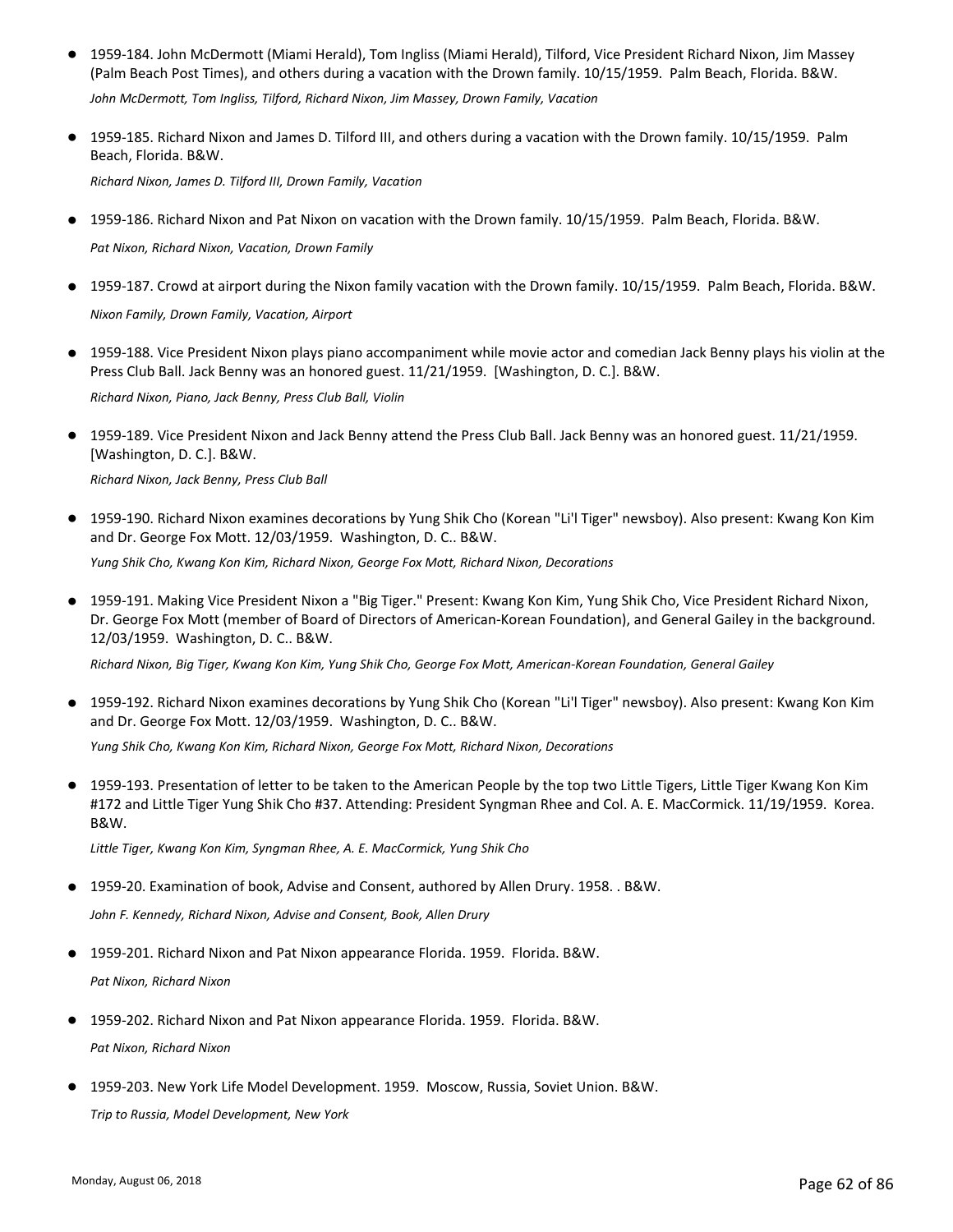- 1959-204. Elizabeth, Wanda, and Leon Sliwinski during Richard Nixon's trip to Warsaw. 09/03/1959. Warsaw, Poland. B&W. *Elizabeth, Wanda, Leon Sliwinski, Trip to Poland*
- 1959-205. Nina Khrushchev (wife of Premier Kruschev), Pat Nixon, and two unidentified wives of Soviet officials. 1959. Soviet Union (Russia). 2.

*Nina Khruschev, Pat Nixon, Wives, Trip to Russia*

- 1959-206. Pat Nixon in Russia. 1959. Soviet Union (Russia). B&W. *Pat Nixon, Trip to Russia*
- 1959-207. Pat Nixon in Russia. 1959. Soviet Union (Russia). B&W. *Pat Nixon, Trip to Russia*
- 1959-208. Pat Nixon in Russia. 1959. Soviet Union (Russia). B&W. *Pat Nixon, Trip to Russia*
- 1959-209. Arcade piers for south Loggia erected to arch spring line during the extension of the East Front. 10/28/1959. Washington, D. C.. B&W. *Superstructure, Capitol, Arcade, Piers, Loggia, Extension, East Front*
- 1959-21. Unidentified military and civilian crowd. 1959. . B&W. *Air field, Crowd, Military*
- 1959-210. View showing metal pans for floor slabs on the Principal Level in place, east of the Statuary Hall section during the extension of the East Front. 10/30/1959. Washington, D. C.. B&W. *Superstructure, Capitol, Arcade, Piers, Loggia, Extension, East Front, Floor Slabs Statuary Hall*
- 1959-211. Removal of the East Senate Wing steps near completion of the Senate Subway Terminal. 11/02/1959. Washington, D. C.. B&W.

*East Senate Wing, Removal, Capitol, Senate Subway, Terminal*

- 1959-212. Sandblasting work on the cast iron base of the Statue of Freedom from a swinging scaffolding during Capitol Dome repairs. 10/28/1959. Washington, D. C.. B&W. *Statue of Freedom, Capitol Dome, Capitol, Repairs*
- 1959-213. Chipping paint from the side of the Dome during Capitol Dome repairs. 10/28/1959. Washington, D. C.. B&W. *Paint, Chipping, Dome, Capitol, Repairs*
- 1959-214. Replacing one broken eight-sided 3/4" thick Dome window during Capitol Dome repairs. 10/28/1959. Washington, D. C.. B&W.

*Capitol Dome, Repairs, Replacement, Windows*

- 1959-215. Extension of U.S. Capitol. 08/18/1959. Washington, D.C.. B&W. *Extension, Capitol*
- 1959-216. unidentified man welding during the extension of U. S. Capitol. 09/03/1959. Washington, D. C.. B&W. *Extension, Capitol, Welding*
- 1959-217. unidentified man's hands welding during the extension of U. S. Capitol. 08/18/1959. Washington, D. C.. B&W. *Extension, Capitol, Welding, Hands*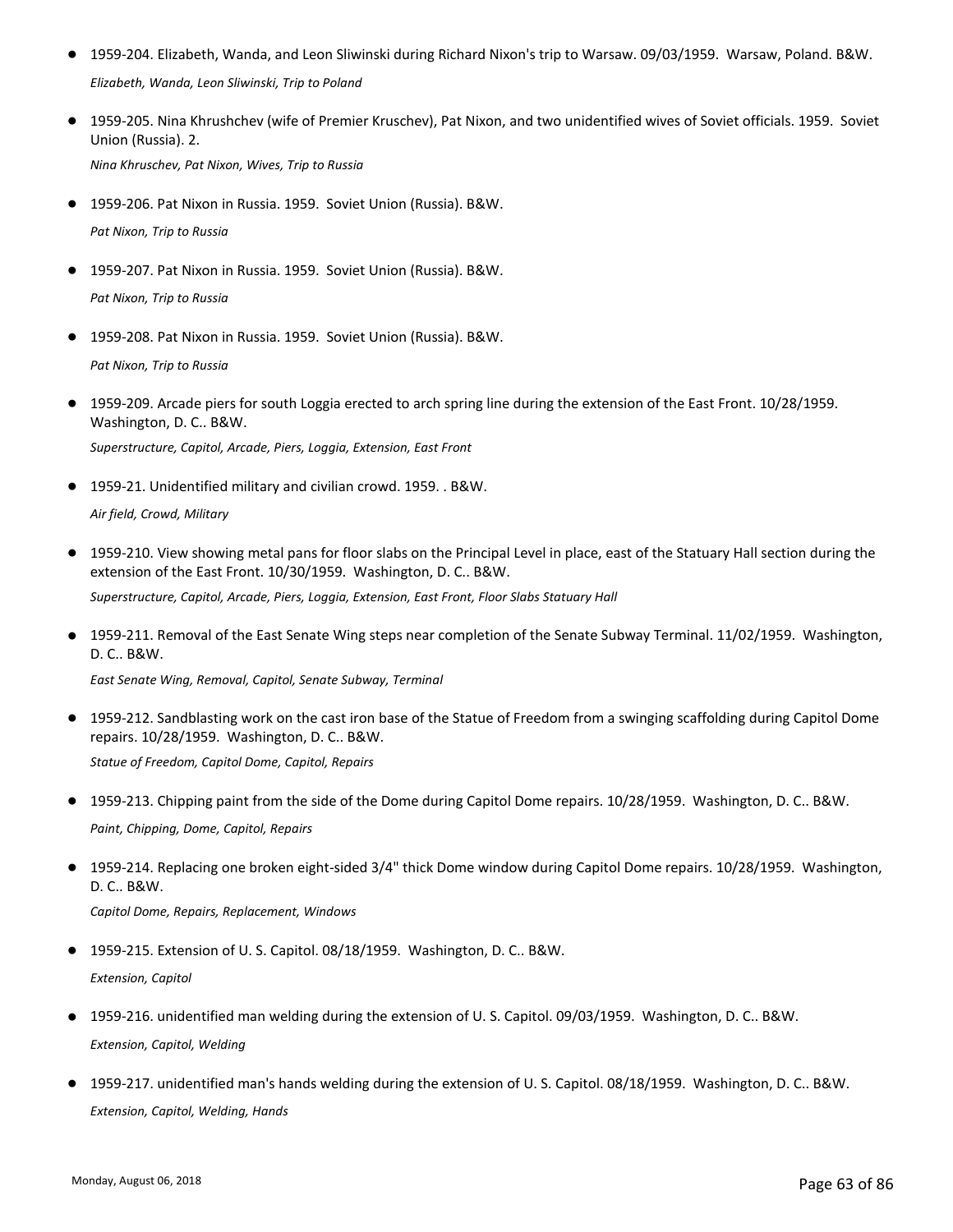● 1959-218. Unidentified man with pliers and three men in background during extension of U.S. Capitol. 08/18/1959. Washington, D. C.. B&W.

*Extension, Capitol, Pliers*

- 1959-219. Unidentified man with cornerstone during the extension of U. S. Capitol. 08/18/1959. Washington, D. C.. B&W. *Extension, Capitol, Cornerstone*
- 1959-22. Unidentified military and civilian crowd. 1959. . B&W.

*Air field, Crowd, Military*

● 1959-220. Legs of unidentified man during the extension of U.S. Capitol. Showing foundation for cornerstone. 09/03/1959. Washington, D. C.. B&W.

*Extension, Capitol, Cornerstone*

● 1959-221. Unidentified officials putting down cornerstone, crowd in background during the extension of U.S. Capitol. 09/03/1959. Washington, D. C.. B&W.

*Extension, Capitol, Cornerstone*

● 1959-222. Unidentified officials lowering down cornerstone, crowd in background during the extension of U.S. Capitol. 09/03/1959. Washington, D. C.. B&W.

*Extension, Capitol, Cornerstone*

● 1959-223. Unidentified men placing plastic over cornerstone during the extension of U.S. Capitol. 09/03/1959. Washington, D. C.. B&W.

*Extension, Capitol, Cornerstone*

● 1959-224. Unidentified men cementing cornerstone during the extension of U.S. Capitol. 09/03/1959. Washington, D.C.. B&W.

*Extension, Capitol, Cornerstone*

● 1959-225. Unidentified man lowering cornerstone on to cement during the extension of U.S. Capitol. 09/03/1959. Washington, D. C.. B&W.

*Extension, Capitol, Cornerstone*

● 1959-226. Three unidentified officials pounding in stake into cornerstone during the extension of U.S. Capitol. 09/03/1959. Washington, D. C.. B&W.

*Extension, Capitol, Cornerstone, Stake*

● 1959-227. Cranes and construction site during the extension of U. S. Capitol. 09/03/1959. Washington, D. C.. B&W.

*Extension, Capitol, Cornerstone, Cranes*

- 1959-228. Dedication cermony during the extension of U. S. Capitol. 07/04/1959. Washington, D. C.. B&W. *Extension, Capitol, Dedication*
- 1959-229. Construction site for the extension of U. S. Capitol during a dedication cermony. 07/04/1959. Washington, D. C.. B&W.

*Extension, Capitol, Dedication*

● 1959-23. Unidentified military and civilian crowd. 1959. . B&W.

*Air field, Crowd, Military*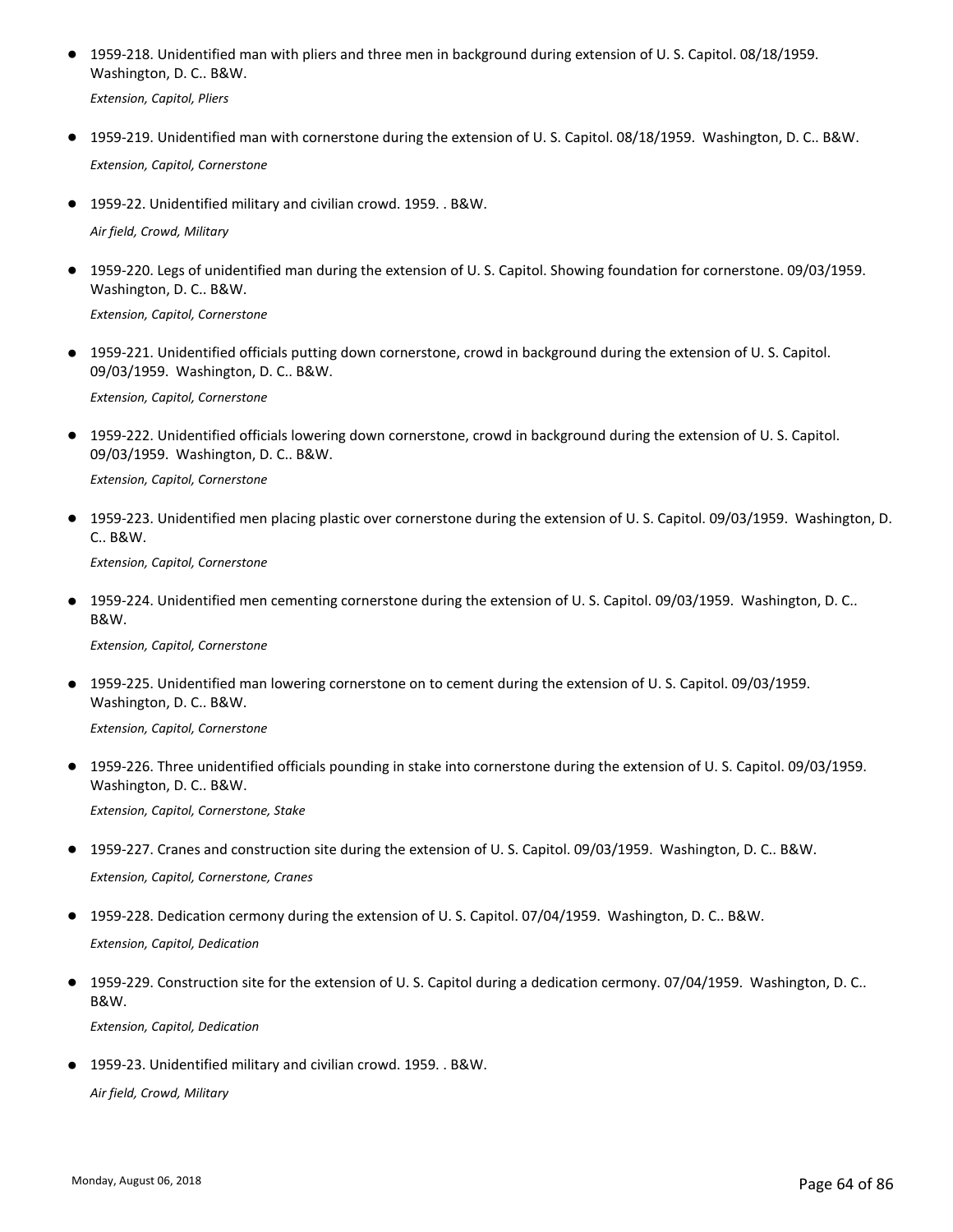● 1959-230. President Dwight D. Eisenhower gives a speech during the extension of U. S. Capitol at a dedication cermony. Attending: Senator Everett Dirksen (R-IL), Second from Right. 07/04/1959. Washington, D. C.. B&W.

*Extension, Capitol, Dedication, Everett Dirksen, Dwight Eisenhower, Speech*

● 1959-231. Dwight D. Eisenhower walks up stairs to a podium at a dedication of the extension of U. S. Capitol Attending: Senator Everett Dirksen (R-IL)(?). 07/04/1959. Washington, D. C.. B&W.

*Extension, Capitol, Dedication, Everett Dirksen, Dwight Eisenhower*

- 1959-232. Dwight D. Eisenhower walks up stairs to a podium at a dedication of the extension of U. S. Capitol Attending: Senator Everett Dirksen (R-IL), unidentified Chaplain (speaking). 07/04/1959. Washington, D. C.. B&W. *Extension, Capitol, Dedication, Everett Dirksen, Dwight Eisenhower, Chaplain*
- 1959-233. Construction of platform during the extension of U. S. Capitol. 07/04/1959. Washington, D. C.. B&W. *Extension, Capitol, Dedication*
- 1959-234. Dedication ceremony for the extension of U. S. Capitol. 07/04/1959. Washington, D. C.. B&W. *Extension, Capitol, Dedication*
- 1959-235. Crowd gathered in front of speakers stand during a dedication ceremony for the extension of U.S. Capitol. 07/04/1959. Washington, D. C.. B&W.

*Extension, Capitol, Dedication*

● 1959-236. Crowd gathered in front of speakers stand during a dedication ceremony for the extension of U.S. Capitol. 07/04/1959. Washington, D. C.. B&W.

*Extension, Capitol, Dedication*

● 1959-237. Unidentified men, including four in top hats and tails, attend a dedication ceremony for the extension of U.S. Capitol. 07/04/1959. Washington, D. C.. B&W.

*Extension, Capitol, Dedication, Cornerstone*

● 1959-238. Unidentified men, including four in top hats and tails, attend a dedication ceremony for the extension of U.S. Capitol. 07/04/1959. Washington, D. C.. B&W.

*Extension, Capitol, Dedication, Cornerstone*

- 1959-239. A crowd attends a dedication ceremony for the extension of U. S. Capitol. 07/04/1959. Washington, D. C.. B&W. *Extension, Capitol, Dedication*
- 1959-240. Construction of platform during the extension of U. S. Capitol. 07/04/1959. Washington, D. C.. B&W. *Extension, Capitol, Dedication*
- 1959-241. Rear view of platform for ceremony dedicating the extension of U. S. Capitol. 07/04/1959. Washington, D. C.. B&W. *Extension, Capitol, Dedication*
- 1959-242. Unidentified men, including four in top hats and tails, attend a dedication ceremony for the extension of U.S. Capitol. Cornerstone about to be lowered. 07/04/1959. Washington, D. C.. B&W. *Extension, Capitol, Dedication, Cornerstone*
- 1959-243. Three rows of unidentified dignitaries in top hats and tails and a chaplain attend a dedication ceremony for the extension of U. S. Capitol. 07/04/1959. Washington, D. C.. B&W.

*Extension, Capitol, Dedication*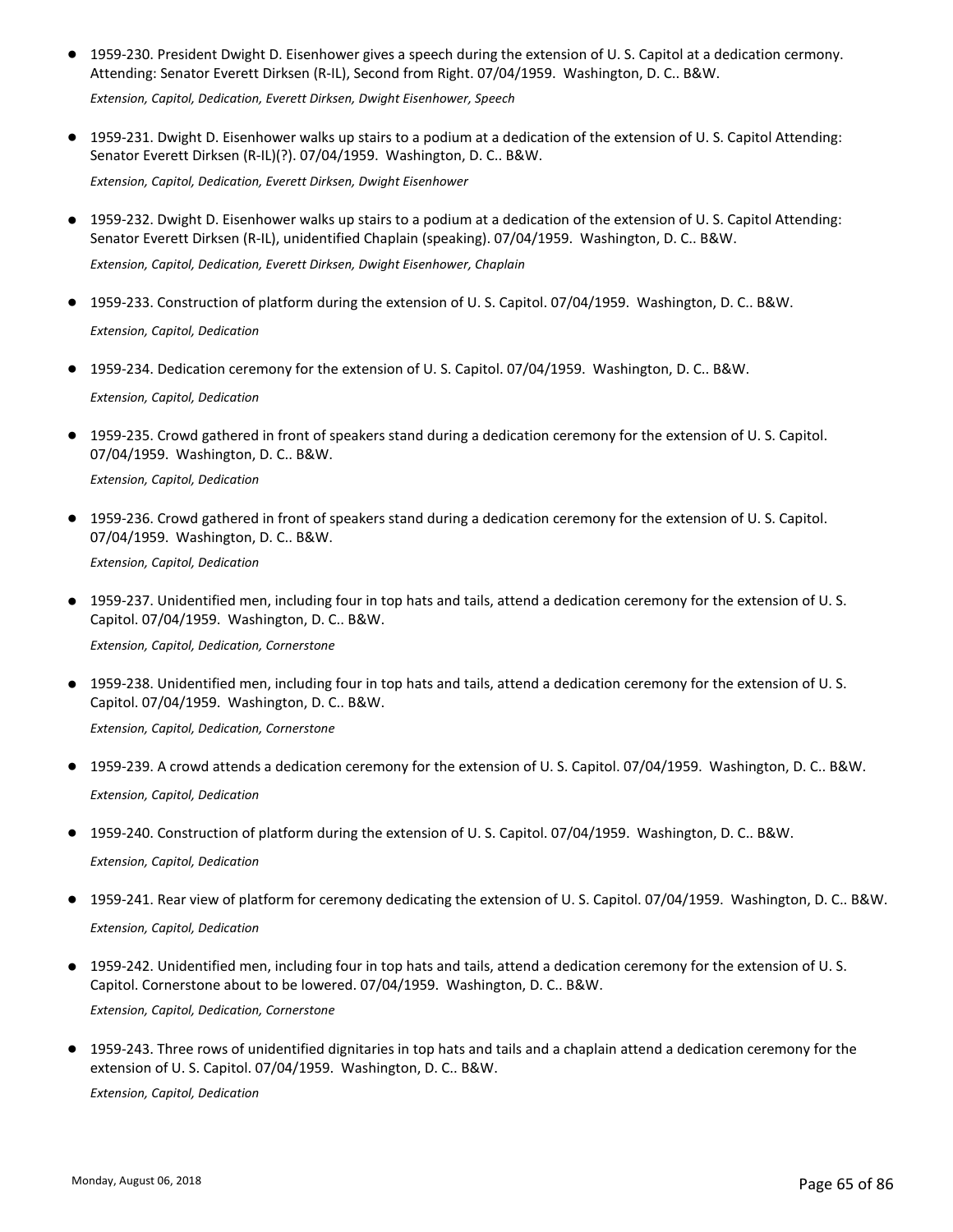● 1959-244. Two dignitaries attend a dedication ceremony for the extension of U.S. Capitol. 07/04/1959. Washington, D.C.. B&W.

*Extension, Capitol, Dedication*

● 1959-245. An official speaks during a dedication ceremony for the extension of U.S. Capitol. 07/04/1959. Washington, D.C.. B&W.

*Extension, Capitol, Dedication*

● 1959-246. President Dwight D. Eisenhower places cement onto the cornerstone during a dedication ceremony for the extension of U. S. Capitol. 07/04/1959. Washington, D. C.. B&W.

*Extension, Capitol, Dedication, Dwight Eisenhower, Everett Dirksen*

● 1959-247. President Dwight D. Eisenhower an another man releases(?) a cornerstone during a dedication ceremony for the extension of U. S. Capitol. 07/04/1959. Washington, D. C.. B&W.

*Extension, Capitol, Dedication, Dwight Eisenhower, Everett Dirksen*

● 1959-248. An official speaks during a dedication ceremony for the extension of U.S. Capitol. 07/04/1959. Washington, D.C.. B&W.

*Extension, Capitol, Dedication, Dwight Eisenhower, Everett Dirksen*

● 1959-249. Men lower a cornerstone during a dedication ceremony for the extension of U.S. Capitol. 07/04/1959. Washington, D. C.. B&W.

*Extension, Capitol, Dedication, Cornerstone*

- 1959-250. Unidentified dignitaries stand around the cornerstone during a dedication ceremony for the extension of U.S. Capitol. 07/04/1959. Washington, D. C.. B&W. *Extension, Capitol, Dedication, Cornerstone, Everett Dirksen*
- 1959-251. Portrait of Herbert Klein. 1959. . B&W.

*Herbert G. Klein, Portrait*

- 1959-252. Presentation of awards to national 4-H Club winners in leadership and citizenship programs. Present: Loren Youngclaus (Citizenship winner), Edward Foss Wilson, and Charles Youngclaus (Leadership). 1959. Chicago, Illinois. B&W. *Loren Youngclaus, Edward Foss Wilson, Charles Youngclaus, 38th National 4-H Club Congress, 4-H Club*
- 1959-253. Republican dinner with Herbert Klein, Congressman Quie (MN), and others. 1959. . B&W.

*Herbert Klein, Quie (MN), Republican dinner*

● 1959-254. Ampex Video exhibition with Nikita Kruschev andRichard Nixon attending. 1959. Moscow, Russia, Soviet Union. B&W.

*Ampex Video, Exhibition, Nikita Kruschev, Richard Nixon*

1959-255. Ampex Video exhibition(?) with Nikita Kruschev andRichard Nixon attending. 1959. Moscow, Russia, Soviet Union(?). B&W. ●

*Ampex Video, Exhibition, Nikita Kruschev, Richard Nixon*

- 1959-29. Portrait of Richard Nixon. 1959. . B&W. *Richard Nixon, Portrait*
- 1959-30. Portrait of Richard Nixon. 1959. . B&W. *Richard Nixon, Portrait*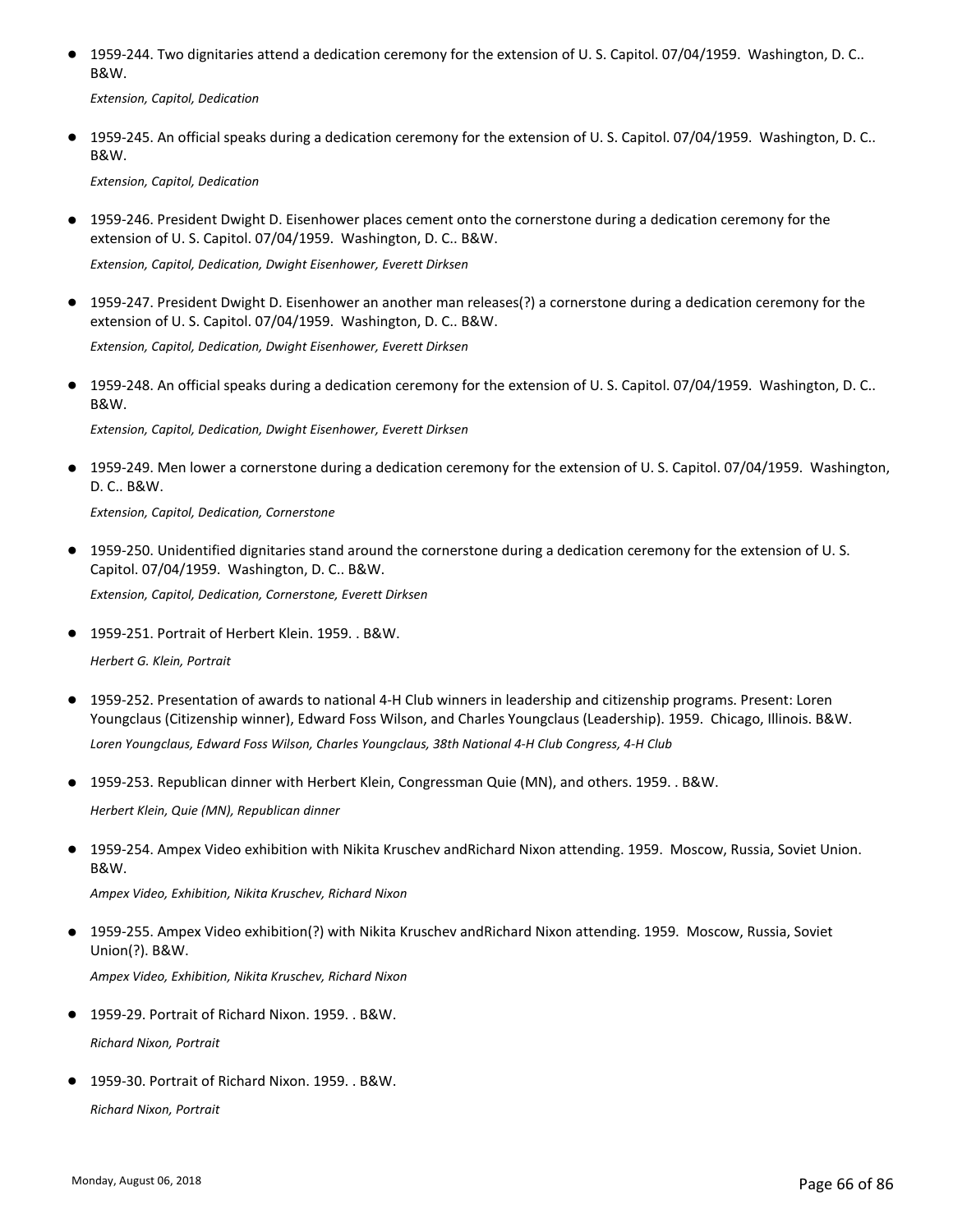- 1959-31. Portrait of Richard Nixon. 1959. . B&W. *Richard Nixon, Portrait*
- 1959-32. Congressman Gerald Ford [Second from Right] and others attend the dedication of Frank J. McMahon Park. 1959. Village of Lowell, Michigan. B&W.

*Gerald Ford, Dedication, Frank J. McMahon Park*

● 1959-33. Congressman Gerald Ford [Second from Right] and others attend the dedication of Frank J. McMahon Park. 1959. Village of Lowell, Michigan. B&W.

*Gerald Ford, Dedication, Frank J. McMahon Park*

● 1959-34. Vice President Richard Nixon and actress Zsa Zsa Gabor. 1959. . B&W.

*Richard Nixon, Zsa Zsa Gabor*

- 1959-35. Reunion of Fact-Finding Committee. [L to R?]: John Hewett Garland, Rocky Nelson, Vice President Richard Nixon [Center], Boyd Gibbons, and Earl Adams. 11/02/1959. Arcadia, California. B&W. *Fact-Finding Committee, Reuinion, John Hewett Garland, Rocky Nelson, Richard Nixon, Boyd Gibbons, Earl Adams*
- 1959-36. Drawing of Richard Nixon and Art Linkletter by Goode. 1959. . B&W. Source: Goode *Drawing, Richard Nixon, Art Linkletter*
- 1959-39. Vice President Richard Nixon and unidentified others. 1959. . B&W. *Richard Nixon*
- 1959-41. Vice President Richard Nixon and Christian Herter. 1959. . B&W. *Richard Nixon, Christian Herter*
- 1959-42. Vice President Richard Nixon and Congressman Charles Hoeven (Iowa). 04/30/1959. Washington, D. C.. B&W. *Richard Nixon, Charles Hoeven*
- 1959-48. Vice President Richard Nixon and unidentified man. 1959. . B&W. *Richard Nixon*
- 1959-49. Unidentified man and Vice President Richard Nixon. 1959. . B&W. *Richard Nixon*
- 1959-50. Unidentified man and Vice President Richard Nixon. 1959. . B&W. *Richard Nixon*
- 1959-51. Vice President Richard Nixon attends a baseball game. 07/06/1959. Pittsburgh, Pennsylvania. B&W. *Richard Nixon, Baseball, Game*
- 1959-52. Vice President Richard Nixon and daughter Tricia Nixon attend a baseball game. 07/06/1959. Pittsburgh, Pennsylvania. B&W. *Richard Nixon, Baseball, Game, Tricia Nixon*
- 1959-53. Bust of Richard Nixon by the artist Robert S. Wallace. 1959. . B&W. Source: Robert S. Wallace *Bust, Richard Nixon, Robert Wallace*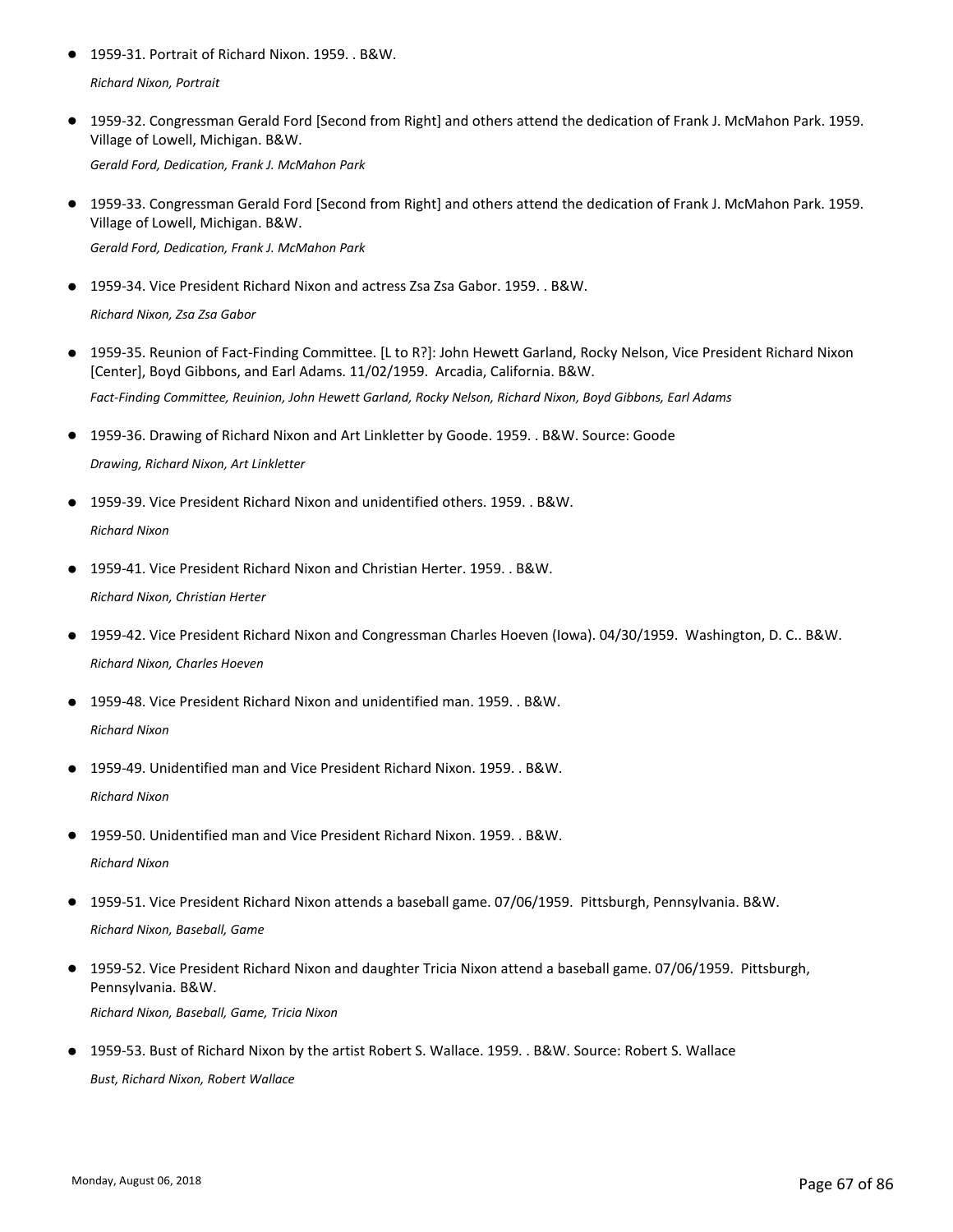- 1959-54. Bust of Richard Nixon by the artist Robert S. Wallace. 1959. . B&W. *Bust, Richard Nixon, Robert Wallace*
- 1959-55. Bust of Richard Nixon by the artist Robert S. Wallace. 1959. . B&W. *Bust, Richard Nixon, Robert Wallace*
- 1959-56. Drive to receive Governor Nelson Rockefeller of NY's presidential nomination. Attending: Robert W. Smith (Public Relations Director, Californians for Rockefeller), Charles Lewsadder, (L.A. County Director), Arthur Robinson (Finance Committee Chairman). 03/25/1959. Los Angeles, California. B&W.

*Robert Smith, Californians for Rockefeller, Charles Lewsadder, Arthur Robinson, Nelson Rockefeller, Presidential, Nomination*

- 1959-57. Portrait of Herbert G. Klein. 1959. . B&W. *Herbert Klein, Portrait*
- 1959-59. McKelder gives a speech to Jewish Theological Seminary of America. 1959. . B&W. *McKelder, Speech, Jewish Theological Seminary of America*
- 1959-60. Richard Nixon visits the National Press Club. 11/21/1959. Washington, D. C.. B&W. *Richard Nixon, National Press Club*
- 1959-61. Vice President Nixon plays piano accompaniment while movie actor and comedian Jack Benny plays his violin, during Richard Nixon's visit to National Press Club. 11/21/1959. Washington, D. C.. B&W. ●  *Jack Benny, Richard Nixon*
- 1959-62. Vice President Nixon plays piano accompaniment while movie actor and comedian Jack Benny plays his violin, during Richard Nixon's visit to National Press Club. 11/21/1959. Washington, D. C.. B&W.  *Jack Benny, Richard Nixon*
- 1959-63. Vice President Nixon plays piano accompaniment while movie actor and comedian Jack Benny plays his violin, during Richard Nixon's visit to National Press Club. 11/21/1959. Washington, D. C.. B&W.  $\bullet$ *William Lawrence, Jack Benny, Richard Nixon*
- 1959-64. Richard Nixon visits the National Press Club. 11/21/1959. Washington, D. C.. B&W. *Pat Nixon, William Lawrence, Richard Nixon, National Press Club*
- 1959-65. Richard Nixon visits the National Press Club. 11/21/1959. Washington, D. C.. B&W. *Pat Nixon, William Lawrence, Richard Nixon, National Press Club*
- 1959-66. Richard Nixon makes a speech. 1959. . B&W. *Richard Nixon, Speech*
- 1959-67. Richard Nixon gives a speech. 1959. . B&W. *Pat Nixon, Richard Nixon*
- 1959-68. Richard Nixon gives a speech. 1959. . B&W. *Richard Nixon, Speech*
- 1959-69. Congressman Halleck, Vice President Richard Nixon, and Congressman Melvin Laird. 1959. . B&W. *Halleck, Richard Nixon, Melvin Laird*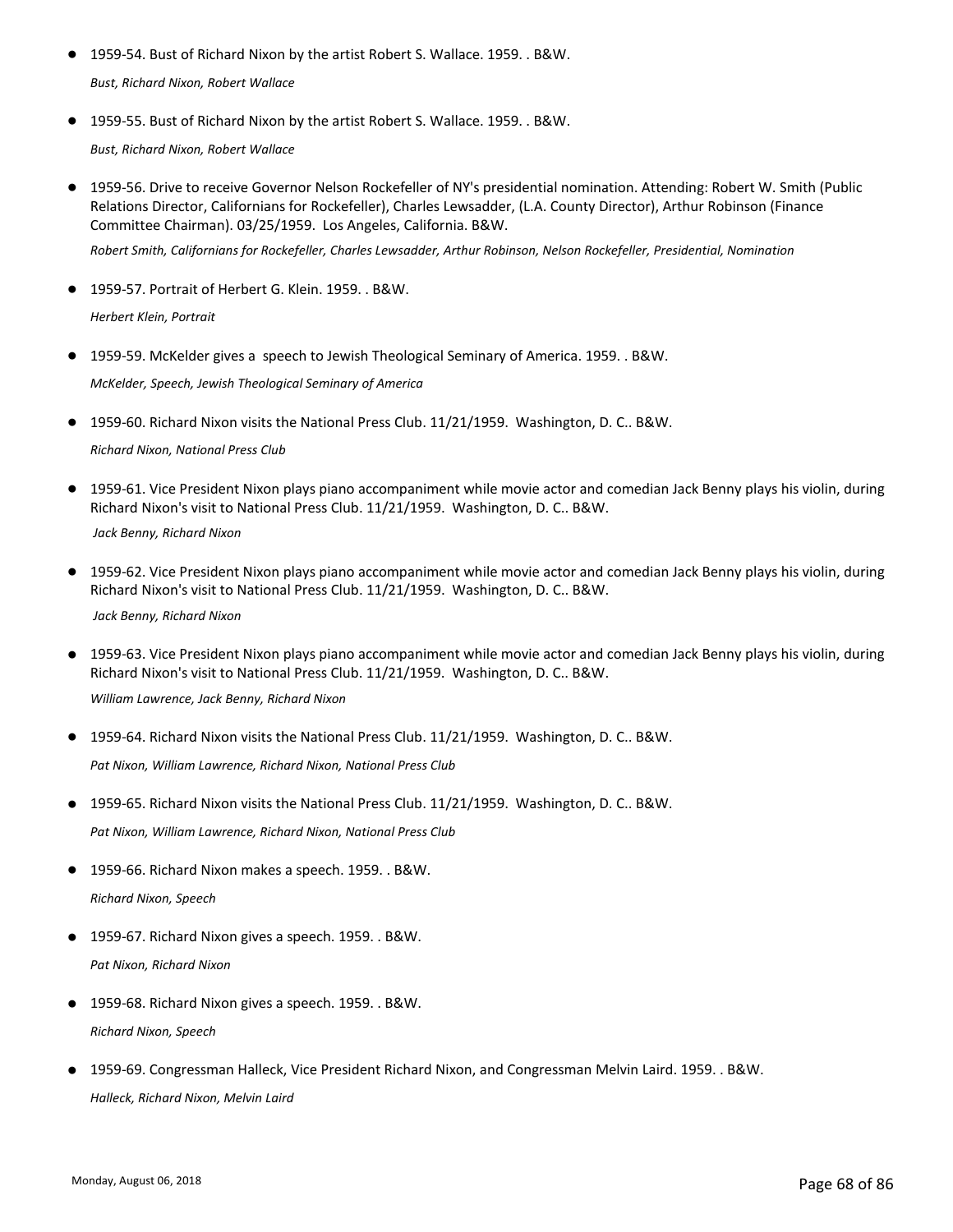- 1959-70. Lions Club fund raiser [Cracker Jack Day] with Richard Nixon attending. 1959. . B&W.  *Lions Club, Richard Nixon, Fund Raiser, Cracker Jack Day*
- 1959-71. Donation of books to the Richard Nixon Library in Hong Kong. 1959. Hong Kong. B&W. *Snowpine Liu, Norman Barnes, K. S. Tang, Edith Wong, Nixon Library*
- 1959-81. Photograph of a painting of Vice President Richard Nixon. 1959. . B&W. Source: Louis Lupas *Richard Nixon, Portrait, Painting*
- 1959-82. Photograph of a painting of Vice President Richard Nixon. 1959. . B&W. Source: Louis Lupas *Richard Nixon, Portrait, Painting*
- 1959-83. Photograph of a painting of Vice President Richard Nixon. 1959. . B&W. Source: Louis Lupas *Richard Nixon, Portrait, Painting*
- 1959-84. Photograph of a painting of Vice President Richard Nixon. 1959. . B&W. Source: Louis Lupas *Richard Nixon, Portrait, Painting*
- 1959-85. Presentation of a painting of Vice President Nixon by the artist, Louis Lupas, to Richard Nixon 1959. . B&W. Source: Louis Lupas *Richard Nixon, Portrait, Painting*
- 1959-86. International Air and Space Exposition at the Los Angeles Sports Arena and Concourse. 1959. Los Angeles, California. B&W. *International Air and Space Exposition, Los Angeles Sports Arena and Concourse*

● 1959-87. International Air and Space Exposition. 1959. Los Angeles, California. B&W. *Robert E. Hesse, International Air and Space Exposition*

● 1959-88. International Air and Space Exposition. 1959. Los Angeles, California. B&W. *Charles H. McLaughlin Sr.*

1959-89. Meals for Millions campaign with Shri Pratap Singh Kairon (Chief Minister of Punjab) and others present. 06/15/1959. India. B&W. ●

*Meals for Millions Foundation, Campaign, Shri Pratap Singh Kairon*

● 1959-90. Meals for Millions campaign. 06/15/1959. India. B&W.

*Meals for Millions Foundation, Campaign*

- 1959-91. Meeting of West Bengal Food Advisory Board in Calcutta. Present: Dr. V. Subrahmanyan (standing), P. C. Sen (who presided), K. N. Das Gupta, Mr. K. P. Mukherjee (each at the main table), and others. 04/13/1959. Calcutta, India. B&W. *West Bengal Food Advisory Board, Meeting, V. Subrahmanyan, P. C. Sen, K. N. Das Gupta, K. P. Mukherjee*
- 1959-92. U. S. Small Industries exhibit with Miss. Naidu (Governor of West Bengal, in front of exhibit), Fred H. Hafner (behind exhibit), and others attending. 03/15/1959. Calcutta. B&W.

*Naidu, Fred H. Hafner, U. S. Small Industries, Exhibit, Meals for Millions Foundation*

● 1959-93. Meeting to discuss Meals for Millions project in Delhi. Attending: Lt. General Choudry, K. Raghuramiah, V. Balu, V. K. Krishna Menon, Dr. P. S. Deshmukh, and Sardar Surjit Singh Majithia. 03/12/1959. Dehli, India. B&W.

*Lt. General Choudry, K. Raghuramiah, V. Balu, V. K. Krishna Menon, P. S. Deshmukh, Sardar Surjit Singh Majithia, Meals for Millions Foundation*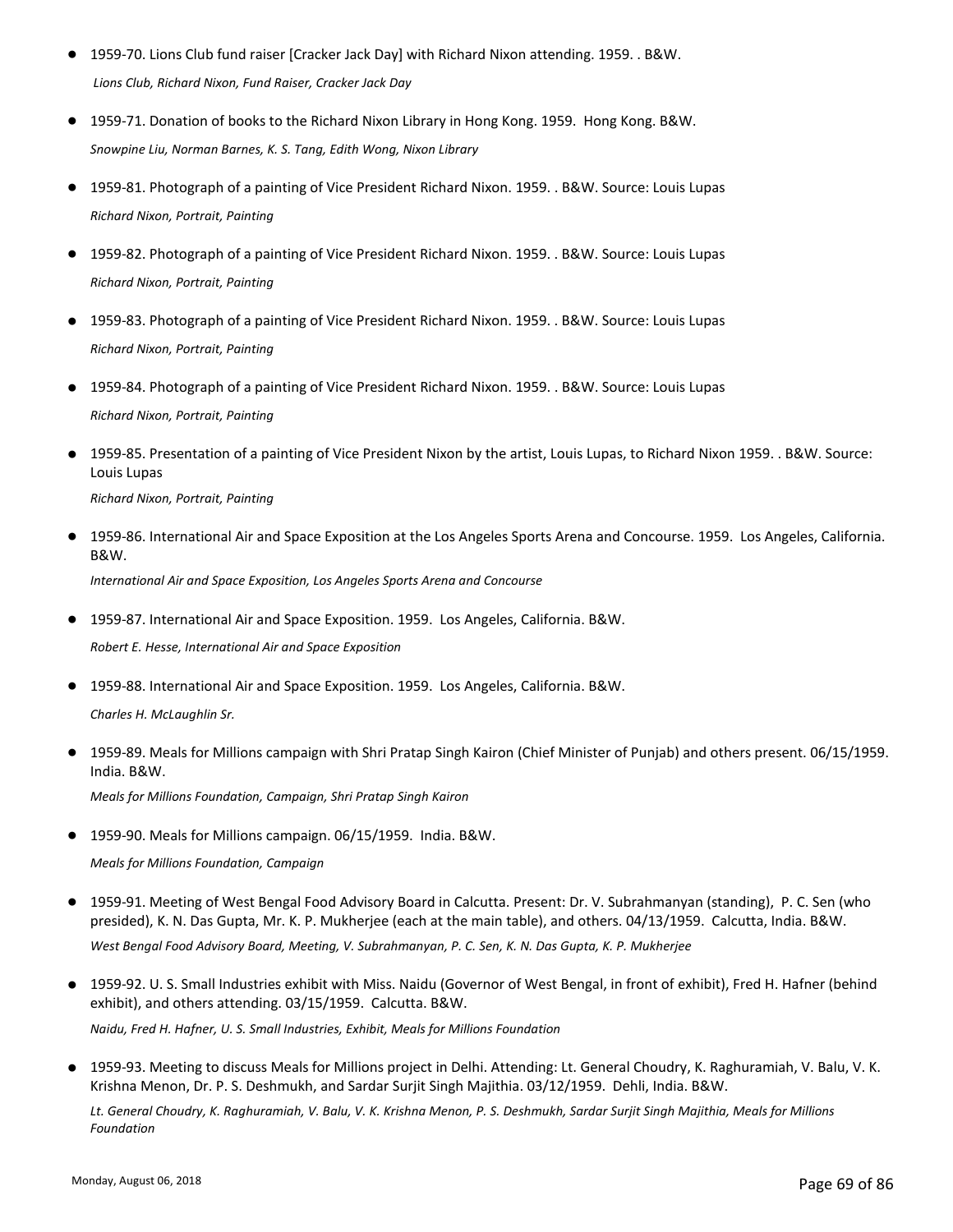- 1959-98. Mrs. Mitchell, her son Jim, and Richard Nixon. 1959. . B&W. *Mitchell, Jim, Richard Nixon*
- 1959-N-1. University of San Diego Hall of Science plaque dedicated by Richard Nixon (honorary degree). 06/15/1959. San Diego, California. B&W.

*University of San Diego, Hall of Science Plaque, Honorary degree, Richard Nixon*

● 1960-100. Officer Frank Dave, Vice President Richard Nixon, and others during the opening of the Winter Olympics. 02/18/1960. Squaw Valley, California. B&W.

*Frank Dave, Richard Nixon, Winter Olympics, Opening*

● 1960-101. Officer Frank Dave, Vice President Richard Nixon, and Squaw Valley staff during the opening of the Winter Olympics. 02/18/1960. Squaw Valley, California. B&W.

*Frank Dave, Richard Nixon, Winter Olympics, Opening*

● 1960-102. Richard Nixon attends the opening session of President's Conference on Occupational Safety. 03/01/1960. Washington, D. C.. B&W.

*Richard Nixon, Conference on Occupational Safety*

● 1960-103. Richard Nixon makes an address during the opening session of President's Conference on Occupational Safety. 03/01/1960. Washington, D. C.. B&W.

*Richard Nixon, Conference on Occupational Safety*

● 1960-104. Richard Nixon attends the opening session of President's Conference on Occupational Safety. 03/01/1960. Washington, D. C.. B&W.

*Richard Nixon, Conference on Occupational Safety*

● 1960-105. Richard Nixon and other officials attend the opening session of President's Conference on Occupational Safety. 03/01/1960. Washington, D. C.. B&W.

*Richard Nixon, Conference on Occupational Safety, Military Band*

● 1960-107. Richard Nixon and Lyndon B. Johnson attend the 3rd Annual AMVETS Silver Helmet Awards luncheon. 03/12/1960. Washington, D. C.. B&W.

*Richard Nixon, Lyndon B. Johnson, AMVETS, Silver Helmet Awards, Luncheon*

● 1960-108. Richard Nixon and three unidentified men attend the 3rd Annual AMVETS Silver Helmet Awards luncheon. 03/12/1960. Washington, D. C.. B&W.

*Richard Nixon, AMVETS, Silver Helmet Awards, Luncheon*

● 1960-109. Richard Nixon and Lyndon B. Johnson attend the 3rd Annual AMVETS Silver Helmet Awards luncheon. 03/12/1960. Washington, D. C.. B&W.

*Richard Nixon, AMVETS, Silver Helmet Awards, Luncheon, Lyndon B. Johnson*

● 1960-110. Richard Nixon and Lyndon B. Johnson attend the 3rd Annual AMVETS Silver Helmet Awards luncheon. 03/12/1960. Washington, D. C.. B&W. *Richard Nixon, AMVETS, Silver Helmet Awards, Luncheon, Lyndon B. Johnson*

● 1960-111. Richard Nixon and Lyndon B. Johnson attend the 3rd Annual AMVETS Silver Helmet Awards luncheon. 03/12/1960. Washington, D. C.. B&W.

*Richard Nixon, AMVETS, Silver Helmet Awards, Luncheon, Lyndon B. Johnson*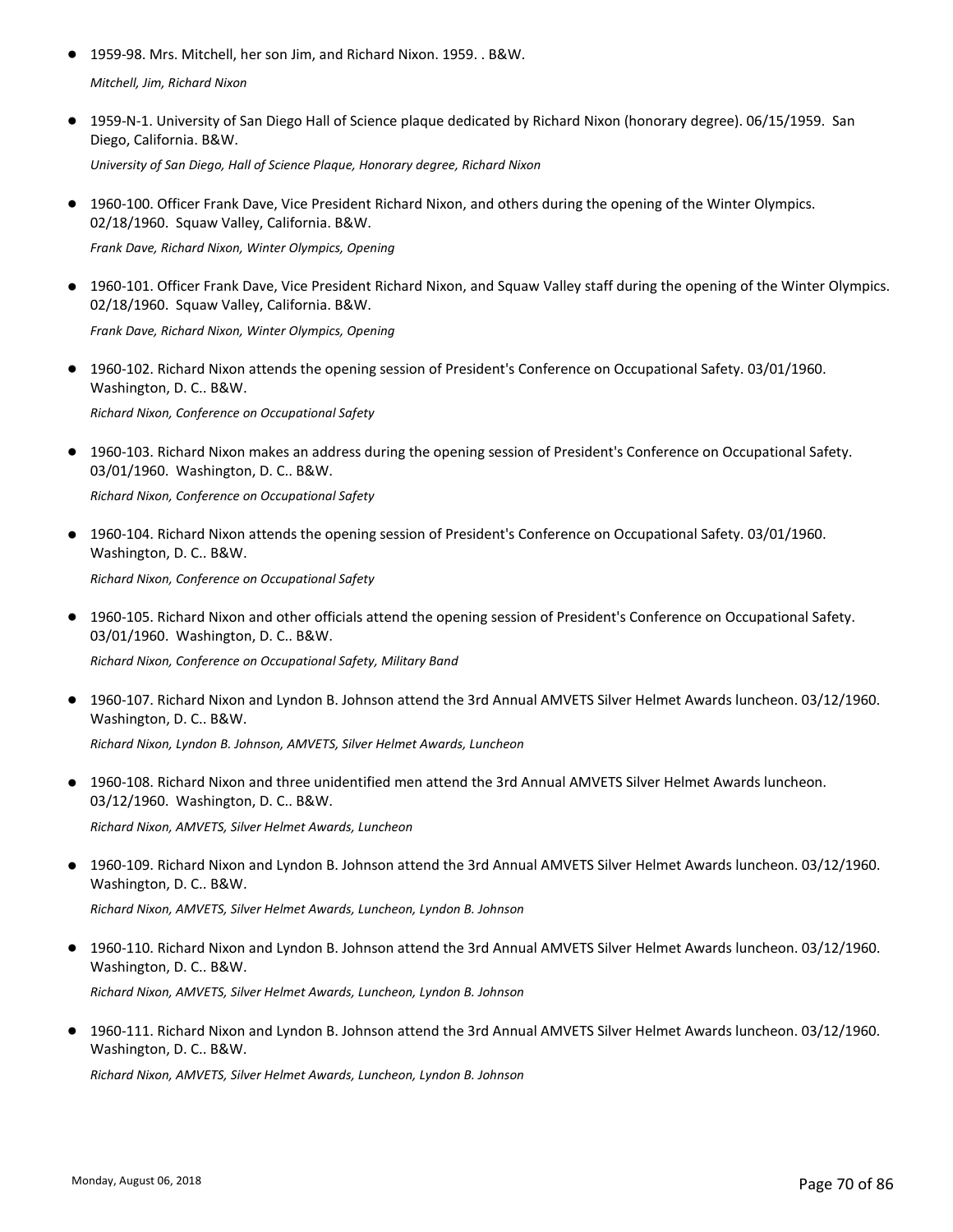● 1960-112. Unidentified person reads to children during the Westinghouse Broadcasting Company Reading Out Loud program. 03/12/1960. . B&W.

*Westinghouse Broadcasting Company, Reading Out Loud, Program, Books*

● 1960-113. Former First Lady Eleanor Roosevelt reads to an unidentified young girl during the Westinghouse Broadcasting Co. Reading Out Loud program. 03/12/1960. . B&W.

*Westinghouse Broadcasting Company, Reading Out Loud, Program. Eleanor Roosevelt, Books*

● 1960-114. Actor Jose Ferrer reads to a group of unidentified children and an unidentified woman as part of the Westinghouse Broadcasting Company's Reading Out Loud program. 03/12/1960. . B&W.

*Jose Ferrer, Westinghouse Broadcasting Company, Reading Out Loud, Program, Children, Books*

● 1960-115. Senator John F. Kennedy participates in the Westinghouse Broadcasting Company's Reading Out Loud program. 03/12/1960. . B&W.

*John F. Kennedy, Westinghouse Broadcasting Company, Reading Out Loud, Program, Books*

● 1960-116. Unidentified man participates in the Westinghouse Broadcasting Company's Reading Out Loud program. 03/12/1960. . B&W.

*Westinghouse Broadcasting Company, Reading Out Loud, Program, Books*

● 1960-117. Unidentified woman reads to children as part of the Westinghouse Broadcasting Company's Reading Out Loud program. 03/12/1960. . B&W.

*Westinghouse Broadcasting Company, Reading Out Loud, Program, Books*

1960-118. Unidentified person reads to children as part of the Westinghouse Broadcasting Company's Reading Out Loud ● program. 03/12/1960. . B&W.

*Westinghouse Broadcasting Company, Reading Out Loud, Program, Books*

1960-119. Unidentified woman reads to children as part of the Westinghouse Broadcasting Company's Reading Out Loud ● program. 03/12/1960. . B&W.

*Westinghouse Broadcasting Company, Reading Out Loud, Program, Books*

● 1960-120. Baseball player Jackie Robinson reads to children as part of the Westinghouse Broadcasting Company's Reading Out Loud program. 03/12/1960. . B&W.

*Westinghouse Broadcasting Company, Reading Out Loud, Program, Books, Jackie Robinson*

● 1960-121. Actor Richard Boone reads to a boy as part of the Westinghouse Broadcasting Company's Reading Out Loud program. 03/12/1960. . B&W.

*Westinghouse Broadcasting Company, Reading Out Loud, Program, Books, Richard Boone*

- 1960-122. Philip Wilkie and Richard Nixon attend the Small College Conference ("The Small College in the 60s") hosted by the Council for the Advancement of Small Colleges. 05/16/1960. Washington, D. C.. B&W. *Philip Wilkie, Richard Nixon, Small College Conference, Council for the Advancement of Small Colleges, The Small College in the 60s*
- 1960-123. ("The Small College in the 60s") conference hosted by the Council for the Advancement of Small Colleges. Pres. Dewey F. Barich (Detroit Inst. of Techn.), Mr. Anglemayer(Who's Who in America rep), William S. Beinecke (Sperry and Hutchinson Company), Nixon 05/16/1960. Washington, D. C.. B&W.

*Dewey Barich, Detroit Institute of Technology, Anglemayer, Who's Who in America, William S. Beinecke, Sperry and Hutchinson Company, Richard Nixon, The Small College in the 60s, Council for the Advancement of Small Colleges*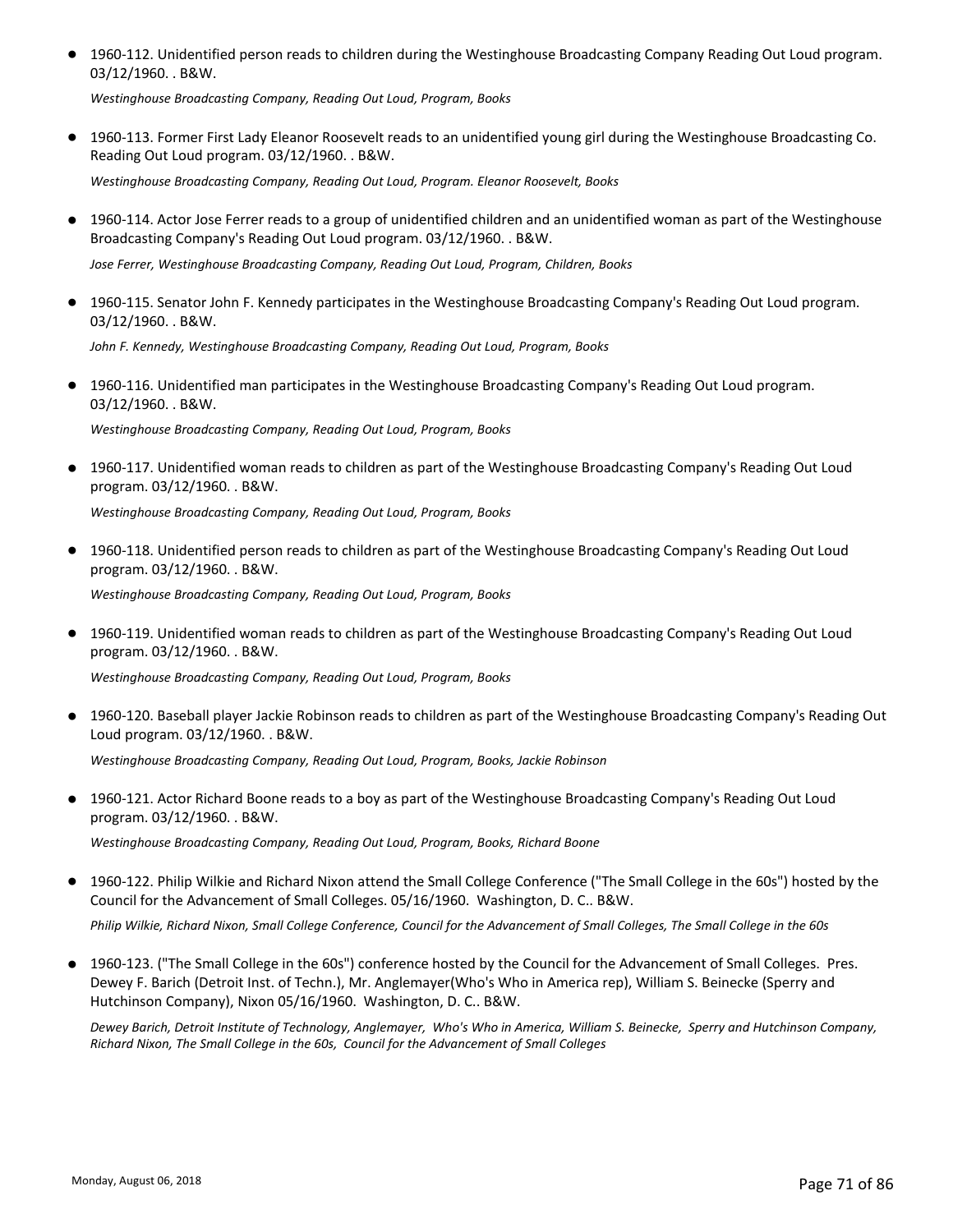● 1960-124. ("The Small College in the 60s") conference hosted by the Council for the Advancement of Small Colleges. Attending: Dr. S. A. Watson (President of William Penn College, Oskaloosa, Iowa), Vice President Richard Nixon. 05/16/1960. Washington, D. C.. B&W.

*Richard Nixon, The Small College in the 60s, Council for the Advancement of Small Colleges, S. A. Watson*

● 1960-148. A model of St. Louis, Missouri. 1960. . B&W.

*Jefferson Expansion Memorial, St. Louis*

● 1960-149. Governor John Reed of Maine, Pat Nixon, Richard Nixon participate in the 200th Anniversary of Cumberland County. 08/13/1960. Portland , Maine. B&W.

*John Reed, Pat Nixon, Richard Nixon, 200th Anniversary, Cumberland County*

● 1960-150. An unidentified pilot, Pat Nixon, Richard Nixon participate in the 200th Anniversary of Cumberland County. 08/13/1960. Portland , Maine. B&W.

*John Reed, Pat Nixon, Richard Nixon, 200th Anniversary, Cumberland County, Pilot*

● 1960-153. Meet the Press transcript. 09/11/1960. Washington, D. C.. B&W.

*Richard Nixon, Meet the Press, Transcript*

1960-154. Two unidentified men and Vice President Richard Nixon. Meet the Press transcript. 09/11/1960. Washington, D. C.. B&W. ●

*Richard Nixon, Meet the Press, Transcript*

● 1960-155. Two unidentified men and Vice President Richard Nixon. Meet the Press transcript. 09/11/1960. Washington, D. C.. B&W.

*Richard Nixon, Meet the Press, Transcript*

1960-156. Unidentified men and Vice President Richard Nixon. Meet the Press transcript. 09/11/1960. Washington, D. C.. B&W.  $\bullet$ 

*Richard Nixon, Meet the Press, Transcript*

1960-157. Unidentified men and Vice President Richard Nixon. Meet the Press transcript. 09/11/1960. Washington, D. C.. B&W.  $\bullet$ 

*Richard Nixon, Meet the Press, Transcript*

1960-158. Unidentified man and Vice President Richard Nixon. Meet the Press transcript. 09/11/1960. Washington, D. C.. B&W. ●

*Richard Nixon, Meet the Press, Transcript*

1960-159. Unidentified man and Vice President Richard Nixon. Meet the Press transcript. 09/11/1960. Washington, D. C.. B&W.  $\bullet$ 

*Richard Nixon, Meet the Press, Transcript*

- 1960-160. Mr. Wilson, Mr. Kaplow, Mr. Reston, Mr. Spink(?), Mr. Brooks, and Vice President Richard Nixon. Meet the Press transcript. 09/11/1960. Washington, D. C.. B&W. ● *Richard Nixon, Meet the Press, Transcript, Wilson, Kaplow, Reston, Sprink Brooks*
- 1960-161. Richard Nixon makes a speech at a rally in Sunnyvale, California. 1960. [San Fancisco?] Sunnyvale, California. B&W. *Richard Nixon, Speech*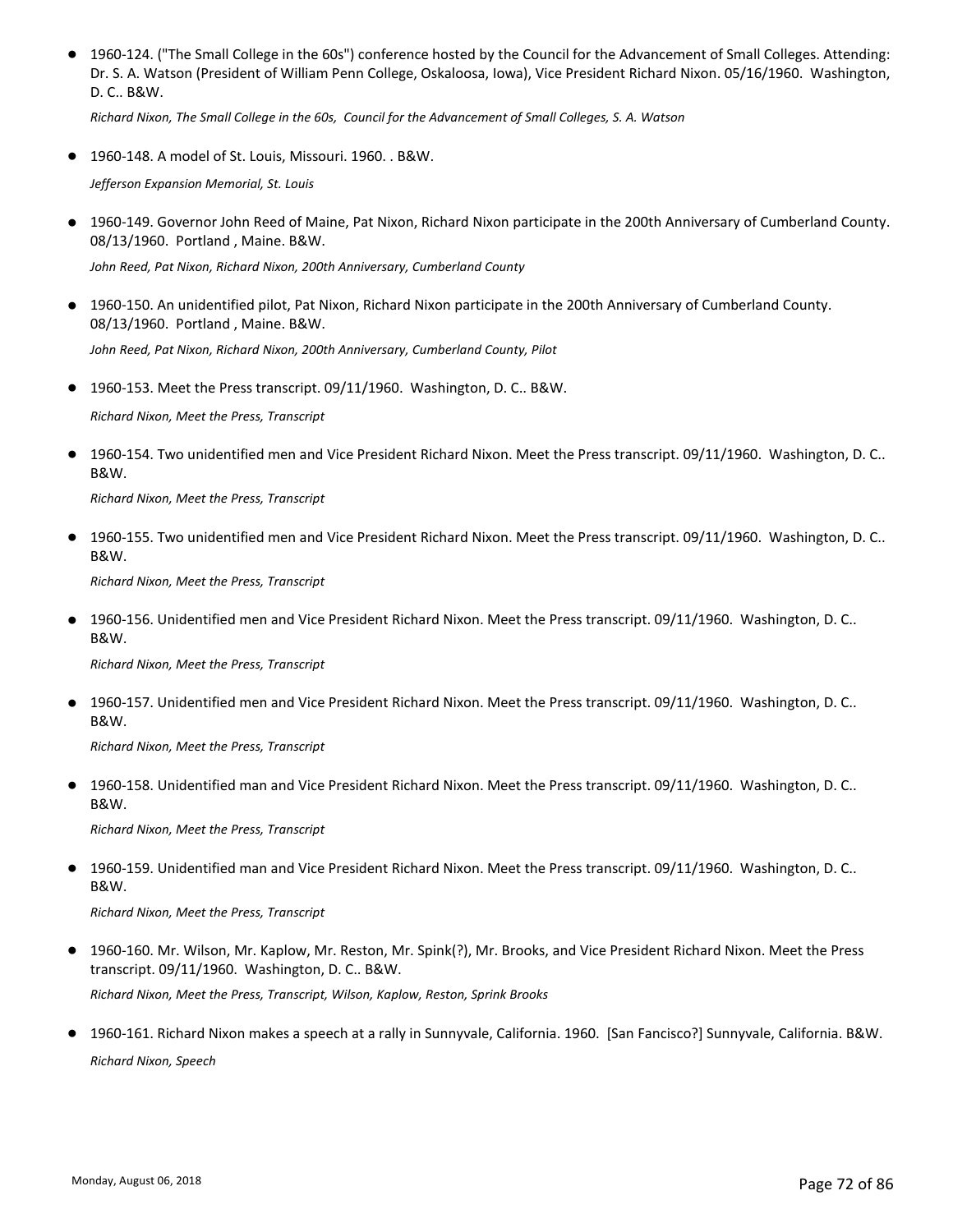● 1960-162. A float bearing photos of Nixon and Lodge with names of other Republican candidates in the Missouri Centennial parade. 1960. St. James, Missouri. B&W.

*unidentified girls on float and local crowd*

● 1960-163. Dwight D. Eisenhower participates in the National Plowing Contest in Sioux Falls. 09/23/1960. Sioux Falls, South Dakota. B&W.

*Dwight D. Eisenhower, National Plowing Contest, South Dakota State College*

● 1960-164. Vice President Richard Nixon shakes hands with little person "Mace" Bugen as Mrs. Nixon (Far Right) looks on. 06/30/1960. . B&W.

*Richard Nixon, Little Person, Mace Bugen*

- 1960-165. Governor Robert B. Meyner of New Jersey shakes hands with little person "Mace" Bugen. 11/05/1957. . B&W. *Robert Meyner, Little Person, Mace Bugen*
- 1960-168. An elderly man looks on as young girl shakes the hand of Vice President Richard Nixon. 1960. . B&W. *Richard Nixon, 1960 Campaign*
- 1960-169. Four unidentified men and one unidentified woman. 1960. . B&W.
- 1960-171. Mr. & Mrs. Chamberlain receive a telegram from Vice President Richard Nixon congratulating them on their 55th wedding anniversary. 06/07/1960. . B&W.

*Chamberlain, Telegram, Wedding Anniversary, Richard Nixon*

● 1960-172. Young people and adults under a campaign banner reading: "Experienced Leadership: Nixon-Lodge." Some are holding bumper stickers which state: "Nixon: A man for a man's job." 09/17/1960. Modesto, California. B&W.

*Youth, Banners, Bumper stickers*

● 1960-173. Group shot of young people and adults wearing Nixon campaign paraphernalia. 09/17/1960. Modesto, California. B&W.

*Youth, 1960 Campaign*

● 1960-174. Vice President Richard Nixon and J. J. Connell take part in an inspection of bomb shelter equipment. 06/11/1955. . B&W.

*Richard Nixon, J. J. Connell, Inspection, Bomb Shelter, Equipment*

● 1960-175. Vice President Richard Nixon at a Nevada campaign rally. 1960. [Reno,] Nevada. B&W.

*Richard Nixon, Rally 1960 Campaign*

1960-182. Richard Nixon, Pat Nixon, Tricia Nixon, and Julie attend the Nixon National Republican Convention. 1960. Chicago, Illinois. B&W. ●

*Richard Nixon, Pat Nixon, Tricia Nixon, Julie Nixon, National Republican Convention*

● 1960-183. Portrait of Ricard and Pat Nixon. 1960. . B&W.

*Pat Nixon, Richard Nixon, Portrait*

- 1960-184. Richard Nixon stands at end of train car during a whistle-stop tour. 1960. . B&W. *Pat Nixon, Richard Nixon, 1960 Campaign, Whistle-stop, Tour*
- 1960-185. Portrait of Pat Nixon. 1960. Washington, D. C.. B&W.

*Pat Nixon, Portrait*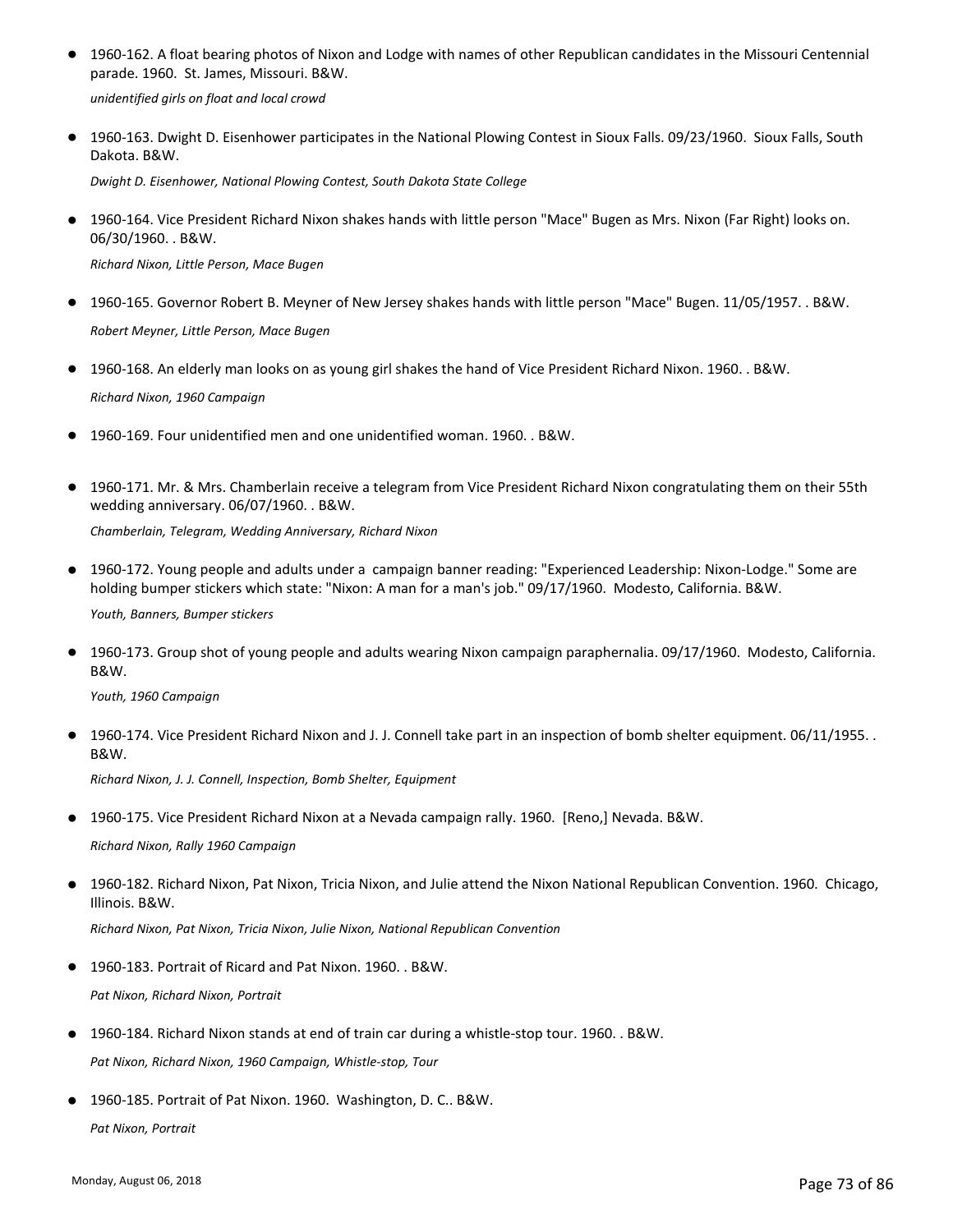- 1960-186. Portrait of Pat Nixon. 1960. Washington, D. C.. 2. *Pat Nixon, Portrait*
- 1960-187. Richard Nixon, Pat Nixon, and Mrs. And Mr. Henry Cabot Lodge attend the National Republican Convention. 1960. Chicago, Illinois. B&W. *Richard Nixon, Pat Nixon, Henry Cabot Lodge, National Republican Convention*
- 1960-188. Convention Hall filled with people at the National Republican Convention. 1960. Chicago, Illinois. B&W. *Convention Hall, National Republican Convention, 1960 Campaign*
- 1960-26. John Albert Davis and his great granddaughter at the polls during the 1960 presidential election. 1960. . B&W. *John Albert Davis, Great grand-daughter, 1960 Campaign, Voting, Polls*
- 1960-27. Young boy and Air Force Colonel shake hands with woman in background. 1960. . B&W. *Boy, Air Force, Colonel, Handshake*
- 1960-28. Richard Nixon and Dwight Eisenhower. 1960. . B&W. *Richard Nixon, Dwight Eisenhower*
- 1960-29. Unidentified young woman with five elf statues. 1960. . B&W. *Woman, Elves, Elf*
- 1960-30. Movie actor and comedian Jimmy Durante wears a fedora hat and sits at a small chair desk, shown in inset. circa late 1950s. . B&W.

*Jimmy Durante, Hat, Chair, Desk*

- 1960-31. Supporters at a campaign rally for Vice President Richard Nixon at an airport. 1960. Quincy?. B&W. *Supporters, Airport, Rally, 1960 Campaign*
- 1960-32. Portrait Peter Flanagan. 1960. . B&W. *Peter M. Flanagan, Portrait*
- 1960-33. Paul Watkins, Frank King, John McCone, and Richard Nixon play golf. 01/02/1960. [Los Angeles, California?]. B&W. *Paul Watkins, Frank King, John McCone, Richard Nixon. Golf, Golfing*
- 1960-34. Asa Call, Freeman Gosden, Paul Watkins, Frank King, John McCone, and Richard Nixon play golf. 01/02/1960. [Los Angeles, California?]. B&W.

*Asa Call, Freeman Gosden, Paul Watkins, Frank King, John McCone, Richard Nixon, Golf, Golfing*

● 1960-35. Freeman Gosden, unknown, Paul Watkins, Frank King, John McCone, and Richard Nixon play golf. 01/02/1960. [Los Angeles, California?]. B&W.

*Freeman Gosden, unknown, Paul Watkins, Frank King, John McCone, Richard Nixon*

● 1960-36. Asa Call, Freeman Gosden, Paul Watkins, Frank King, John McCone, and Richard Nixon play golf. 01/02/1960. [Los Angeles, California?]. B&W.

*Asa Call, Freeman Gosden, Paul Watkins, Frank King, John McCone, Richard Nixon, Golf, Golfing*

1960-37. Yvonne Goldsmith (Mrs. ) Harold S. Goldsmith, Connecticut-based volunteer for Nixon) holds a campaign poster of ● Nixon. 1960. Connecticut(?). B&W.

*Yvonne Goldsmith, Harold S. Goldsmith, Poster*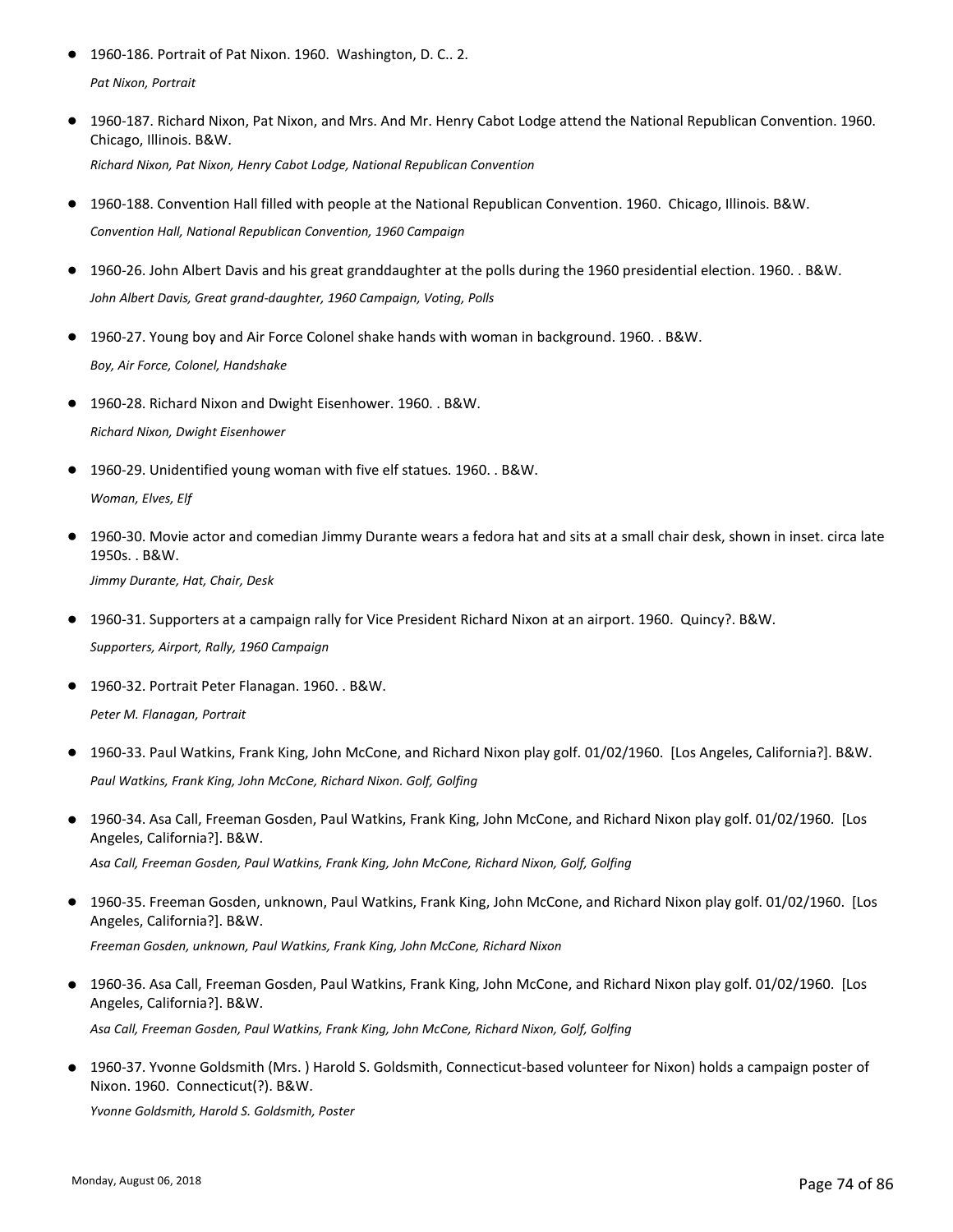- 1960-38. Richard Nixon in front of a portrait of George Washington. 1960. . B&W. *Richard Nixon, Portrait, George Washington*
- 1960-39. Hon. Charles S. Gubsner (R.-CA) and Vice President Richard Nixon. 1960. Washington, D. C.. B&W. *Charles Gubsner, Richard Nixon*
- 1960-40. Formal portrait of H. R. Haldeman. 1960. . B&W. *H.R. Haldeman, Portrait*
- 1960-41. Formal portrait of Leonard Hall. 1960. . B&W. *Leonard W. Hall, Portrait*
- 1960-42. Richard Nixon shakes hands with an unidentified man. Unidentified woman in background. 1960. . B&W. *Richard Nixon*
- 1960-43. Family(?) displays a homemade clock at Christmas time. 1960. Topeka, Kansas(?). B&W. *Family, Clock, Christmas*
- 1960-44. Family at group at holiday gathering. 1960. Topeka, Kansas(?). B&W. *Family, Group, Christmas, Holidays*
- 1960-45. Vice President Richard Nixon riding in a motorcade. A crowd lines the streets along the motorcade route. 1960. [San Francisco, California?]. B&W.

*Richard Nixon, Motorcade, Crowd, Street*

- 1960-46. Rear view of Vice President Richard Nixon riding in a motorcade. 1960. [San Francisco, California?]. B&W. *Richard Nixon, Motorcade*
- 1960-47. Rear view of Vice President Richard Nixon riding in a motorcade. Nixon waves to a crowd. 1960. [San Francisco, California?]. B&W.  $\bullet$

*Richard Nixon, Motorcade*

● 1960-48. Julie Nixon, Pat Nixon, and Tricia Nixon. 1960. . 2.

*Julie Nixon, Pat Nixon, Tricia Nixon, 1960 Campaign*

● 1960-50. Photograph of painting of Richard Nixon by Jack Adams. 1960. . B&W. Source: Jack Adams *Richard Nixon, Painting*

● 1960-53. Richard Nixon and Pat Nixon with others in background. 1960. . B&W. *Richard Nixon, Pat Nixon*

- 1960-54. [unknown members of Dayton ... Club of 'broken down athletes'?] 1960. . B&W. *Dayton, Club, Broken Down Athletes*
- 1960-55. Pat Nixon and Richard Nixon wearing leis. 1960. [Honolulu, Hawaii?]. B&W. *Richard Nixon, Pat Nixon, Leis, Flower leis*
- 1960-56. Neighbors for Nixon and Lodge campaign materials display and contribution plate. 1960. Wichita, Kansas. B&W. *1960 Campaign, Neighbors for Nixon and Lodge, Contribution Plate, Campaign materials*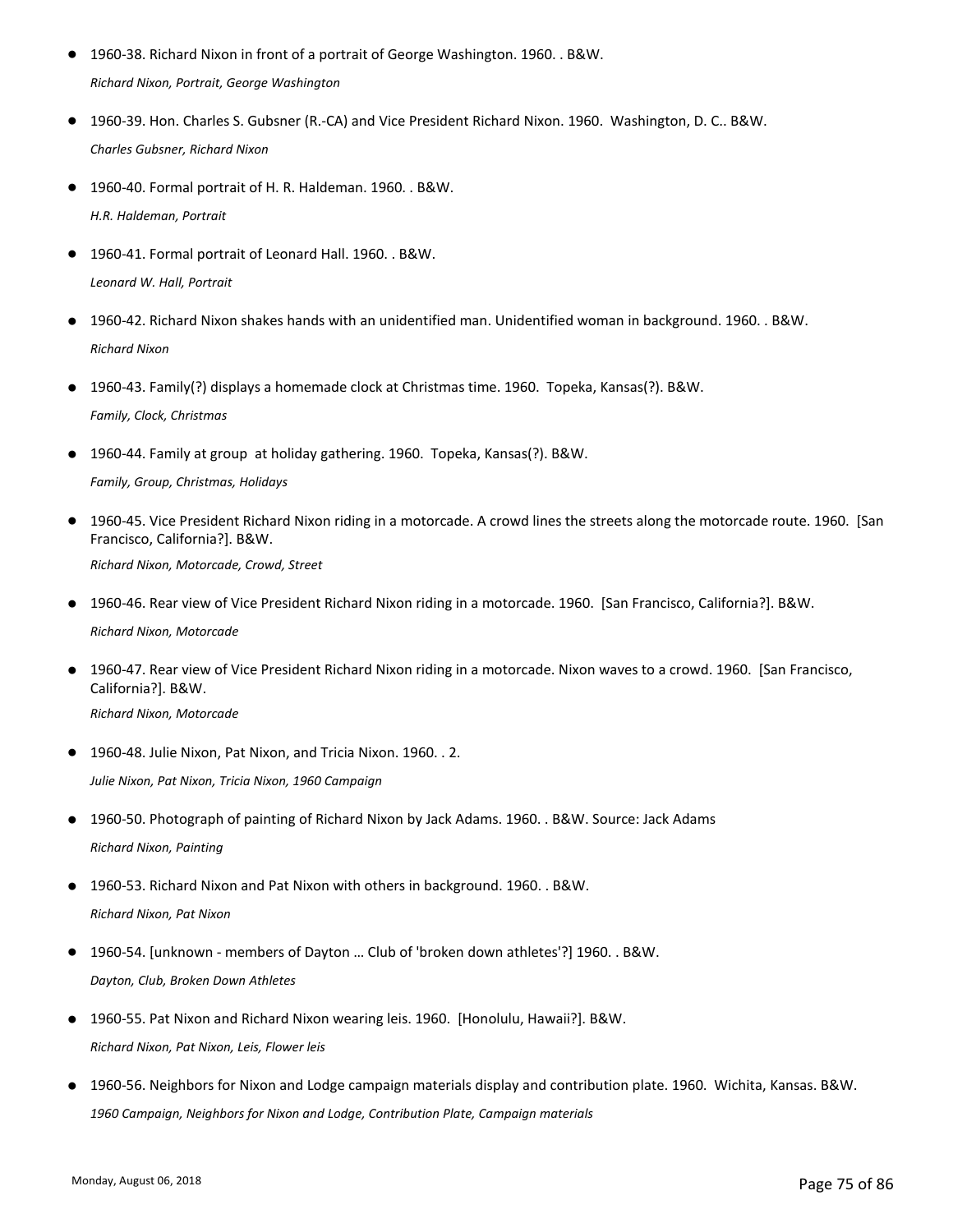● 1960-57. Display honoring the Wichita Neighbors for Nixon and Lodge "Honor Roll" of volunteers. 1960. Wichita, Kansas. B&W.

*1960 Campaign, Wichita Neighbors for Nixon and Lodge, Honor Roll, Volunteers*

● 1960-58. Wichita Neighbors for Nixon and Lodge campaign headquarters. View of window featuring photos of Nixon and Lodge. 1960. Wichita, Kansas. B&W.

*1960 Campaign, Wichita Neighbors for Nixon and Lodge, Campaign headquarters*

● 1960-59. Richard Nixon makes a speeching during President's Committee on Employment of the Physically Handicapped annual meeting. 1960. Washington, D. C.. B&W.

*Richard Nixon, President's Committee on Employment of the Physically Handicapped, Annual Meeting, Speech, Handicapped*

- 1960-60. Richard Nixon makes a speeching during President's Committee on Employment of the Physically Handicapped annual meeting. 1960. Washington, D. C.. B&W. *Richard Nixon, President's Committee on Employment of the Physically Handicapped, Annual Meeting, Speech, Handicapped*
- 1960-62. Melvin Laird, Russell V. Mack and Richard Nixon. 1960. . B&W.

*Melvin Laird, Russell Mack, Richard Nixon, Cranberries*

● 1960-63. Portrait of Stanley McCaffrey. 1960. . B&W.

*Stanley McCaffrey, Portrait*

● 1960-64. John Richardson and Governor Theodore Roosevelt McKeldin with portrait of Richard Nixon in background. 08/31/1960. . B&W.

*John Richardson, Theodore Roosevelt McKeldin, Portrait*

- 1960-65. Portrait of Richard Nixon. 1960. . B&W. *Richard Nixon, Portrait*
- 1960-69. Marion Miller seated surrounded by awards/citations given to her and her husband (including letter with photo of J. Edgar Hoover). 1960. Los Angeles, California. B&W.

*Marion Miller, Awards, Citations, Letter*

● 1960-71. Senator Everett Dirksen, Governor Stratton, Vice President Richard Nixon, and Representaive Chiperfield. Brenda Lee Mitchell in foreground and others. 1960. . B&W.

*Everett Dirksen, Stratton, Richard Nixon, Chiperfield, Brenda Lee Mitchell*

1960-72. Richard Nixon (Center), Pat Brown (Far Right), and others. 1960. . B&W.

*Richard Nixon, Pat Brown*

- 1960-76. Norwegian sailing vessel "Christian Radich." 1960. . B&W. *Norwegian sailing vessel, Christian Radich*
- 1960-77. Norwegian sailing vessel "Sorlandet." 1960. . B&W. *Norwegian sailing vessel, Sorlandet*
- 1960-78. The Sagres, a three masted sailing ship used by the Portuguese Navy. 1960. . B&W. *Sagres, Shop, Portuguese Navy*
- 1960-79. Pat Nixon being wished a bon voyage. 1960. . B&W. *Pat Nixon, Trip*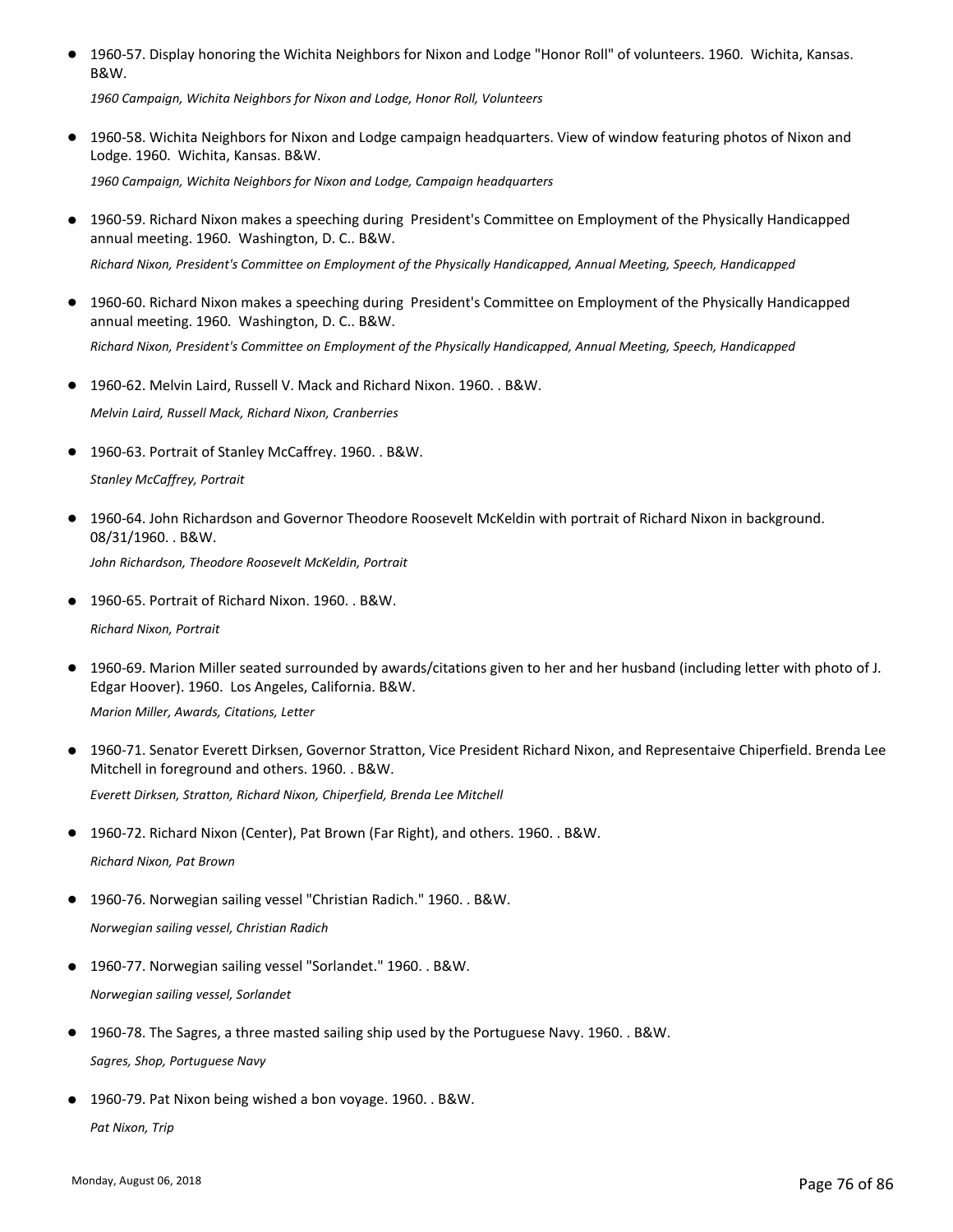- 1960-80. The Nixons wave goodbye as they board an aircraft. 1960. . B&W. *Pat Nixon, Richard Nixon, Aircraft*
- 1960-81. Pat Nixon and Richard Nixon. 1960. . B&W. *Pat Nixon, Richard Nixon, 1960 Campaign*
- 1960-82. Unidentified group with Pat Nixon (Right). 1960. . B&W. *Pat Nixon*
- 1960-83. Richard NIxon and Pat Nixon (waving to crowd). 10/15/1960. Phoenix, Arizona. B&W. *Pat Nixon, Richard Nixon, 1960 Campaign*
- 1960-84. Vice President Richard Nixon [in front of crowd]. 10/15/1960. Phoenix, Arizona. B&W. *Richard Nixon, 1960 Campaign*
- 1960-87. Childhood home of Gen. Robert E. Lee. 1960. [Alexandria, Virginia]. B&W. *Home, House, Robert E. Lee*
- 1960-88. Men identified as CKM and Gerald P. Nye [L to R?]. 1960. . B&W. *Swearing-in, Ceremony, CKM, Gerald Nye*
- 1960-89. Lt. Gen. O'Daniel and Richard Nixon examining O'Daniel's book: "The Nation That Refused to Starve: The Challenge; New Vietnam." 1960. . B&W.

*O'Daniel, Richard Nixon, Book, Nation That Refused to Starve, Vietnam*

● 1960-90. Lt. Gen. O'Daniel presents his book: "The Nation That Refused to Starve: The Challenge; New Vietnam" to Richard Nixon. 1960. . B&W.

*O'Daniel, Richard Nixon, Book, Nation That Refused to Starve, Vietnam*

- 1960-91. Art E. Orvis. Photo inscribed: "To Richard Nixon, the next President of U.S.A. with respectful admiration Dr. Arthur E. Orvis 01-18-60." 01/18/1960. . B&W. *Art Orvis*
- 1960-92. Visit of Richard Nixon to Dallas in October, 1960. Vice President Richard Nixon and Congressman Bruce Alger (Texas 5th district). 1960. Dallas, Texas. B&W.

*Richard Nixon, Bruce Alger, 1960 Campaign*

- 1960-93. Nixon campaign volunteers: Ann Broman (Secretary of Young Republicans at MSU), Frank Wesson (President of Young Republicans at MSU), George W. Lee, Charles S. Gubser. 1960. . B&W.  $\bullet$ *Ann Broman, Frank Wesson, George Lee, Charles Gubser, Campaign Volunteers, 1960 Campaign*
- 1960-94. Publicity photograph: puppet images of Grendelina, Robert Rabbit, Catherine May, and Michael Mouse. 1960. . B&W. *Puppets, Publicity*
- 1960-95. Publicity photograph: puppet images of Coal Cat, Mark Turtle, Gryphan, and Hound Dog. 1960. . B&W. *Puppets, Publicity*
- 1960-96. Publicity photograph: puppet images of historic Chinese philospher Confucious [Confucius] and Governor Albert Rossellini. 1960. . B&W.

*Puppets, Publicity, Albert Rossellini*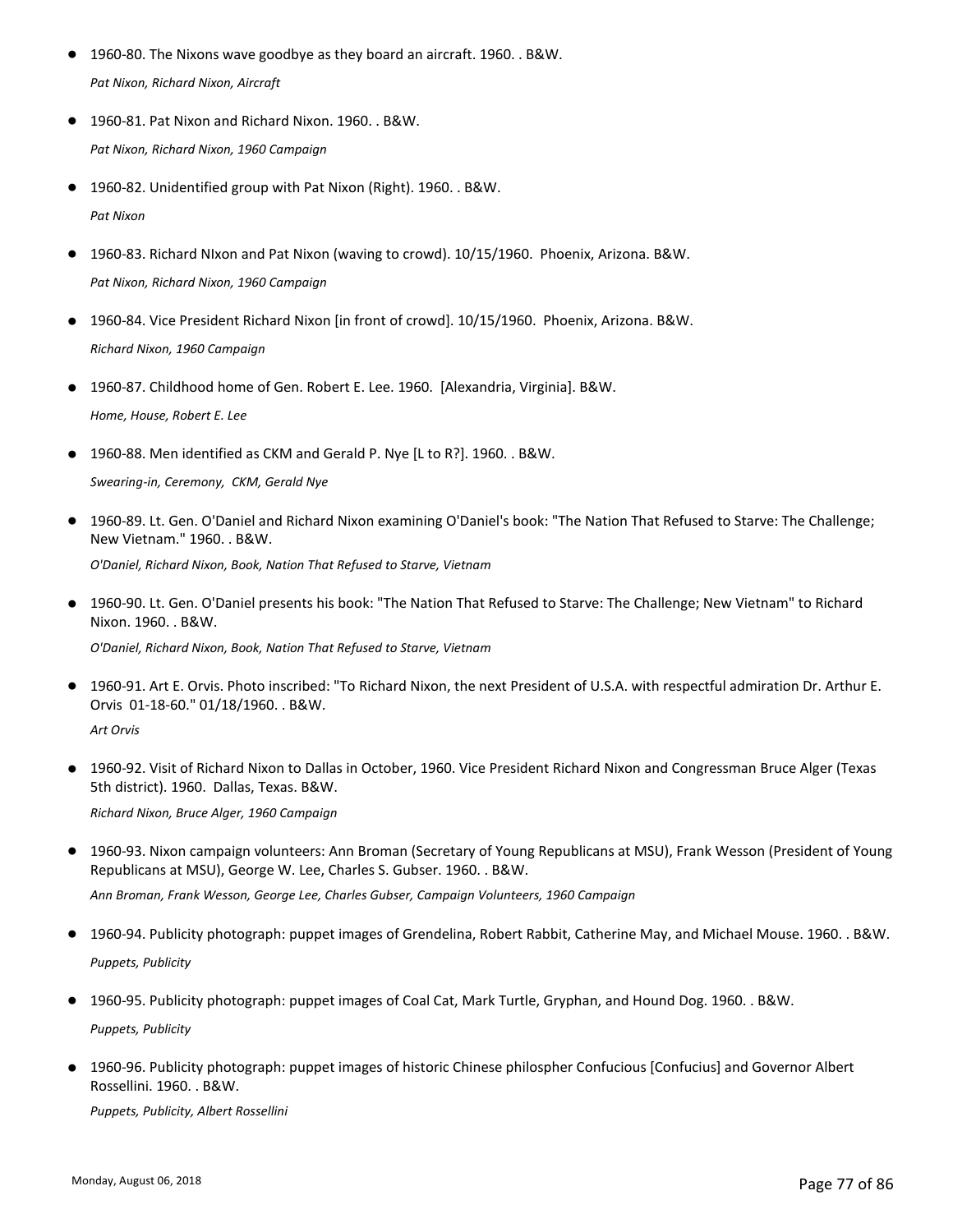1960-97. Publicity photograph: puppet images of Demmo (Democrat animal) Donkey, a Beautiful Lady (possibly Jackie Kennedy), and John F. "Jack" Kennedy. 1960. . B&W. ●

*Puppets, Publicity*

1960-98. Publicity photograph: puppet images of hand puppets Mr. G.O.P. (Republican animal symbol elephant) and Vice President Richard Nixon. 1960. . B&W. ●

*Puppets, Publicity*

● 1960-99. Officer Frank Dave and Vice President Richard Nixon during the opening of the Winter Olympics. 02/18/1960. Squaw Valley, California. B&W.

*Frank Dave, Richard Nixon, Winter Olympics, Opening*

- 1961-10. Richard Nixon shakes hands with Fred Fermin. 1961. . B&W. *H. R. Haldeman, Fred Fermin, Richard Nixon, Casper Weinberger*
- 1961-11. Portrait of Robert Finch. 1961. . B&W. *Robert Finch, Portrait*
- 1961-15. Richard Nixon greeting two unidentified men at the Young Republican National Convention in Minneapolis. 1961. Minneapolis, Minesota. B&W.

*Richard Nixon, H. R. Haldeman, Young Republican National Convention*

- 1961-16. National Foundation for Infantile paralysis' Poster child Linda Breese with Richard Nixon. 1961. . B&W. *Linda Breese, Poster Child, Richard Nixon, National Foundation for Infantile Paralysis*
- 1961-17. Newscaster and Richard Nixon. 1961. . B&W. *Press, Richard Nixon*
- 1961-18. Under Secretary of Labor James T. O'Connell and his family with Vice President Richard Nixon. 1961. . B&W. *James O'Connell, Richard Nixon*
- 1961-19. Richard and Pat Nixon on a sailboat during their trip to Nassau and Florida. 1961. . B&W. *Richard Nixon, Pat Nixon*
- 1961-20. Richard and Pat Nixon during their trip to Nassau and Florida. 1961. [Nassau, Bahamas]. B&W. *Richard Nixon, Pat Nixon*
- 1961-21. Richard and Pat Nixon during their trip to Nassau and Florida. 1961. [Nassau, Bahamas]. B&W. *Richard Nixon, Pat Nixon*
- 1961-22. Richard and Pat Nixon during their trip to Nassau and Florida. 1961. [Nassau, Bahamas]. B&W. *Richard Nixon, Pat Nixon*
- 1961-23. Richard Nixon, Pat Nixon and others during their trip to Nassau and Florida. 1961. [Nassau, Bahamas]. B&W. *Richard Nixon, Pat Nixon*
- 1961-24. Richard Nixon, Pat Nixon and others during their trip to Nassau and Florida. 1961. [Nassau, Bahamas]. B&W. *Richard Nixon, Pat Nixon*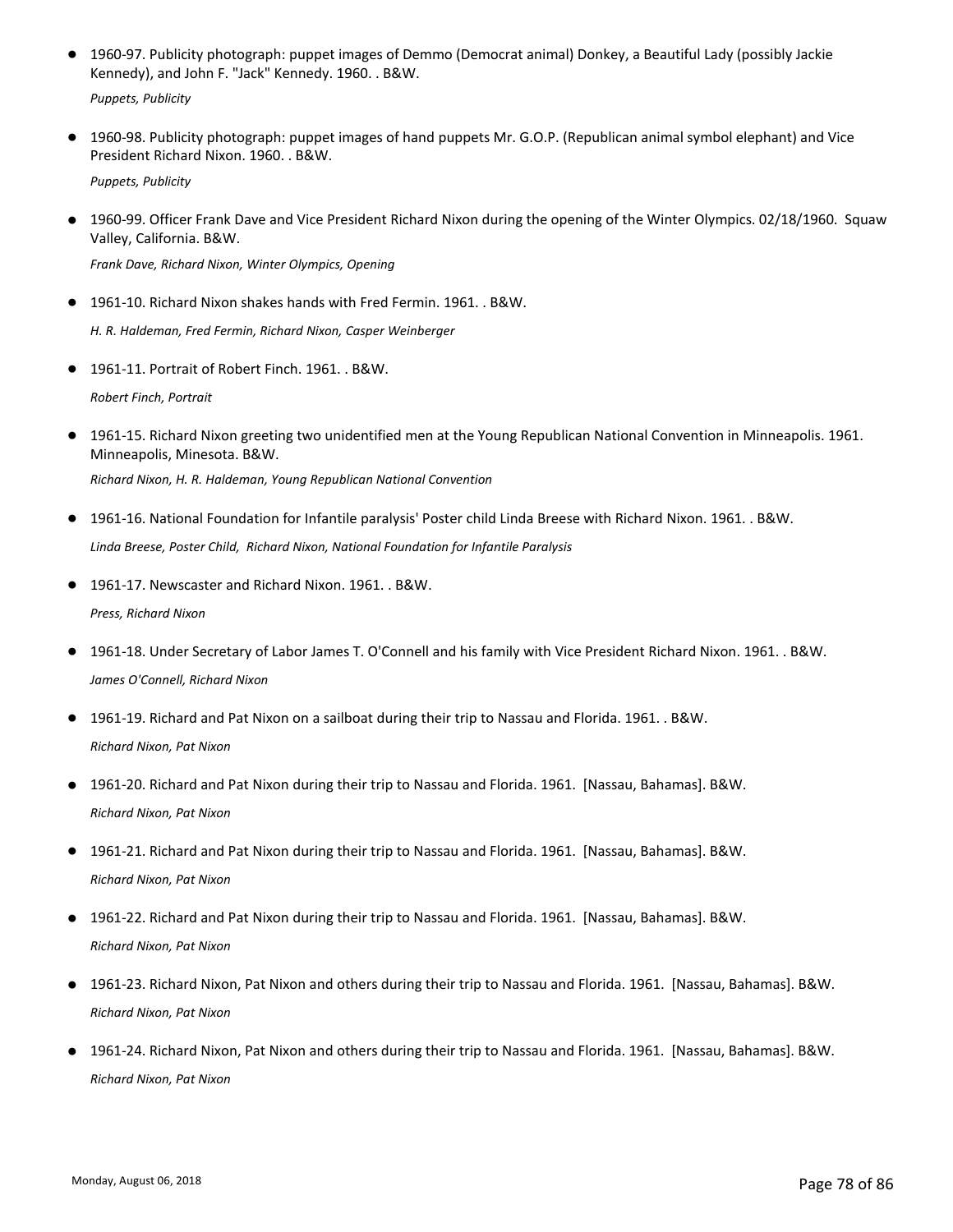- 1961-25. Richard Nixon, Pat Nixon and others during their trip to Nassau and Florida. 1961. [Nassau, Bahamas]. B&W. *Richard Nixon, Pat Nixon*
- 1961-26. Members of teen band The Vari-Tones. 04/04/1961. San Diego, California. B&W. *Members, Band, Vari-Tones*
- 1961-27. Unidentified man, H. R. Haldeman, Richard Nixon, and two others. 1961. San Francisco, California. B&W. *H. R. Haldeman, Richard Nixon*
- 1961-28. Richard Nixon with others in San Francisco. 1961. San Francisco. California. B&W. *Richard Nixon*
- 1961-29. H. R. Haldeman, Richard Nixon, and others in San Francisco. 1961. San Francisco, California. B&W. *H. R. Haldeman, Richard Nixon*
- 1961-30. H. R. Haldeman, Richard Nixon, and others in San Francisco. 1961. San Francisco, California. B&W. *H. R. Haldeman, Richard Nixon*
- 1961-31. H. R. Haldeman, Richard Nixon, and others in San Francisco. 1961. San Francisco, California. B&W. *H. R. Haldeman, Richard Nixon*
- 1961-32. H. R. Haldeman, Richard Nixon, and others in San Francisco. 1961. San Francisco, California. B&W. *H. R. Haldeman, Richard Nixon*
- 1961-33. H. R. Haldeman, Richard Nixon, and others in San Francisco. 1961. San Francisco, California. B&W. *H. R. Haldeman, Richard Nixon*
- 1961-34. H. R. Haldeman, Richard Nixon, and others in San Francisco. 1961. San Francisco, California. B&W. *H. R. Haldeman, Richard Nixon*
- 1961-35. H. R. Haldeman, Richard Nixon, and two women in San Francisco. 1961. San Francisco, California. B&W. *H. R. Haldeman, Richard Nixon*
- 1961-36. Richard Nixon and others in San Francisco. 1961. San Francisco, California. B&W. *Richard Nixon*
- 1961-37. Richard Nixon and others in San Francisco. 1961. San Francisco, California. B&W. *Richard Nixon*
- 1961-38. Richard Nixon, H.R. Haldeman, and others in San Francisco. 1961. San Francisco, California. B&W. *Richard Nixon, H.R. Haldeman*
- 1961-39. Richard Nixon and others in San Francisco. 1961. San Francisco, California. B&W. *Richard Nixon*
- 1961-40. Richard Nixon, H.R. Haldeman, and others in San Francisco. 1961. San Francisco, California. B&W. *Richard Nixon, H.R. Haldeman*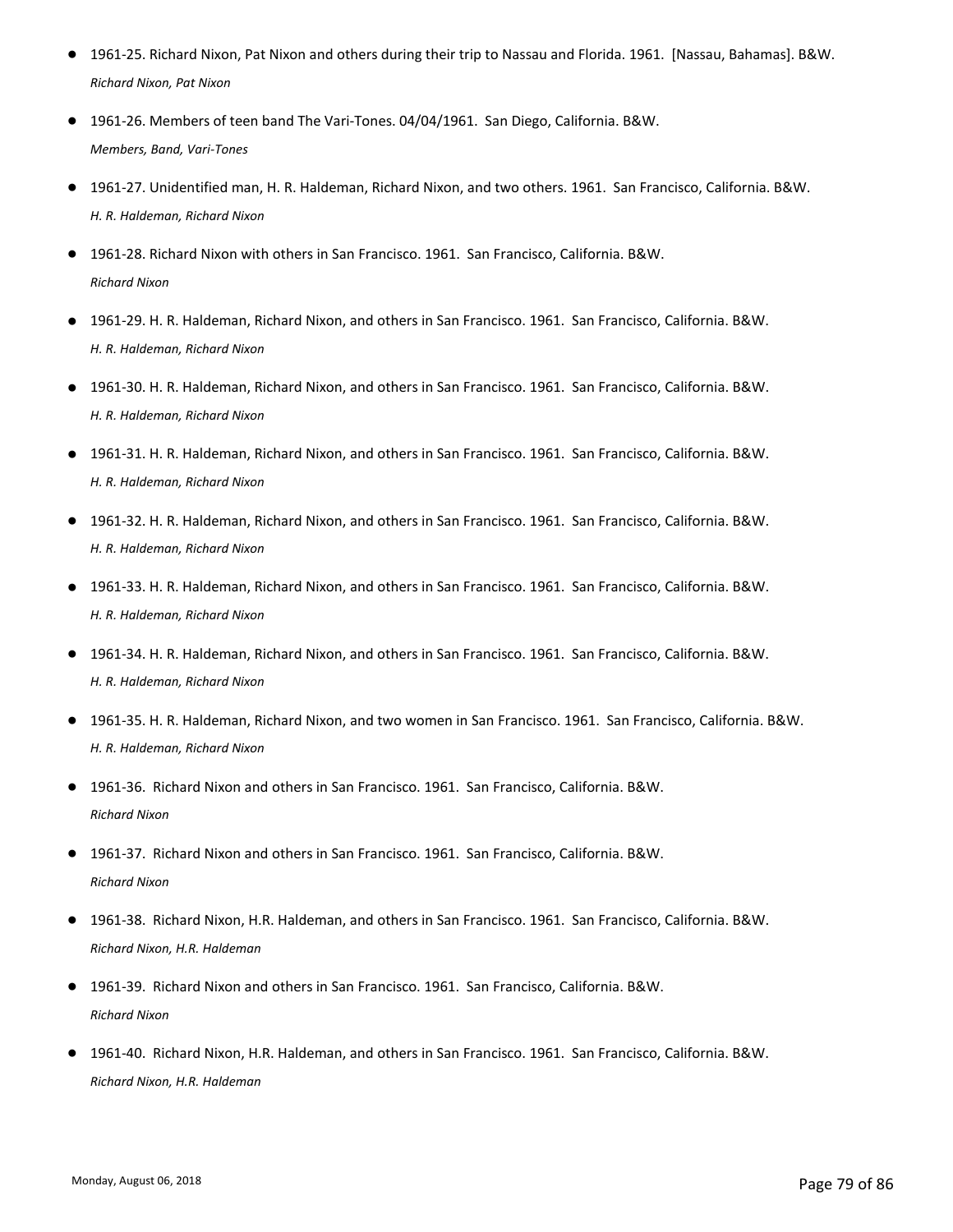- 1961-41. Richard Nixon gives a speech. 1961. (Columbus, OH?). B&W. *Richard Nixon, Speech, Midwest Tour*
- 1961-42. Richard Nixon gives a speech. 1961. (Columbus, OH?). B&W. *Richard Nixon, Speech, Midwest Tour*
- 1961-43. Richard Nixon gives a speech. 1961. (Columbus, OH?). B&W. *Richard Nixon, Speech, Midwest Tour*
- 1961-44. Richard Nixon gives a speech. 1961. (Columbus, OH?). B&W. *Richard Nixon, Speech, Midwest Tour*
- 1961-45. Richard Nixon gives a speech. 1961. (Columbus, OH?). B&W. *Richard Nixon, Speech, Midwest Tour*
- 1961-46. Richard Nixon gives a speech. 1961. (Columbus, OH?). B&W. *Richard Nixon, Speech, Midwest Tour*
- 1961-47. Richard Nixon gives a speech. 1961. (Columbus, OH?). B&W. *Richard Nixon, Speech, Midwest Tour*
- 1961-48. Richard Nixon gives a speech. 1961. (Columbus, OH?). B&W. *Richard Nixon, Speech, Midwest Tour*
- 1961-49. Richard Nixon gives a speech. 1961. (Columbus, OH?). B&W. *Richard Nixon*
- 1961-50. Richard Nixon and others. 1961. (Columbus, OH?). B&W. *Richard Nixon, Midwest Tour*
- 1961-51. Unidentified group in large hall. 1961. (Columbus?), OH. B&W. *Group, Midwest Tour*
- 1961-52. Unidentified group at campaign rally. 1961. (Columbus, OH?). B&W. *Group, Midwest Tour, Rally*
- 1961-53. Richard Nixon attends a campaign rally. 1961. (Columbus, OH?). B&W. *Midwest Tour, Rally, Richard Nixon*
- 1961-54. Unidentified group in a large hall with Richard Nixon. 1961. (Columbus?), OH. B&W. *Midwest Tour, Rally, Richard Nixon*
- 1961-55. Unidentified group in a large hall with Richard Nixon. 1961. (Columbus?), OH. B&W. *Midwest Tour, Rally, Richard Nixon*
- 1961-56. Richard and Pat Nixon with unidentified group. 1961. (Columbus, OH?). B&W. *Midwest Tour, Richard Nixon, Pat Nixon*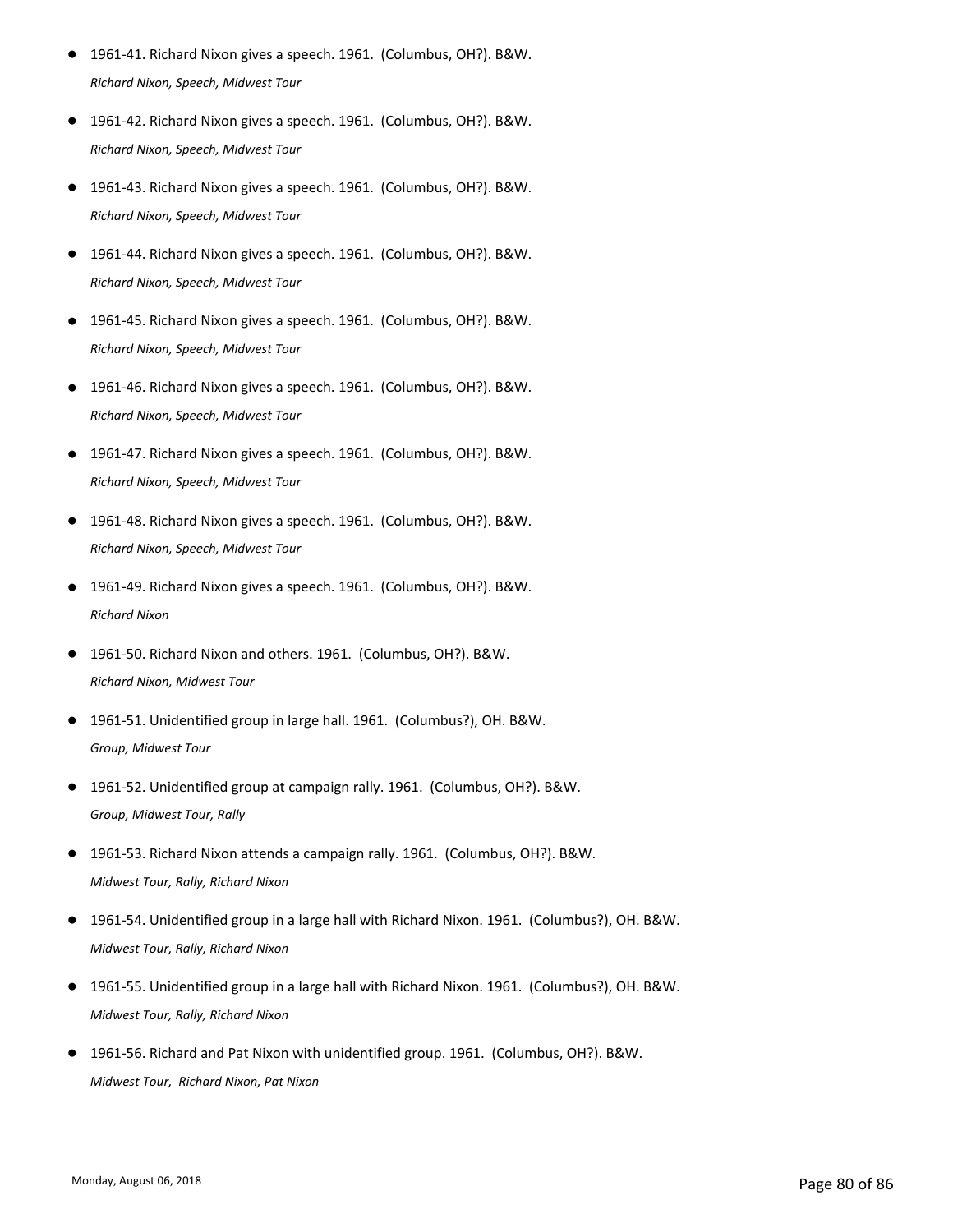- 1961-57. Richard and Pat Nixon with unidentified group. 1961. (Columbus, OH?). B&W. *Midwest Tour, Richard Nixon, Pat Nixon*
- 1961-58. Richard and Pat Nixon with unidentified group. 1961. (Columbus, OH?). B&W. *Midwest Tour, Richard Nixon, Pat Nixon*
- 1961-59. Unidentified group at campaign rally. 1961. (Columbus, OH?). B&W. *Midwest Tour, Rally*
- 1961-60. Richard Nixon speaks to a group at a campaign rally. 1961. (Columbus, OH?). B&W. *Midwest Tour, Rally, Richard Nixon*
- 1961-61. Richard Nixon stands on an automobile and speaks to crowd with Pat Nixon at his side. 1961. Columbus, Ohio. B&W. *Midwest Tour, Rally, Richard Nixon, Automobile*
- 1961-62. Richard Nixon with group of Cub Scouts. 1961. Columbus, Ohio. B&W. *Richard Nixon, Cub Scouts, Republican Finance Dinner*
- 1961-65. Richard Nixon receiving an award from an unidentified man during an Optimist International Convention in Las Vegas. 06/20/1961. Las Vegas, Nevada. B&W. *Richard Nixon, Award, Optimist International Convention*
- 1961-66. Luncheon meeting of the Midwest Pharmaceutical Ad Club. Richard Nixon shake's a man's hand. 06/27/1961. New York, New York. B&W. *Richard Nixon, Midwest Pharmaceutical Ad Club*
- 1961-67. Luncheon meeting of the Midwest Pharmaceutical Ad Club. Attending: Elmer Holmes Bobst. 06/27/1961. New York, New York. B&W.

*Richard Nixon, Midwest Pharmaceutical Ad Club, Elmer Holmes Bobst*

● 1961-68. Luncheon meeting of the Midwest Pharmaceutical Ad Club. Elmer Holmes Bobst speaks at a podium. 06/27/1961. New York, New York. B&W.

*Richard Nixon, Midwest Pharmaceutical Ad Club, Elmer Holmes Bobst*

1961-69. Luncheon meeting of the Midwest Pharmaceutical Ad Club. Richard Nixon speaks at a podium. 06/27/1961. New York, New York. B&W.  $\bullet$ 

*Richard Nixon, Midwest Pharmaceutical Ad Club, Elmer Holmes Bobst*

1961-70. Luncheon meeting of the Midwest Pharmaceutical Ad Club. Richard Nixon speaks at a podium. 06/27/1961. New York, New York. B&W.  $\bullet$ 

*Richard Nixon, Midwest Pharmaceutical Ad Club, Elmer Holmes Bobst*

- 1961-71. Luncheon meeting of the Midwest Pharmaceutical Ad Club. 06/27/1961. New York, NY. B&W. *Richard Nixon, Midwest Pharmaceutical Ad Club, Luncheon*
- 1961-72. . . B&W.
- 1961-73. Formal portrait of Vice President Richard Nixon. 06/27/1961. . B&W. *Portrait, Richard Nixon*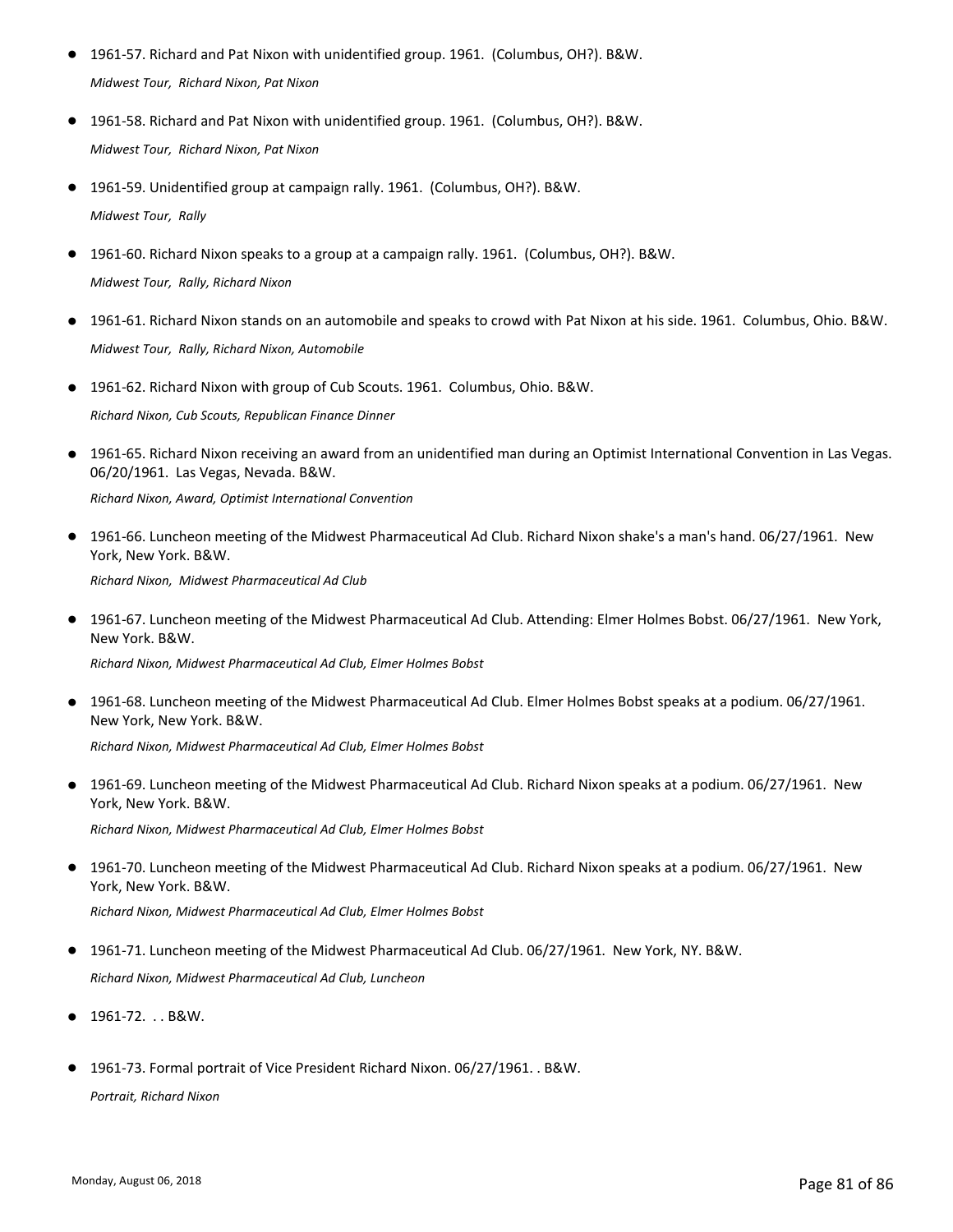● 1961-74. Midwest Pharmaceutical Ad Club luncheon meeting in New York City. Attending: Wilbur M. Monday, (President, Pharmaceutical Ad Club - PAC), Peter Decker (President of Montreal PAC), former Vice President Richard Nixon. 06/27/1961. New York City, New York. B&W.

*Midwest Pharmaceutical Ad Club (PAC), Wilbur Monday, Peter Decker, Montreal Pharmaceutical Ad Club, Richard Nixon, Luncheon*

● 1961-75. Midwest Pharmaceutical Ad Club luncheon meeting in New York City. Attending: John Weiler (son of Public Relations Director of Pfizer Laboratories), former Vice President Richard Nixon, Edythe Gersten (Public Relations Director of Sudler & Hennessey, Inc). 06/27/1961. New York City, New York. B&W.

*John Weiler, Richard Nixon, Edythe Gersten, Midwest Pharmaceutical Ad Club, Luncheon*

● 1961-77. National Convention Banquet given by the American Legion Youth Programs. Attending: John C. Sulerud, Jr., Jefferson J. Jarvis, National Commander William R. Burke, Former Vice-President Richard Nixon, James J. Gruber, and Robert J. O'Connell. 1961. Denver, Colorado. B&W.

*National Convention Banquet, John Sulerud Jr., Jefferson Jarvis, William Burke, Richard Nixon, James Gruber, Robert O'Connell, American Legion Youth Program*

- 1961-78. Visit by former Vice President Richard Nixon to Minneapolis. Richard Nixon (back to camera) is surrounded by a crowd. 07/13/1961. Minneapolis, Minnesota. B&W. *Richard Nixon*
- 1961-9. Richard Nixon shakes hands with Fred Fermin. 1961. . B&W.

*H. R. Haldeman, Fred Fermin, Richard Nixon, Casper Weinberger*

- 1962-14. Richard Nixon appears on "Meet the Press" with unidentified newscasters. 10/14/1962. . B&W. *Richard Nixon, Meet the Press, Television, Newscasters*
- 1962-15. Richard Nixon appears on "Meet the Press" with unidentified newscaster. 10/14/1962. . B&W. *Richard Nixon, Meet the Press, Television, Newscaster*
- 1962-16. Richard Nixon appears on "Meet the Press" with unidentified newscaster. 10/14/1962. . B&W. *Richard Nixon, Meet the Press, Television, Newscaster*
- 1962-17. Richard Nixon with a panel on "Meet the Press." 10/14/1962. . B&W. *Richard Nixon, Meet the Press, Television, Panel*
- 1962-17. Richard Nixon with a panel on "Meet the Press." 10/14/1962. . B&W. *Richard Nixon, Meet the Press, Television, Panel*
- 1962-21. Mail being loaded onto an American Airlines aircraft. 1962. New York. B&W. *Aircraft, Mail, American Airlines*
- 1962-26. Presentation of a citation by the Volunteers of America to Jack Bailey, master of ceremonies of the "Queen for a Day" show in recognition of his service as National Chairman of the 1961 Christmas Appeal/Fund Drive. Jack Bailey, General John McMahon. 02/19/1962. Hollywood, California. B&W.

*Jack Bailey, Richard Nixon, Queen for a Day, John McMahon*

● 1962-27. Richard Nixon autographs a book. 03/31/1962. Whittier, California. B&W.

*Richard Nixon, Autograph, Book, Children*

● 1962-28. Unidentified man and Richard Nixon [in front of piano]. 03/17/1962. Los Angeles, California. B&W. *Pacific Dairy and Poultry Association, Richard Nixon, Piano*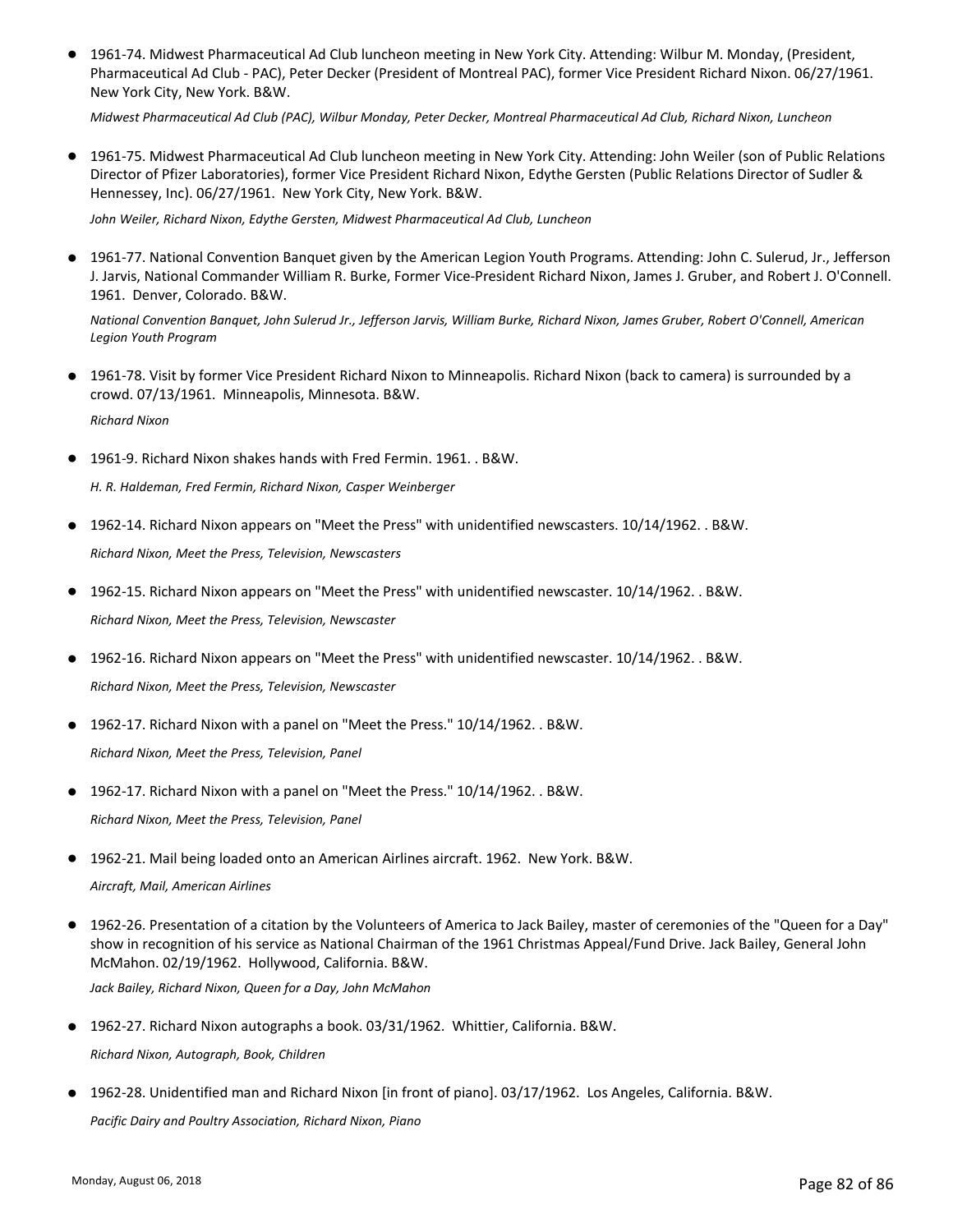- 1962-29. Richard Nixon and unidentified delegates. 03/17/1962. Los Angeles, California. B&W. *Pacific Dairy and Poultry Association, Richard Nixon*
- 1962-30. Richard Nixon and unidentified delegates. 03/17/1962. Los Angeles, California. B&W. *Pacific Dairy and Poultry Association, Richard Nixon*
- 1962-31. Former Vice President Richard Nixon stands on an airport runway. 04/06/1962. [Eureka, California]. B&W. *Richard Nixon, Airport*
- 1962-32. Former Vice President Richard Nixon deplanes with unidentified others. 04/06/1962. [Eureka, California]. B&W. *Richard Nixon, Airport, Aircraft*
- 1962-33. Richard Nixon enters boards an automobile. 04/06/1962. [Eureka, California]. B&W. *Richard Nixon, Automobile*
- 1962-34. Former Vice President Richard Nixon. 04/06/1962. [Eureka, California]. B&W. *Richard Nixon*
- 1962-35. Former Vice President Richard Nixon greets two unidentified teenage girls. 04/06/1962. [Eureka, California]. B&W. *Richard Nixon, Girls*
- 1962-36. Former Vice President Richard Nixon; unidentified others in background. 04/06/1962. [Eureka, California]. B&W. *Richard Nixon*
- 1962-37. Automobile in which former Vice President Richard Nixon is riding. 04/06/1962. [Eureka, California]. B&W. *Richard Nixon, Automobile*
- 1962-38. Former Vice President Richard Nixon and unidentified others. 04/06/1962. [Eureka, California]. B&W. *Richard Nixon*
- 1962-39. Former Vice President Richard Nixon with a group of unidentified men. 04/06/1962. [Eureka, California]. B&W. *Richard Nixon, Men*
- 1962-4. Head shot of former Vice President Richard Nixon. 1962. . B&W. *Richard Nixon*
- 1962-40. Richard Nixon 05/02/1962. Los Angeles, California. B&W. *Richard Nixon*
- 1962-41. Press reception given the Press and Union League Club of San Francisco. Richard Nixon and two others. 05/07/1962. [San Francisco, California?]. B&W. *Press, Reception, Union League Club of San Francisco, Richard Nixon*
- 1962-42. Press reception given the Press and Union League Club of San Francisco. 05/07/1962. [San Francisco, California?]. B&W. *Press, Reception, Union League Club of San Francisco, Richard Nixon*
- 1962-46. Richard Nixon and Pat Nixon arrive in Denmark. 1962. Denmark. B&W.

*Richard Nixon, Pat Nixon, 4th of July Speech, Trip to Denmark*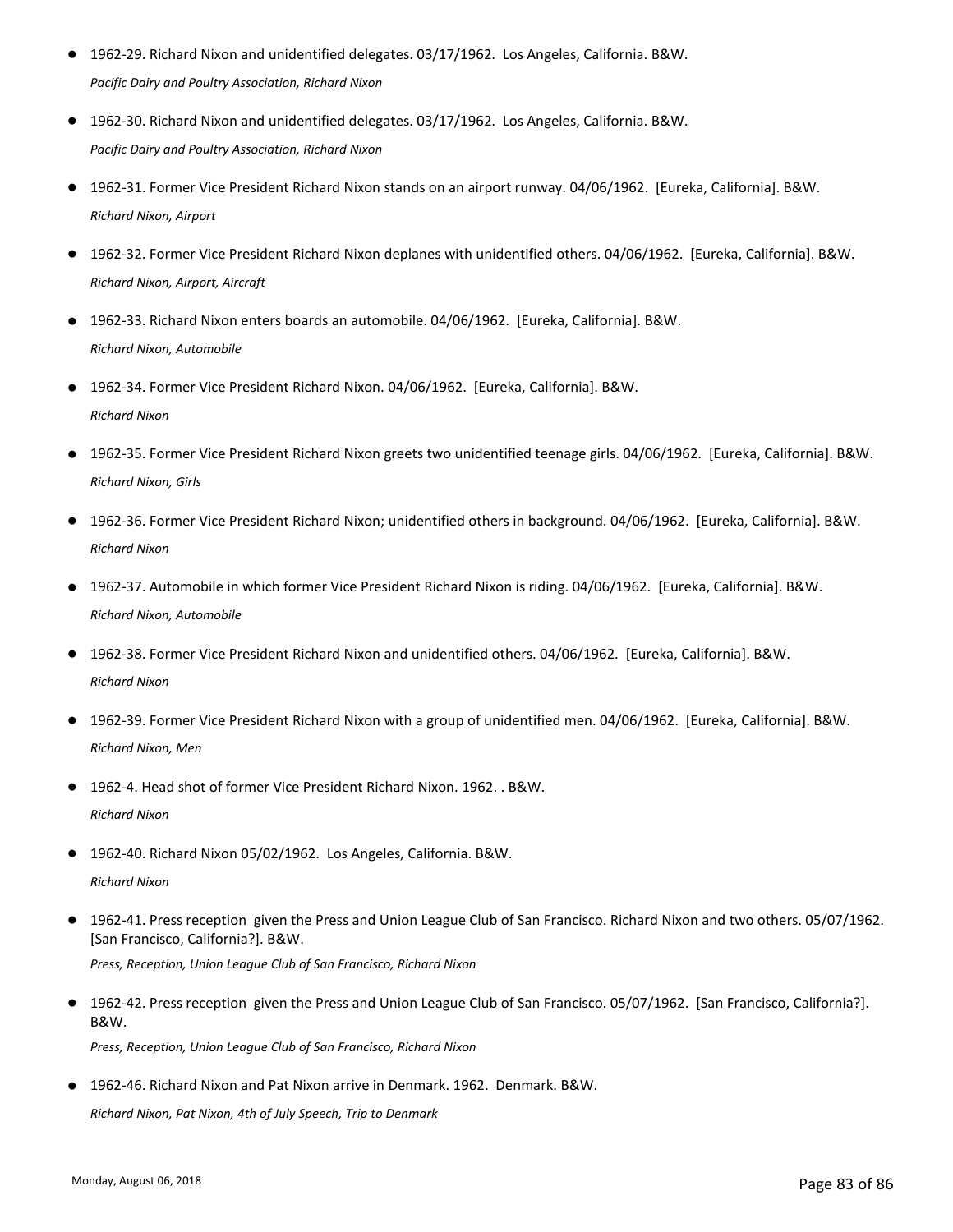- 1962-47. Richard Nixon and Pat Nixon in Denmark. 1962. Denmark. B&W. *Richard Nixon, Pat Nixon, 4th of July Speech, Trip to Denmark*
- 1962-48. Richard Nixon and Pat Nixon in Denmark. 1962. Denmark. B&W. *Richard Nixon, Pat Nixon, 4th of July Speech, Trip to Denmark*
- 1962-49. Richard Nixon and Pat Nixon in Denmark. 1962. Denmark. B&W. *Richard Nixon, Pat Nixon, 4th of July Speech, Trip to Denmark*
- 1962-5. Grace Lee and Richard Nixon. 1962. . B&W. *Grace Lee, Richard Nixon*
- 1962-50. Richard Nixon and Pat Nixon arrive in Denmark. 1962. Denmark. B&W. *Richard Nixon, Pat Nixon, 4th of July Speech, Trip to Denmark*
- 1962-51. Richard Nixon and Pat Nixon arrive in Denmark. 1962. Denmark. B&W. *Richard Nixon, Pat Nixon, 4th of July Speech, Trip to Denmark*
- 1962-55. Former Vice President Richard Nixon (sinking putt) during a golf game. 01/18/1962. California. B&W. *Richard Nixon, Golf*
- 1962-56. Former Vice President Richard Nixon with two unidentified men and one unidentified woman. 02/11/1962. Pasadena, California. B&W. ●

*Pasadena Negro Church, African-American, Richard Nixon*

● 1962-57. Former Vice President Richard Nixon with two unidentified men and one unidentified woman. 02/11/1962. Pasadena, California. B&W.

*Pasadena Negro Church, African-American, Richard Nixon*

- 1962-58. Former Vice President Richard Nixon with two unidentified men and one unidentified woman. 02/11/1962. Pasadena, California. B&W.  $\bullet$ *Pasadena Negro Church, African-American, Richard Nixon*
- 1962-59. Former Vice President Richard Nixon with three unidentified men and one unidentified woman. 02/11/1962. Pasadena, California. B&W.  $\bullet$ *Pasadena Negro Church, African-American, Richard Nixon*
- 1962-6. Grace Lee, Richard Nixon, and others. 1962. . B&W. *Grace Lee, Richard Nixon*
- 1962-60. Former Vice President Richard Nixon with two unidentified men. 02/11/1962. Pasadena, California. B&W. *Pasadena Negro Church, African-American, Richard Nixon*
- 1962-61. Former Vice President Richard Nixon with unidentified man and woman. 02/11/1962. Pasadena, California. B&W. *Pasadena Negro Church, African-American, Richard Nixon*
- 1962-62. Former Vice President Richard Nixon with unidentified group. 02/11/1962. Pasadena, California. B&W. *Pasadena Negro Church, African-American, Richard Nixon*
- 1962-63. 1962. . B&W.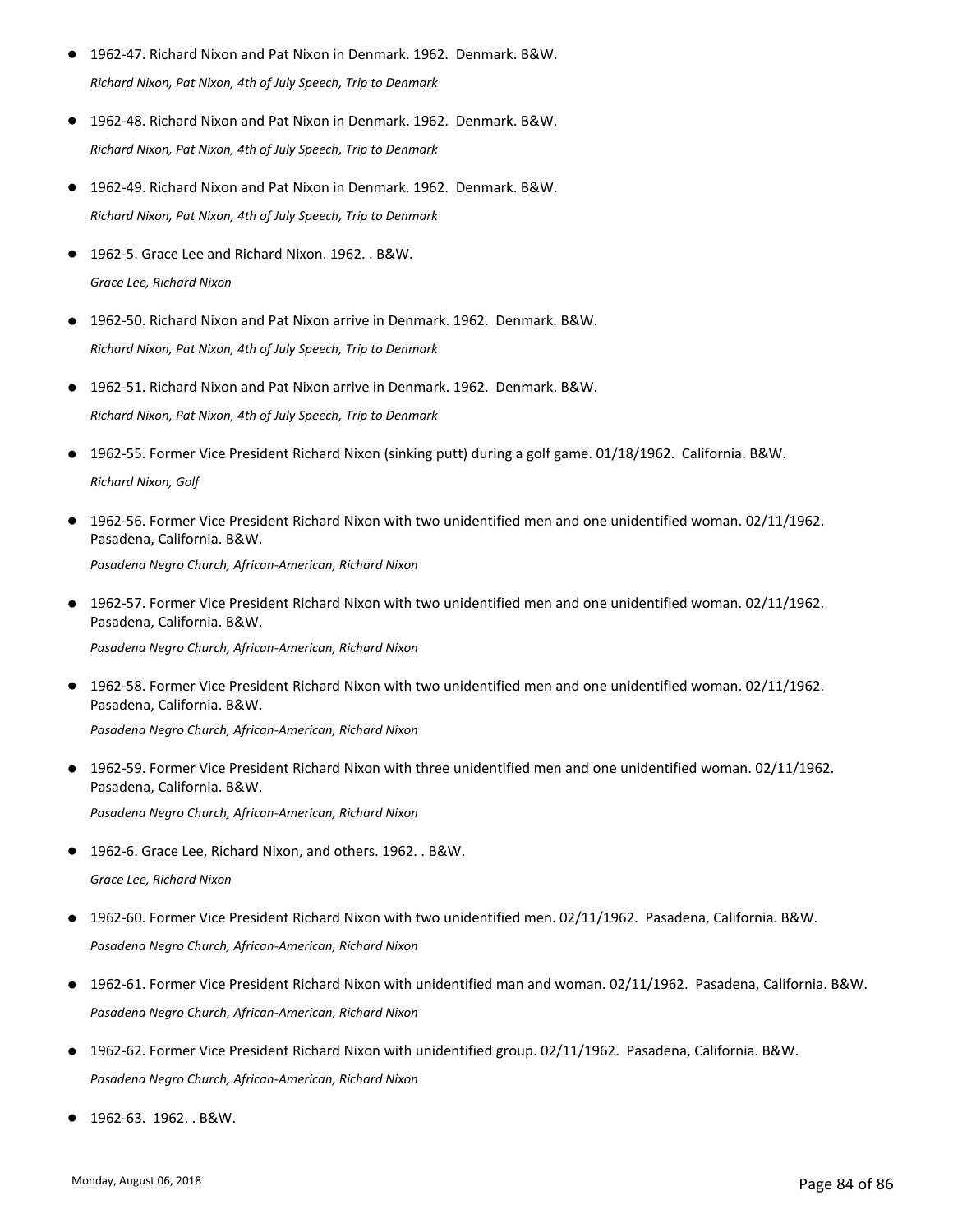1962-64. Former Vice President Richard Nixon with three unidentified men and one unidentified woman. 02/11/1962. Pasadena, California. B&W. ●

*Pasadena Negro Church, African-American, Richard Nixon*

● 1962-65. Former Vice President Richard Nixon with two unidentified men and wo unidentified women. 02/11/1962. Pasadena, California. B&W.

*Pasadena Negro Church, African-American, Richard Nixon*

- 1962-66. Former Vice President Richard Nixon with unidentified men. 02/11/1962. Pasadena, California. B&W. *Pasadena Negro Church, African-American, Richard Nixon*
- 1962-7. Tricia Nixon, Pat Nixon, Grace Lee, and Julie Nixon. 1962. . B&W. *Tricia Nixon, Pat Nixon, Grace Lee, Julie Nixon*
- 1962-8. Pat Nixon, two unidentified, Grace Lee and unidentified others in background. 1962. . B&W. *Pat Nixon, Grace Lee*
- 1964-1. Richard Nixon and pet dog "Checkers." Both seated on a Central Park bench. 1964. . B&W. *Richard Nixon, Dog, Checkers, Central Park, Bench*
- 1968-1. Richard Nixon at the National Republican Convention in Miami. 1968. Miami, Florida. B&W. *Richard Nixon, National Republican Convention*
- 1968-10. Jack Woolley and Richard Nixon at the Republican National Convention in Miami. 1968. Miami, Florida. B&W. *Jack Woolley, Richard Nixon, Republican National Convention*
- 1968-11. Senator Hugh Scott (PA) and Senator Brooke (MA) at the Republican National Convention in Miami. 1968. Miami, Florida. B&W.  $\bullet$

*Hugh Scott, Brooke, Republican National Convention*

- 1968-2. Senator Strom Thurmond, Senator George Murphy, Jack Woolley, and Richard Nixon with others at the Republican National Convention in Miami. 1968. Miami, Florida. B&W.  $\bullet$ *Republican National Convention, Strom Thurmond, George Murphy, Jack Woolley, Richard Nixon*
- 1968-3. Billy Graham and Spiro Agnew and others at the Republican National Convention in Miami. 1968. Miami, Florida. B&W. ●

*Billy Graham, Spiro Agnew, Republican National Convention*

1968-4. Billy Graham, Spiro Agnew, Strom Thurmond, and Judy Agnew at the Republican National Convention in Miami. 1968. Miami, Florida. B&W.  $\bullet$ 

*Billy Graham, Spiro Agnew, Judy Agnew, Strom Thurmond, Republican National Convention*

- 1968-5. Gerald Ford and unidentified woman with gavel at the Republican National Convention in Miami. 1968. Miami, Florida. B&W. *Gerald Ford, Woman, Gavel, Republican National Convention*
- 1968-6. Pat Nixon and Judy Agnew at the Republican National Convention in Miami. 1968. Miami, Florida. B&W. *Pat Nixon, Judy Agnew, Republican National Convention*
- 1968-7. Spiro Agnew and Richard Nixon at the Republican National Convention in Miami. 1968. Miami, Florida. B&W. *Spiro Agnew, Richard Nixon, Republican National Convention*